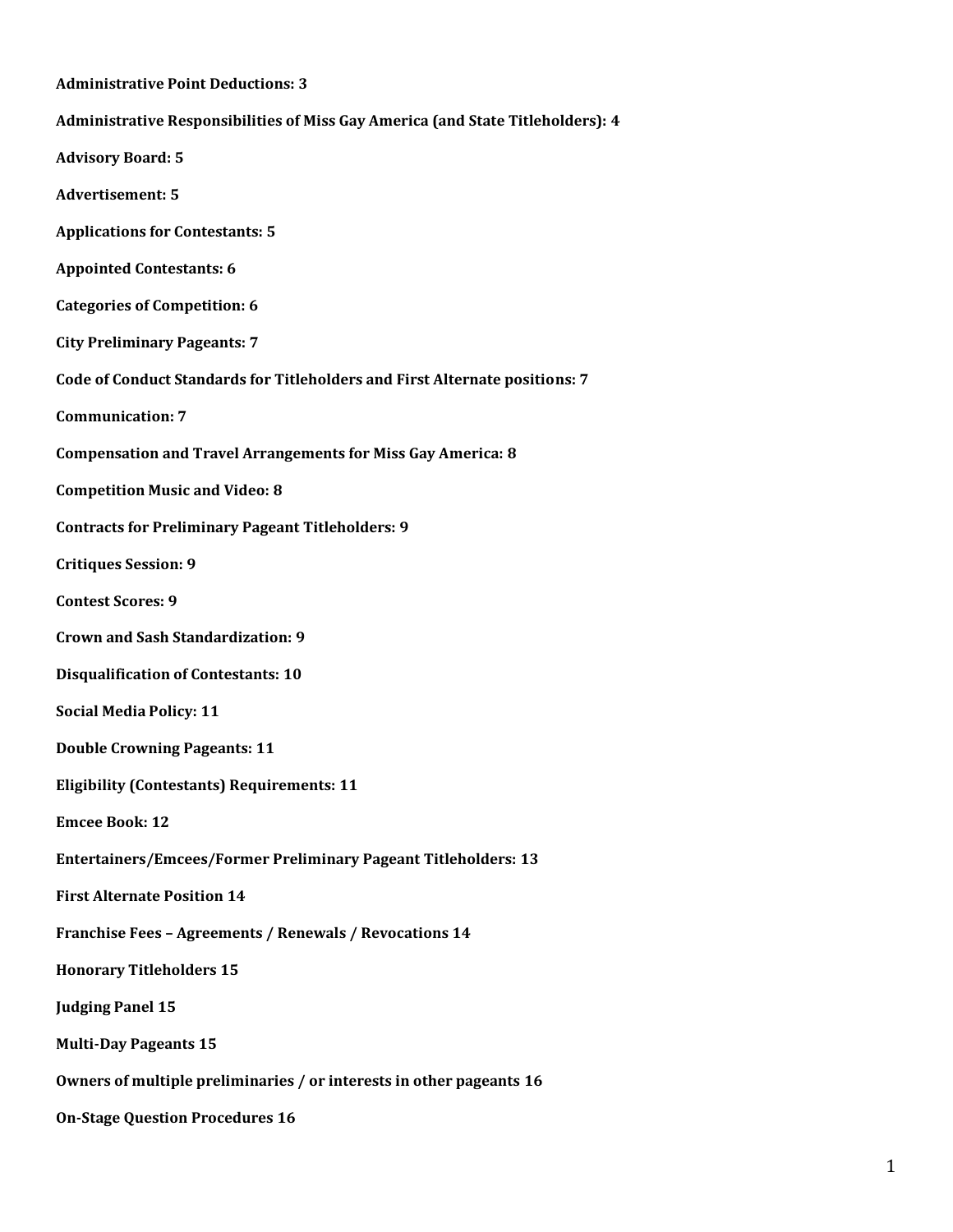**[Orientation for Contestants](#page-15-2) 16 [Orientation for Judges](#page-16-0) 17 [Promoter / Pageant Reports](#page-16-1) 17 [Preliminary Information Form](#page-16-2) 17 [Crown Orders](#page-16-3) 17 [Performance of Miss Gay America](#page-17-0) 18 [Prize Package](#page-17-1) 18 [Promoter and Promoter Responsibilities](#page-17-2) 18 [Promotional Photography Requirements](#page-18-0) 19 [Revocation of a Titleholder and or First Alternate](#page-18-1) 19 [Scoring Procedures and Tabulation](#page-19-0) 20 [State Pageants](#page-20-0) 21 [Suspension of Privilege to Compete](#page-20-1) 21 [Tie Score](#page-20-2) 21 [Time Management and Category Times for Competition](#page-21-0) 22 [MissGayAmerica.com](#page-21-1) 22 [Year of the Titleholder](#page-21-2) 22 [Miss Gay America Job Summary](#page-22-0) 23 [General Rules and Regulations of the Miss Gay America System.](#page-22-1) 23 [Appearances:](#page-22-2) 23 [Attire/Personal Appearance:](#page-23-0) 24 [The Crown](#page-24-0) 25 [No Smoking](#page-25-0) 26 [Travel Accommodations:](#page-25-1) 26 [General Responsibilities and Accountabilities:](#page-25-2) 26 [Official Promotional Photos-](#page-34-0) 35 [Miss Gay America Entertainer/Emcee Regulations](#page-37-0) 38 [CORRECTIONS AND CHANGES ON SCORESHEETS](#page-45-0) 46 [Miss Gay America Category Descriptions](#page-48-0) 49 [PERSONAL INTERVIEW](#page-49-0) 50**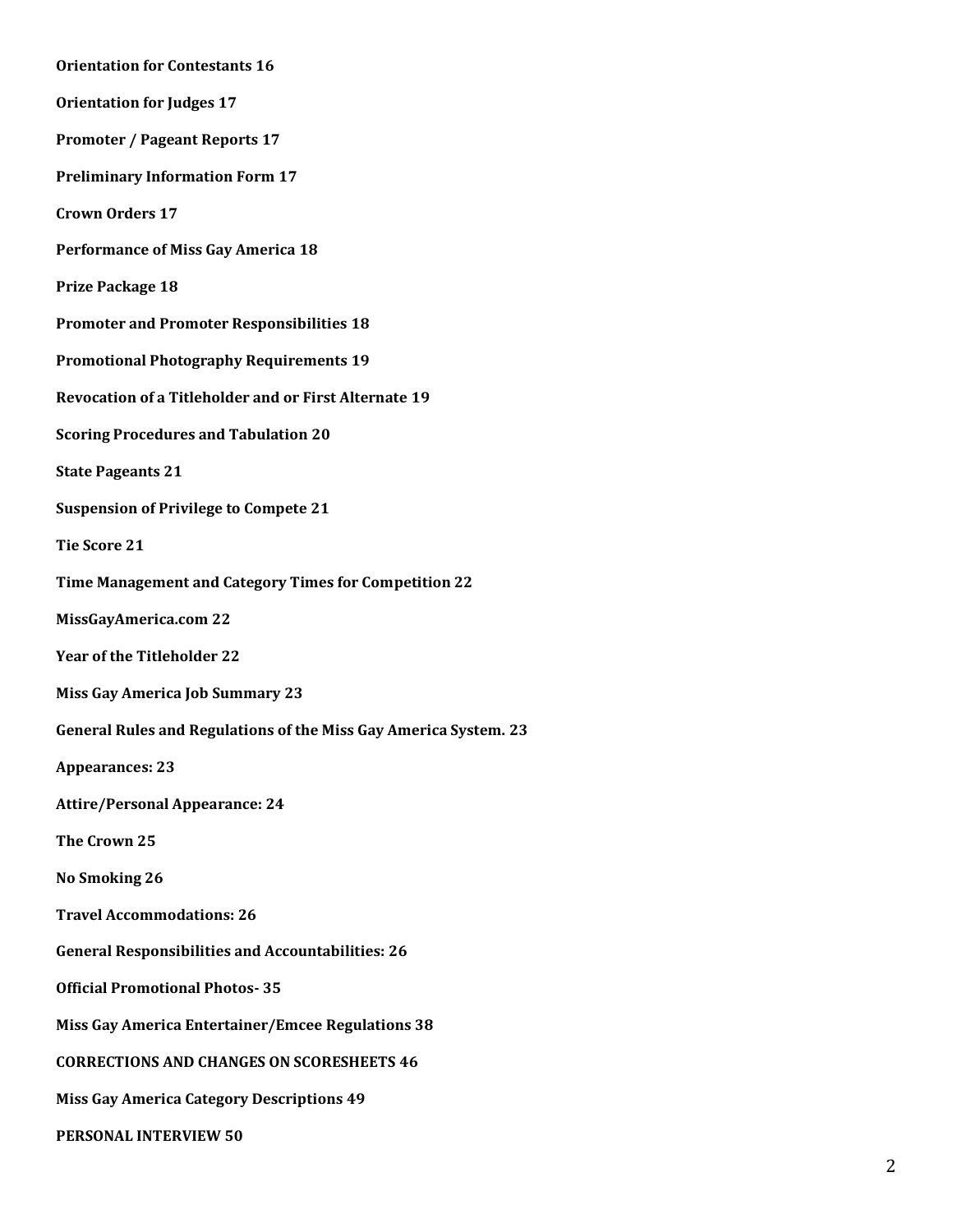| <b>A Great Personal Interview 50</b>                                   |
|------------------------------------------------------------------------|
| <b>Presentation 53</b>                                                 |
| <b>EVENING GOWN 54</b>                                                 |
| <b>ON-STAGE INTERVIEW 58</b>                                           |
| <b>TALENT 60</b>                                                       |
| <b>Judges Worksheet 64</b>                                             |
| <b>Judges Comment Sheet 65</b>                                         |
| Score Sheet Instructions/Score Sheet Manual Tabulation Instructions 66 |
| Help List for Miss Gay America Pageant Promoters 68                    |
| <b>Dressing Room Policies 75</b>                                       |
| Miss Gay America Preliminary Schedule Recommendation 76                |
| <b>Contestant Registration Orientation Agenda 77</b>                   |
| Miss Gay America Judges Orientation Agenda 78                          |
| Miss Gay America Quick Reference 79                                    |

<span id="page-2-0"></span>**Miss Gay America Regulations Administrative Point Deductions:**

Administrative Point Deductions may only be issued by pageant officials, including Mad Angel Entertainment (or its assigns), the reigning Miss Gay America or Promoters.

The lead judge should be attentive to issues that warrant Administrative Point Deductions and likewise inform pageant officials as necessary however in general, judges should not administer deductions but rather adjudicate how such violation may affect the specific competition presentation according to the category descriptions and sub-category scoring.

Administrative Point Deductions shall be administered in increments of 25-points per infraction and applied to the accumulative score of the contestants. The only exception is when any liquid, powder or other substance impacts the stage surface which creates a safety hazard, impacts other contestants' performances, or with its removal, delays the show. This will be a 100-point deduction. This does not include feathers, rhinestones, sequins, fringe, etc. that may fall off a garment and be easily swept off the stage.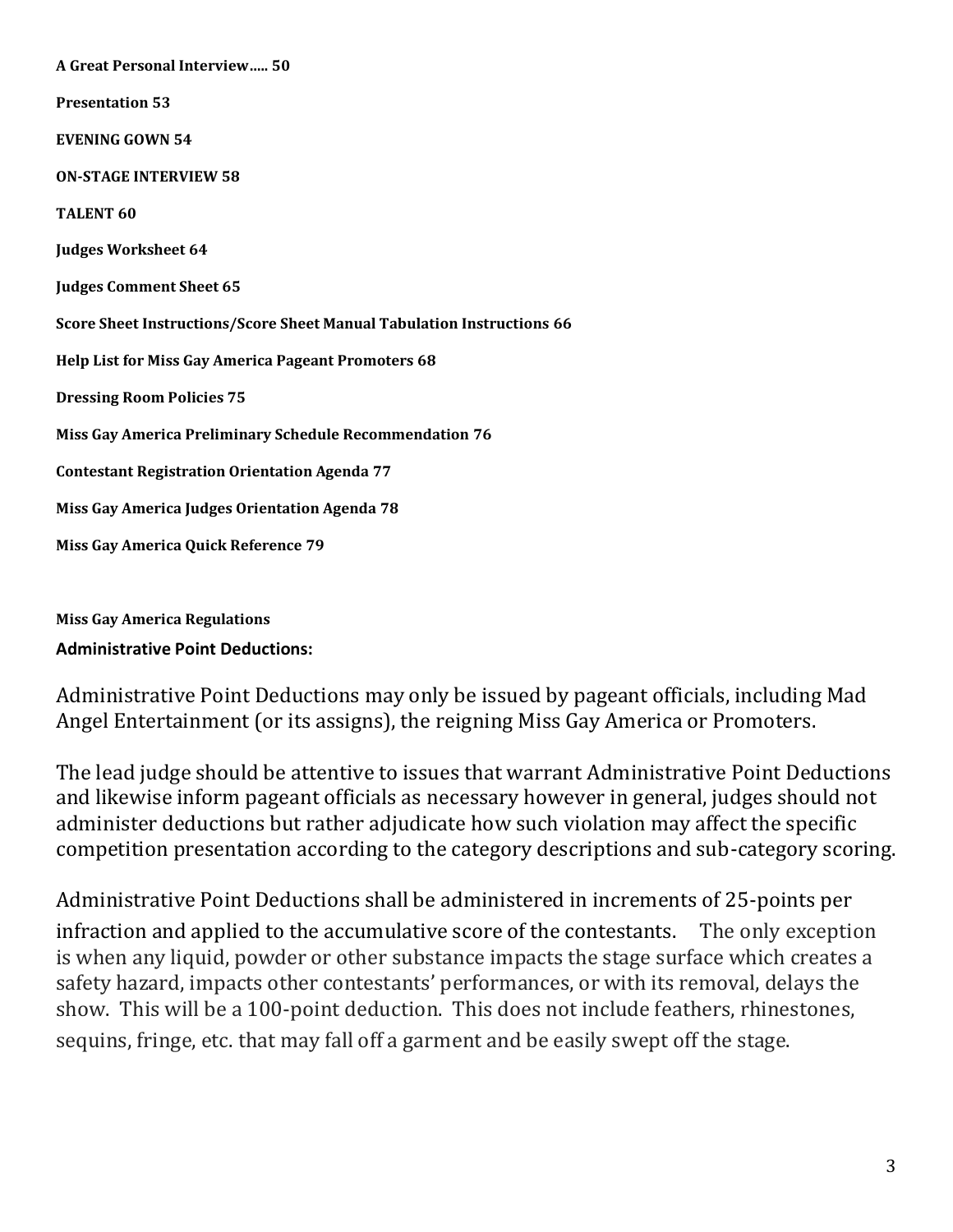For Multi day pageants Administrative Point Deductions earned during preliminary competition only affect the preliminary scores and will not be carried over to final night. Points can be earned in all phases of competition and will be applied to the scores of the time period (prelim or final) that they were issued.

Regulated infractions include but not limited to:

- 1. Exceeding allotted time for talent set-up and takedown.
- 2. Competition music submitted that is not appropriately labeled.
- 3. Competition music that contains more than one track.
- 4. National application and questionnaires that are submitted incomplete.
- 5. National Applications submitted after the defined and published deadline.
- 6. Direct violation of any category regulation (props, time) unless category descriptions define a greater penalty.
- 7. Tardiness for any schedule events of the pageant e.g. roll call, registration and other meetings, etc…
- 8. Non-compliance with requirements for Presentation costume or Presentation Choreography.
- 9. Excessive use of profanity. Mad Angel Entertainment states if the language can be used on the radio or TV it can be used in a talent. Please keep in mind your audience and venue when making song selections.)
- 10. Non-compliance with dressing room policies.
- 11. Other actions by contestants or their entourage that may be disruptive to the efficient flow of the pageant.
- 12. Non-compliance with directives given from Pageant Officials including Pageant Director, back-stage managers, sound-lighting technicians, etc…
- 13. Any conduct deemed as poor sportsmanship toward another contestant, including verbal, physical destruction of props, costumes or any property will disqualify you from the competition.

# <span id="page-3-0"></span>**Administrative Responsibilities of Miss Gay America (and State Titleholders):**

- 1. Miss Gay America or representatives of Mad Angel Entertainment will have full oversight and on the spot questioning of the Promoter(s) and Judge chosen for the preliminary pageant.
- 2. All questions and problems will be settled in an orderly fashion in the best interest of the preliminary as well as the National Pageant.
- 3. All parties including the promoter and national office will be included on any communication regarding a preliminary or contestant.
- 4. Miss Gay America or a representative of Mad Angel Entertainment may, at their discretion, disqualify a judge or contestant including disqualification of any score sheet that does not parallel the criteria used for judging or competing in any segment of competition.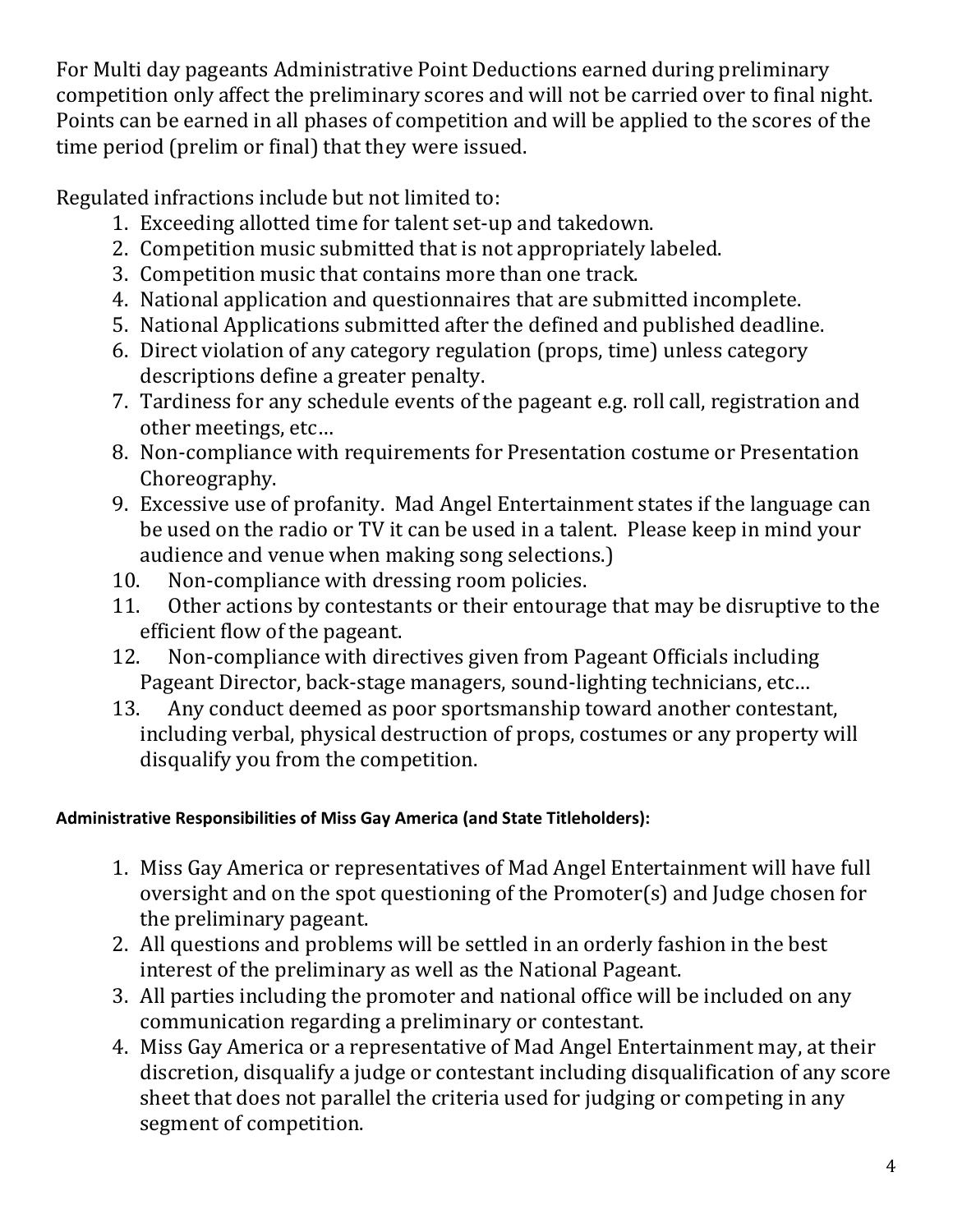### <span id="page-4-0"></span>**Advisory Board:**

- 1. The MGA Advisory Board is comprised of Mad Angel Entertainment and a select group of former Miss Gay America titleholders.
- 2. The role of the MGA Advisory Board is to ensure that the rules and regulations are adhered to and that each preliminary is conducted to be in the best interest of the MGA Pageant System.
- 3. First time promoters are required to use a current Advisory Board member as their lead judge. You may use a former MGA or any qualified person approved by the national office.

# <span id="page-4-1"></span>**Advertisement:**

- 1. Promoters will, at their own expense, provide ample advertising for their preliminary. Advertising includes but shall not be limited to printed advertisement, web advertisement and social media advertisements.
- 2. Advertisements of any kind must contain the "Gay America Pageant Official Preliminary logo" and "Mad Angel Entertainment logo" found on the promoter's portal.
- 3. Ads shall contain the national titleholder and the state titleholder as the focal emphasis of the ad. Miss Gay America should receive top billing in state or regional ads.
- 4. Promoters are required to submit a high-resolutions image over their qualified contestants. The titleholder should be "eyes and face forward" unless otherwise approved by Mad Angel Entertainment.
- 5. Under no circumstance should a crown form another pageant system be shown in a photo in any ad or program.
- 6. If a contestant held a city, state or regional title is competing in the current year as a first alternate they should not have a crown on in their promotional picture for the program.

# <span id="page-4-2"></span>**Applications for Contestants:**

- 1. Promoters should furnish an application package to the contestants.
- 2. Contestant applications for City, State, and Regional pageants must mirror the most recent application published. If the national application is electronic you may use the most current printed version.
- 3. Your pageant package should include:
	- a. Presentation requirements
	- b. Contestant regulations
	- c. Category descriptions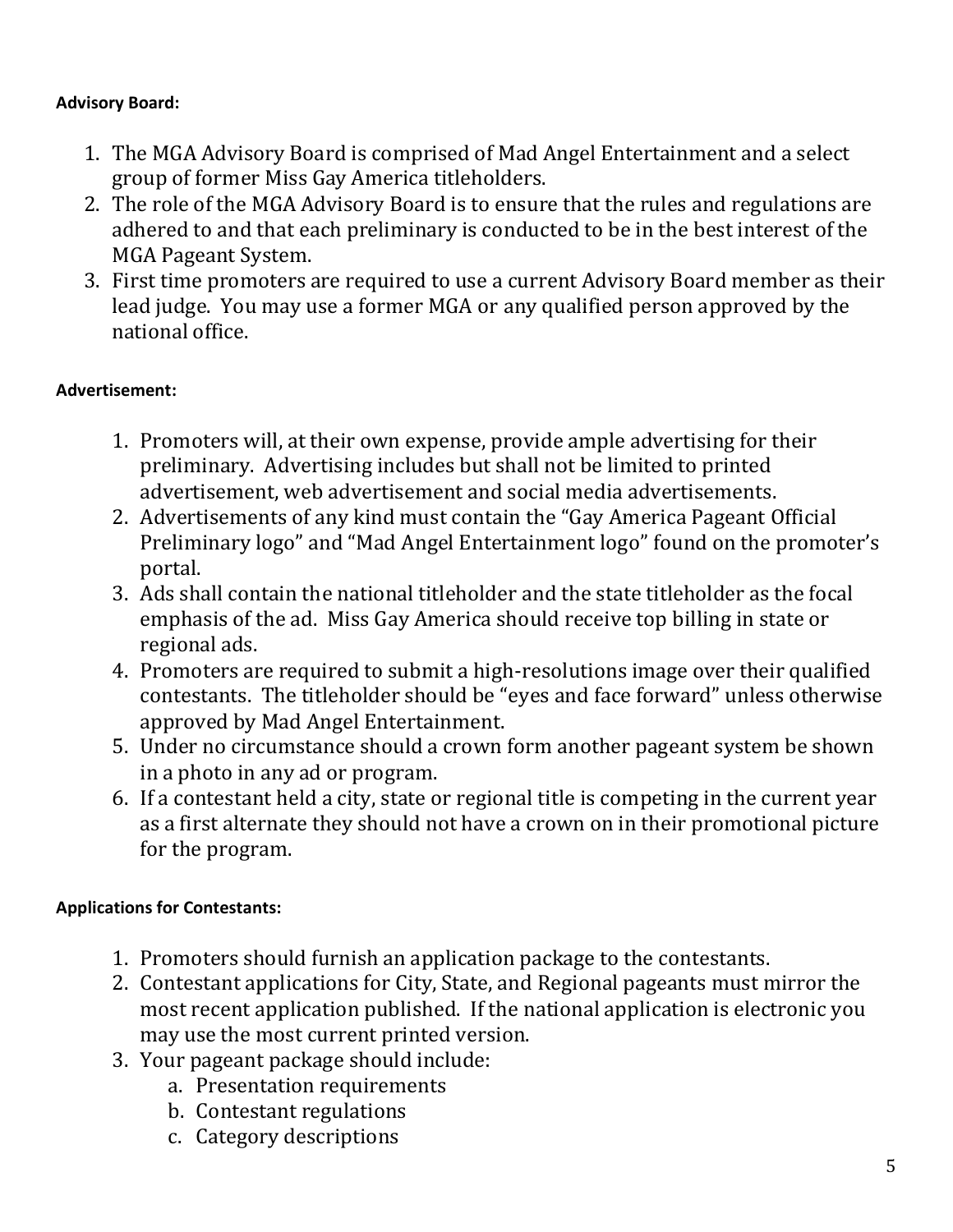- d. Any scheduling requirements for roll-call
- e. Prize Package information for all placements including disbursement procedures.
- f. Dates and times of your pageant.
- g. Any other "need to know" information.
- 4. Contestants should be familiar with the National Pageants rules and regulations prior to competing. Current handbook will be available at [www.missgayamerica.com](http://www.missgayamerica.com/)
- 5. National application packages are usually ready by August  $15<sup>th</sup>$  of each year.
- 6. Applications should be submitted electronically but if you cannot submit them electronically, please contact the national office.

# <span id="page-5-0"></span>**Appointed Contestants:**

- 1. A State preliminary may appoint a contestant that competed at the city level to compete at the State level if a qualified contestant cannot fulfill their role to compete. At that time the contestant in the next placement should be moved into that position.
- 2. If a promoter has pageant and only 1 or 2 people show up they should continue to hold the pageant and have the contestant(s) go through competing as though they were competing for the title.
- 3. If there are no contestants for a scheduled prelim only the national office can approve and appoint contestants.
- 4. Mad Angel Entertainment can decide to fill available spots at the national level by appointing a contestant as a representative. Any candidate for an appointment would have competed for at least 2 state or regional level preliminaries to be considered.
- 5. Mad Angel Entertainment reserves the right to refuse appointees at any time.
- 6. If a promoter does not have a contestant for the schedule prelim they should contact the national office to discuss appointees.
- 7. "Representative" appointments will not occur until after the last scheduled state or regional preliminary has occurred.

# <span id="page-5-1"></span>**Categories of Competition:**

- 1. Promoters of Regionals and State preliminaries are required to have all 5 categories of competition, which are Male Interview, Evening Gown, Talent, and On-stage Question. This will help better prepare the contestants for the national pageant and ensure consistent scoring.
- 2. In the event of a multi-day pageant, Male Interview will be carried over to the final night scores and all other categories will be "re-judged".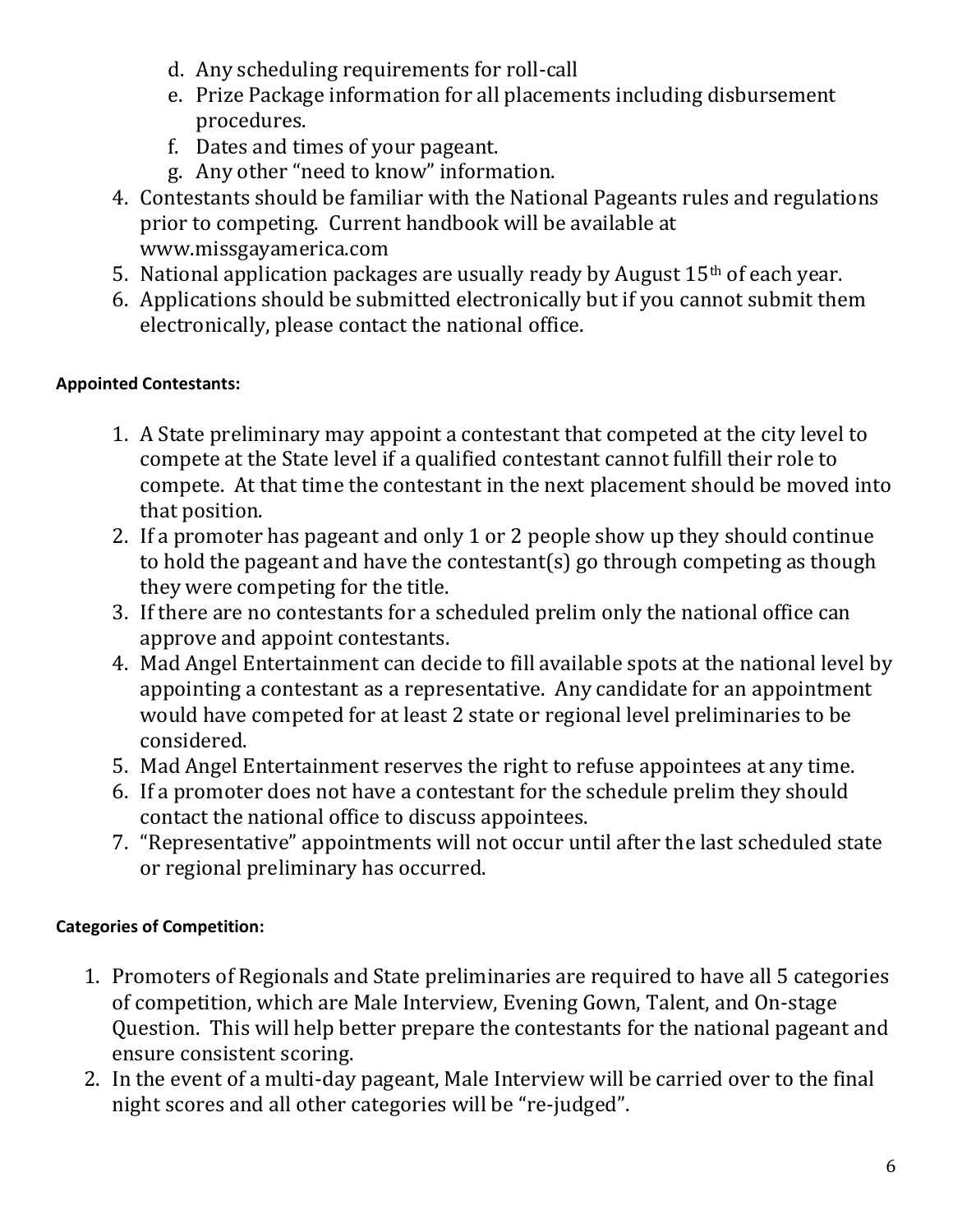3. Category details are available in the promoter's handbook and at [www.missgayamerica.com](http://www.missgayamerica.com/) website.

#### <span id="page-6-0"></span>**City Preliminary Pageants:**

- 1. State promoters of closed state pageants who hold city preliminaries must provide the following to the city promoters:
	- a. Promoter handbook
	- b. Franchise agreement
	- c. Rules of the city preliminary
	- d. Responsibilities of the titleholder (mirror National Titleholder)
- 2. Questions and problems should be directed first to the State promoters before being presented to the National office.

#### <span id="page-6-1"></span>**Code of Conduct Standards for Titleholders and First Alternate positions:**

- 1. By entering any official preliminary of the Miss Gay America pageant system, all involved (e.g. contestants, titleholders, dancers, dressers, judges, promoters, and formers, etc…) must agree to follow the Standards of Conduct within this handbook or any other communication sent from the National office. The National office has the right to discipline or revoke the title of a Titleholder if the conduct does not meet the standard of the National office.
	- a. Present themselves professionally both on-stage and off-stage.
	- b. Never demean the Miss Gay America pageant, National office, or City, State, or Regional Preliminary.
	- c. Never demean or disrespectful to another pageant system or it's contestants.
	- d. Do not cause substantial problems for promoters or people who hire you to perform.
	- e. Never become intoxicated while representing their respective title.
	- f. Do not smoke while wearing your crown, try to do this in a private place.
	- g. Do no participate in any type of argument or altercation, except as a mediator, while representing your title.
	- h. Attempt to solve problems with promoters, contestants, or titleholders in a peaceful manner.
	- i. Never lecture the audience.
	- j. Provide quality entertainment that epitomizes the standards of the Miss Gay America organization.

#### <span id="page-6-2"></span>**Communication:**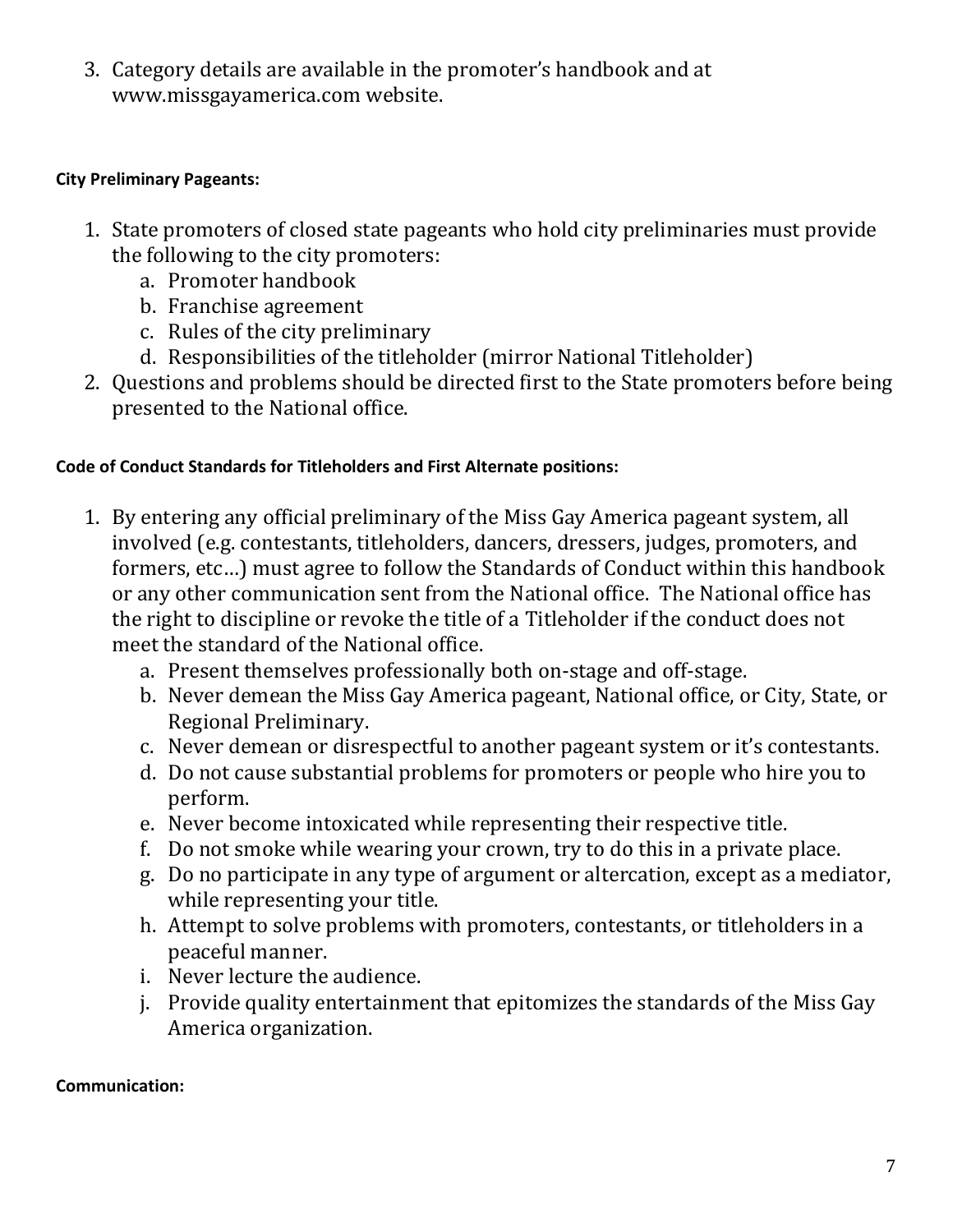- 1. All Promoters and Contestants should have email as a primary source of communication.
- 2. Promoters are required to communicate with the National office electronically, including flyers, Titleholder pictures, and dates.
- 3. Promoters are responsible for making sure their contact information is up to date with the national office. This can be done in the promoter's form on the portal.
- 4. The Franchise Agreement from the national office will be sent out to promoters by November 1 of each year.
- 5. Promoters should make all arrangements with entertainers, judges, and venues in writing (email) so they have a communication trail.
- 6. Promoter and Miss Gay America should schedule a phone call at least two (2) weeks prior to a preliminary to review the promoter checklist, judges, and any other information that may be helpful.

# <span id="page-7-0"></span>**Compensation and Travel Arrangements for Miss Gay America:**

- 1. The reigning Miss Gay America must attend all days of the official direct (State or Regional) preliminary pageant schedule (e.g. preliminary nights and final night in the case of multi-day pageants). The preliminary pageant promoters shall be required to pay no less than \$300 for the "final night" appearance and no less than \$150 per preliminary night.
- 2. The compensation for State titleholders (to attend City Preliminary Pageants) are negotiable and should be defined in the City Preliminary Franchise Agreement by and between the State Promoter and City Preliminary Promoter. All fees and prizes should be clearly defined.
- 3. Promoters are required to provide travel to and from their preliminaries (airfare or fuel expenses). Travel cost should include any reasonable "bag-check" expenses incurred by Miss Gay America. Reasonable is one bag for a one-day event or two for a two-day event. Hotel accommodations should also be made unless Miss Gay America approves other arrangements.
- 4. All travel and performance fees should be discussed at least 4 weeks prior to the schedule preliminary.

# <span id="page-7-1"></span>**Competition Music and Video:**

- 1. Competition music / Video should be submitted in quality condition (CD or Flash Drive only) (promoter has the right to determine music / video format)
	- a. 1 track per CD / Flash Drive
	- b. Labeled with name, category, and track name
	- c. Contestants should have a back-up copy of their CD's available if needed.
	- d. Administrative deductions will be applied for improperly labeled or Media received in poor condition.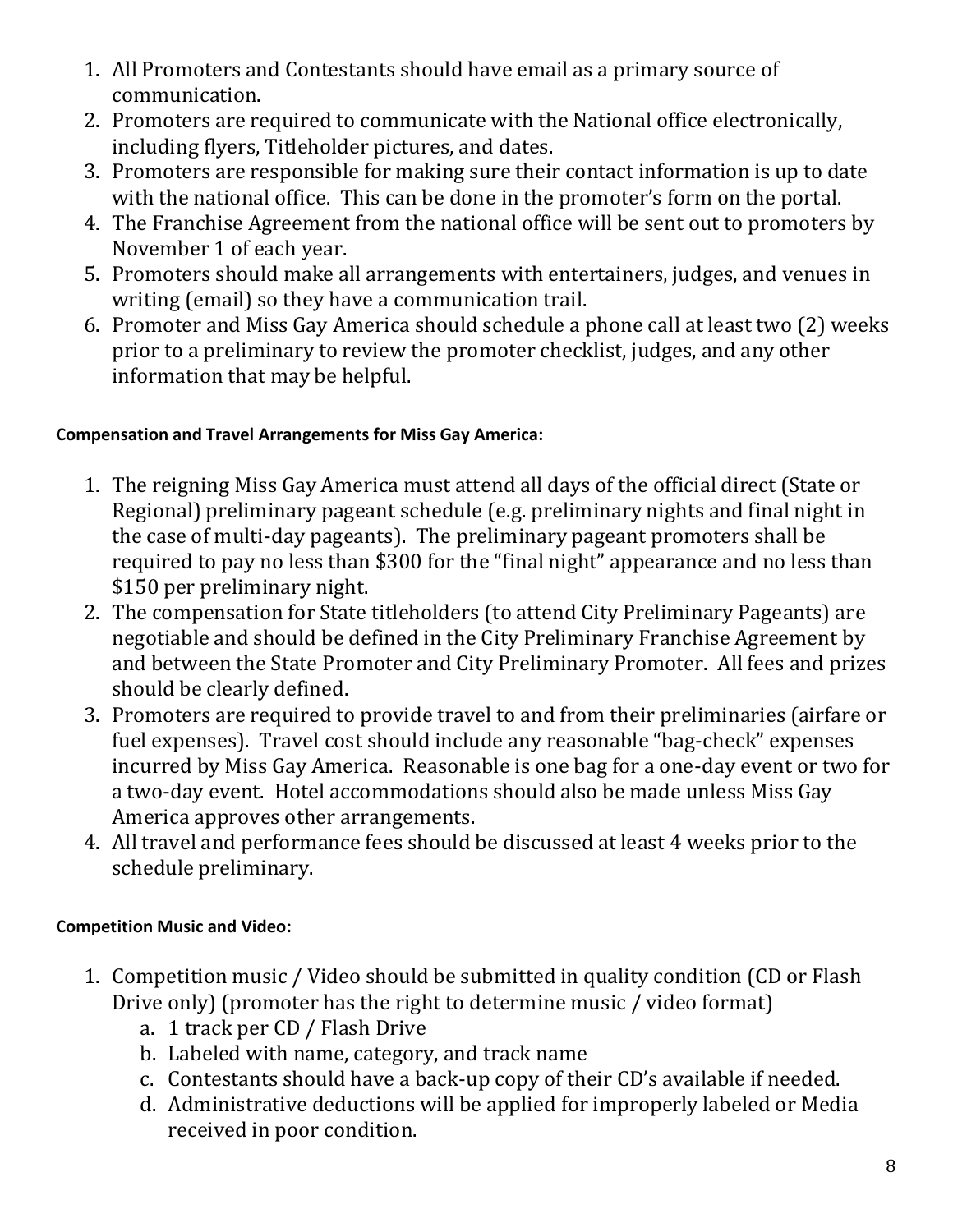### <span id="page-8-0"></span>**Contracts for Preliminary Pageant Titleholders:**

- 1. Promoters may require their titleholders to sign a contract, however it may not exceed the requirements of the Miss Gay America job description.
- 2. Job descriptions should be made available to all contestants with their applications.

### <span id="page-8-1"></span>**Critiques Session:**

- 1. The Judges Critique session is intended to be mostly a "constructive criticism" session rather than a compliment session. Every contestant has room for improvement therefore the session is designed to provide constructive feedback.
- 2. The Judges Critique session is optional to the contestants. The promoter may at provide a copy of the judges' worksheet with comment.
- 3. In larger preliminaries, the promoter or judges may opt to only do critiques for the top 5 finalists.
- 4. It is mandatory that contestants not making the top 5 receive a copy of their judges' worksheets with comments.
- 5. If there are less than 5 contestants, all contestants are eligible to attend the critique session.
- 6. Critique sessions should last no longer than 5 to 7 minutes per contestant.
- 7. Scores will not be made available during critique session.
- 8. Miss Gay America should attend and moderate the critique sessions including time for each contestant.
- 9. The reigning Miss Gay America can also add to the critique but should not dominate judge's time during the session.
- 10. Judges may make themselves available for off-line discussion or critique at their discretion.

# <span id="page-8-2"></span>**Contest Scores:**

- 1. Pageant scores are consisted of a 5 possible categories, each with 4 sub-categories. Each category is weighted individually for a total of 100 percent of the overall pageant score.
- 2. Breakdown of all sub-score categories may be released to contestants.
- 3. Overall placement, category, and total scores will be posted publicly.

### <span id="page-8-3"></span>**Crown and Sash Standardization:**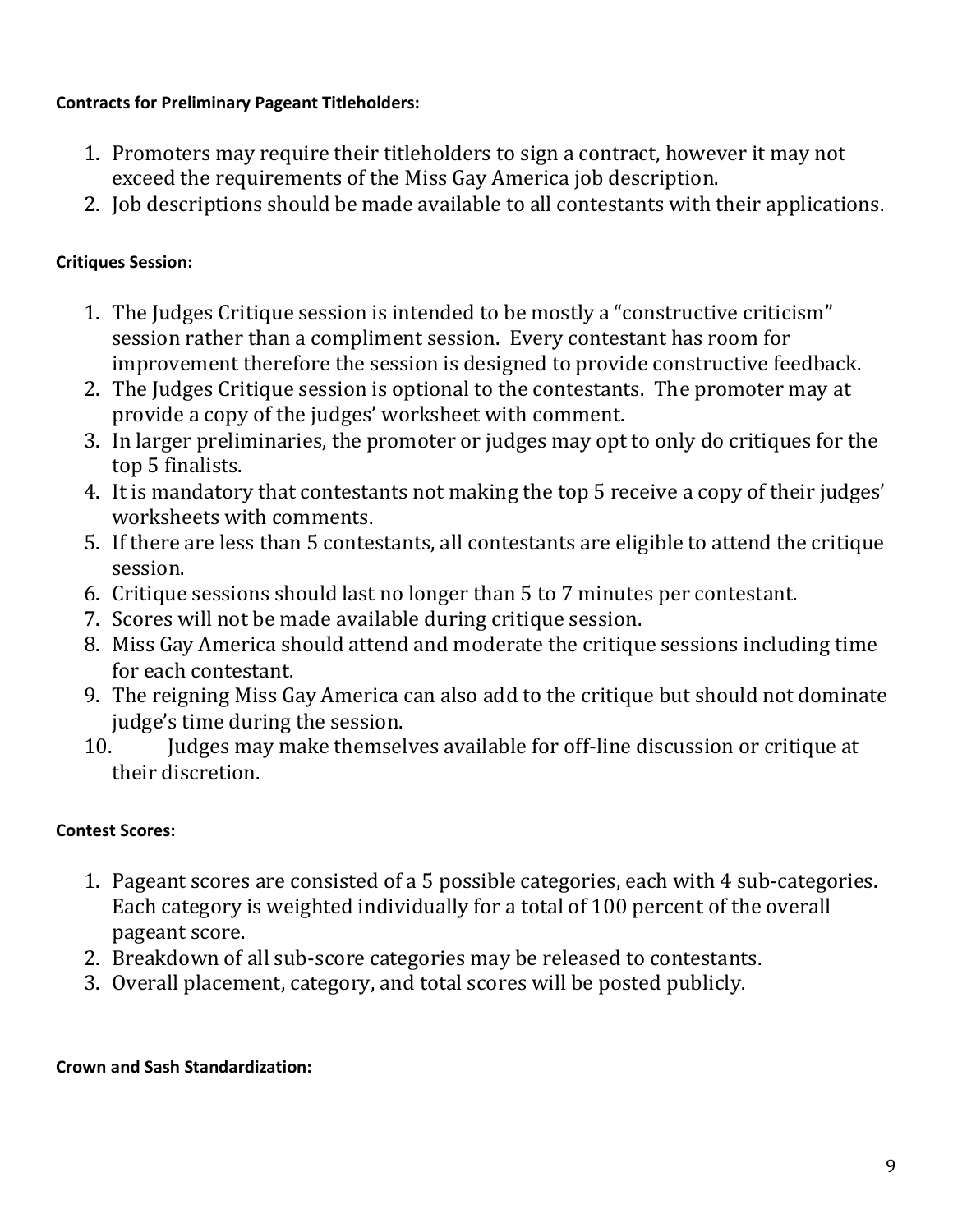- 1. All official preliminary promoters (on all pageant levels) are required to "use" the Official and standardized crown and sash designated for that particular level of pageant.
- 2. Under no circumstances should any other crown or sash be used in a Miss Gay America preliminary. Failure to use the proper crown will result in the titleholder not being recognized as an official preliminary titleholder and competition entry at the next level will be denied.
- 3. A city preliminary promoter may opt to "recycle" a Miss Gay America System crown. This should be coordinated with the state promoter and documented with Mad Angel Entertainment for planning of crown productions for that year.
- 4. Cost of the state or regional crown is included in your franchise fees. City tiaras can be purchased individually by the city promoter or included in their city franchise fee for the state promoter to purchase.
	- a. The current cost of the city tiara is \$315 for gold and \$260 for Nickel, this includes shipping.
- 5. All state or regional crowns will be shipped once your franchise fees are paid in full.
- 6. All city tiaras should be ordered on the promoter's portal using the official form. Once the order is received, you'll be invoiced for the tiara. Once paid in full the tiara will be shipped.
	- a. All tiaras and crowns must be ordered through Mad Angel Entertainment.
- 7. All crown orders should be placed with 30 days' notice.

# <span id="page-9-0"></span>**Disqualification of Contestants:**

- 1. Violation(s) of any rules and regulations may disqualify the contestant from participation in the Official Miss Gay America Pageant.
- 2. The national office reserves the right to disqualify contestants if their actions, or action of their affiliates are deemed not in the best interest of the Miss Gay America pageant system.
- 3. Any filed complaints will be documented and investigated by the national office with all appropriate parties.
- 4. While every attempt to investigate claims against a contestant prior to taking action, if a credible source verifies a claim, especially during the national competition a contestant may be disqualified or suspended immediately.
- 5. The use of, dispensing of, or selling of any illicit drug will not be tolerated while a contestant (or entertainer) is participating in any capacity in the Miss Gay America Pageant system. Immediate disqualification will result for those found to be in violation. This would include anyone associated with the contestant (dresser, dancer, etc…).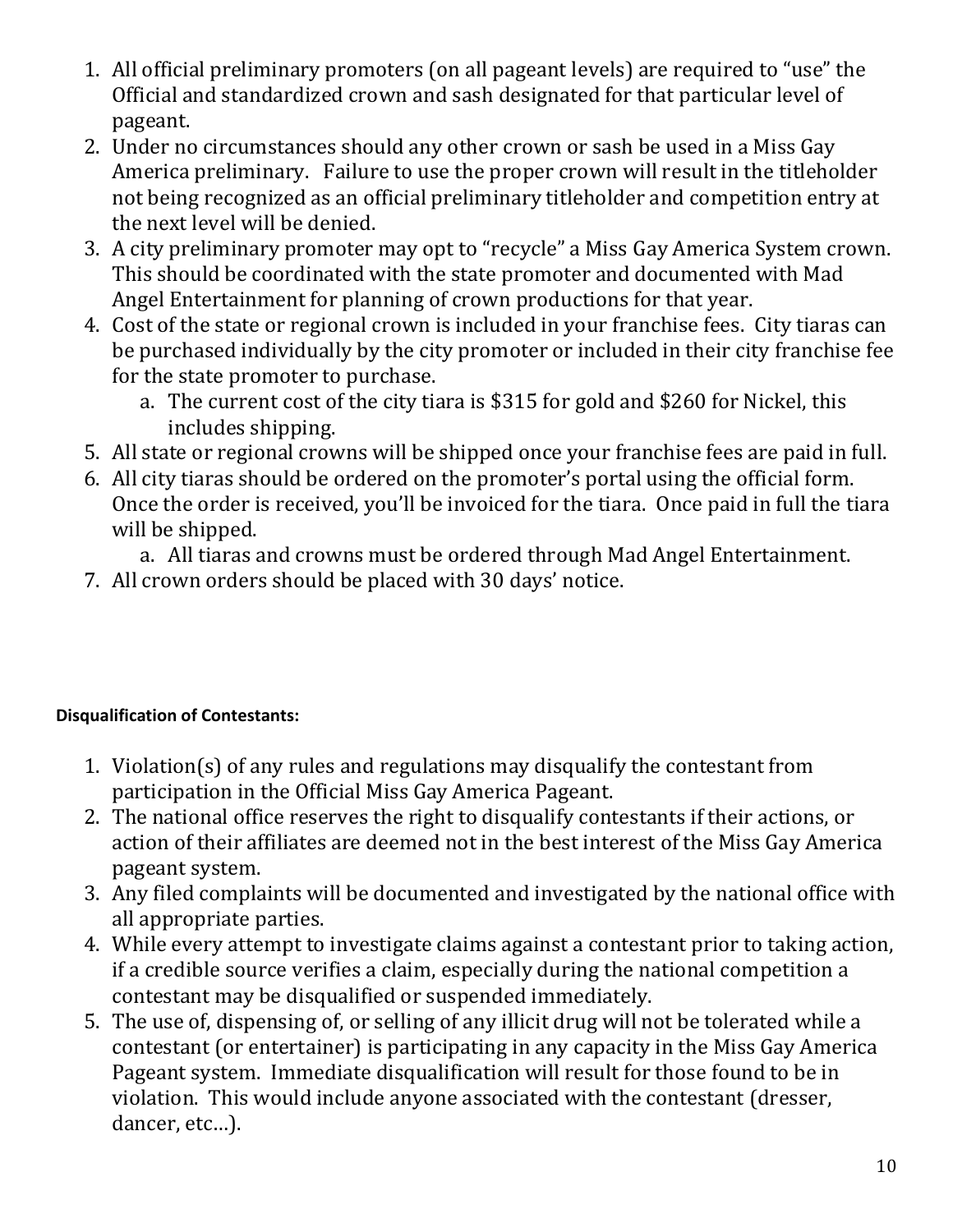- 6. Contestants are responsible for the behavior of their associates (dressers, dancers, assistants). Non-compliance will result in disqualification or disciplinary action including point deductions.
- 7. Actions deemed disrespectful or demeaning to the Miss Gay America pageant system may be disqualified.

# <span id="page-10-0"></span>**Social Media Policy:**

- 1. We expect all involved with Miss Gay America to be respectful of the pageant system including the national office.
- 2. You are competing to represent a symbol of excellence. You should portray that by being respectful to everyone.
	- a. Avoid public rants
	- b. Avoid on-line bullying
	- c. Do not purposefully cause un-necessary drama
- 3. We do not police social media, but we expect you to be a professional. Be mindful of your posts or pictures you are posted in (mostly when in your crown and representing the title)

# <span id="page-10-1"></span>**Double Crowning Pageants:**

1. Double crowning pageants are strictly prohibited.

# <span id="page-10-2"></span>**Eligibility (Contestants) Requirements:**

- 1. Photo ID should be verified at all pageant levels.
	- a. State and Regional residency requirements should be met and verified.
		- i. Closed states and limited regional pageants require 90-day residency at the time of the state pageant. Drivers license, lease agreement, or billing statements, or utility bills.)
			- 1. A contestant can qualify for a city pageant as long as they are a resident for 90 days prior to the state or limited regional pageant.
	- b. Contestants must be 21 years of age to compete at any pageant level.
	- c. Contestant must be a United States resident.
		- i. Have a valid tax id or social security number for contract and tax purposes to work in the United States.
	- d. Promoters have the right to investigate the age or residency requirement as needed.
- 2. Contestants must be male.
- 3. Augmentations below the neck that are not directly related to promoting/enhancing a feminine image (female breasts, hips, etc.) may be allowed with the permission of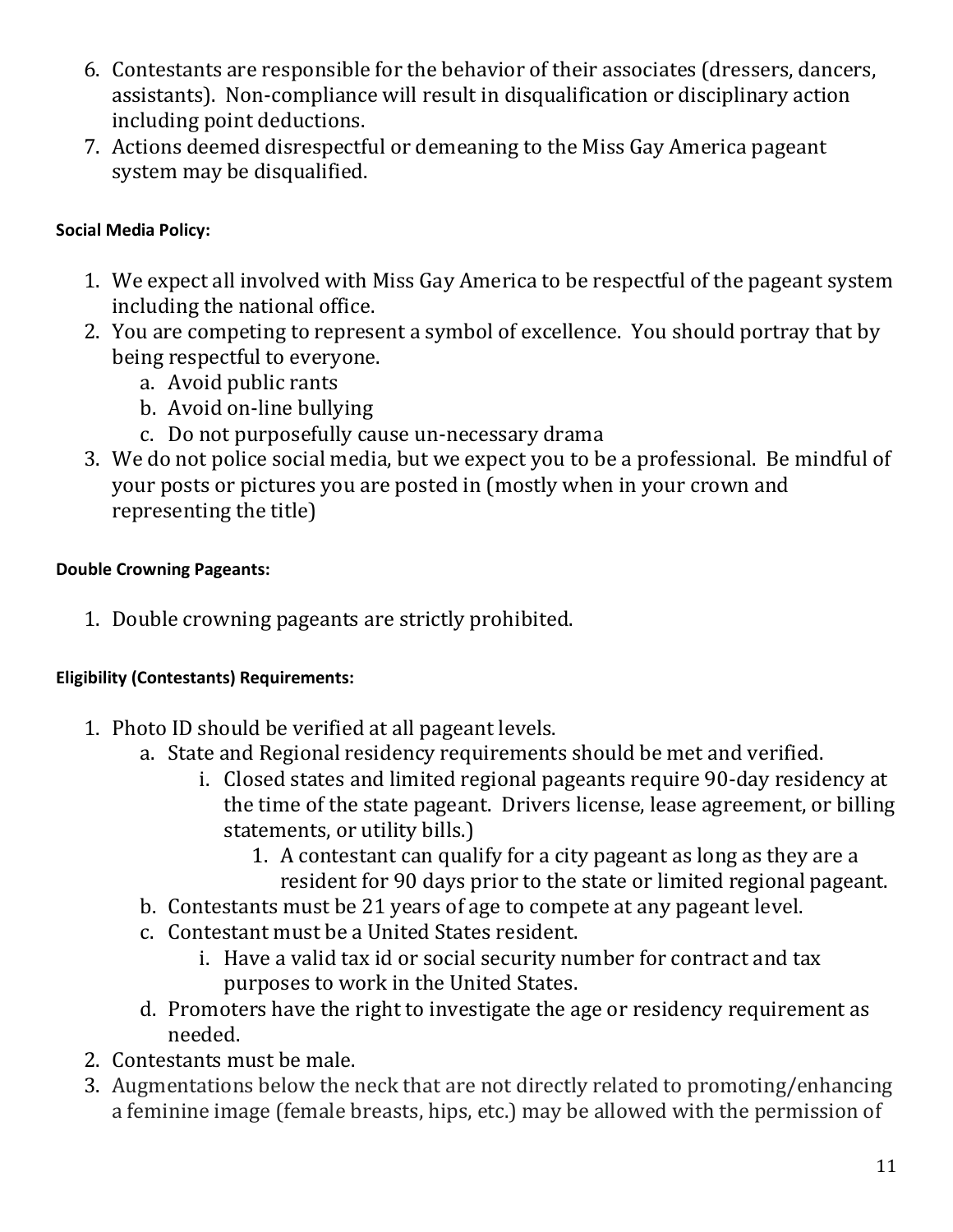the national board. All augmentations must be declared prior to competing at any level within the Miss Gay America system and will be subject to review.

- a. This does not include weight loss surgery (skin reduction)
- b. The use of any type of hormones or hormonal therapy is not allowed.
- c. A contestant may live their life as a female as long as they have not undergone feminizing cosmetic surgeries below the neck (hormone or surgical) procedure. Proof may be required from a doctor if questioned.
- d. If a potential had alterations but had them removed or reversed, the national office will review the request and documentation to decide if they are able to compete for Miss Gay America.
- 4. Mad Angle Entertainment reserves the right to require a medical examination or physical examination in the event that a contestant is suspected in violation.
- 5. Any Contestant found to be willfully untruthful about their criminal status will be permanently removed from eligibility within the system.
- 6. A contestant who successfully completed felony probation, or whose criminal case is dismissed, will be eligible to enter. Verification of criminal status may be checked.
- 7. A contestant who is currently in open criminal proceedings for a felony, currently on felony probation, or is in current retribution for a crime, will be denied entry as a contestant into any preliminary of the Official Miss Gay America Pageant.
- 8. Once a contestant has qualified for Miss Gay America, including first alternate they may not compete in another preliminary that year for a state or regional title to Miss Gay America.
- 9. A Promoter may prohibit a person from competing in a preliminary pageant for any reason with explanation. This can be due to negative reputation, prior issues as a contestant, or inappropriate conduct.
- 10. Any contestant who has qualified or has intention to qualify, during the current pageant season, to any city, state, or regional preliminary may not judge any preliminary that season.
	- a. The exception is a former state titleholder may judge a city preliminary for the state pageant in which she is a former titleholder.

# <span id="page-11-0"></span>**Emcee Book:**

- 1. The emcees of any officially sanctioned Miss Gay America pageant event should follow the rules and regulations as detailed within this handbook.
- 2. Promoters should assemble an Emcee book to provide structure and flow to the event.
	- a. The font should be larger so the emcee can read it in the low lighting
		- b. Use a 3-ring binder for ease of flipping pages.
		- c. Ensure there is proper lighting to the emcee.
		- d. Provide a pen for changes and to mark completion.
		- e. Keep the book organized and organized by tabs.
	- f. Use the following headings and labels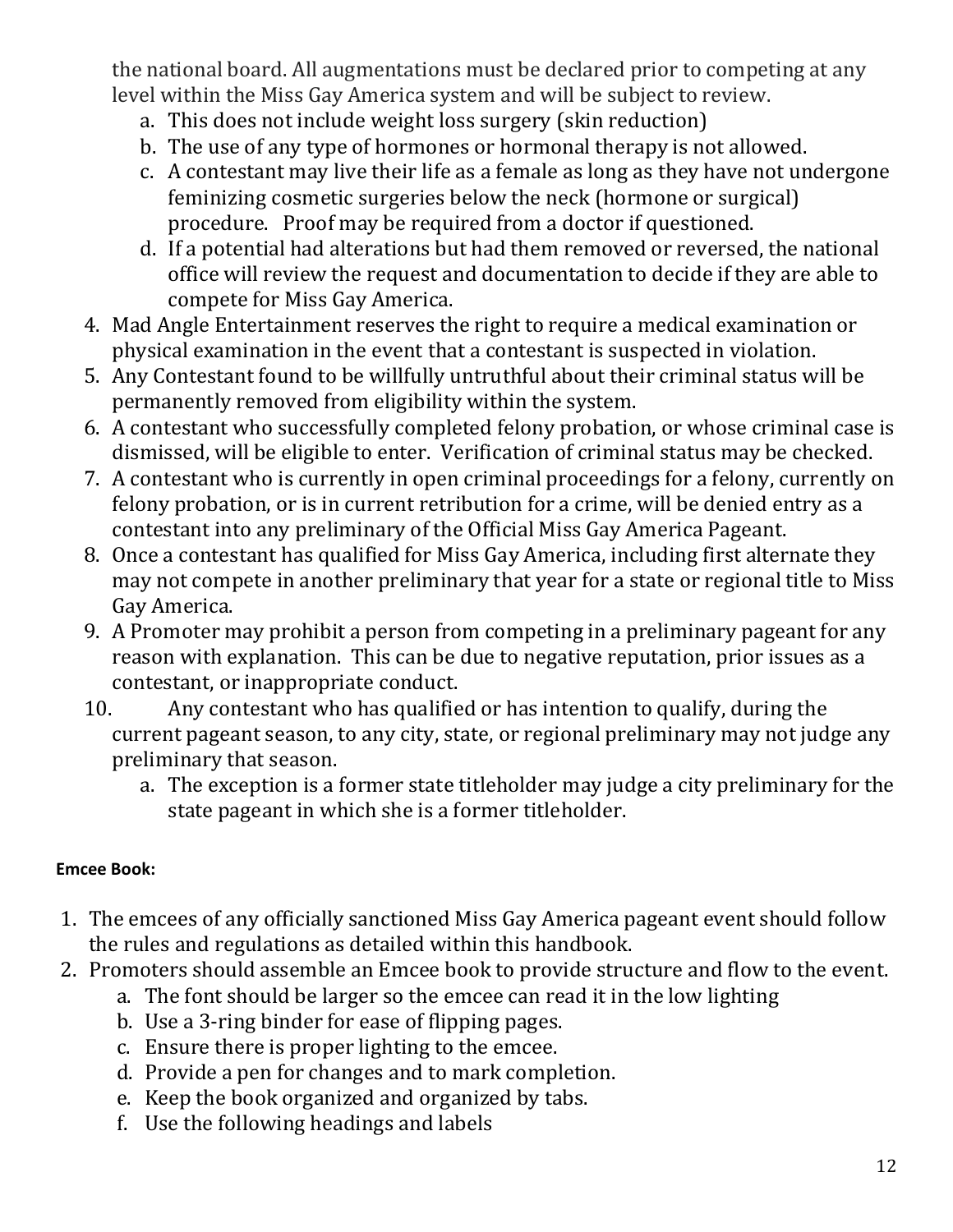- i. Pageant Schedule
- ii. Judges Biographies
- iii. Presentation (include contestant questionnaires)
- iv. Evening Gown
- v. Talent
- vi. Sponsors
- vii. Acknowledgements and announcements
- viii. Additional info (if needed to extend time)
- 3. Emcee should be aware to watch head judge for sign to continue competition.
- 4. Emcee job to progress the pageant as quickly as possible.
- 5. Emcee should receive a copy of the entertainer regulations to ensure they are aware of on and off-stage requirements.
- 6. All awards and placements should be printed clearly for the emcees.

### <span id="page-12-0"></span>**Entertainers/Emcees/Former Preliminary Pageant Titleholders:**

- 1. Promoters are encouraged to use their "family of formers" as special entertainment and emcees during their contests.
- 2. In some cases, a promoter may want to use another entertainer which can be allowed with the following
	- a. Inform Mad Angel Entertainment of the entertainer before advertising them.
	- b. The entertainer should be provided the "Entertainer Regulations" as noted in this handbook.
- 3. Appropriate entertainment for an MGA pageant
	- a. Current and former titleholders of that particular pageant.
	- b. Former Miss Gay America national titleholders.
	- c. Top 10 contestants of the most recent Miss Gay America Pageant if not competing in their pageant.
	- d. Current titleholders of another pageant system provided they are a former of that preliminary pageant. Should be announced as followed by this example: Miss Gay (state/region) America 2001 / and Miss Gay USofA 2016
	- e. Local entertainers or national entertainers (not part of the America system) provided that Mad Angel Entertainment is advised of and issues approval. (This is not preferred as we like to use MGA entertainers when possible.)
- 4. Mad Angel Entertainment reserves the right to refuse a certain entertainer from appearance to any preliminary of the Miss Gay America pageant system.
- 5. Another systems crown should only be worn during a titleholder walk.
- 6. Crown songs should not be allowed unless it's an America crown.
- 7. Only Miss Gay America crowns should be on stage during award and crowning ceremonies. Exceptions are only made with permission from Mad Angel Entertainment.
- 8. Promoters should be in control of their pageant at all times.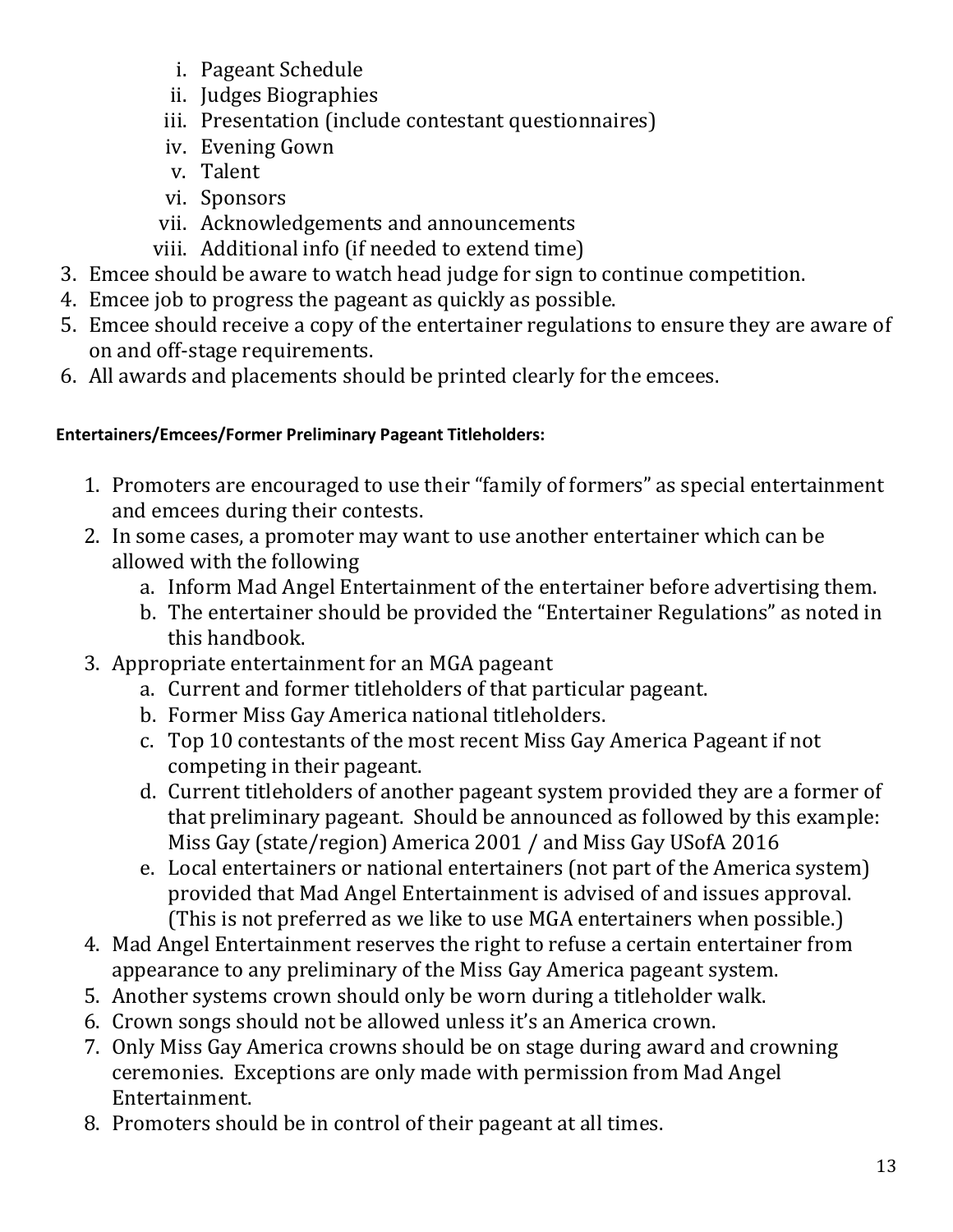9. The use of illegal drugs, excessive consumption of alcohol, or excessive inappropriate language during the contest.

### <span id="page-13-0"></span>**First Alternate Position**

- 1. The contestant chosen as first alternate at all pageant levels must be prepared to fulfill the duties of the titleholder, if for any reason the titleholder is unable to fulfill his duty.
- 2. The first alternate winner does not have the right of refusal to be promoted to the titleholder position, if the opportunity occurs within zero (0) days to six (6) months from the date of that particular contest. After that period, the first alternate has acceptance option, without penalty.
- 3. The rules and regulations as detailed in this handbook apply uniformly to their alternates and contestants in general, as applicable.
- 4. If the first alternate position titleholder is promoted the promoter should make every effort to make the coronation experience meaningful, such as a dedicated coronation ceremony.
- 5. If the first alternate is promoted to titleholder, at minimum the promoter is obligated to remit to the promoted individual, any remaining cash prize and appearance stream.

### <span id="page-13-1"></span>**Franchise Fees – Agreements / Renewals / Revocations**

- 1. All Direct preliminary promoters must renew, via signed Franchise Agreement, their preliminary pageant agreements, not later than December 31 of the current calendar year. Invoices will be sent out with contracts attached each year.
- 2. If an updated and current Franchise Agreement is not received by December 31 of the current year for the upcoming pageant season, Pageant Promoters are required to notify Mad Angel Entertainment, not later than December 31st of the current calendar year of their renewal intentions.
- 3. Failure to renew or notify will revert ownership to the sole ownership of Mad Angel Entertainment.
- 4. All first-year pageant owners must pay their franchise fee in full to secure their date.
- 5. Veteran promoters may pay 50% of their fee to secure their date on the calendar. The remaining 50% is due 30 days prior to their scheduled pageant.
- 6. Should a promoter fail to renew a particular franchise, Mad Angel may name another promoter within that state or region.
- 7. Mad Angel Entertainment reserves the right, with or without cause, to renew or not to renew a franchise agreement. Should Mad Angle Entertainment decide to cancel an agreement they will notify the current promoter. A new promoter may be put in place of that franchise.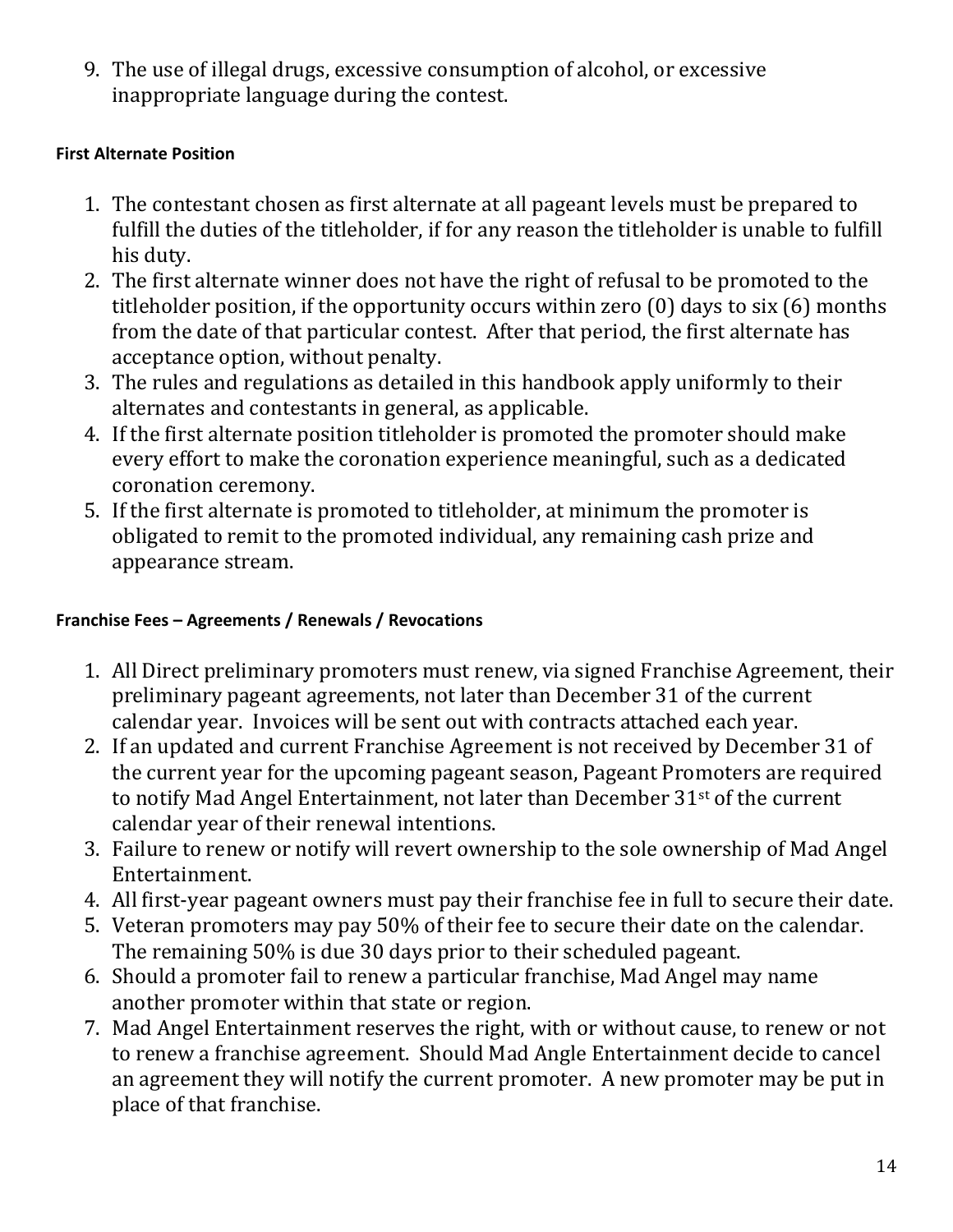- 8. Methods of payment for the pageant fees are as follows: Check, Credit Card, Money Order, and PayPal.
- 9. Once the franchise fee is paid in full and the national office makes a decision to revoke the franchise, the fee will be refunded minus twenty-five-dollar (\$25) processing fee.

### <span id="page-14-0"></span>**Honorary Titleholders**

- 1. The act of appointing Honorary Titleholders is prohibited.
- 2. If a Promoter desires to acknowledge efforts of a certain individual, they are encouraged to establish a "specially named award" to recognize that individual.
- 3. Promoters may not purchase a standardized crown for any person they choose to recognize. They are encouraged to use a certificate, trophy, or plaque as the award.

# <span id="page-14-1"></span>**Judging Panel**

- 1. All preliminary pageant promoters upon request should provide the names and qualifications of their judges to the national office to include the current Miss Gay America.
- 2. New direct preliminary pageant promoters must, for their first year as a promoter acquire a current member of the national advisory board as their lead judge. A Former MGA or qualified person may be lead judge with approval from the national office.
- 3. The national office including Miss Gay America reserves the right to disqualify or dismiss any judge whereby their service as a judge to that particular contest might not be in the best interest of the contest or the Miss Gay America pageant system.
- 4. Promoters are solely responsible for the behavior of their panel of judges and likewise.
- 5. Promoters should avoid any potential conflict of interest that a particular person serving as judge may present.
- 6. The promoter should ensure the panel of judges is well oriented with the rules and regulations of the Miss Gay America system.
- 7. Promoters should provide to the judges, at minimum a judge's book that contains the following information:
	- a. Category Descriptions
	- b. Category Point Summary
	- c. Score sheets and proper scoring procedures
	- d. Pageant schedule
	- e. Judges regulations and other information.

#### <span id="page-14-2"></span>**Multi-Day Pageants**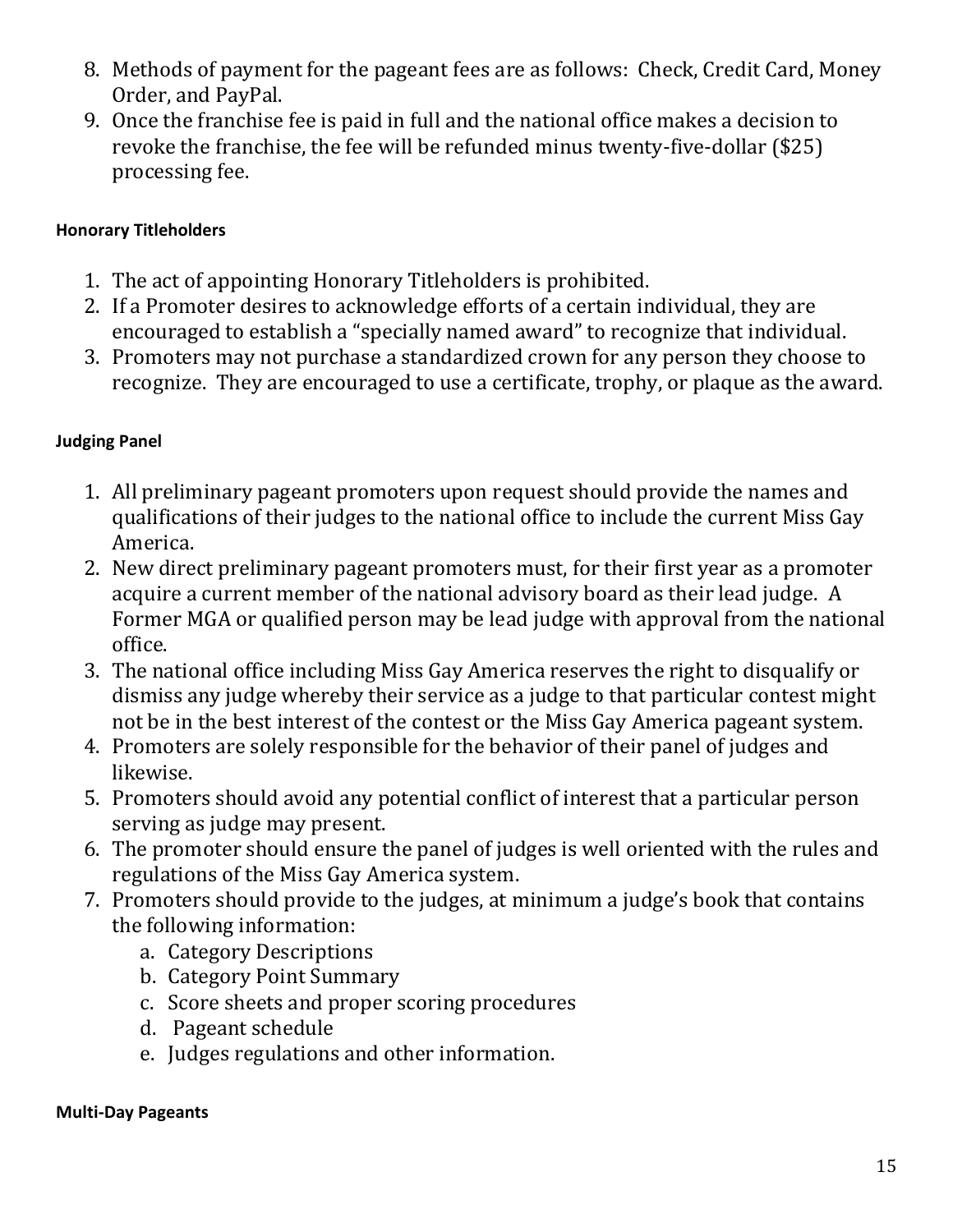- 1. Unless otherwise approved, only closed-state pageants are permitted to hold a multi-day pageant.
- 2. Multi-Day pageant may have no more than a "Top 10 Competition" during the final night.
- 3. At Miss Gay America's and Mad Angel Entertainments discretion Multi-Day pageant may have fewer that a finishing finalist competition but in no case equal more than half (50%) of the actual contestants. (Example: if you have 8 contestants you may only have a Top 4 finalist competition or a two day pageant with 10 contestants may only have a Top 5 finalist competition.)
- 4. Regional preliminary pageants may only have one-day of competition, unless otherwise approved by the national office.
- 5. All standard rules and regulations apply to both single and multi-day pageant.
- 6. All pageants should try to follow the layout of the national pageant for scoring consistency and to provide the contestant preparation for what to expect at the national level.

# <span id="page-15-0"></span>**Owners of multiple preliminaries / or interests in other pageants**

- 1. In the event that more than one franchise is granted to a promoter, it should be noted that only one (1) vote, for any issue in the Miss Gay America organization requiring a vote by promoters regardless of how many preliminaries pageants a promoter may purchase.
- 2. Any promoter, who desires to promote a contest with another pageant system, should notify Mad Angel Entertainment in writing. We ask that if you have interests in other systems that you efforts for your MGA preliminaries be maintained.

# <span id="page-15-1"></span>**On-Stage Question Procedures**

- 1. All questions should be typed and placed in an envelope.
- 2. Each contestant should be asked a different question.
- 3. At the option of the promoter, the on-stage question can be narrowed down to the top 5 finalists if you have a large group competing.

# <span id="page-15-2"></span>**Orientation for Contestants**

- 1. Promoters must provide a detailed registration and orientation to the contestants to ensure they are well informed of every detail of the preliminary pageant.
- 2. Miss Gay America must be in attendance of the contestant orientation and assist in providing verbal detail to the contestants, generally includes personal testimony, elaboration on categories, and detail on pertinent rules or pageant specifics.
- 3. Promoters should provide a written schedule, including any "role call" requirements
- 4. Contestants are required to attend orientation at the advertised time, date, and place.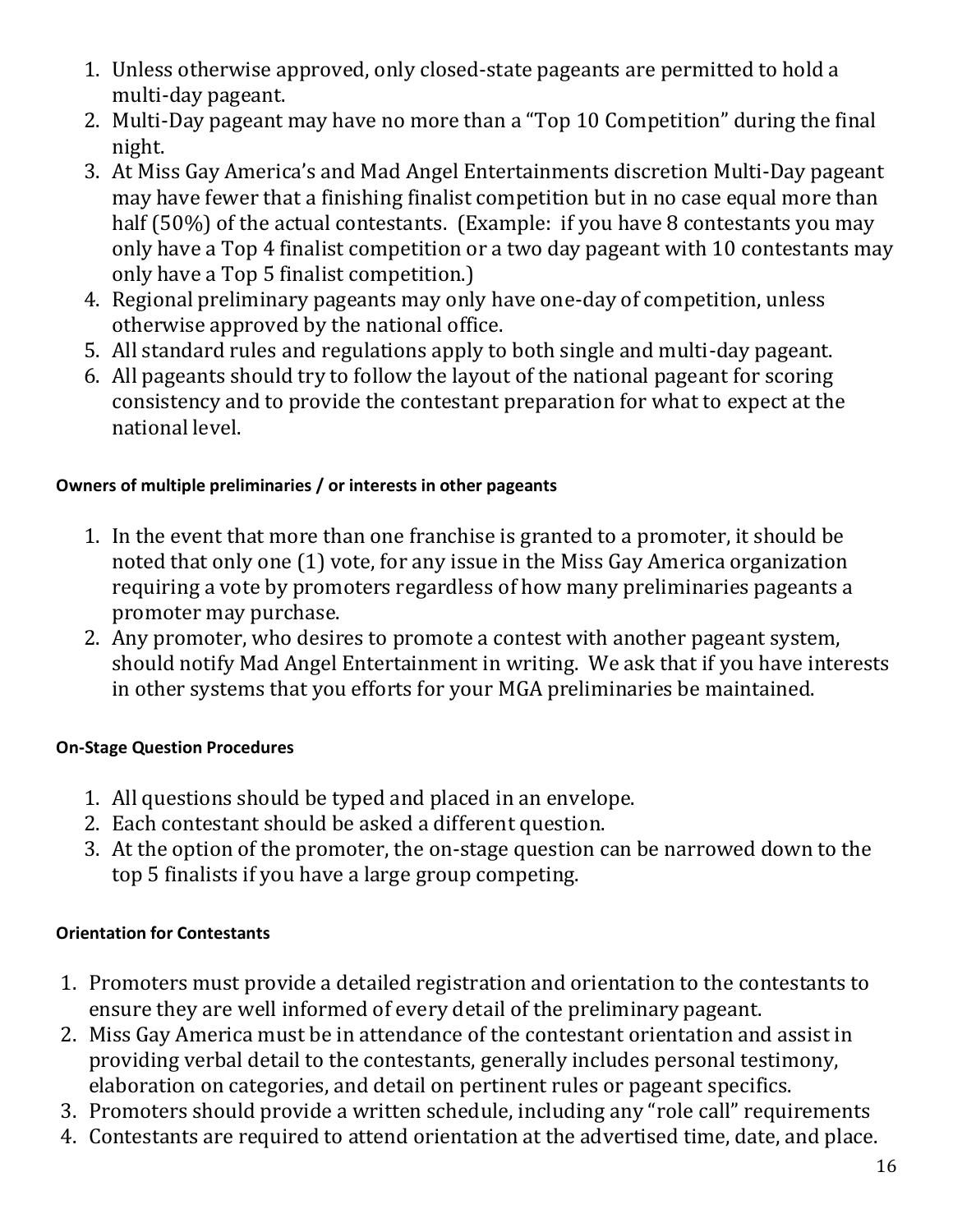5. Contestants who are late for orientation or scheduled "roll-calls" will receive administrative point deductions and will automatically become contestant number one (1).

# <span id="page-16-0"></span>**Orientation for Judges**

- 1. Promoters must provide the panel of judges with a detailed judges orientation so as to ensure they are well informed of every detail of the preliminary pageant.
- 2. Miss Gay America must be in attendance at the judges' orientation and will assist in providing the verbal detail to the panel of judges. The instruction should include a personal testimony, category descriptions review, schedule review, proper-scoring procedures, judge's etiquette and requirements as well as any other information pertinent to the responsibilities of serving as a judge.
- 3. A "Lead Judge" should be identified and declared at such orientation.
- 4. It is strongly suggested that a written schedule be provided to the judges.
- 5. An Official Judges Book with score-sheets, worksheets, and other information should be provided at the orientation.
- 6. At the promoter's option and as time permits, contestants are allowed to listen to the judge's orientation.

### <span id="page-16-1"></span>**Promoter / Pageant Reports**

- 1. Promoters are required to submit a "Promoters Pageant Report" within 10 days from the date of the preliminary pageant. Promoters should log into the Promoters Portal on the MGA website under forms.
- 2. The reigning Miss Gay America is required to submit a "Pageant Report" within 10 days of the actual date of the preliminary. This will help us know what is needed to assist promoters and future MGA's be more successful.
- 3. State and Regional Preliminaries may use a reporting tool to monitor their pageants and preliminaries.

### <span id="page-16-2"></span>**Preliminary Information Form**

1. Each year promoters should fill out the "Preliminary Information" form located on the first page of the Promoter Portal. This will help us keep in communication with the promoters and plan for the proper number of crowns to order each year.

### <span id="page-16-3"></span>**Crown Orders**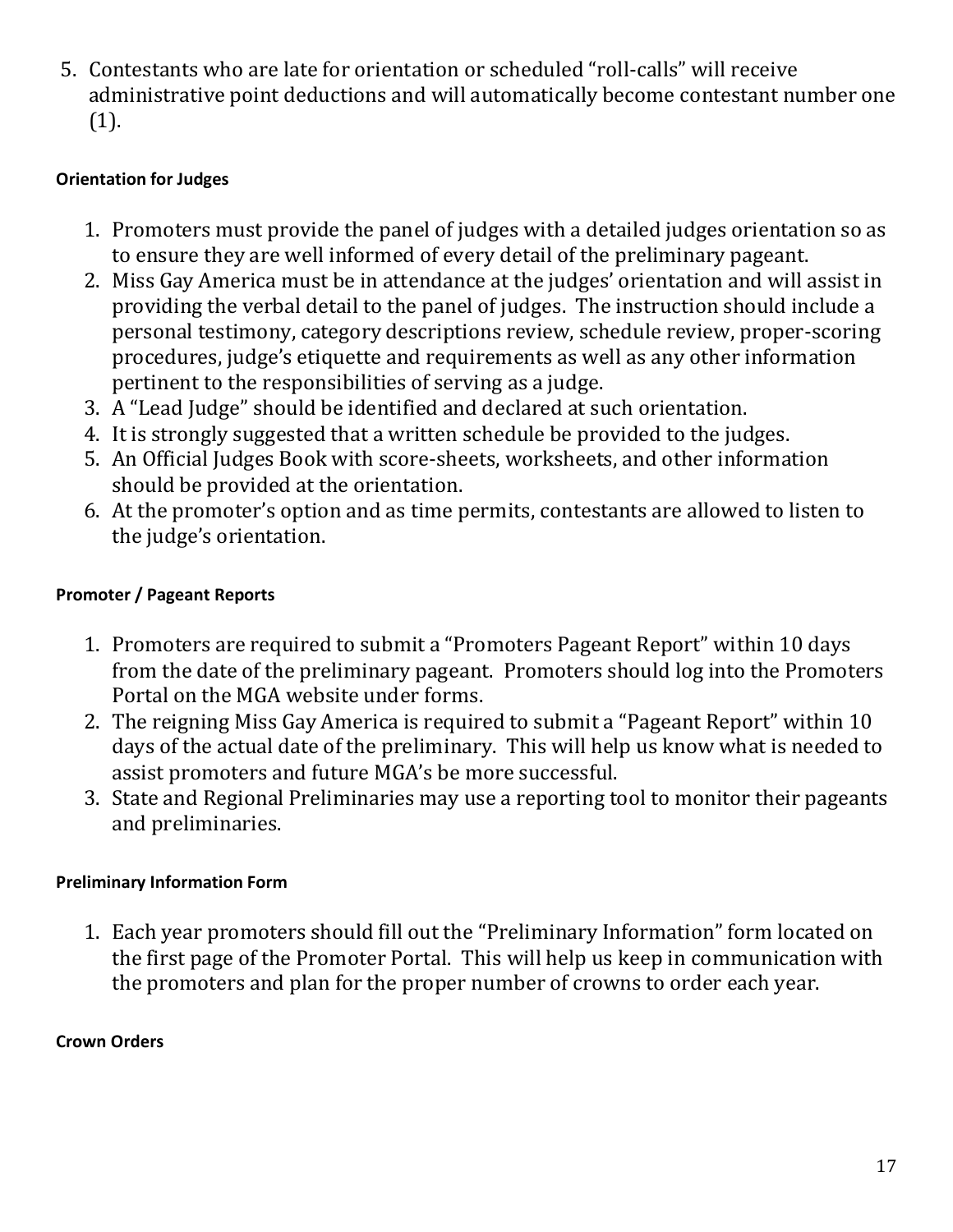- 1. All city crowns will be ordered on the website. Once the order is placed you will be invoiced for the crown, which you can pay using check or credit card. Crowns will be shipped once payment is received.
- 2. State and Regional crowns will be shipped to the address of your choice once your franchise fees are paid in full.

#### <span id="page-17-0"></span>**Performance of Miss Gay America**

- 1. Miss Gay America will perform no less than twice during a preliminary pageant unless timing does not allow.
- 2. Miss Gay America is not required to perform more than two times but may do so at his discretion. Please remember Miss Gay America has other administrative responsibilities to perform during preliminaries.
- 3. Please schedule Miss Gay America in the lineup to allow for administrative responsibilities.
- 4. Miss Gay America should be introduced at the start of each pageant (after opening and presentation)
- 5. Miss Gay America should end the evening with a crown number.

#### <span id="page-17-1"></span>**Prize Package**

- 1. There is no minimum prize package requirements, however promoters are strongly encouraged to at least remain comparative with other promoters of similar preliminaries.
- 2. Promoters must advertise their prize packages, including disbursement of prize package and disbursement schedule in advance of the pageant.
- 3. Promoters who offer hotel stays for nationals to their contestants should be clear on what is covered (expenses, room charges, parking) and if the room is shared or individual.
- 4. Promoters help contestants by providing a ticket to the national pageant. Any additional financial support outside of the advertised prize package is at the discretion of the promoter.
- 5. Jewelry, sashes, scepters, or other prize offerings are not required, but the promoter has the option to add them. Any sash should have the complete name and year of your prelim.
- <span id="page-17-2"></span>6. Promoters should complete the prize contract on the Promoter's Portal with the winner and first alternate. This should contain a description of the minimum prize package as advertised. This should be supplied to the national office.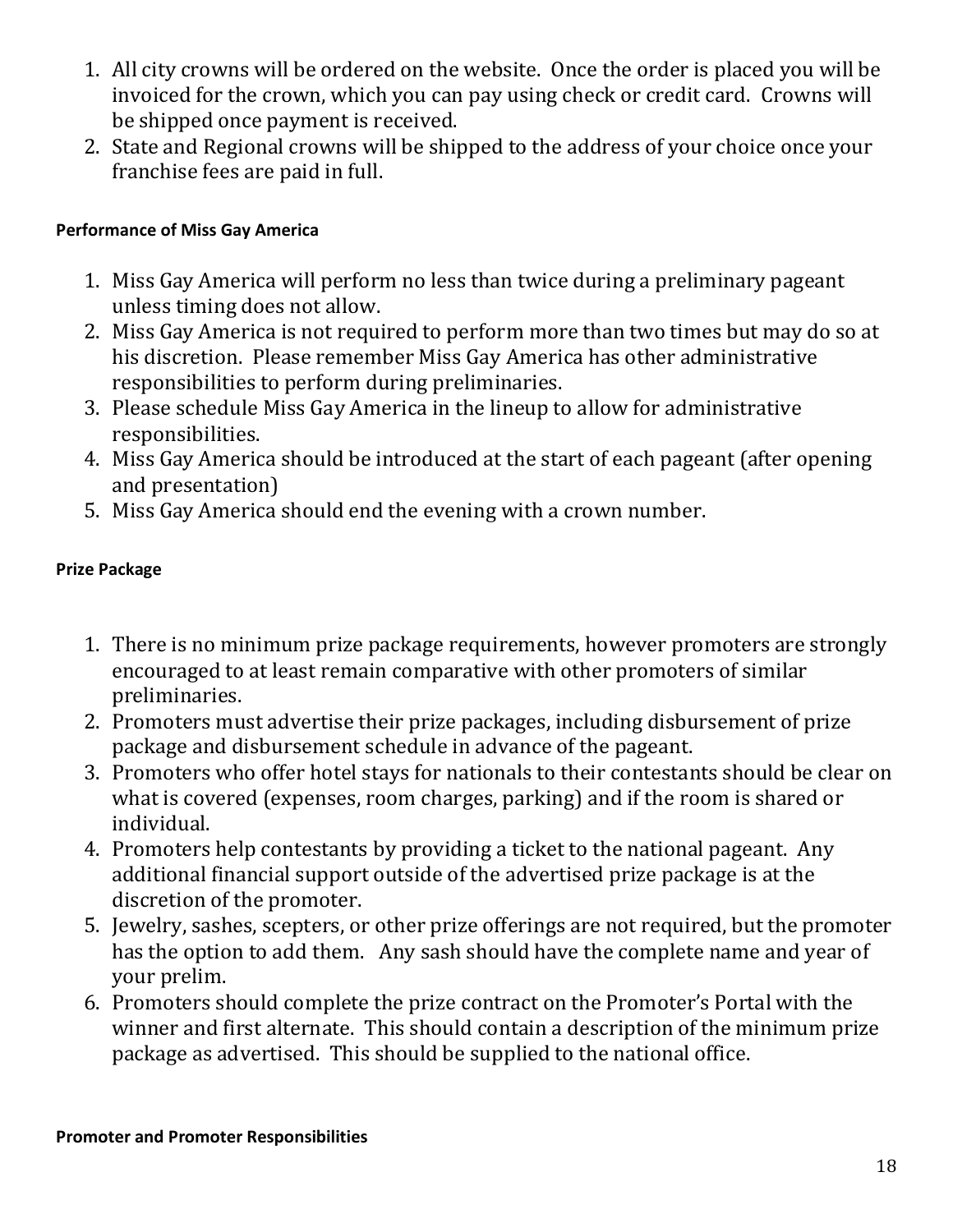- 1. Always be familiar with the current rules and guidelines of the Miss Gay America pageant defined by Mad Angel Entertainment.
- 2. A promoter should help govern the rules and help maintain a standard of excellence.
- 3. Pay franchise fees in a timely manner. Fees should be received within the terms of the contract, but no later than 30 days prior to your scheduled preliminary.
- 4. Mad Angel Entertainment reserves the right to refuse anyone from promoting the pageant for any reason.
- 5. Mad Angel Entertainment reserves the right to terminate a contract with a promoter immediately for any of the following reasons:
	- a. Does not abide by the pageant rules.
	- b. Fails to arrange travel or sufficient lodging for Miss Gay America.
	- c. Misrepresents the pageant negatively.
	- d. Has been proven to "fixing" a contest or manipulating scores.
	- e. Does not renew a contract in a timely manner.
	- f. Does not pay the franchise fees by required dates.
	- g. Fails to honor prize package as advertised.
	- h. Transfers pageant to another party without written consent from Mad Angel Entertainment.

### <span id="page-18-0"></span>**Promotional Photography Requirements**

- 1. The winner and first alternate are required to provide a current promotional headshot for advertising purposes.
- 2. All digital pictures should be at least 300 DPI and in JPG, PNG, or PDF format.
- 3. Headshots are preferred to be with a solid background.
- 4. Headshots pose should have at least one "face forward" and "eyes forward" photo.
- 5. We encourage people to be artistic but tasteful.
- 6. Only titleholders in the current pageant year should be photographed with a crown. If your first alternate held a state or regional title in a previous year they should not have a crown on in their current headshot.
- 7. For the yearly program please request that no photo credits be placed on the images. You may advertise on your website or social media photo credits.

# <span id="page-18-1"></span>**Revocation of a Titleholder and or First Alternate**

- 1. Mad Angel Entertainment reserves the right to review the actions of any and all City, State, and Regional titleholders and first alternates.
- 2. If actions are found to be detrimental or harming to the Miss Gay America Pageant system, sanctions may be applied.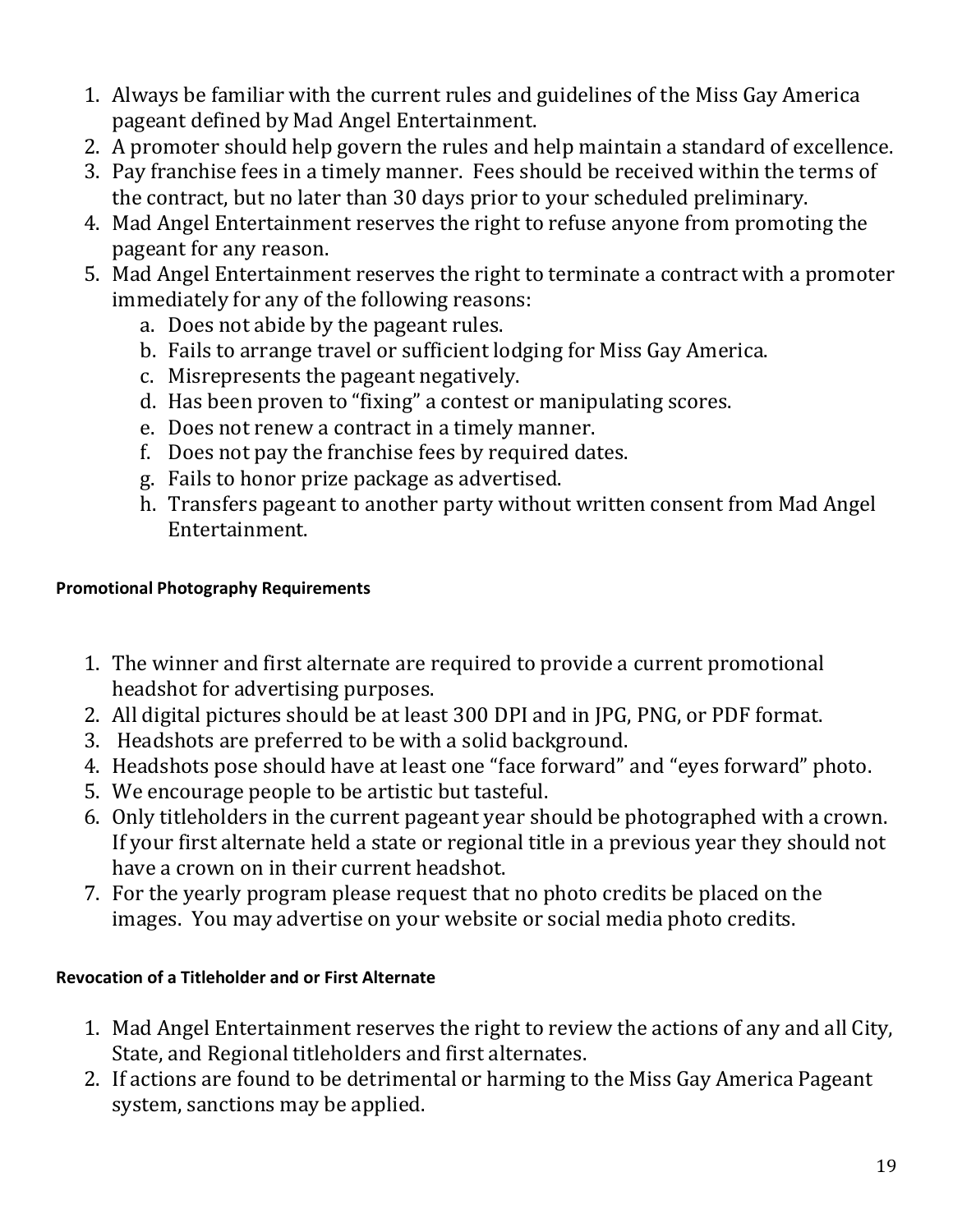- 3. Any titleholder or first alternate of any level will be required to pay back all prize money and return any physical prizes to the promoter or national office if a title is revoked.
- 4. Protocol for revocation:
	- a. Promoters should gather as much information and document the situation leading to the revocation.
	- b. All parties involved will be able to speak to the allegations of the revocation.
	- c. The national office including Mad Angel Entertainment and Miss Gay America will adjudicate the revocation request.
	- d. The decision will be sent via email and phone call to the promoter as to document the situation.
	- e. A time limit of 10 calendar days will be allowed for the purpose of appealing the revocation decision.
	- f. Once a decision of the appeal has been made it will be final.
- 5. If there is less than 6 months remaining the next alternate in line will move up a position to replace the person that has been removed.
- 6. Reasons for revocation include but are not limited to:
	- a. Using or dispensing illegal drugs.
	- b. Are intoxicated while representing their respective title.
	- c. Is tardy or absent from officially sanctioned pageant events.
	- d. If, after having competed is not present for coronation and photos after a preliminary.

# <span id="page-19-0"></span>**Scoring Procedures and Tabulation**

- 1. Preliminary promoters MUST use the scoring system provided by Mad Angel Entertainment. No Exceptions
	- a. Paper format
	- b. Electronic format (laptop or ipads)
- 2. A paper backup should be ready in the event of a failure in an electronic version.
- 3. All score sheets must be made available to Miss Gay America for verification or to Mad Angel Entertainment and it's board members upon request.
- 4. Master Scores can be released to the public. Contestants may receive their individual score sheets (actual or digital) after the pageant.
- 5. The promoter should assign a trustworthy person to be in charge of tabulation of the scores.
- 6. Judging will be based on a points and percentage of each category. Each category contributes a percentage of the total score for the overall results.
- 7. Miss Gay America at state and regional pageants is responsibility to ensure the accuracy of the scores.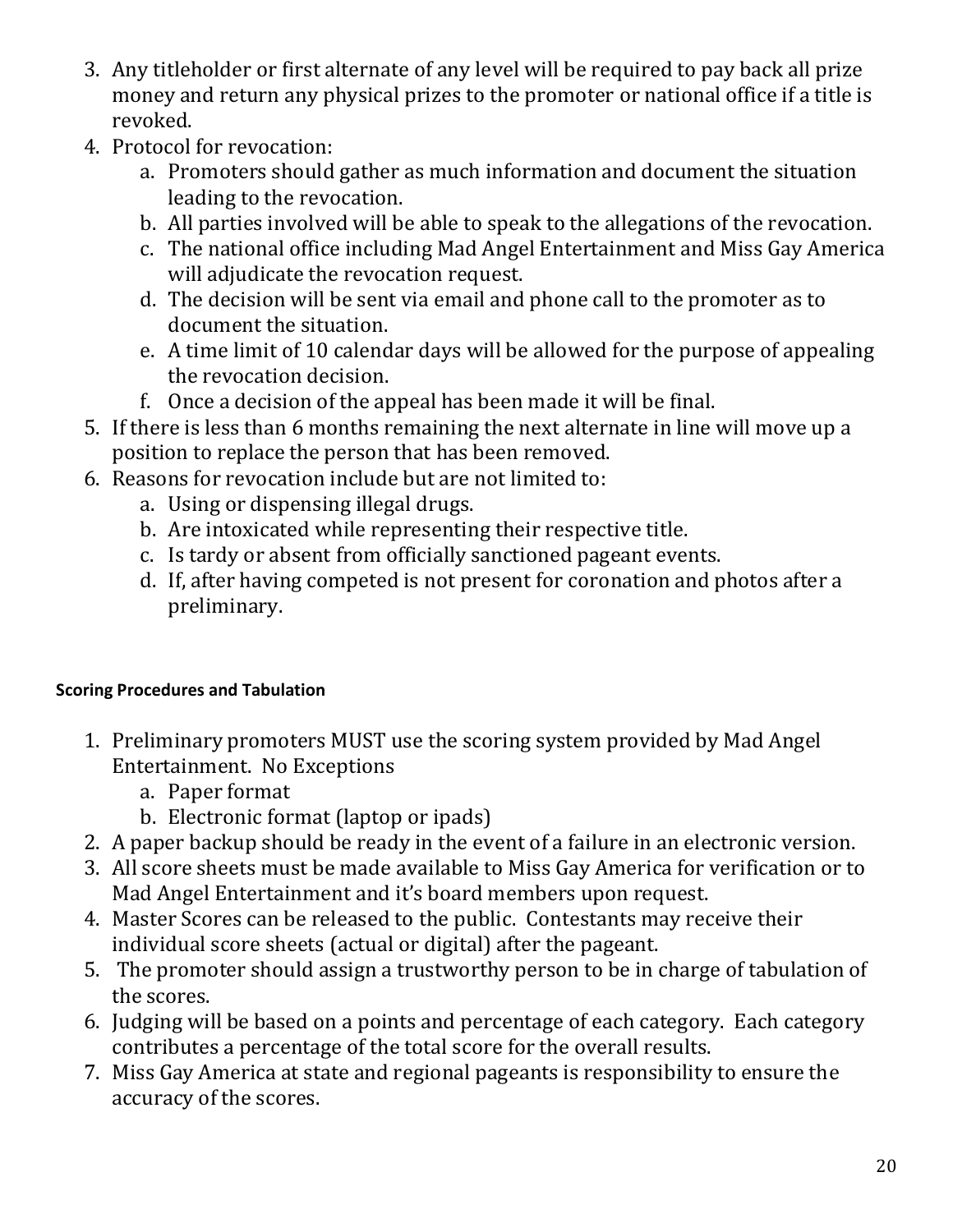#### <span id="page-20-0"></span>**State Pageants**

- 1. Promoters of Closed-State pageants should ensure that the state titleholder is prepared to administrate at the City Preliminary pageants. Which includes:
	- a. Being familiar with the rules including emcee and entertainment guidelines.
	- b. Be able to hold an orientation to brief contestants on the State pageant.
- 2. Residency requirements are met for closed state pageants.

### <span id="page-20-1"></span>**Suspension of Privilege to Compete**

- 1. Suspensions and bans in the Miss Gay America pageant system are followed at all city, state, regional, and national levels.
- 2. Mad Angel Entertainment can over-ride or lift a suspension.
	- a. If the contestant is suspended or banned at a city, state, or regional level Mad Angel Entertainment will consult with the promoter and people involved in whatever situation caused the ban before lifting it.
- 3. Justification for suspension of privilege to compete and the length of time includes but not limited to:
	- a. Qualified contestant resigns or fails to compete at the next level of competition. 1-year suspension.
	- b. Failure to appear on stage for the coronation ceremony of a particular contest. 1-year suspension.
	- c. Un-sportsman like conduct. 2-year suspension
	- d. Contestants suspended 3 times may be permanently banned from competing in the future.
- 4. If a contestant is banned after qualifying all prize moneys and physical prizes must be returned to the promoter who awarded them.
- 5. Miss Gay America pageant system will respect any ban from Miss Gay USofA and Miss Gay Continental pageant systems whereby when notified, such suspensions will carry forward to the Miss Gay America pageant system unless otherwise approved by the national office.

# <span id="page-20-2"></span>**Tie Score**

1. In the event of a tie for finalists or winning court, the score of the "Personal Interview" will break the tie. In the event the tied contestants have the same score in "Personal Interview" all contestants will re-compete in the "On Stage Question". This can be the same question for all contestants. If using the same question, remove the contestants not answering the question at the time so that each contestants answer is uniquely theirs.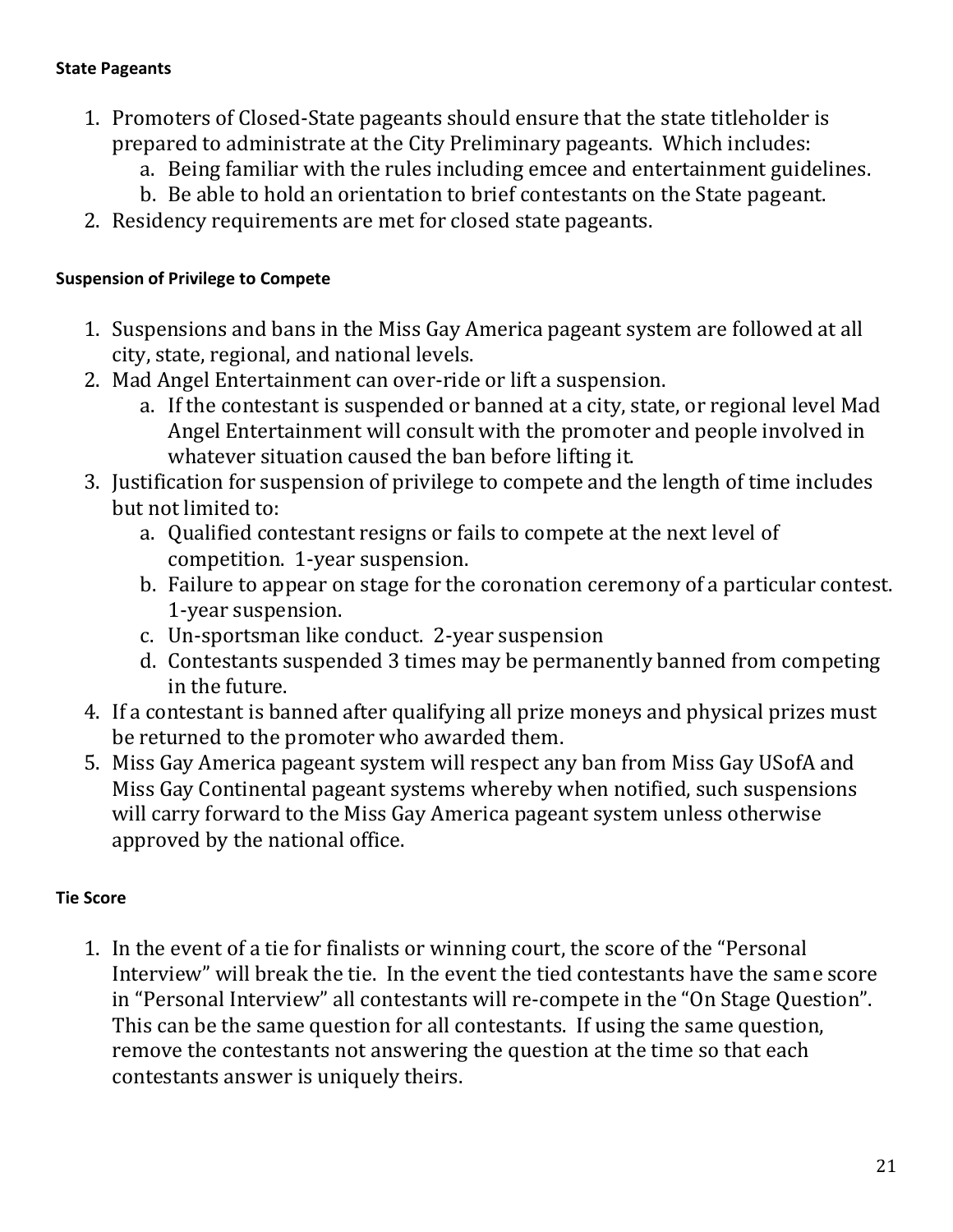- a. There must be a numerical succession for the court. Winner, First, Second, Third, Fourth. Any tie that happens within that ranking needs to be broken whether it is between the winner and first or Third and Fourth.
- 2. In the event the 11<sup>th</sup> and 10<sup>th</sup> contestant are tied for the 10<sup>th</sup> position of the top 10. The score from "Personal Interview" will be used to break the tie. If that score is the same the score from "Talent (production)" will be used.
- 3. The national office should be made aware of any ties and the results.

# <span id="page-21-0"></span>**Time Management and Category Times for Competition**

- 1. Promoters are responsible to ensure the pageant flows in an efficient manner.
	- a. Book the appropriate amount of entertainment.
	- b. Consult with venue on times to make sure you can finish before having to vacate the venue due to local laws.
- 2. Male Interview should not exceed 8 minutes in time for each contestant. Miss Gay America will watch time and give a 1 minute warning to conclude the interview.
- 3. Evening Gown should be no less than 1.5 minutes but may not exceed 2 minutes per contestant.
- 4. Prop setup and removal for talent should not exceed 3 minutes per contestant.
- 5. Talent category should not exceed 7 minutes per contestant. Promoters should check recorded track time for compliance.
- 6. Critique sessions are recommended to be approximately 5 to 7 minutes per contestant.
- 7. Time violations during competition will result in administrative point deductions.

# <span id="page-21-1"></span>**MissGayAmerica.com**

- 1. Promoters may advertise their events including prize packages on the national website. Please include venue, dates, times, and contact information.
- 2. Any updates should be provided via email to the national office. Changes to the site will be made as soon as possible but could take up to 7 days.

# <span id="page-21-2"></span>**Year of the Titleholder**

- 1. City State and Regional titleholders will be dated for that year. So if you compete in Jan-Sept 2016 your title will be Miss Gay \_\_\_\_\_\_\_ America 2016.
- 2. All State and Regional Titleholders will compete for the national title of the following year. So, 2016 contestants will compete in October of 2016 for the 2017 Miss Gay America pageant.
- 3. This is so that all contestants competing during the Miss Gay America's year have the same year of his reign.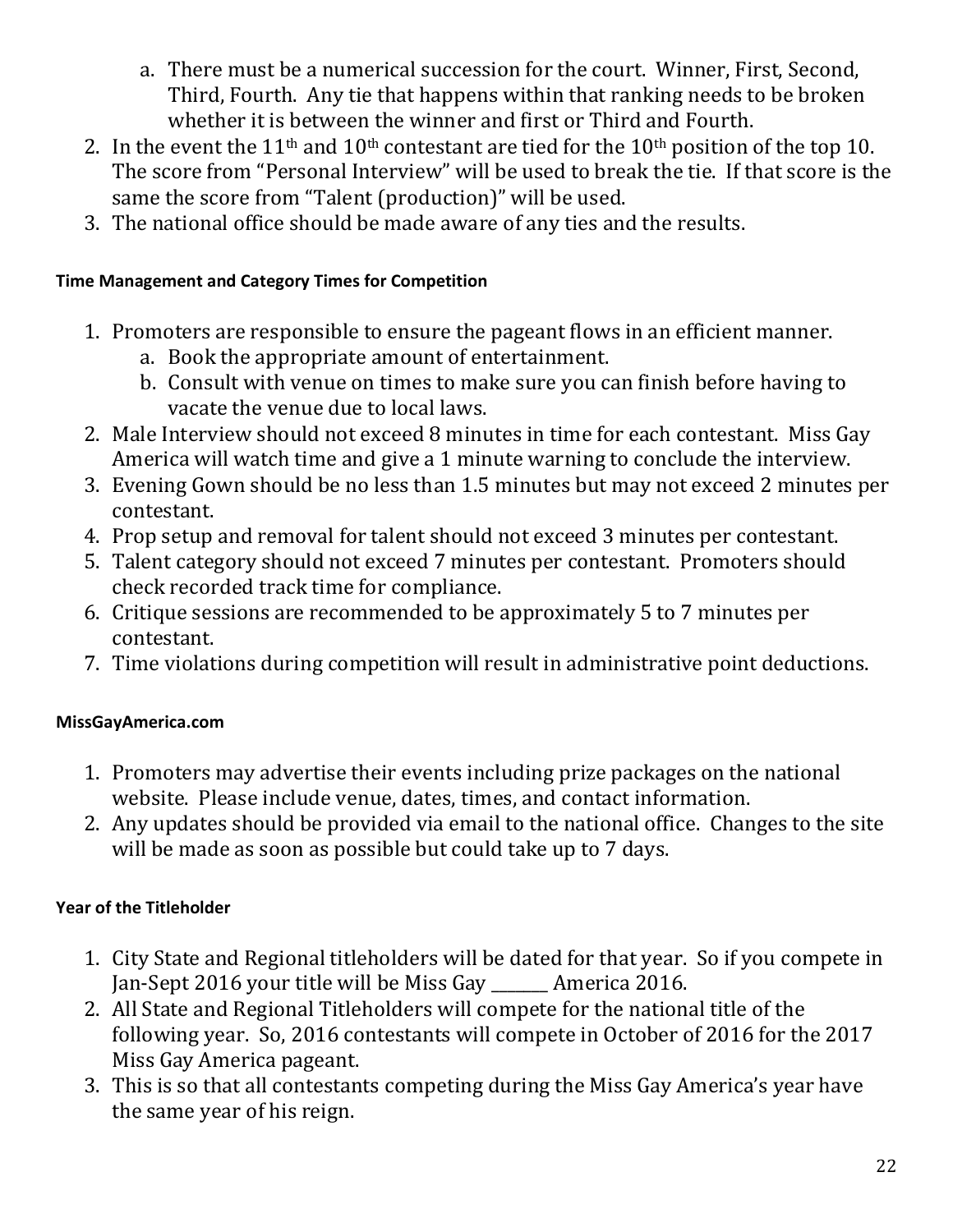#### <span id="page-22-0"></span>**Miss Gay America Job Summary**

The primary function of The Miss Gay America titleholder is to positively promote the official Miss Gay America pageant. The Miss Gay America titleholder is expected to behave in a professional manner both onstage and offstage and uphold the tradition of being a "Symbol of Excellence" which has been established by the sisterhood of Miss Gay America titleholders. As the job of The Miss Gay America titleholder is in and of itself a full time position with Mad Angel Entertainment, it is understood that while reigning as the current Miss Gay America, the Miss Gay America titleholder acknowledges that the job of promoting and entertaining on behalf of the official Miss Gay America Pageant is to be a priority and that all other opportunities for employment, whether now held or hereafter acquired, is subordinate to the daily job functions and job description of The Miss Gay America titleholder. The purpose of this job description is to include but does limit the expectations from Mad Angel Entertainment, of the Miss Gay America titleholder. It should be understood that the expectations noted herein, is also expressed for the other titleholders, as they apply, of the Miss Gay America pageant system (including but not limited to City titleholders, State titleholders, Regional titleholders and other official representatives of preliminaries to the Miss Gay America pageant system).

#### <span id="page-22-1"></span>**General Rules and Regulations of the Miss Gay America System.**

- 1. The Miss Gay America titleholder will uphold and enforce all rules and regulations of the official Miss Gay America pageant and its preliminaries, to the best of his ability.
- 2. The Miss Gay America titleholder will review and become familiar with all rules and regulations of the Miss Gay America pageant system, as detailed in the Miss Gay America Handbook for Promoters, in order to ensure that all rules and regulations are followed. It is understood that the handbook will most always be a "work in progress" and that the handbook includes but is not limited to all the rules and regulations of the Miss Gay America system. From time to time, a "judgment call", regarding a "gray area" may be required, however Mad Angel Entertainment shall be advised of all happenings, either addressed in the handbook or that considered to be a "gray area", that warrants a "judgment call".

#### <span id="page-22-2"></span>**Appearances:**

- a. The Miss Gay America titleholder shall be required to attend all direct preliminaries to the Miss Gay America pageant. (There are no excused absences)
- b. Appearance compensation for The Miss Gay America titleholder is to be no less than \$300.00 per final night of each preliminary contest. The other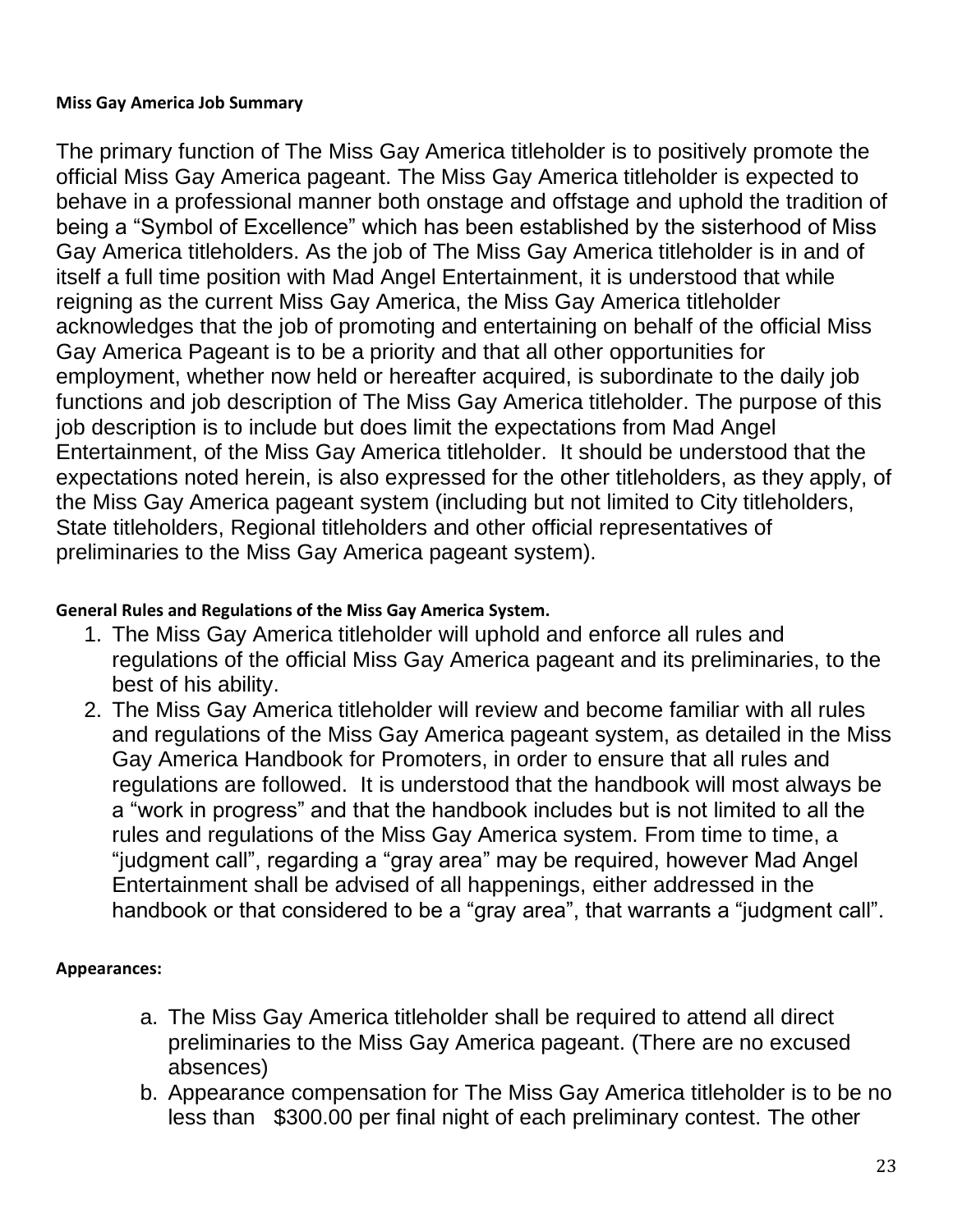evenings of the preliminary including Revue Show and Preliminary Competition shall be negotiable between the promoter and The Miss Gay America titleholder, but in no event, shall be less than \$150.00 per day. Mad Angel Entertainment reserves the right to settle any disagreement of appearance compensation between the promoter and The Miss Gay America titleholder.

c. Travel accommodations including actual travel cost (i.e. transportation expenses and luggage transfer) and hotel shall be paid by the promoter, unless otherwise agreed to by the Miss Gay America titleholder and approved by Mad Angel Entertainment.

### <span id="page-23-0"></span>**Attire/Personal Appearance:**

- d. The appearance of The Miss Gay America titleholder shall be professional at all times, while in male or female persona. As the eyes of the country will always be focused on the Miss Gay America, the appearance should be nothing short of "excellence" at all times. Mad Angel Entertainment reserves right to determine what is acceptable attire.
- e. Dress at the preliminaries should be professional at all times including registration and Male Interview. Apparel for registration and Male Interview is expected to be "business casual", at minimum, regardless of the circumstance. While a neck-tie may not be required, the wardrobe should be professional and neat in appearance at all times. The official Miss Gay America lapel pin, provided by Mad Angel Entertainment should be worn, while in male persona, during any official appearance, of Miss Gay America.
- f. Apparel for performances, observing the pageant competition and "mingling" should be "dress to impress". Since the Miss Gay America titleholder is deemed to be, the "best of the best", your wardrobe should reflect the prestige associated with the title.
- g. Miss Gay America is expected to wear the crown, during preliminaries and for other appearances, while reigning as Miss Gay America. The crown should be worn during public appearances such as during ballad performances, mingling in the audience, entrance into any event (i.e. entering a facility, from the hotel) and observing competition while sitting in the audience.
- h. Jewelry should be impeccable…including properly cleaned/maintained. Miss Gay America is encouraged to wear jewelry (while wearing the crown), that compliments the crown…that is, to wear jewelry that is "AB stoned" and has "gold plated" backing… Miss Gay America may want to add variety to the jewelry selection while wearing the crown (that is, to sometimes wear jewelry other than the official Miss Gay America necklace and earrings) however attention to detail is what separates Miss Gay America titleholders from others…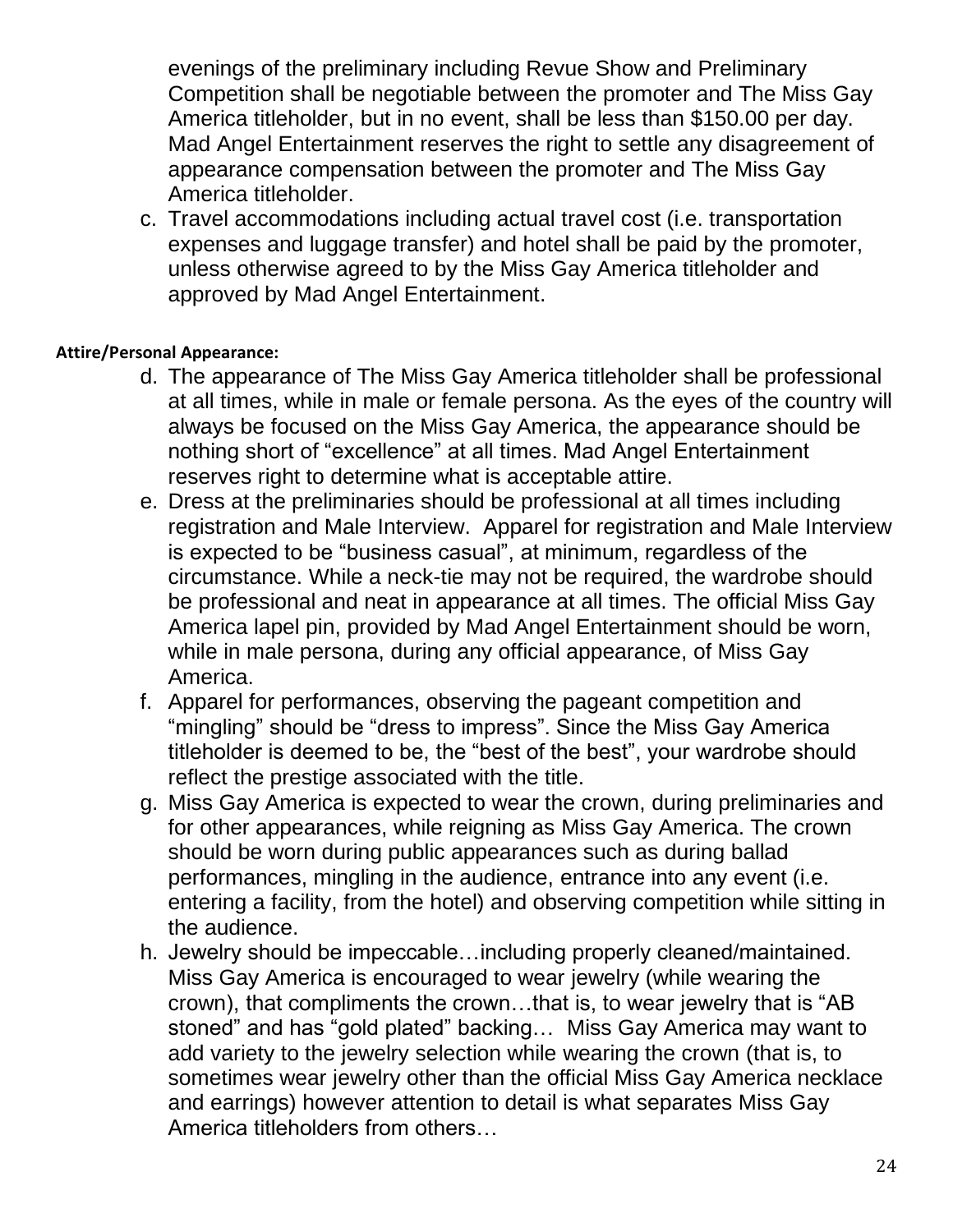- i. Wardrobe malfunction is not acceptable. The Miss Gay America titleholder should be certain that there is sufficient time to prepare to appear in public and should not have any wardrobe malfunction including but not limited to runs/snags/tears in hosiery, breast pads (or other pads) visible, snags, holes or tears in costumes, un-kept hair, hairlines showing, "campy" makeup, earrings and other accessory falling off, undergarment lines or ridges, scuffed shoes or wrinkled clothing. Attire should not be ill fitted at any time. Mad Angel Entertainment, reserves the right to declare what is inappropriate and unacceptable.
- j. Appropriate padding should be worn including breast pads and hip pads. While it is recognized that some costumes, particularly those that are of a "high cut" may not warrant hip pads however, these costumes should be approved, in advance, by Mad Angel Entertainment.
- k. False fingernails should be worn at all times, during any public appearance, while in female attire.
- l. Hosiery should be worn at all times, during any public appearance, while in female attire.
- m. Tattoos must be covered, and not be seen.
- n. Miss Gay America is prohibited from wearing "hair jewelry" while wearing the crown.
- o. Miss Gay America is expected to arrive at each event/preliminary pageant in full female attire, including wearing the crown. (An exception would be that if Miss Gay America completely prepares for the event/preliminary pageant, at the location of the pageant…. that is, Miss Gay America should not arrive at an event/preliminary pageant location half prepared, such as in "face" but also in male attire).

### <span id="page-24-0"></span>**The Crown**

- p. The crown should be held in the highest regard, at all times.
- q. While traveling, Miss Gay America should ensure that a protective carrying case is used, which will ensure against damage to the crown.
- r. Miss Gay America is expected to wear her crown at all appearances.
- s. The crown, as well as other jewelry, should be kept clean and in good condition throughout the reign.
- t. Miss Gay America should ensure that the hairstyle is complimentary to the crown and does not cover the crown.
- u. The crown should be worn during the majority of public appearances including but not limited to a ballad performance, mingling in the crowd, arrival into the facility and observing the contest.
- v. The crown should be worn upon arrival (when making entrance), into any facility, provided that Miss Gay America does not "dress" at the location of the preliminary pageant.
- w. Hair jewelry should not be worn, while wearing the crown.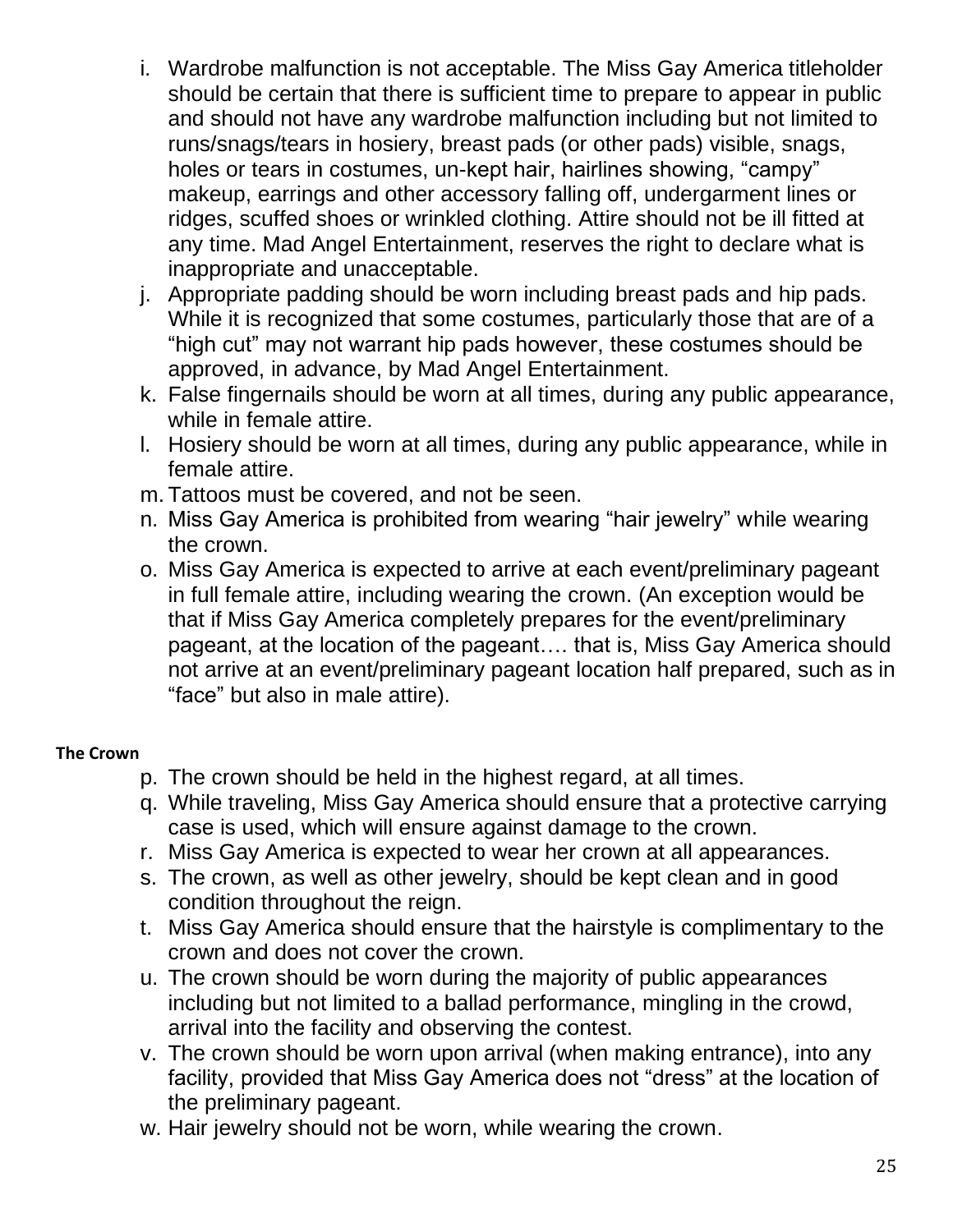#### <span id="page-25-0"></span>**No Smoking**

- x. At no time while in female attire (including but not limited to performing, mingling or observing the contest), should the reigning Miss Gay America smoke.
- y. If smoking is completely necessary, the reigning Miss Gay America should smoke in the privacy of a dressing room, when allowed, or in the area away from the general public.
- z. At no time, should the reigning Miss Gay America smoke while wearing the crown.

#### <span id="page-25-1"></span>**Travel Accommodations:**

- aa. The Miss Gay America titleholder shall be responsible for arranging all travel accommodations with promoters and others, desiring his appearance.
- bb. Mad Angel Entertainment will have final authority to approve or disapprove a certain appearance or the schedule of a preliminary contest, during the current reign of The Miss Gay America titleholder. (Current reign is defined, for this and all other purposes, as being from the moment of coronation to the coronation of the next Miss Gay America.)
- cc.The Miss Gay America titleholder is required to advise Mad Angel Entertainment of the appearance/booking schedule that is not a Miss Gay America officially sanctioned event.

#### <span id="page-25-2"></span>**General Responsibilities and Accountabilities:**

- dd. The Miss Gay America titleholder shall attend and participate in, as a representative of the Miss Gay America Pageant and Mad Angel Entertainment, all state and regional preliminary pageants leading to The Miss Gay America pageant, during his reign. The Promoter of preliminary pageants in conjunction with The Miss Gay America titleholder will set the date(s) for these pageants (with final approval of Mad Angel Entertainment)
- ee. All expenses of The Miss Gay America titleholder, as set forth in the Miss Gay America Promoters Handbook and/or Preliminary Franchise Agreement(s), shall be at the expense of the regional or state promoter. These expenses include but may not be limited to the cost of transportation, lodging, and the performance fee.
- ff. The Miss Gay America titleholder MUST attend all preliminaries to The Miss Gay America pageant. There are no excused absences.
- gg. The Miss Gay America Titleholder must agree to hold the title of Miss Gay America, the Miss Gay America system, Miss Gay America Promoters, and franchises in the highest esteem. The Miss Gay America titleholder must agree, that while appearing, entertaining, or representing the Title during the year of his reign, to the following: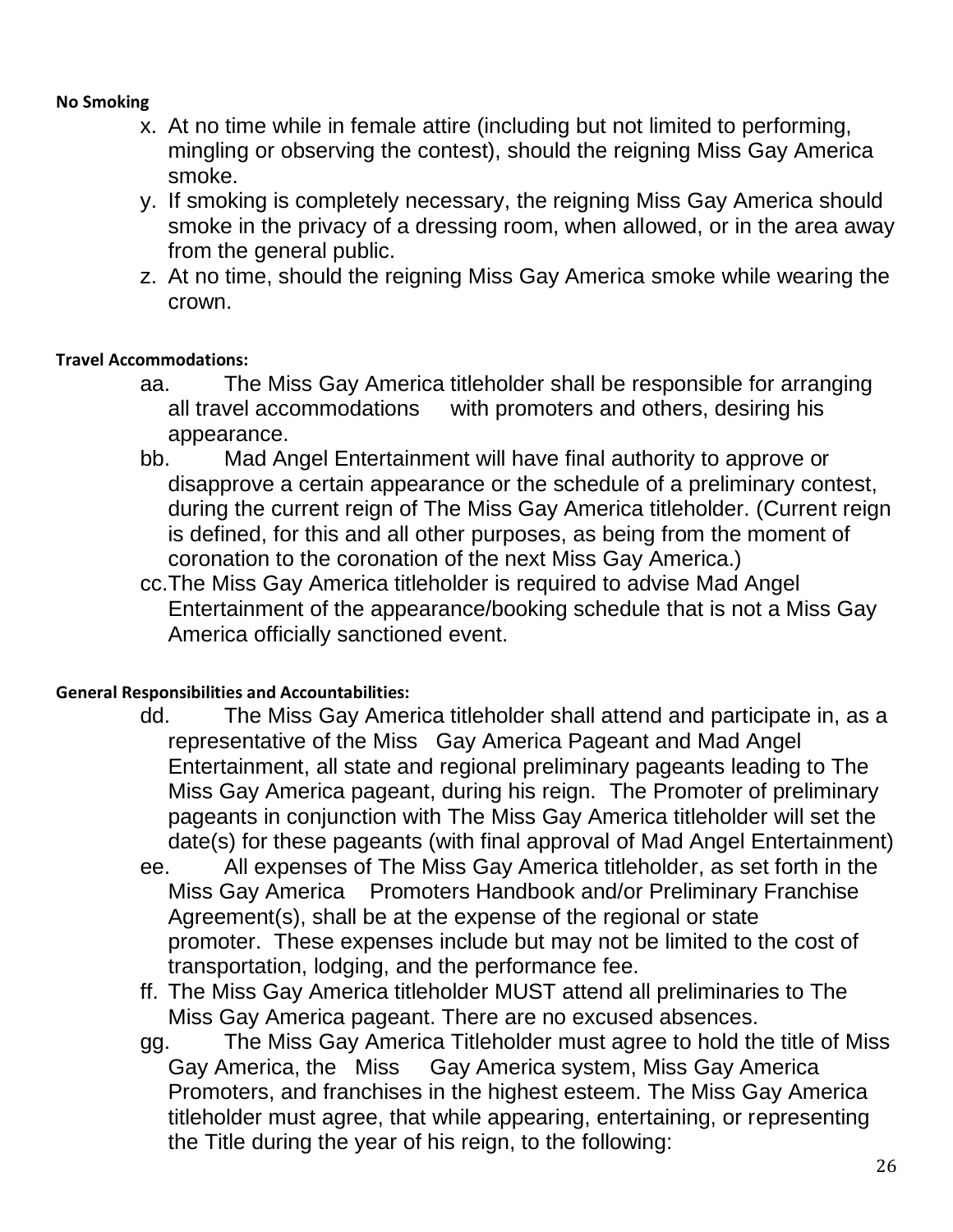- i. Present him-self professionally (both on-stage and off-stage).
- ii. Never demean the Miss Gay America system or the title of Miss Gay America.
- iii. Never cause substantial problems for the Miss Gay America promoters or for those for whom they perform.
- iv. Try to solve any problems with the Miss Gay America Promoter and Regional and State Promoters and/or co-performers in a peaceful manner and in good faith. Problems may be mediated through Mad Angel Entertainment or the Miss Gay America Board of Advisors, as directed by Mad Angel Entertainment) however; Mad Angel Entertainment must be informed of all issues involving the Miss Gay America Board of Advisors. All complaints must be documented in written (typed) format for opinion/official mediation from Mad Angel Entertainment.
- v. Never lecture the audience.
- vi. Not to commit acts of a violent nature.
- vii. Not to use illegal drugs.
- viii. Not to commit the act of stealing.
	- ix. Not to participate in malicious gossip, dissemination of rumors or continuation of public discussion of issues that tend to encourage public discourse.
	- x. To attend and participate in The Miss Gay America preliminary pageant at such time and place as set forth by Mad Angel Entertainment.
- 3. Titleholder agrees to provide a satisfactory publicity photograph with crown, within thirty (30) days of assuming the title of The Miss Gay America titleholder, for use by the Mad Angel Entertainment and the Miss Gay America Regional and State promoters. A satisfactory promotional photo is one that is in full compliance with the detail denoted in the "Official Photograph" section of this job description summary and that noted in the "Official photograph requirements" provided by Mad Angel Entertainment.
- 4. The Miss Gay America titleholder agrees to keep a valid cellular telephone number in service during the year of his reign. The expense of the valid cellular telephone shall not be compensated by Mad Angel Entertainment.
- 5. The Miss Gay America titleholder agrees to have a valid email address within seven (7) days of being crowned as Miss Gay America and keep it active for entire reign. The email address should correlate the address with the title (example: [SusiesmithMGA2016@aol.com\)](mailto:SusiesmithMGA2016@aol.com))
- 6. The Miss Gay America titleholder shall return telephone calls and email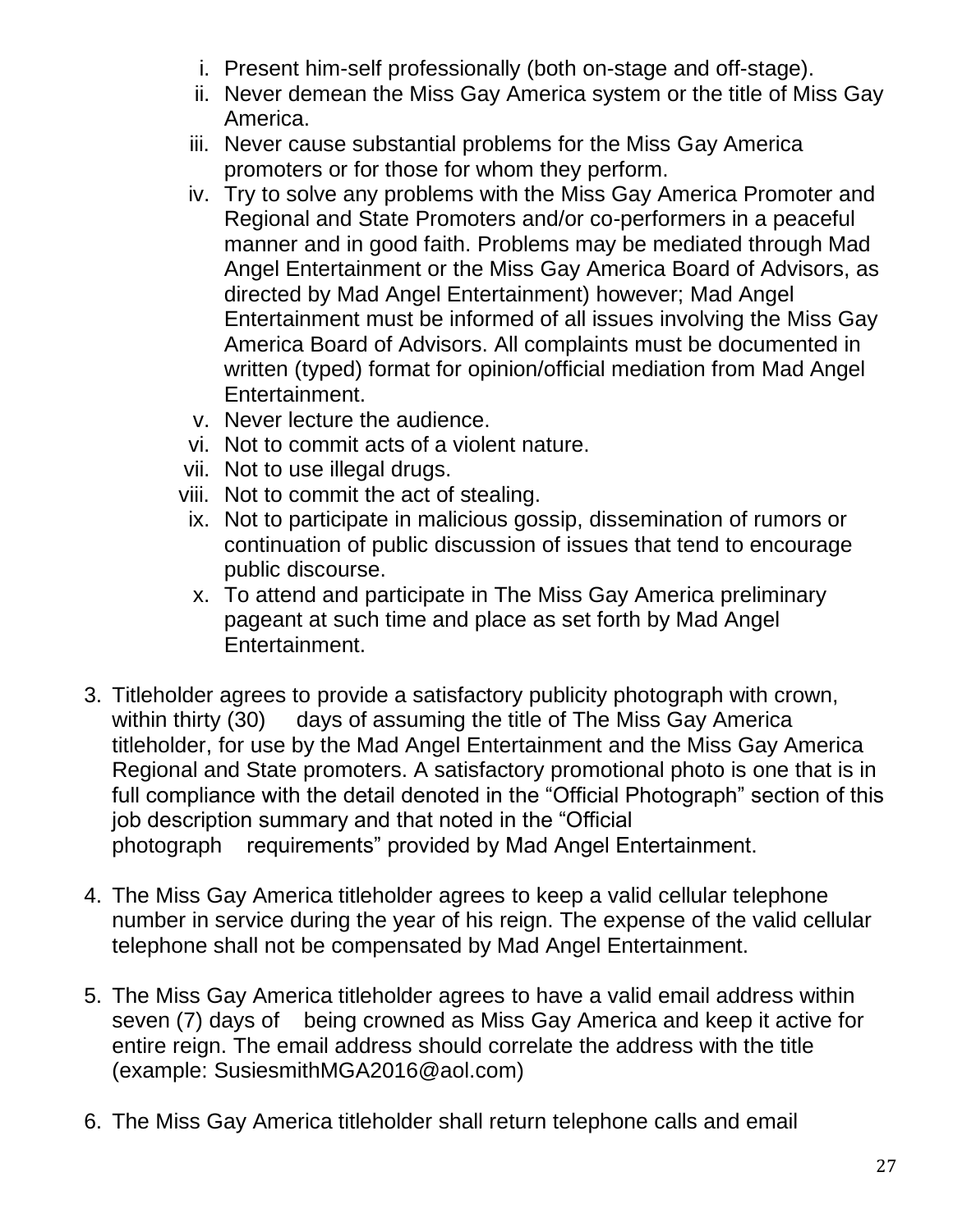correspondence in a timely manner. (Timely shall be defined by Mad Angel Entertainment)

- 7. The Miss Gay America titleholder shall never become intoxicated while representing the title of Miss Gay America. (Mad Angel Entertainment reserves the right to determine what is excessive)
- 8. The Miss Gay America titleholder will be required to provide post pageant reports to the office of Mad Angel Entertainment. Post pageant reports must be submitted in the format approved by  $L 8$  T Entertainment, which at this time is via the Miss Gay America website. The pageant report must be submitted no later than 10 days after the particular preliminary has concluded.
- 9. The Miss Gay America titleholder will assist Mad Angel Entertainment in the planning, when needed and requested, of next The Miss Gay America Pageant.
- 10. The Miss Gay America titleholder, as required by Mad Angel Entertainment, while representing the title of Miss Gay America, is responsible to do the following:
	- a. The Miss Gay America titleholder will work with Mad Angel Entertainment in the creation, implementation, execution, and advertising of a "theme" for The Miss Gay America Pageant.
	- b. The Miss Gay America titleholder will work with Mad Angel Entertainment, in the soliciting and selling of advertising for The Miss Gay America souvenir program and/or the Miss Gay America website.
	- c. The Miss Gay America titleholder will work with Mad Angel Entertainment in securing a location for The Miss Gay America Pageant.
	- d. The Miss Gay America titleholder agrees to work with Mad Angel Entertainment with the promotion of the Miss Gay America Pageant.
	- e. The Miss Gay America titleholder will work with Mad Angel Entertainment in any other aspect of The Miss Gay America Pageant as determined by Mad Angel Entertainment.
	- f. The Miss Gay America titleholder is expected to sell new preliminaries (franchises) throughout his reign in effort to grow the Miss Gay America Pageant system.
	- g. The Miss Gay America titleholder is expected to motivate contestants and increase the contestant base.
- 11. The Miss Gay America titleholder will be required to write an article to the monthly newsletter (The Excellence) of the Miss Gay America pageant. The article shall be ready for publication no later than the 25th of each month prior to the date for which the article will be posted/published. (ex. October 25, 2016 will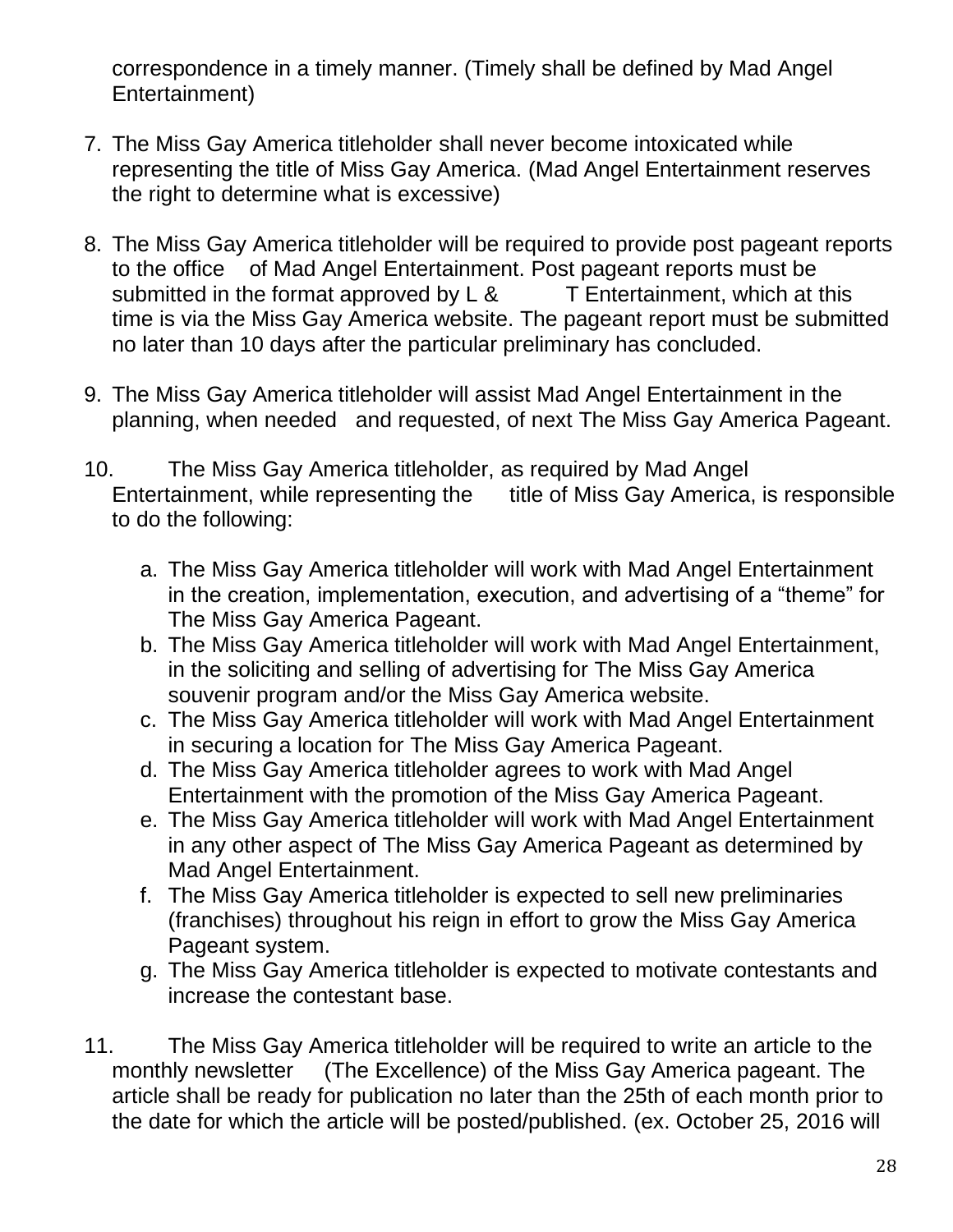be the deadline for the article to be published on November 01, 2016)

- 12. The reputation of Miss Gay America is expected to be positive, both onstage and off-stage, in both male persona and female persona. Mad Angel Entertainment reserves the right to define negative reputation and remedy to cure negative reputation.
- 13. The Miss Gay America titleholder is expected to show concern for the promoters, the contestants and the audience. This includes but is not limited to frequent "inquiry" to the contestants to ensure that their needs, if possible, are met.
- 14. The promoters should know that the Miss Gay America titleholder is there to ensure that the pageant becomes a smooth process for ALL involved. Miss Gay America should constantly reassure the promoter that she is there to help in any way possible to ensure that their contest is smooth.
- 15. The contestants should be consulted frequently throughout the preliminary competition to ensure their needs are met including issues that may occur with dressing rooms and other pageant situations.
- 16. Miss Gay America should make a concerted effort to meet and greet the owners/management of the club/location of the pageant. Miss Gay America should also provide reasonable reassurance that she will do all possible to make their pageant experience, a pleasant one.
- 17. The Miss Gay America titleholder should arrive at each contest early, in order to "mingle" with and "meet and greet" the audience, as this will validate that the Miss Gay America titleholder and its owners are accessible.
- 18. Miss Gay America is expected to be seated, near the judges, and observe as much of the contest as possible, as this is crucial to be able to validate the judge's opinion and to monitor the contest for any irregularities, including biased judge scores.
- 19. Performance music of the Miss Gay America titleholder shall be professionally mixed, as needed. The Miss Gay America titleholder, should not ask a DJ to blend one CD into another, but rather, the performance music should already be customized to the desire of Miss Gay America. Performance music should be on a quality CD-R disc (with no damages, scratches or skips) and should clearly identify the name of the titleholder.
- 20. The performances of Miss Gay America should contain a variety of entertainment levels. Miss Gay America should appear in a variety of costumes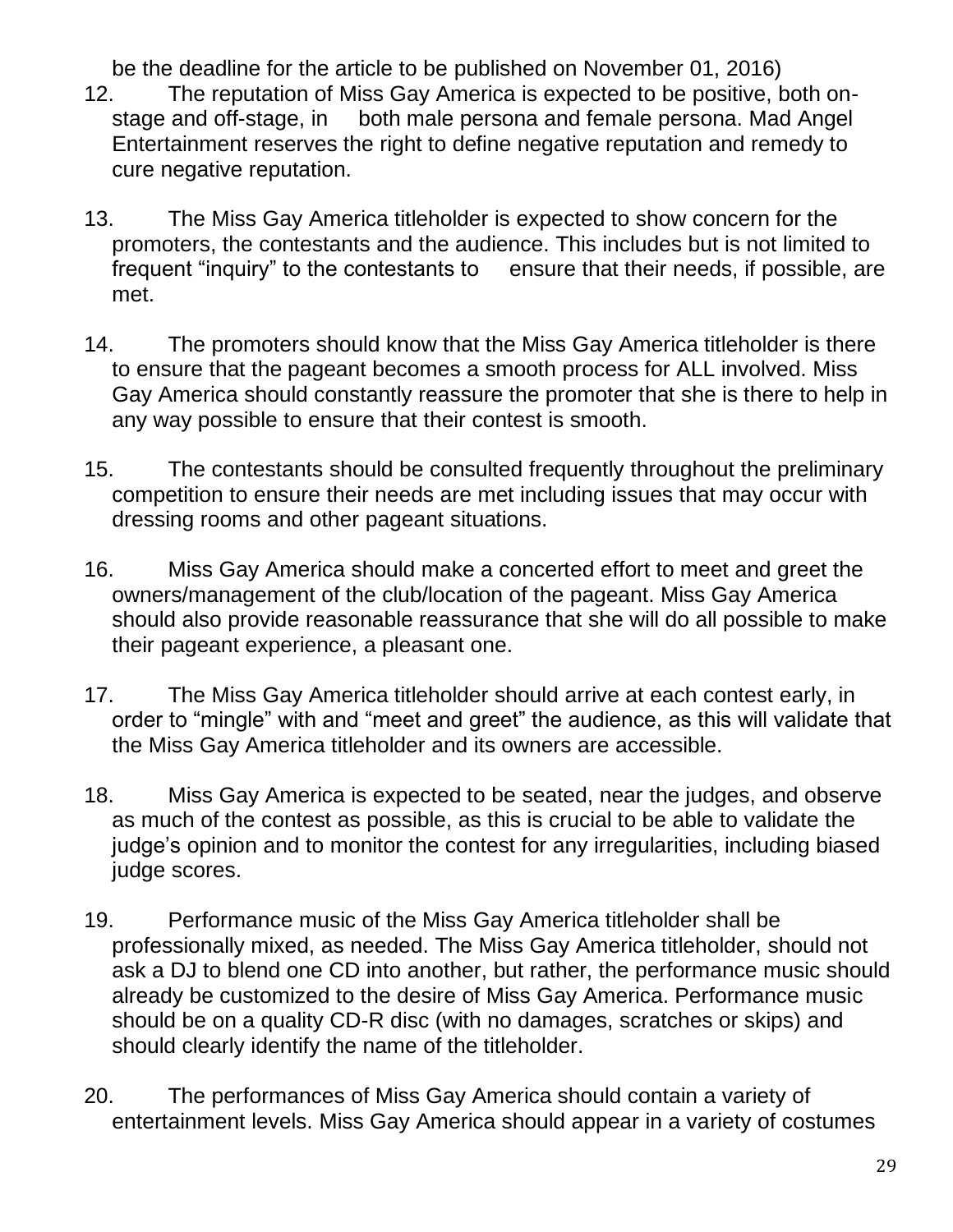and gowns. Different "looks" are an important part of the entertainment value, especially to those pageant supporters who frequent more than one preliminary pageant during each pageant season.

- 21. The performances of Miss Gay America should also include a variety performance type. Music selection, type of performance (ballad, dance, character illusion, drama, comedy etc.) and costuming should vary as much as possible (within the realm of talent, of the reigning Miss Gay America), to ensure the entertainment of those pageant supporters who frequent more than one preliminary pageant during each pageant season.
- 22. The Miss Gay America titleholder may find it sometimes necessary to withdraw certain entertainment performances when it is in the best interest of the contest, including time constraints of the promoter. However, in doing so, the "crown song" should not be withdrawn from the performance schedule.
- 23. Miss Gay America shall validate all scores at each preliminary. There will be no exceptions unless otherwise approved by Mad Angel Entertainment. Documentation of score validation should include signature on the preliminary score sheet calculations, the sub-master score sheets and the master scoresheets. As part of the validation process, the Miss Gay America should review the score sheets for errors and omissions, scoring irregularities among judges, biased scoring and appropriate scoring procedures etc. An electronic tabulation program may be used however any electronic tabulation program must be approved by the national office of the Miss Gay America pageant system. The national office has available upon request, electronic tabulation programs that have been tested to ensure accuracy therefore it is the responsibility of the reigning Miss Gay America to ensure that promoters/tabulators are using an "approved" electronic tabulation program otherwise, the manual tabulation process must be used.
- 24. Miss Gay America should ensure that the Score Sheet Instructions are followed. Completely. There will be no exceptions.
- 25. Miss Gay America shall arrive at each preliminary to supervise registration, and to provide a complete and thorough orientation to the contestants (regardless of how many times a particular contestant has competed in the Miss Gay America system). The orientation should include detail of category descriptions, scoring procedures, critique, helpful hints to the contestants and other standard Miss Gay America pageant detail. Please see the Contestant Orientation Agenda, in the Promoters Handbook, for detailed guidance.
- 26. Miss Gay America shall also provide a complete and thorough orientation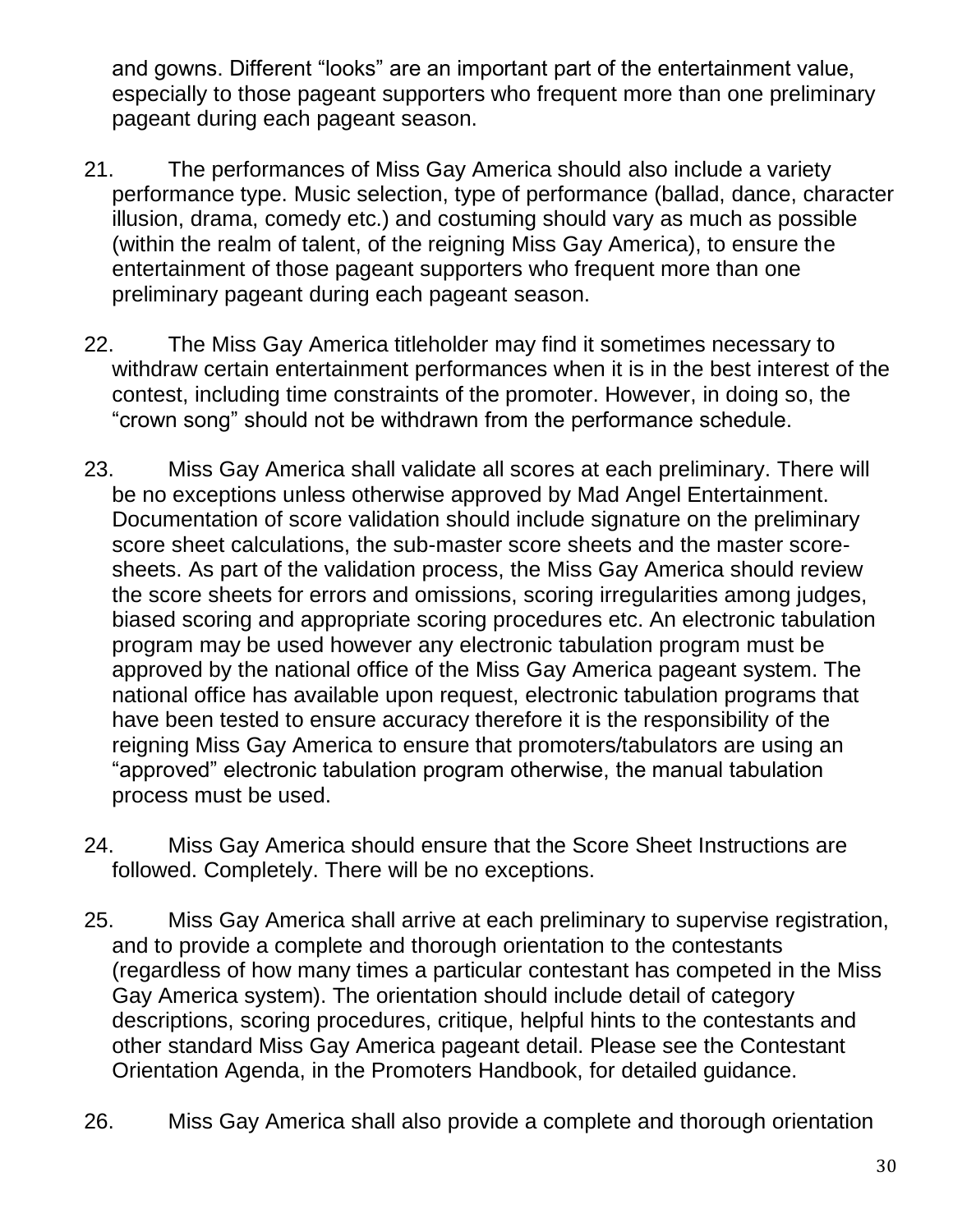to the panel of judges (regardless of how many times a particular judge has adjudicated within the Miss Gay America system). The orientation should include detail of the pageant schedule, category descriptions, scoring procedures, Judges etiquette, critique and other standard Miss Gay America pageant detail. Please see the Judges Orientation Agenda, in the Promoters Handbook, for detailed guidance.

- 27. The Miss Gay America titleholder is required to be well versed on all rules and regulations of the Miss Gay America pageant system, including but not limited to information noted in the Promoters Handbook.
- 28. The Miss Gay America titleholder is required to observe the Male Interview category. Any inappropriate comments or questions, by the judges, should immediately be rescinded with no penalty to the contestant
- 29. The reigning Miss Gay America titleholder must ensure that the contestants receive a "fair adjudication process" therefore all preliminary pageant process and procedures must be monitored, by the reigning Miss Gay America, to ensure that contestants are receiving an equal, fair and unbiased adjudication process.
- 30. Miss Gay America is expected to ensure that critiques flow in a smooth manner. It is recommended that critiques do not exceed 10 minutes in length. The amount of critique time should be constant for all contestants, except the winner and first alternate of the pageant, by which the judges, at their discretion, may wish to spend more time in critiques, better preparing the contestant for the national competition.
- 31. The Miss Gay America titleholder is required to observe the Judges Critique Session. The opinion of the Miss Gay America should be heard when necessary, during critique, but not to the extent of being rudely or offensively contradictory to the opinion of the judges, after all, the primary focus of the critique is so that the opinion of the judges will be heard, since they have been selected to adjudicate that particular preliminary pageant. The Miss Gay America titleholder is expected to remain in female attire during critique, unless there is time to "de-character" however critiques should occur immediately following the contest. There should be no delay in the commencement of the critique process, because Miss Gay America was removing female attire/makeup. Miss Gay America is expected to ensure that all appropriate persons (judges, contestants and promoters, if the promoters are able to attend) are immediately assembled to immediately begin the critique process.
- 32. Miss Gay America should monitor the behavior of the judges and immediately resolve any issues that are to the contrary of the detail in the Judges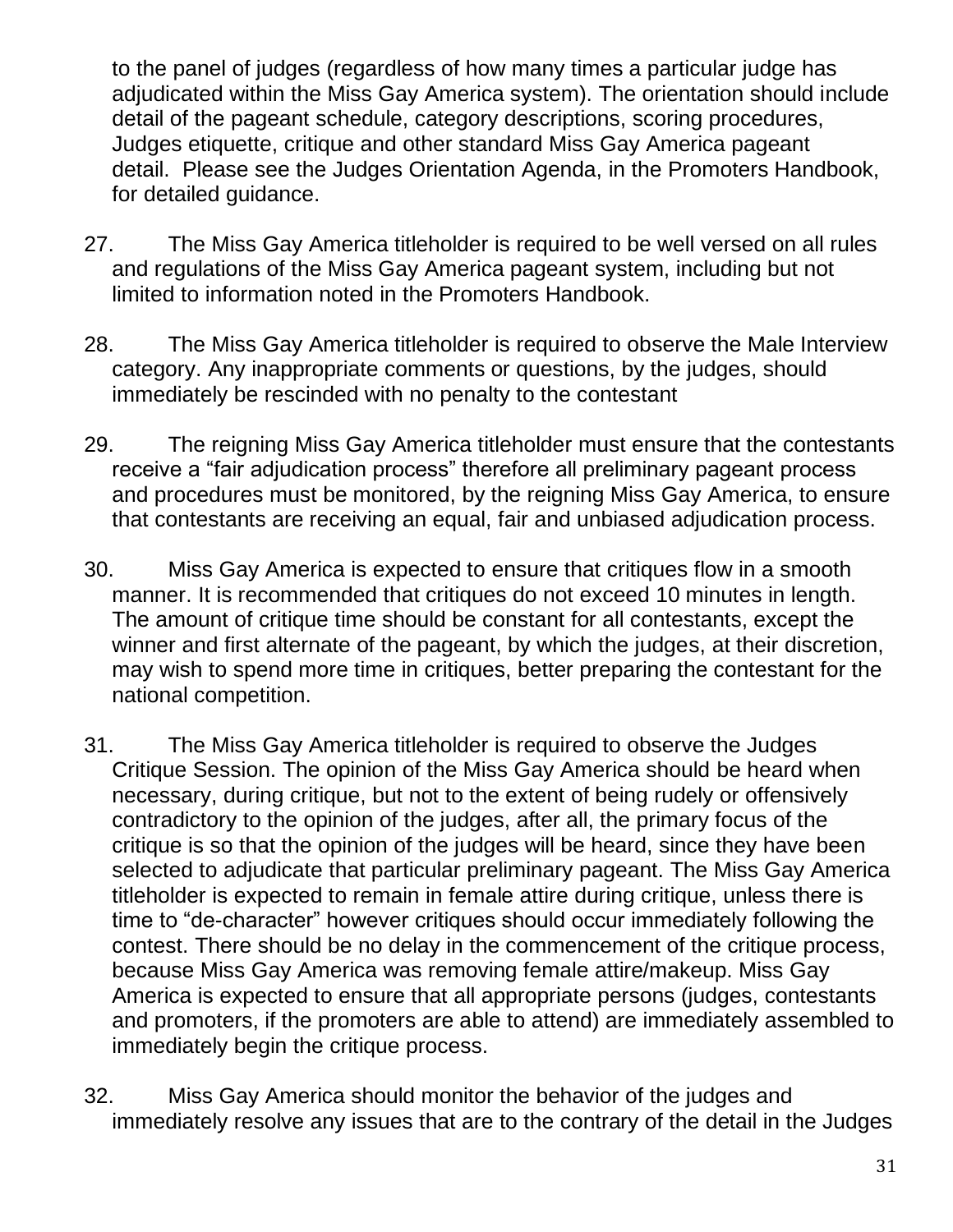Etiquette/Information section of the Promoters Handbook, or that which is of common and acceptable behavior.

- 33. Miss Gay America should ensure that the Promoter has posted the Master Score Sheet in the dressing room, immediately following the pageant. An alternative to posting the score sheet in the dressing room would be that every contestant receives a copy of the Master Score Sheet, immediately following the pageant.
- 34. The Miss Gay America titleholder will be required to sit near the panel of judges and observe all phases of competition so as to verify the scores. Additionally, Miss Gay America will verify the scores (via re-tabulation) to ensure no score errors. Close attention should be given to time between the final category of competition and the coronation ceremony. There should be ample time for the Miss Gay America to verify the scores and to get ready for his "crown" song performance. He may wish to consider dividing the final category into halves, whereby the first half of the final category competition could be in tabulation process, by tabulators, while the second half is in process of category competition.
- 35. The Miss Gay America shall declare an "intermission" during the preliminary competition as needed, in the event that contestants are rushed, or there are issues that require greater than normal attention to detail.
- 36. The first introduction of Miss Gay America, at official preliminaries, should be in crown. The Miss Gay America, usually, at this point, shall speak on the microphone. The message to the audience should include a welcome, thank you to the club/facility for hosting the location, advertisement of the [www.missgayamerica.com](http://www.missgayamerica.com/) website and announcement of the national Miss Gay America pageant (date and location)
- 37. More often than not, the Miss Gay America titleholder will perform at least two times, during a preliminary pageant. It shall be the discretion of the Miss Gay America to perform more than twice, if needed, however the other responsibilities should not suffer because of an excessive number of performances. The first performance shall be a song, other than a ballad. The second performance shall be the "crown song" and is performed to a ballad and while wearing the crown.. The "crown song" shall be elegant at all times, thus setting a regal, glamorous and elegant mood.
- 38. All entertaining and/or appearances of an official nature by The Miss Gay America titleholder at a preliminary pageant, contest, or other event outside the Miss Gay America pageant system must be cleared and approved by Mad Angel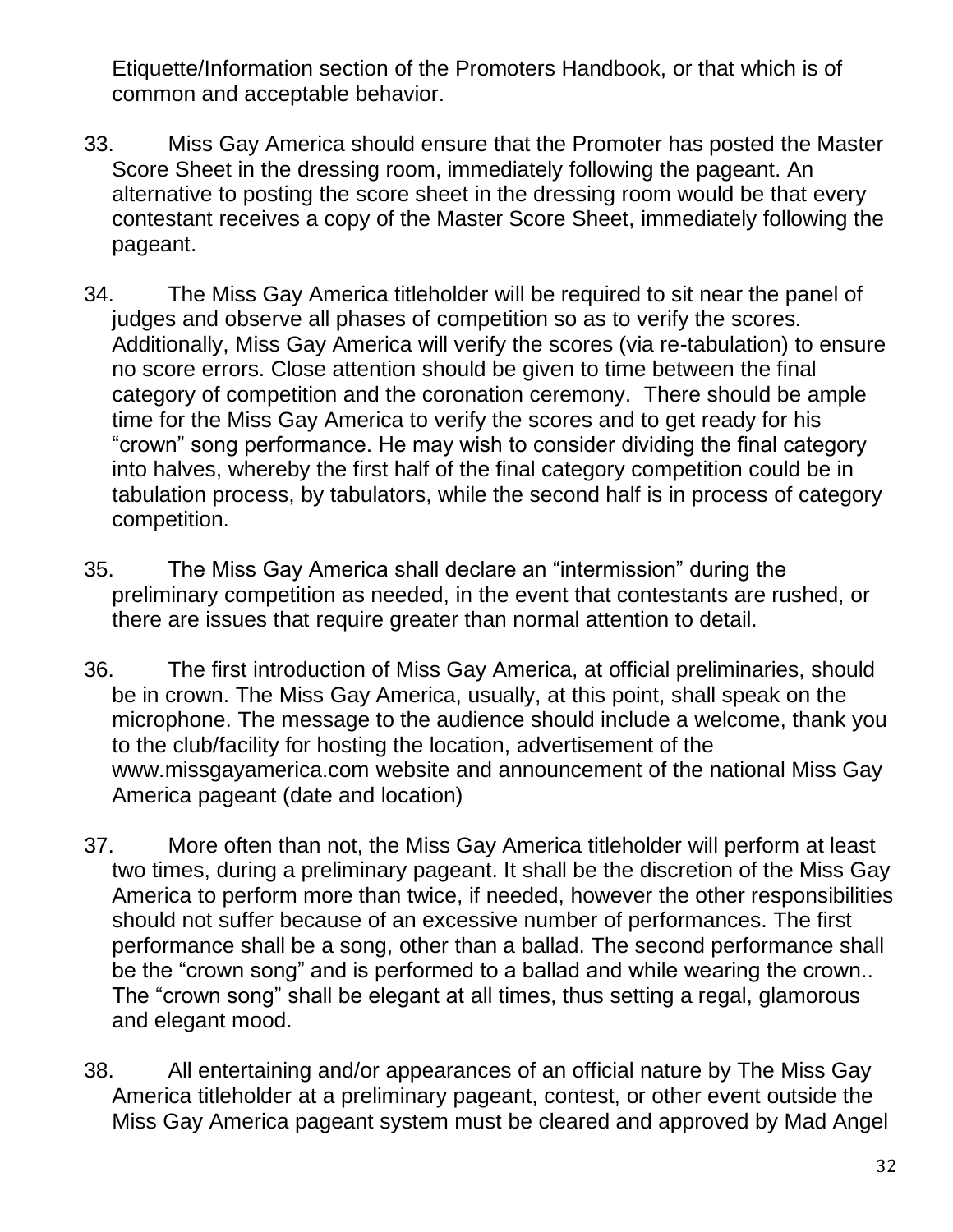Entertainment. The Miss Gay America titleholder is an official representative of the Miss Gay America system and therefore is representing the Pageant, Mad Angel Entertainment. As the official representative of the Miss Gay America pageant, the Titleholder must be recognized, during his reign, as such when brought on stage to entertain, emcee or making other appearances

- 39. Miss Gay America is required to attend each preliminary pageant, with a copy of the Handbook and extra score sheets.
- 40. Miss Gay America should always possess promotional photos, so as to autograph photos as requested. (This is an exceptional marketing tool for both the Miss Gay America pageant and the reigning Miss Gay America)
- 41. Consuming beverages from a bottle (i.e beer bottle, wine cooler bottle) is prohibited. Beverages (other than water) should be consumed using a glass. All beverages, especially, if a glass/cup is not available should be consumed using a straw (this, so as to ensure, a feminine/"lady-like" image at all times…)
- 42. Compensation-The Miss Gay America titleholder shall receive, from Mad Angel Entertainment, at minimum, the cash sum of \$10,000 payable as follows (this does not include other prizes that may be provided):
	- a. \$2, 000.00 shall be paid after the coronation and at the signing of the contract by and between Mad Angel Entertainment and the newly crowned Miss Gay America.
	- b. \$500.00 per month for 11 months (November thru September)
	- c. \$2,500.00 on the final night of the next Miss Gay America pageant. (This is the compensation for appearance during the week of The Miss Gay America titleholder pageant). The amount of the final disbursement shall be at the discretion of Mad Angel Entertainment in consideration of any disciplinary or other expense issues that occur during the reign of the Miss Gay America titleholder.
	- d. Reasonable "photographer sitting fees" for the official Miss Gay America photos. The sitting fee must be approved by Mad Angel Entertainment prior to the photo session and is estimated to be near \$300.00
	- e. Travel accommodations of The Miss Gay America titleholder, for next The Miss Gay America national pageant will be paid by the national office and is estimated to be near \$1750.00 (including airfare, as necessary and hotel)
	- f. The Miss Gay America titleholder will also receive various jewelry, from Mad Angel Entertainment including the official Miss Gay America scepter, MGA necklace, MGA earrings, Miss Gay America lapel pin, Miss Gay America crown (all of which is valued to be approximately \$5,000)
	- g. A year supply of cosmetics provided by sponsor Esther Styles. A retail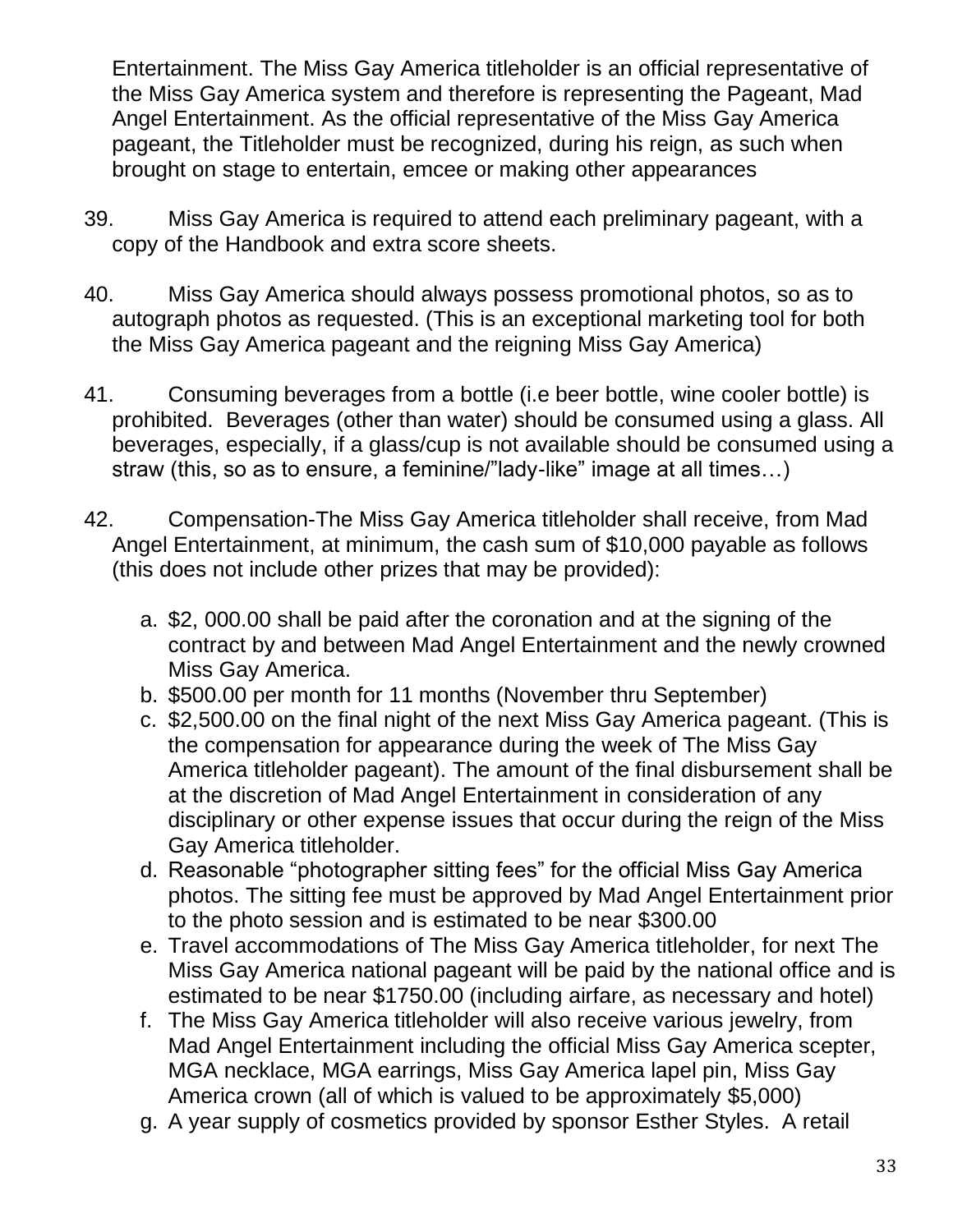value of \$782.00. (pending the vendors involvement each year)

- h. It should be noted that Mad Angel Entertainment will provide a 1099 MISC form to Miss Gay America for IRS reporting purpose.
- i. Various other prizes, including that as sponsored by the official jeweler, if any, may be presented from various pageant sponsors and supporters however in the event that sponsors may not follow through with their commitment, Mad Angel Entertainment, although efforts will be made otherwise, assumes no liability in ensuring that certain prizes guaranteed by sponsors come to fruition. Estimated value of approximately \$8,500
- 43. The Miss Gay America titleholder shall enter no other competitions, of any kind, until his reign as The Miss Gay America titleholder has concluded.
- 44. Miss Gay America is likewise prohibited from stating intention of entering other competitions until the conclusion of her reign
- 45. The newly crowned Miss Gay America shall immediate tender resignation of all other titles currently held (outside the Miss Gay America pageant system), unless otherwise approved by Mad Angel Entertainment.
- 46. The reputation of any Miss Gay America, past, present or future is expected to be nothing less than positive. The positive reputation requirement applies to both the male persona and the female persona of the reigning Miss Gay America. Additionally, after the conclusion of the reign, Mad Angel Entertainment, reserves the right to determine the appropriateness of the reputation and likewise make decision of future involvement in the Miss Gay America pageant system, based on reputation.
- 47. Negative reputation will result in sanctions from the national office. Negative reputation of any current Miss Gay America will not be tolerated and will be dealt with in a very serious manner. The positive reputation requirement applies to both the male persona and the female persona of the reigning Miss Gay America. Additionally, after the conclusion of the reign, Mad Angel Entertainment, reserves the right to determine the appropriateness of the reputation and likewise make decision of future involvement in the Miss Gay America pageant system, based on reputation. Positive and negative reputation is to be defined by Mad Angel Entertainment.
- 48. Mad Angel Entertainment shall be notified of all other employment (income streams) opportunities to The Miss Gay America titleholder. This to ensure no conflict of interest and to ensure that no other employment exists that would cast a negative reflection on The Miss Gay America titleholder.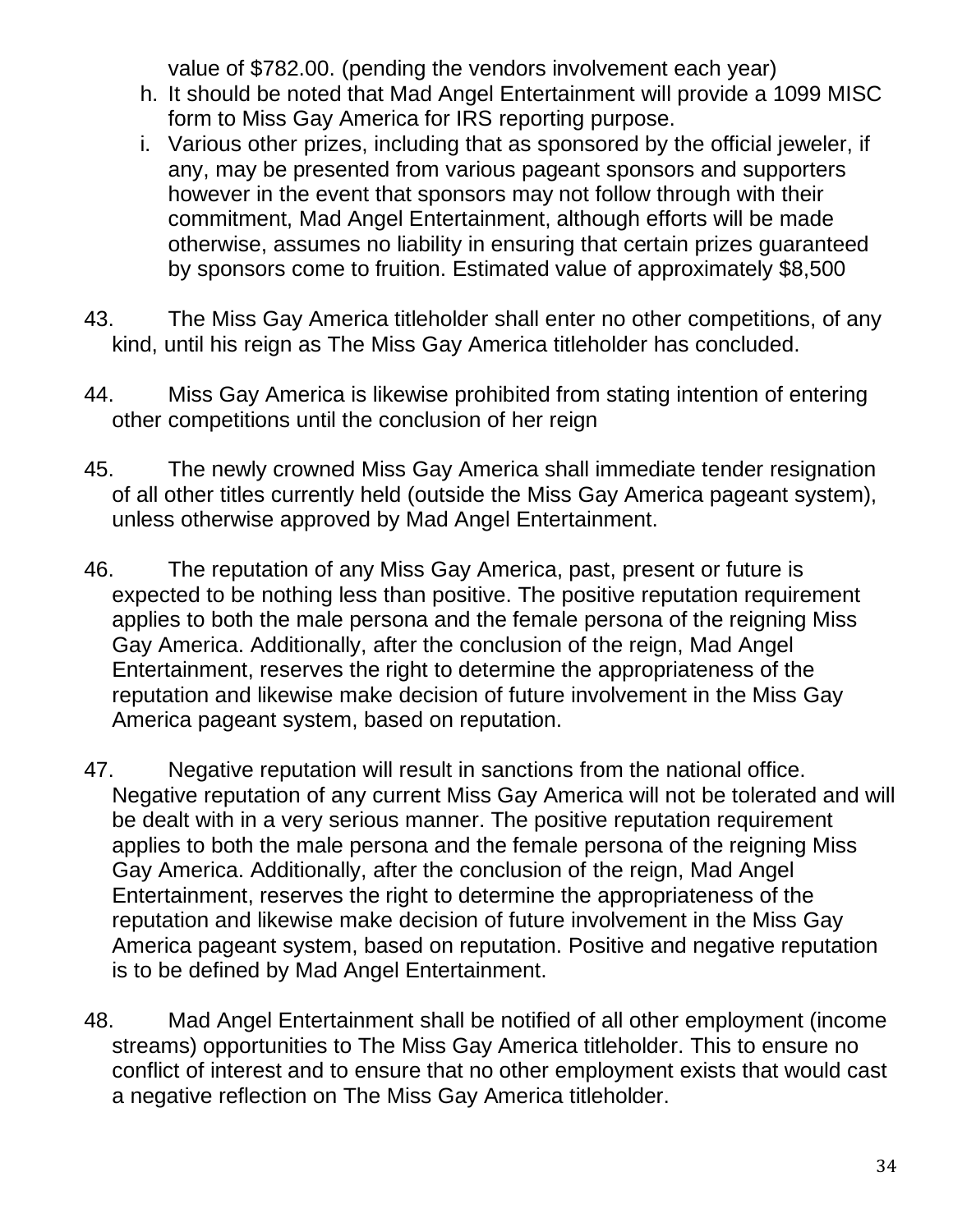- 49. From time to time, issues will be discussed between Mad Angel Entertainment and The Miss Gay America titleholder, all of which should be kept confidential. The Miss Gay America titleholder shall assess whether certain information should be repeated however all comments from The Miss Gay America titleholder should be made in the "best interest of the contest". After the reign has concluded, The Miss Gay America titleholder agrees that information discussed between Mad Angel Entertainment and The Miss Gay America titleholder will continue to remain confidential. Issues of confidentiality include, but are not limited to financial situations, behavioral issues and various issues concerning all affiliated, past or present, with the Miss Gay America pageant system.
- 50. Communication The Miss Gay America titleholder is expected to communicate with the national office regarding any and all issues associated with the Miss Gay America pageant and its preliminaries. Communication is expected to be timely. Timely is defined not later than 24 hours following an issue that should be discussed with Mad Angel Entertainment. Mad Angel Entertainment reserves the right to determine issues that should be discussed in a "timely" manner.
	- a. Communication The Miss Gay America titleholder is expected to carry a cellular telephone in order to be accessible to the national office, at most times.
	- b. The Miss Gay America titleholder is expected to have internet access and be somewhat computer literate in order to more efficiently communicate with the national office of Miss Gay America, and its preliminary promoters, contestants and audience.
	- c. Miss Gay America is prohibited from carrying a cellular phone during the pageant competition. While in male person, a cellular phone may be carried in the pocket or attached to a belt, but must be in the "silence" mode. While in female attire, a cellular phone may be carried in a purse, but must be in the "silence" mode.
	- d. Miss Gay America is prohibited from sending text messages during ANY actual competition phase of the pageant competition.

# <span id="page-34-0"></span>**Official Promotional Photos-**

- e. Mad Angel Entertainment must approve the "sitting fee" compensation PRIOR to agreement with the photographer.
- f. Within 30 days after being crowned, The Miss Gay America titleholder will have official promotional photographs taken whereby Mad Angel Entertainment reserves full rights to deem a certain photograph as the "The Official Miss Gay America titleholder" photo.
- g. The Miss Gay America titleholder shall not use any other photos, as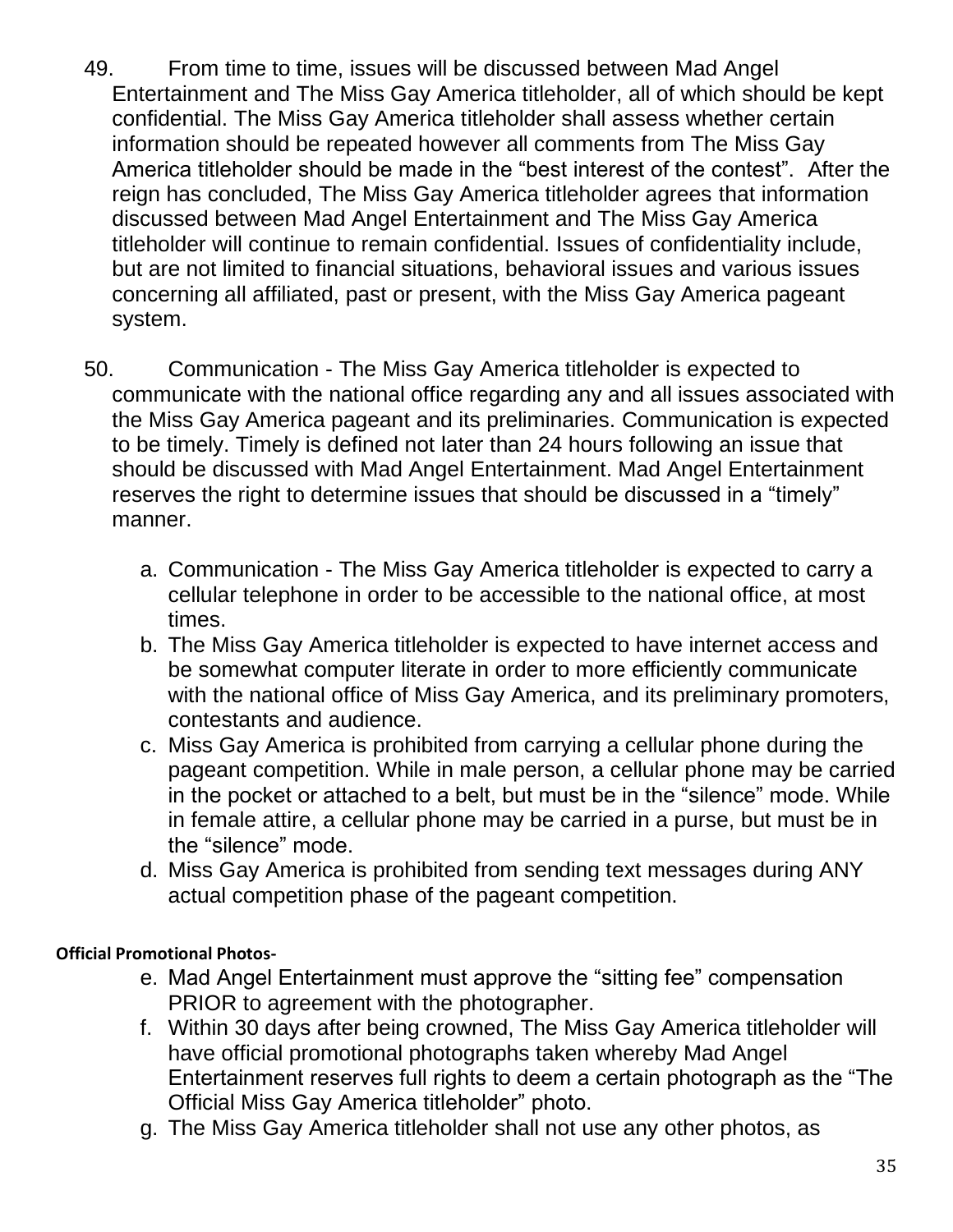promotional photos, unless approved, in advance, by Mad Angel Entertainment.

- h. Mad Angel Entertainment shall approve, in advance of the photo session, the photographer used.
- i. Proofs of the sitting fee should be submitted to the National office not later than 30 days after the crowning of The Miss Gay America titleholder.
- j. All original expenses relating to the cost of reproduction of the official promotional photographs, will be paid by Mad Angel Entertainment, as Mad Angel Entertainment and the Miss Gay America pageant will be the "owners" of the copyright to the photos made in said photo session. Subsequent duplication expenses relative to the official promotional photographs shall be that of the Miss Gay America titleholder and not Mad Angel Entertainment.
- k. Mad Angel Entertainment will deem at least one photograph, as the official Miss Gay America photo.
- l. In order for a certain photo to be deemed the official Miss Gay America photo, the reigning Miss Gay America must be wearing the Miss Gay America crown, the official Miss Gay America scepter and the official Miss Gay America jewelry (including the Miss Gay America earrings and necklace), unless otherwise approved by Mad Angel Entertainment.
- m. Photo proofs presented for consideration to be deemed as the official photo should include but not be limited to photos with the above mentioned jewelry, as well as some photos without the scepter.
- n. Photos presented for consideration shall include both a "solid white", "solid black" and "solid gray" background. Photos should not be in sleeveless attire, unless otherwise approved by Mad Angel Entertainment.
- o. Other photo requirements will be provided to the photographer, prior to engagement of the photographer services. For more information, refer to the "Official Promotional Photo Requirements" that must be provided to the photographer, prior to the commencement of the official promotional photograph session.
- p. A different photo will be placed on the Miss Gay America website each month therefore there should be sufficient quality photos included in the proof furnished to Mad Angel Entertainment, for selection of use on the website home page and the Miss Gay America titleholder gallery.
- q. Before the photo session occurs, Miss Gay America and the photographer should consult with Mad Angel Entertainment for other specific photo requirements.
- r. Mad Angel Entertainment will post photos of its choice, on the website, on a monthly basis therefore there will need to be several (at least 12) quality photos (in crown) available to post.
- s. Mad Angel Entertainment, reserves the right to require a "mid-reign" photo session.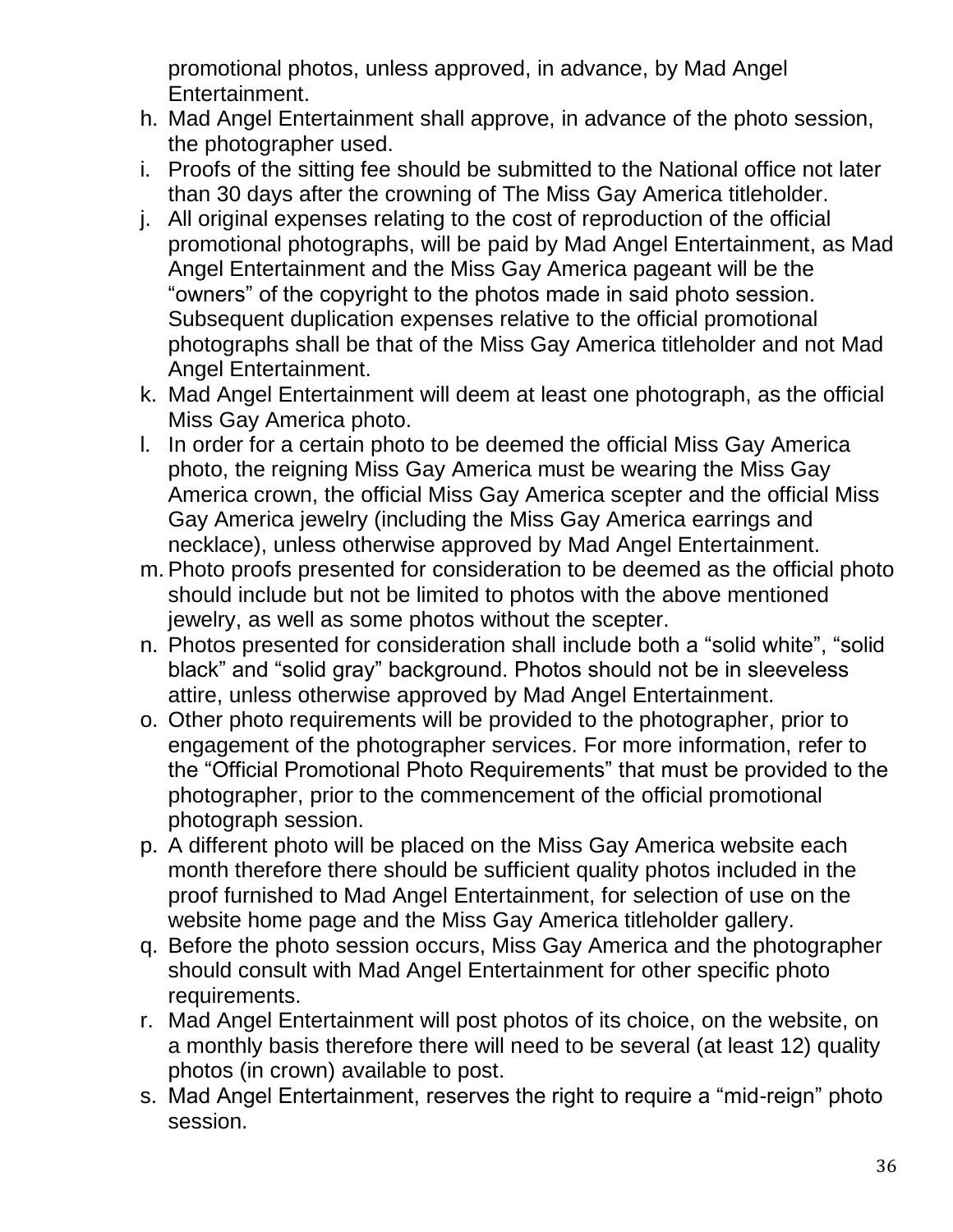- t. Miss Gay America shall not schedule any other "photo-sessions" without advance consent from Mad Angel Entertainment.
- u. For more information, relative to the official photograph requirements, please refer to the "Miss Gay America Official Photograph Requirement Publication"
- 51. Advertisement The Miss Gay America titleholder is expected to acquire approval from Mad Angel Entertainment regarding all forms of advertisement of his character including but not limited to website advertisements, interviews and other media advertisement. Additionally, this applied to the post-reign advertisements as a "former Miss Gay America titleholder" or the like.
- 52. Advisory Board of Directors At the conclusion of the reign, the Miss Gay America titleholder, unless otherwise stated by Mad Angel Entertainment, will serve on the Advisory Board of Directors of the Miss Gay America pageant system. Service on the Board might include judging, entertaining or making appearance as the official representative of the Miss Gay America pageant system. While serving on the Advisory Board or acting in official capacity of the Miss Gay America system, the below signed will continue to honor and abide by all requirements now known or hereinafter implemented.
- 53. The Next Miss Gay America Pageant Miss Gay America is required to submit a theme, to be approved by Mad Angel Entertainment, for final night of the next Miss Gay America pageant on or before March 01, of the year of the reign.
- 54. Additionally, the music selection, at minimum, for opening number, parade of contestants, formers and others shall be arranged and provided to Mad Angel Entertainment, on or before July 01 of the year of the reign.
- 55. Revocation of title and Crown If The Miss Gay America titleholder is deemed to be guilty of non-compliance with the above mentioned or any other acts, including but not limited to conduct unbecoming to a national titleholder, determined by Mad Angel Entertainment, to be harmful to the title of Miss Gay America, or the Miss Gay America system, the title, crown, official jewelry and appearance stream may be revoked.
- 56. It should be noted, that in the event that the revocation of the title occurs, the unpaid cash stream will immediately halt and The Miss Gay America titleholder will not receive any other monies from Mad Angel Entertainment.
- 57. Should the national office deem necessary to remove the title and crown, the national office may or may not recognize the winner of The Miss Gay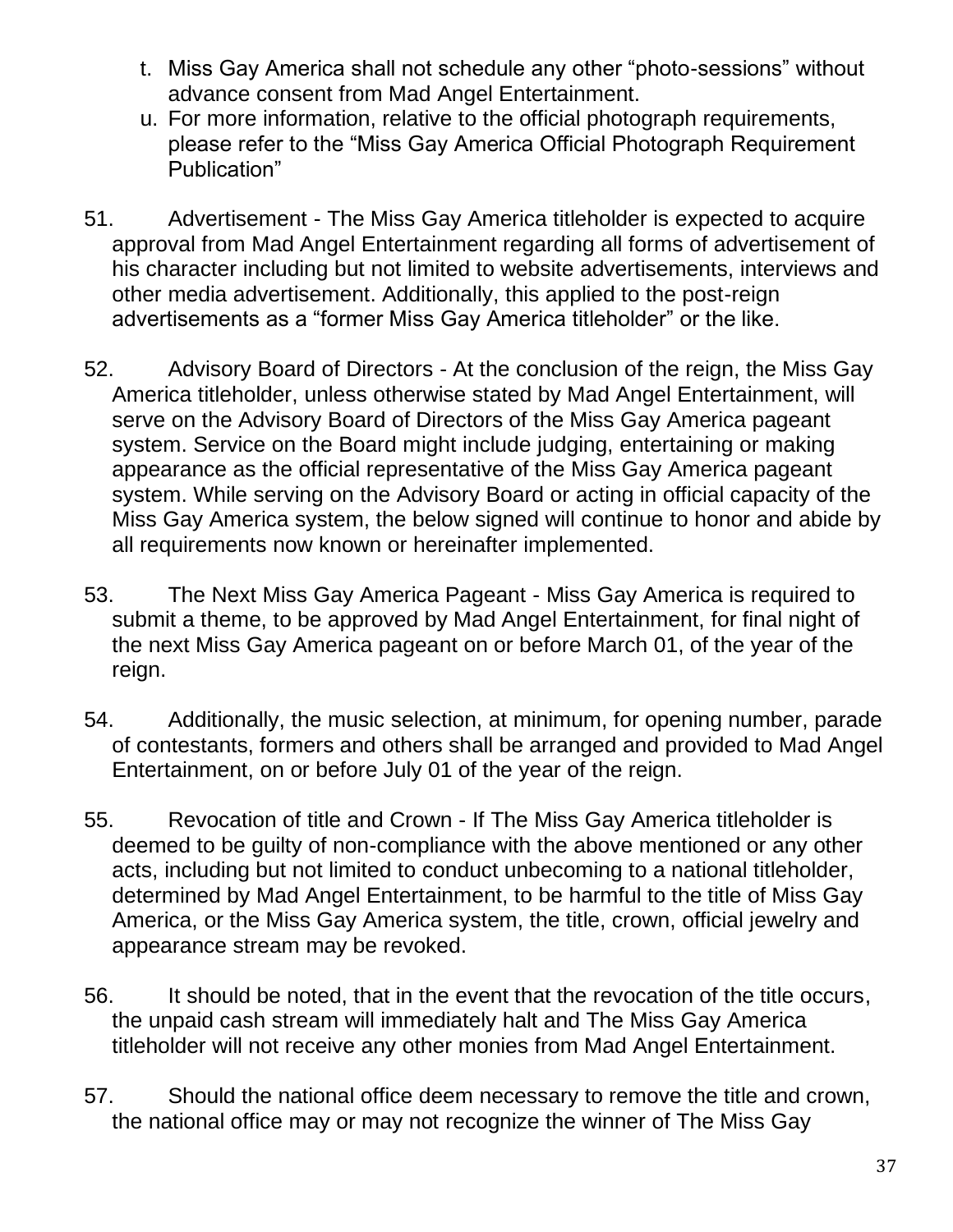America titleholder pageant, as The Miss Gay America titleholder for all intents and purpose, including but not limited to the history section of The Miss Gay America titleholder portion of the website or any other publication on or about the Miss Gay America pageant.

58. If revocation of the Miss Gay America title occurs, the Miss Gay America titleholder will be required to reimburse Mad Angel Entertainment, the entire amount of "prize package money" paid to the Miss Gay America titleholder, reign to date. Additionally, the entire "material prize package" or monetary equivalent thereof, will be required to be reimbursed to Mad Angel Entertainment. Reign to date is defined as the time between the moment of coronation and the actual time of title revocation. A "material prize package" includes but is not limited to the official Miss Gay America crown, scepter, jewelry or any other physical prize received as a result of coronation as Miss Gay America.

## **Miss Gay America Entertainer/Emcee Regulations**

As the Miss Gay America pageant system, is known to be, "the best of the best", the audience has a very high expectation of appropriate behavior when emcees and entertainers are acting in official capacity to the Miss Gay America pageant system, minimum guidelines have been established to help meet expectations. The compliance with below noted guidelines will not only maintain the reputation that the Miss Gay America pageants are not "typical drag shows", but will also make video production more appealing to the public. These below guidelines include but it not limited to behavior deemed to be appropriate for the Miss Gay America pageant system.

- 1. No profanity or vulgar language. This includes language while serving as emcee or verbiage in performance music mixes. This includes but is not limited to vulgar actions/gestures.
- 2. Only water or soft drinks should be consumed, at the podium. (No alcoholic beverages). Emcees should consume water during times when the video camera or spotlight is not focused on them, which should enhance the overall quality of the video and audience perception of the quality/professionalism of the contest.
- 3. No smoking while at or near the podium, or while serving as emcee.
- 4. Illegal drug use is strictly prohibited.
- 5. No food should be consumed while at or near the podium.
- 6. At no point during the contest, should an emcee or entertainer be intoxicated.
- 7. Costuming should be appropriate for the Miss Gay America system pageantry entertainment. (Attire should not be too revealing… "g-strings and pasties" are prohibited). This includes entertainers who might be a former titleholder in the America system preliminary, but now participates in another pageant system.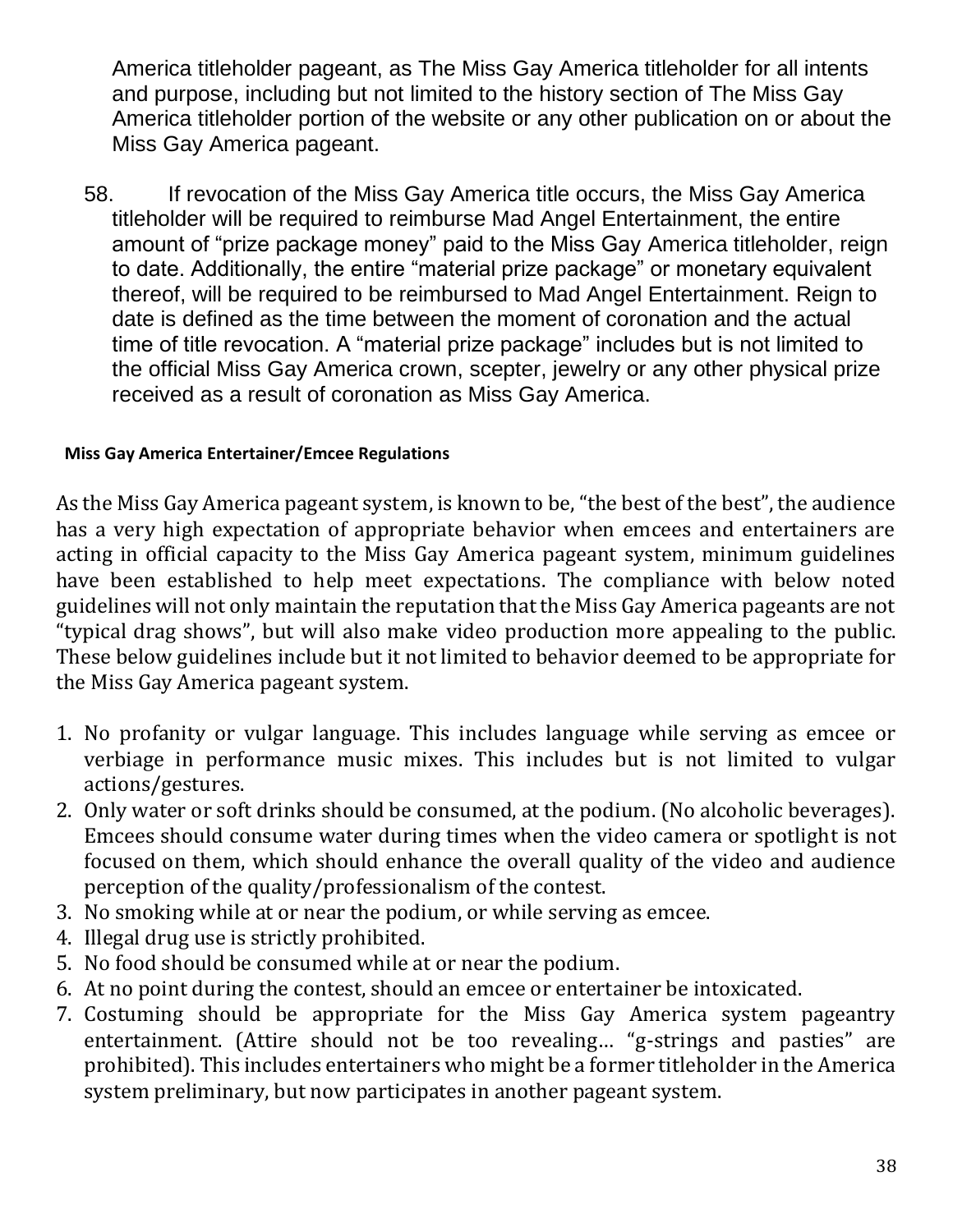- 8. Entertainers should maximize the female illusion, therefore the attire of the entertainers should include the use of pads below the neck (hip pads and breast pads), feminine fingernails and hosiery.
- 9. Tatoos must be covered.
- 10. The primary responsibility of the Emcee is to expedite the pageant efficiently. Emcees should quickly progress the flow of the pageant, once they receive the "ready-signal" from the Lead Judge.
- 11. Emcees should be provided appropriate announcements to read, during "stall time" (an "Emcee Book" will greatly enhance the quality of the emcee and will provide structure to the contest)
- 12. Emcees should limit their "stall time" to exactly what is needed in order to progress the contest. (too much stall time" will exceed the allotted time schedule for the contest).
- 13. Entertainers and emcees should be punctual, as required by the promoter.
- 14. Emcees should not distract judges from their job duties.
- 15. Emcees should not use their microphone time as a platform to lecture, degrade, insult or offend audience members.
- 16. Emcees should not comment on the presentation of the contestant during a particular category unless said comments are uniformly mentioned for all contestants. This so as to not influence the opinion of the judges (example: "that was a gorgeous gown" OR "that was an incredible talent")
- 17. Entertainers and Emcees should be prepared for their duties, well in advance of their schedule, including review of announcements to ensure understanding and pronunciation.
- 18. Performance time limits shall be communicated by the promoter as "marathon mega mixes" only increase the duration of the contest and in many cases exceed time constraints.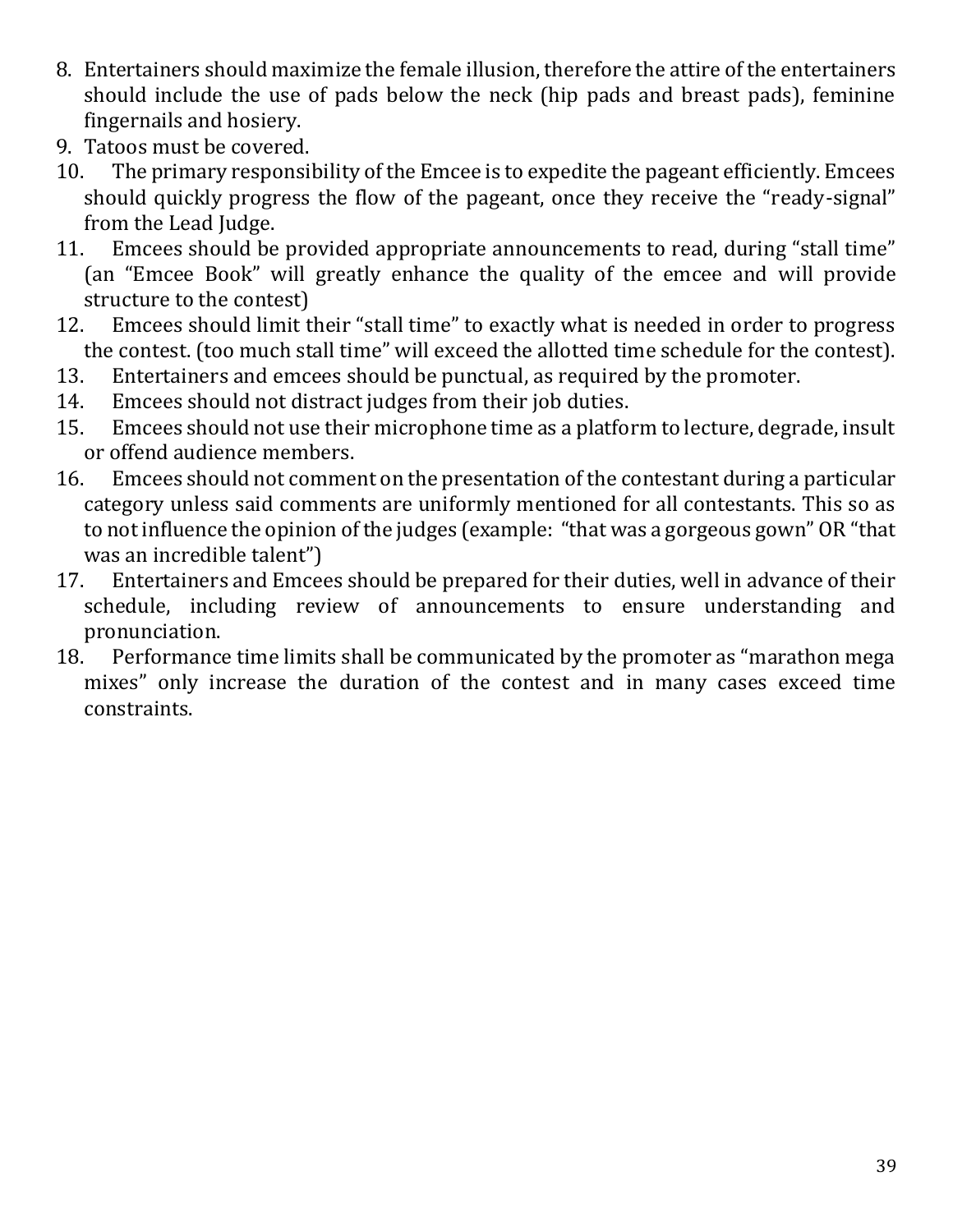## **Judges Regulations and General Information For Judges**

It remains the responsibility of the promoter to ensure the most qualified and professional panel of judges. The promoter must ensure that the judges information contained within this manual, is provided to the panel of judges, well in advance of the pageant to ensure the highest quality in judges. Additionally, promoters should present this and other pertinent pageant information, including but not limited to 1) Category Descriptions 2)Proper Scoring Procedures 3)Scores-heet Instructions 4)Pageant Schedule and 5)referral of articles published by MAD ANGEL Entertainment, including category descriptions. Additionally, the aforementioned should be reviewed in the mandatory pre-pageant Judges Orientation session. The detailed Judges Orientation is a crucial part of the pageant, as this helps to ensure contestants that only the highest quality of qualified judges are serving on the panel.

- 1. There will be no talking to any of the contestants except for a simple greeting. Avoid contestant contact at hotel, bar, and /or restaurants.
- 2. There will be no talking at the judge's table among judges or to anyone around the table. Questions, after a contestant's performance (not during), should be directed to the Lead Judge, unless otherwise instructed. A thorough judges orientation will alleviate all or most questions.
- 3. There should be no comments made by any of the judges concerning a particular contestant during or after a particular judging section (i.e. "that was a great interview")
- 4. There will be no drinking of alcoholic beverages at the judge's table during judging or any other time prior to or during competition categories. Judges will not become intoxicated during the course of the pageant. This includes having an alcoholic beverage, prior to the pageant and/or during break from judging duties, during the contest. Remember, contestants are watching you as much as you are watching them.
- 5. Smoking is prohibited at the Judge table (at any time during the pageant).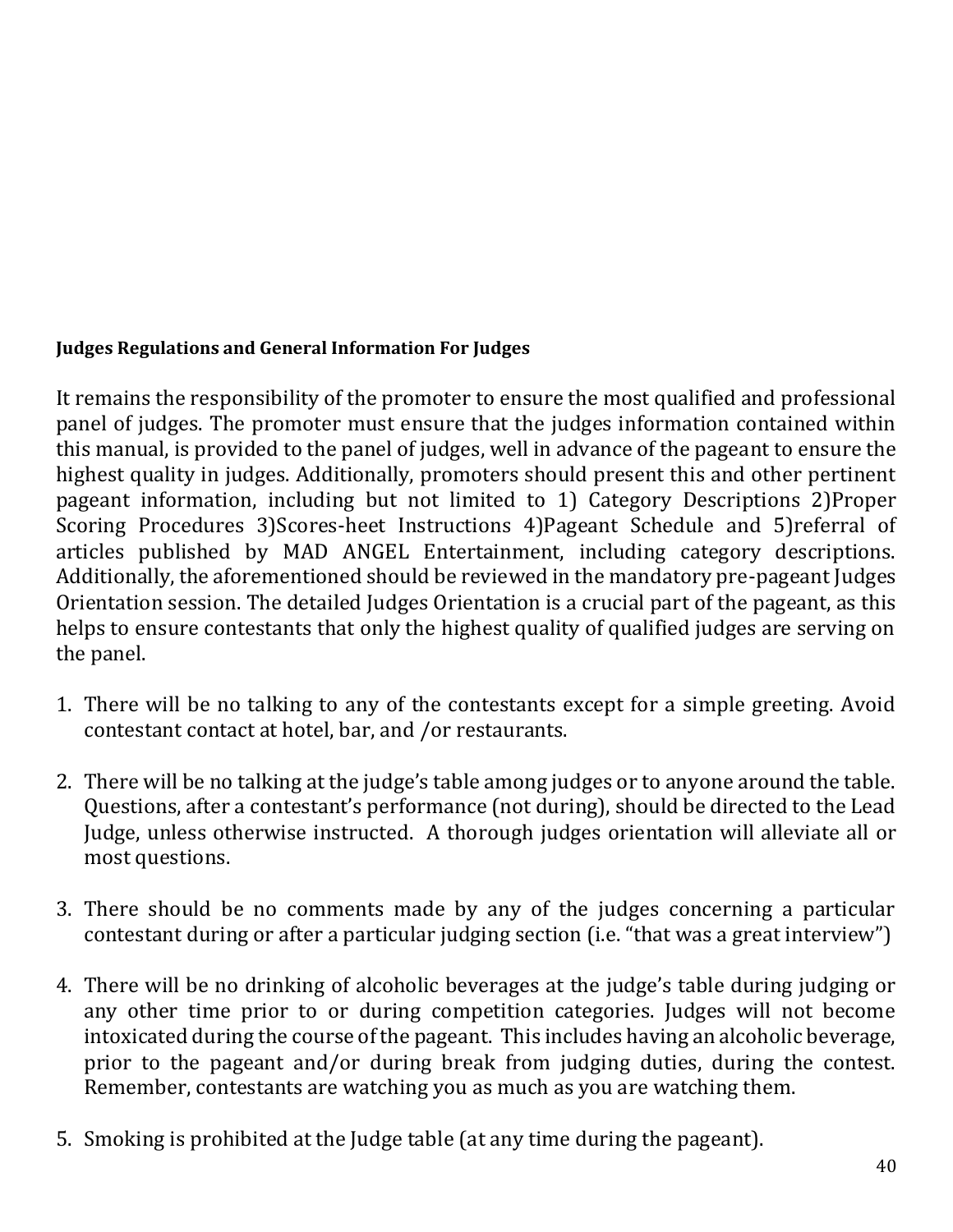- 6. From time to time, promoters furnish snacks to the judges, however, judges are prohibited from eating during a contestant's competition.
- 7. Do not applaud or overreact to any contestant's presentation.
- 8. Focus your complete attention on each contestant during each category. A judge should not "take his eyes off of" the performance of the contestant during Presentation or Talent Categories. Notes may be written on the worksheet but do not look away from the contestant during Presentation or Talent categories.
- 9. A judge's valet should be appointed by the pageant promoter to care for the judges needs. Promoters, valets, and other persons are never to interrupt the judge's concentration while a contestant is being judged.
- 10. Tardiness will run the schedule over the allotted time limits therefore, please be on time for every judged event.
- 11. Do not discuss your scoring with anyone except the promoter, reigning Miss Gay America, or the official representative of MAD ANGEL Entertainment. All questions should be answered by the aforementioned only.
- 12. At no time will judges be allowed in a contestant's hotel room or vice versa.
- 13. Keep your questions simple and to the point during interviews. The contestant is not there to hear your accomplishments. You are there to hear his interview. Promoters are encouraged to review some of the planned questions.
- 14. All judges are required to stay at least one (1) hour after the pageant ends for contestants' "critique". The critique is designed to advise the contestants of improvements needed and to advise of strong points of the contestant's package.
- 15. A judge will not be allowed to judge either state or regional pageant for two consecutive years. The only exception is in a closed state contest, formers of that particular closed state title can judge consecutive years.
- 16. A judge may adjudicate no more than two (2) state and no more than two (2) regional pageants during a calendar year. Exceptions are limited to former Miss Gay America titleholders and the Miss Gay America Advisory Board, all of which have unlimited judging opportunity, unless otherwise declared by MAD ANGEL Entertainment.
- 17. The appearance of the judges must be professional at all times during the competition. Judges should be dressed in "business casual" (no t-shirts, shorts, jeans or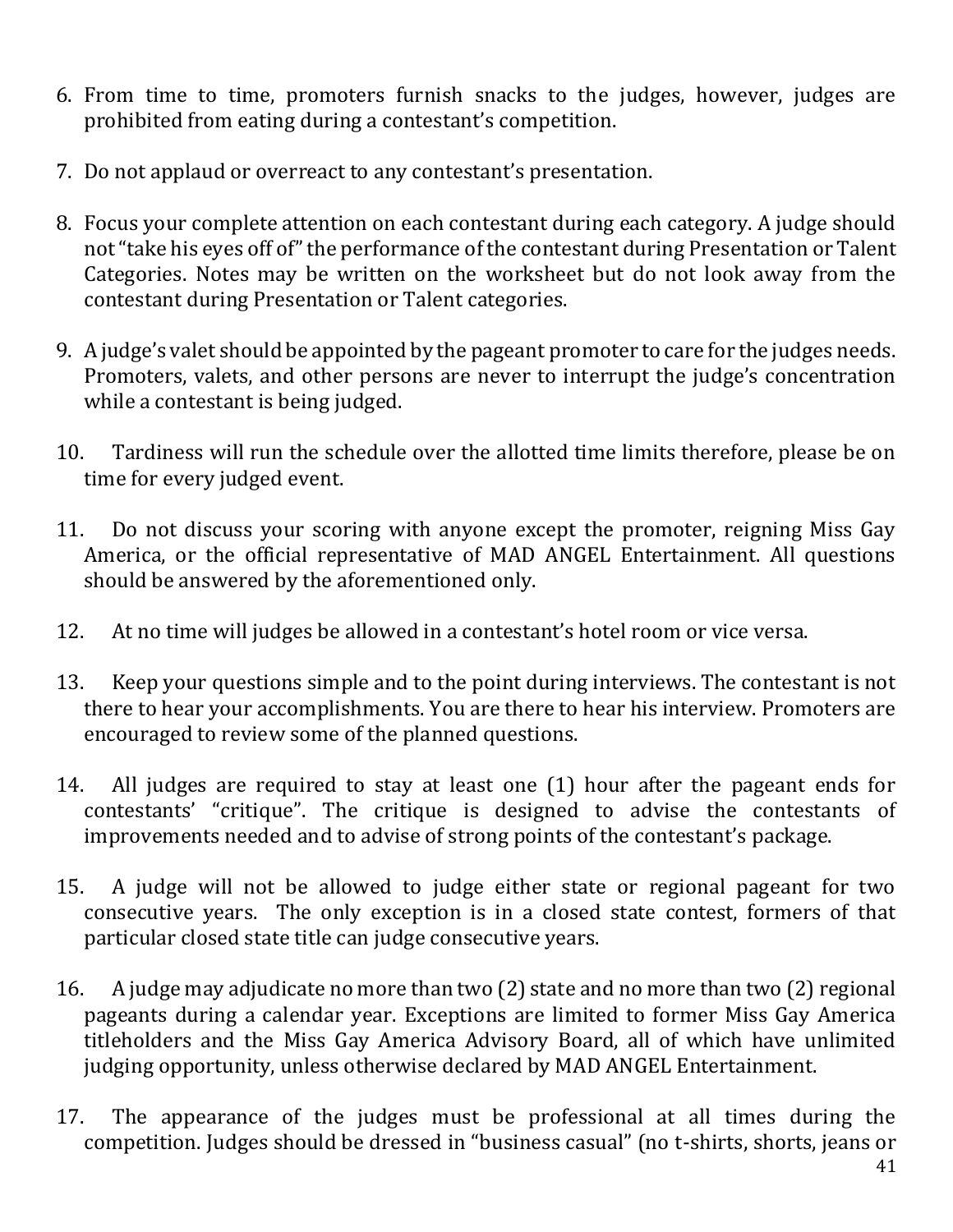tennis shoes). At minimum promoters may wish to require formal or "dress to impress" attire on the final night of competition.

- 18. The official representative of MAD ANGEL Entertainment has the authority to question any judge who violates these rules and to relieve a judge of his/her seat after careful scrutiny of the rule infraction. The entire score sheets of every category may be removed of the judge in question however, clear communication must occur between the representative of MAD ANGEL Entertainment, the promoter and the judge. Should a judge be disqualified during competition, scores of the disqualified judge will not be included in the total accumulative score of the contestants and the total accumulative score will comprise of scores from the remaining panel of judges. Likewise, the disqualified judge will not be allowed to participate in the critique session. The national office should be notified of any instances of judge disqualification including the city preliminary, state preliminary or regional preliminary pageant level.
- 19. MAD ANGEL Entertainment reserves the right to refuse a certain judge for any preliminary to the Miss Gay America system. Promoters should, to their ability, ensure the highest quality and most qualified panel of judges.
- 20. As there are restrictions on frequency that an individual may judge, preliminaries during a pageant season, it remains the responsibility of the promoter to investigate the qualification of the panel of judges to ensure that the contestant is provided with the highest quality of qualified and professional panel of judges. Exception to the judging limitation is for the former Miss Gay America titleholders and the Miss Gay America Advisory Board of Directors, who are unlimited in their judging opportunities, unless otherwise directed by MAD ANGEL Entertainment. The executive offices of MAD ANGEL Entertainment shall be provided with a detail of judges including city and state of residence, telephone number and email address for each judge. The executive office of MAD ANGEL Entertainment may send a list of qualified judges who are available to adjudicate preliminaries.
- 21. The pageant promoter is responsible to ensure that the panel of judges is both responsible and eligible to judge. Promoters should make the selection of judges while considering reputation, resume' of qualifications and to avoid any potential conflict of interest. Potential conflict of interests include but is not limited to partners/mates of contestants, current promoters of contestants (example: a promoter of a regional contest whereby a contestants may be the current titleholder), city preliminary promoters of that particular state contest or a contestant who has already qualified, or intends to qualify, for the Miss Gay America pageant, or any of its preliminaries, during that particular pageant season.
- 22. Any contestant who has qualified or has intention to qualify to any state or regional preliminary of Miss Gay America (i.e State/Regional pageants or on the National level)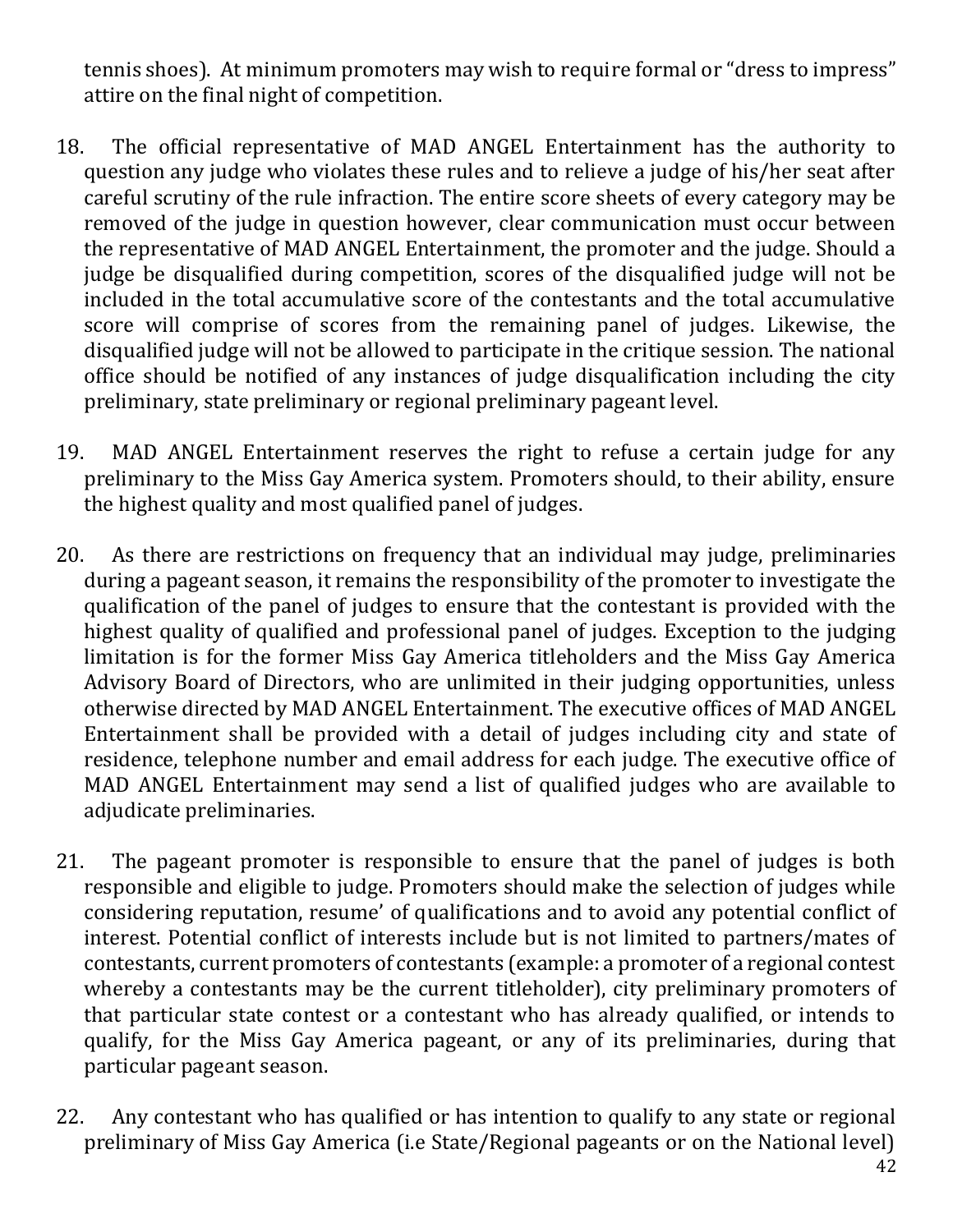may not judge any State or Regional preliminary pageants, during the same pageant season, in which they intend to compete. This applies to any official preliminary, (State and Regional), that is designated as a preliminary in the Miss Gay America system. A contest who is a former "state titleholder" may judge a city preliminary for the state pageant in which they are a former titleholder. Additionally, a city preliminary contestant may not judge another city preliminary pageant during the same pageant season year, for which he has intent to enter a state competition.

- 23. Judges should use the "Judges Worksheet" to make notation of the contestants performance, and subcategory scoring. Then, once completed the scores should be carried forward to the actual Score sheet which is submitted to the tabulator. The "Judges Worksheet" remains the property of the judge, for his reference during critique. Judges should notate positives and negatives, of the contestants performance in order to provide effective critique. The Judges Worksheet is subject to review by a pageant official (Miss Gay America, MAD ANGEL Entertainment or Promoter) and should be readily available for review, upon request.
- 24. The identity of the judges will be kept confidential, prior to the contest registration. That is, judges and promoters should not advertise, either in electronic, written or verbal communication, to any persons that they have been selected to judge a particular contest.
- 25. Judges should not be viewing message board chats/web sites concerning the pageant, while the pageant is in process (from beginning of pageant to the conclusion of the pageant)
- 26. Administrative Point Deductions shall not be the responsibility of the panel of Judges. The Judges should score according to the category descriptions as applied to the contestant presentation for which they are currently reviewing.
- 27. Judges may not "text" at the judges table, during any part of the category competition. Should a judge feel the need to text, it should be done once the entire category of competition has concluded whereby the judge, should then leave the judges table, in order to conduct the "text activity".

## **OTHER JUDGES INFORMATION**

Any contestant who has qualified or has intention to qualify to any preliminary of Miss Gay America (i.e. State/Regional pageants or on the National level) may not judge (during the year in which they intend to compete in the next level pageant), any contest, including City, State and Regional preliminaries, that is designated as a preliminary in the Miss Gay America system.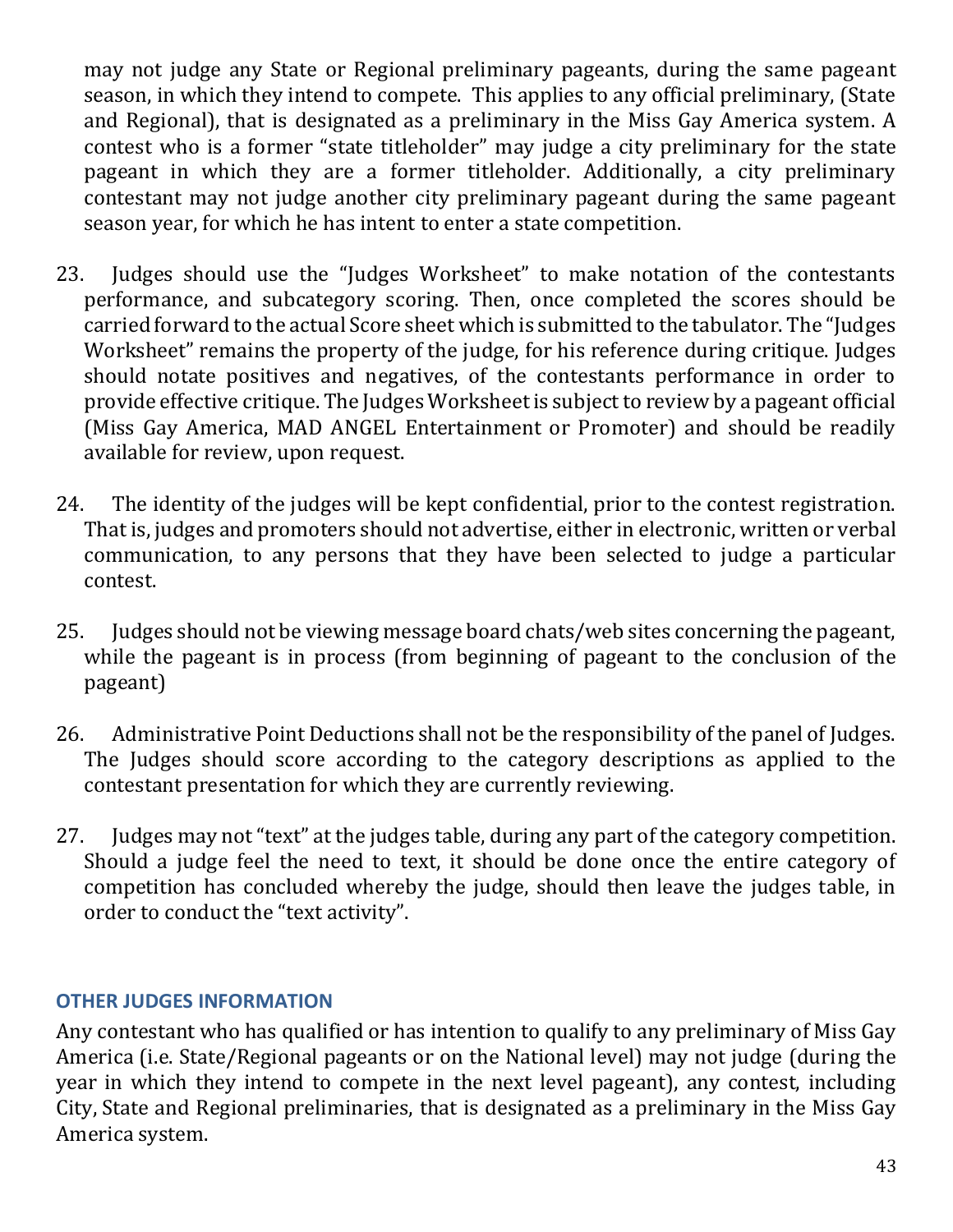The official representative of MAD ANGEL Entertainment has the authority to question any judge who violates these rules and to relieve a judge of his/her seat after careful scrutiny of the rule infraction. The entire score sheets of every category may be removed of the judge in question provided careful judgment and communication has been occurred between all involved including the promoter and the judge.

## **PANEL OF JUDGES:**

A panel of judges should be competent and qualified to judge. A State or Regional contest should have not less than five (5) judges. A City Preliminary should have no less than three (3) judges, although a panel of five (5) is preferred. Of the panel of judges, one judge must be designated as the Lead Judge. A Lead Judge is defined as the most qualified and experienced person to assume the role as supervisor of the panel of judges. While the Promoter and Miss Gay America are ultimately responsible for the conduct of the panel of judges, the Lead Judge shall be well versed on all of the rules and regulations of the pageant system to ensure that the behavior of the panel of judges is acceptable. Additionally the Lead Judge should be clearly aware of responsibilities including validating scoring corrections, being attentive to issues that warrant Administrative Point Deductions, to clearly communicate issues with pageant officials, ensure that the other Judges have everything needed to conduct their duty as judge and to immediately communicate any issues of concern with pageant officials.

## **CRITIQUES:**

Judges critique will usually occur at the conclusion of the contest, unless otherwise approved by the national office. The Judges Critique session shall detail both positive and negative comments from each of the judges concerning each category. Negative critique is crucial to the future competition success of the contestant therefore the judges should be sure to detail any "flaws" with the competition package. In no instance, should a critique session become a "PRAISE SESSION"

The Judges Worksheet or Scoresheet, if used properly during the contest will prove to be a valuable instrument during the critique session. Judges should retain the Judges Worksheet in order to provide effective post pageant critique. Since the Judges Critique Session usually lasts not longer than 5 minutes, judges are urged to make themselves available for contact after the conclusion of the contest for additional counseling.

In order to expedite the critique process, if a judge has no additional comment to add to that already stated by another judging colleague, concerning a particular category, he/she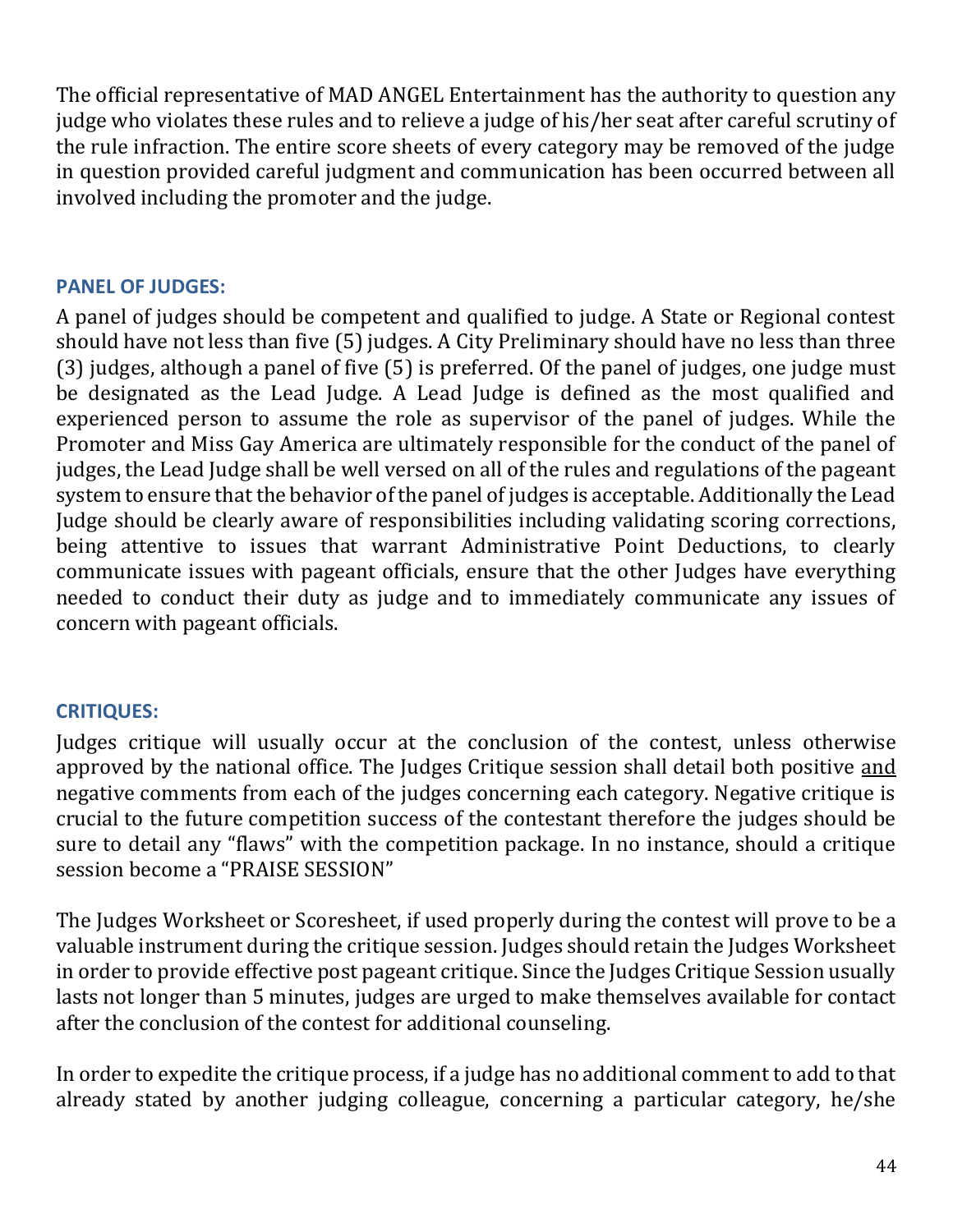should not "echo" comments already stated but rather defer comment until the next category critique.

The critique session shall be monitored by the promoter, or their official representative. In no way shall a contestant be allowed to show "disrespect" to a judge. Violations of this issue will result in suspension on both the preliminary and the national level.

In general, the critique session, at the conclusion of the pageant shall be for not longer than five (5) minutes per contestant however the panel of judges has option to counsel with each contestant in excess of five minutes.

Pageants with greater than ten (10) contestants may use the approved (by the national office) Critique Sheets in lieu of a critique session for all contestants, however a "face-toface" critique session, immediately following the conclusion the contest, must be available to the "finalist" contestants. In the event that Critique Sheets are utilized by the promoters, the judges should be urged to be available to the contestants, for more detailed critique, upon request by the contestant.

Critiques will not be done at the National Pageant. Complete Score sheets will be provided to the contestant so they can see where points were awarded and deducted. Judges should make themselves available to discuss after the event.

## **PROPER SCORING PROCEDURES**

Judges should be furnished with and advised of appropriate scoring procedures as detailed in the Promoters Handbook.

## **EXPLANATION OF PROPER SCORING PROCEDURES**

As per the MAD ANGEL Entertainment Rules and Regulations, all preliminaries must use the MAD ANGEL Entertainment scoring system. This is the only scoring system allowed. There is to be no substitutions made to our scoring system, score sheets, or point values. Blank score sheets are available, via email, to approved preliminaries from MAD ANGEL Entertainment.

The Judges Worksheet should be completed with comments and scores (i.e sub-category scores and total scores). The scores from the Worksheet should be transferred to the Score sheet, that is, the scores noted on the Score sheet should mirror those noted in the Judges Worksheet.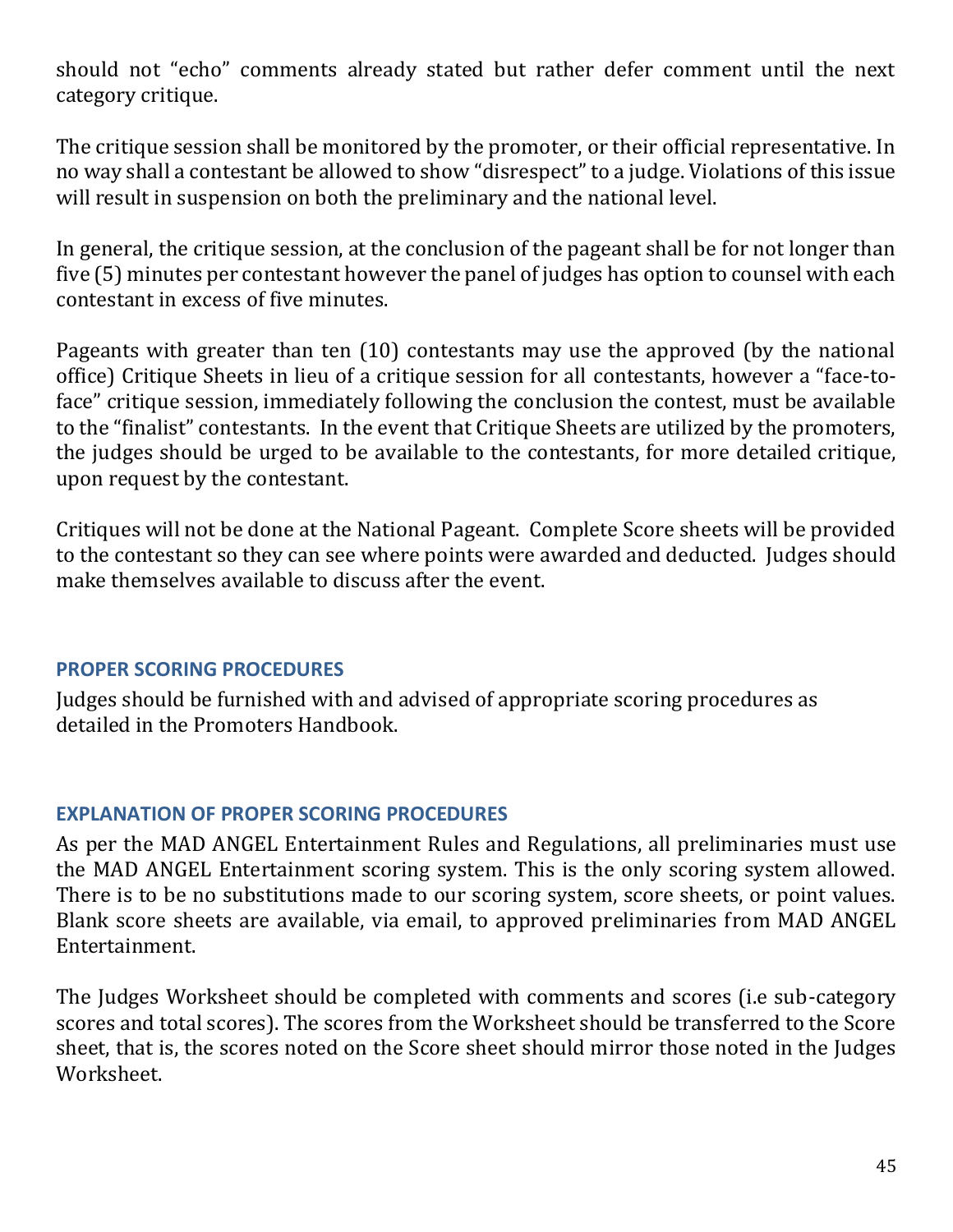Promoters should also refer to the Score Sheets Instruction section of the Promoters Handbook.

## **CORRECTIONS AND CHANGES ON SCORESHEETS**

There are times when judges must correct or change a score. There is a correct and proper way to do this as shown in Ex. 1, located on the preceding page of this manual. All scoring should be done in ink only. No pencils! All changes and/or corrections should have a single line put through the incorrect score or total. The incorrect score or total needs to be readable as shown in Exhibit 1 of the Promoters Handbook. The change or corrected total should be written above or below the previous score. The change should be initialed by the scoring judge, another judge on the panel, preferably the lead judge, or the reigning Miss Gay America. All changes should be double initialed. Judges should always sign their score sheets and date them at the start of the pageant. Tabulators making corrections to category totals should initial the correction and have the scoring judge, secondary tabulator and/or the reigning Miss Gay America, to initial the correction. Scores should never be blocked out, scribbled out, "whitened out" or written over, on a score sheet, Sub-Master Score Sheet or Master Score sheet, that is a simple line through the error will suffice.

## **A Good Judge… (an article published by L & T Entertainment in "The Excellence" Newsletter)**

Often times we hear the comment, "so and so, would make a great judge"… The more we think about that statement, the more we realize that there may be conflicting opinions of the characteristics of a good judge. Therefore, we thought that we would reduce to writing, our opinion of a "good judge" and some of the qualification we consider when creating a judges panel.

What qualities do we look for, when selecting a judge?

- $\triangleright$  Someone with a positive image (image is key... the quality, in terms of qualification, image and appearance, will set the tone for a pageant)
- $\triangleright$  Someone that has no obvious conflict of interest (any person that may have a conflict of interest, such as someone who has competed or plans to compete in the current pageant season should not be judging their peers)
- ➢ Someone that is not "too close" to a particular group or a particular contestant (any person who is good friends with or strong supporters (i.e. current promoters of) of a particular contestant should not be used)
- ➢ Someone who is "drama free"(more often than not, someone who is involved in drama prior to the pageant, will be involved in drama during and after the pageant)
- ➢ Someone who has a professional image and appearance (again, image is important in not only "looking" the part but also "acting" the part…)
- ➢ Someone who has been involved in the Miss Gay America pageant system (after all who else would have the best interest of the Miss Gay America pageant system in mind)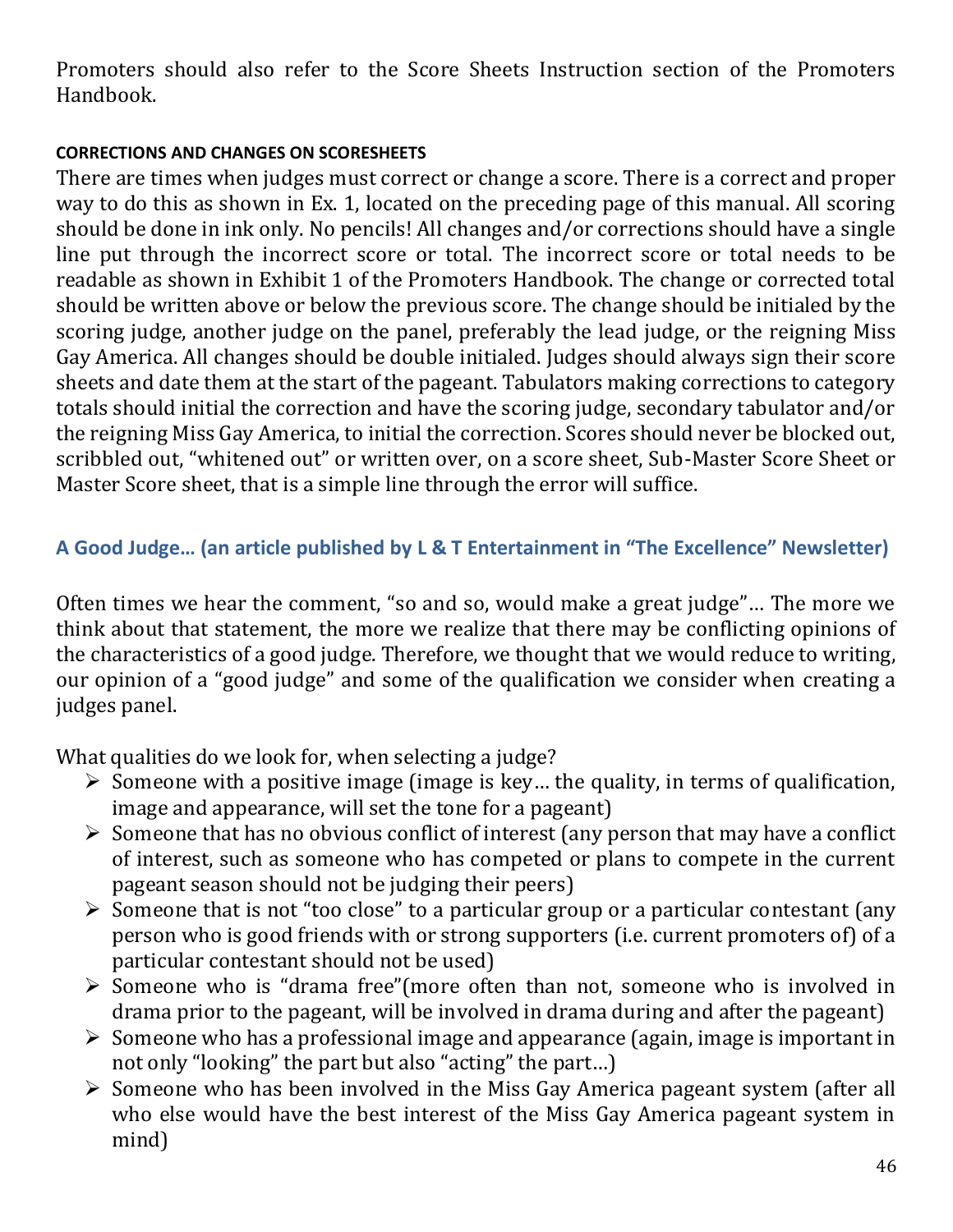- ➢ Someone who is involved in a particular industry (makeup artist, hair designer, gown designer, jewelry designer…but keep in mind that conflict of interest should be avoided, such as using a gown designer whereby a particular contestant might be wearing one of the designs of that particular judge...)
- ➢ Someone who has been a former contestant, including a former Miss Gay America titleholder (keeping in mind any current relationships with contestants)

What makes a good judge?

- $\triangleright$  Knowing well in advance of the contest, the expectations of the panel of judges (this to include wardrobe and behavior… it is the responsibility of the promoters to communicate judges expectations, well in advance of the contest, so as to avoid any unnecessary issues)
- ➢ Having a thorough knowledge of the category descriptions (while this information will be reviewed at the Judges Orientation, a thorough pre-pageant knowledge will ensure the contestants that their preparedness, according to category descriptions will be noticed and duly rewarded)
- ➢ Attending Judges Orientation with a list of several questions to be used in Male Interview (while Male Interview questions might change, based on contestant biography, judges should know, in advance of the Male Interview category, the questions they intend to ask during Interview.)
- ➢ Attending Judges Orientation with a Judging technique in mind (some judges prefer to round their scores, some like to score only in odd numbers, some like to automatically discount the possible sub-category score, then add or subtract from the discounted value, some have a certain point deduction for various fopaux (i.e. minus 10 points for run in hose, minus 10 points or scuff shoes, minutes 15 points for poor lip sinc etc.… whatever the technique, use it consistently!)
- $\triangleright$  Being fair to all contestants is the most important issue. (a judge with an "agenda" will quickly reveal themselves… Judges should judge each contestant with the same technique beginning with the first contestant and follow the same technique through the last contestant…)
- ➢ Someone who does not reveal to others, the contest they will be judging (confidentiality is a crucial part to ensuring a fair contest. Some contestants may enter (or not enter) a contest, if they know, who will be on the judges panel. Confidentiality is a requirement of this system and avoids any pre-pageant impropriety)
- ➢ Not going to a contest, as judge, with expectations of a certain contestant (just because one has scored well in past, as we have seen time and time again, does not guaranty that the next contest will produce equally good results
- ➢ Taking expedient, efficient and effective notes that will produce a productive critique session (as timing is an issue at every contest, judges should be able to quickly make notes and to score in a manner that will not delay the contest… Additionally, notes should be clear (i.e. color of gown, talent performed etc.) so that the critique session will be informative and the contestant will leave the critique session thinking that the judge was highly alert and that the critiques were meaningful)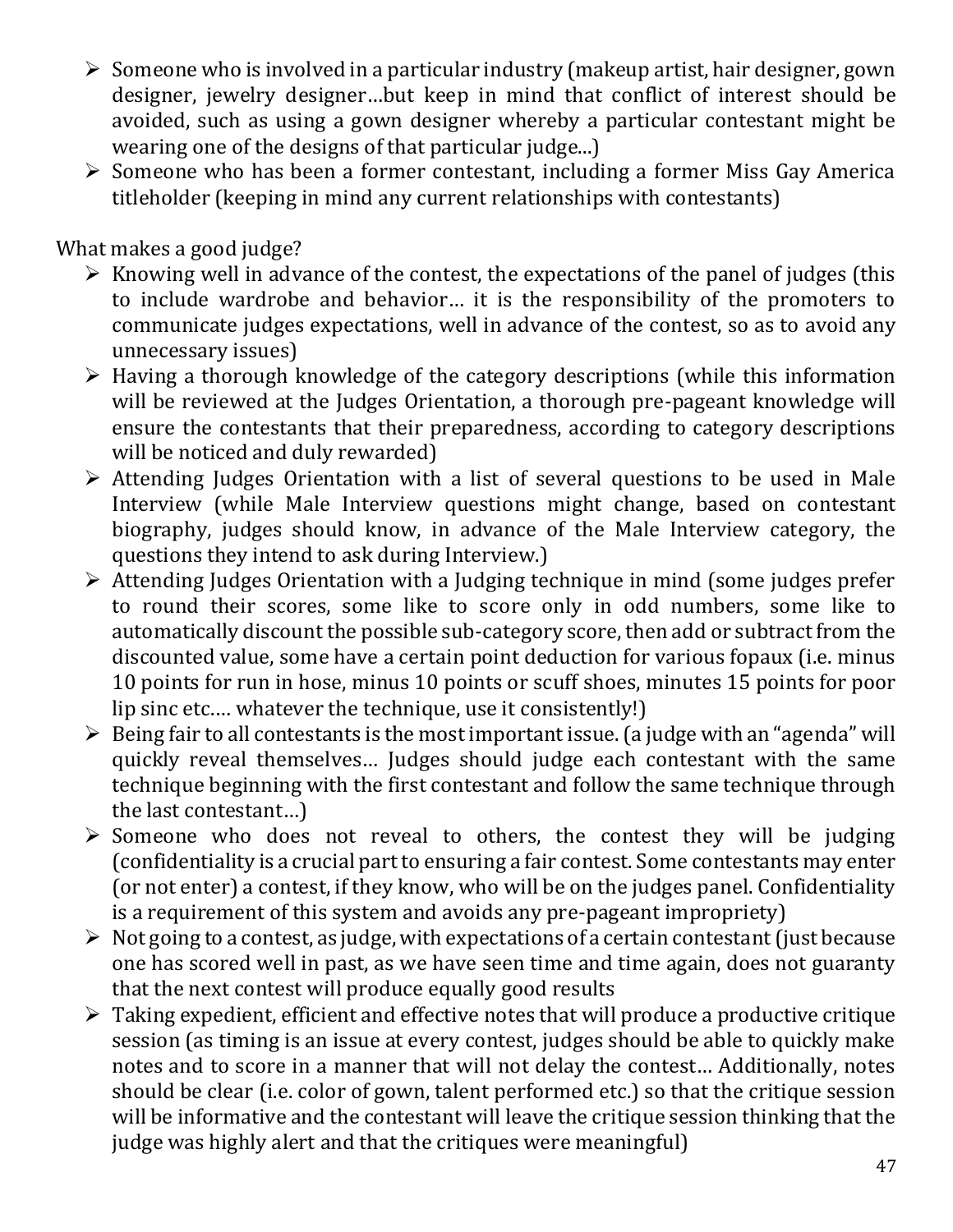➢ Not being hesitant about critiques (The Critique Session is never a fun time, especially for the contestants, but the contestants are owed, whether they win or not, a critique session that will help the contestant to realize improvements as an entertainer and as a competitor)

Simply said…any judge who cannot comply with the above requirements will likely not perform well as a judge in this system. We will not tolerate any judge who is anything less than professional and fair to the contestants. It is a privilege to judge in this system, and judges must be of the highest quality, which will help to attract a higher quality of contestants.

**Leading By Example…The Role of a Lead Judge… (an article published by L & T Entertainment in "The Excellence" Newsletter)-continued**

- ➢ Additionally, during Male Interview, the Lead Judge should be mindful to keep the interview flowing smoothly including being assertive in asking questions, if there is any "dead air" in the interview. The Lead Judge should also be certain that no inappropriate questions are asked.
- $\triangleright$  Once categories have concluded the Lead Judge should receive the score sheets from the other judges. Score sheets should be folded in-half and then once the Lead Judge has verified that all score sheets have been properly completed, including proper scoring procedures and signatures, the Lead Judge will then provide the score sheets to the designated pageant official.
- $\triangleright$  The Lead Judge should also monitor, as possible, behavior of other judges, during "non-competition category" times to ensure that appropriate Judges Etiquette is observed.
- $\triangleright$  While the promoters of the pageant and the reigning titleholder should be monitoring the contest for issuance of administrative point deductions as warranted, the Lead Judge should also monitor infractions and immediately inform pageant officials of any violations during competition that would warrant administration point deduction.
- $\triangleright$  The Lead Judge should also monitor the surroundings to ensure that the needs of the Judges are met including proper lighting, timing between contestants, privacy of judge scoring or any other issues that could distract from competition.
- ➢ During actual judging, the Lead Judge should be sure that other judges are in compliance with required behavior such as no texting, no talking during competition, no eating, not smoking etc.
- ➢ The Lead Judge should also aide in monitoring the judges to keep the pageant on schedule, that is making sure that other judges are punctual.
- $\triangleright$  During critiques, the Lead Judge should aide the process by expediting critiques in an orderly manner (i.e. one judge assigned to lead a certain category critique, then other judges may insert comments provided that their comments differ)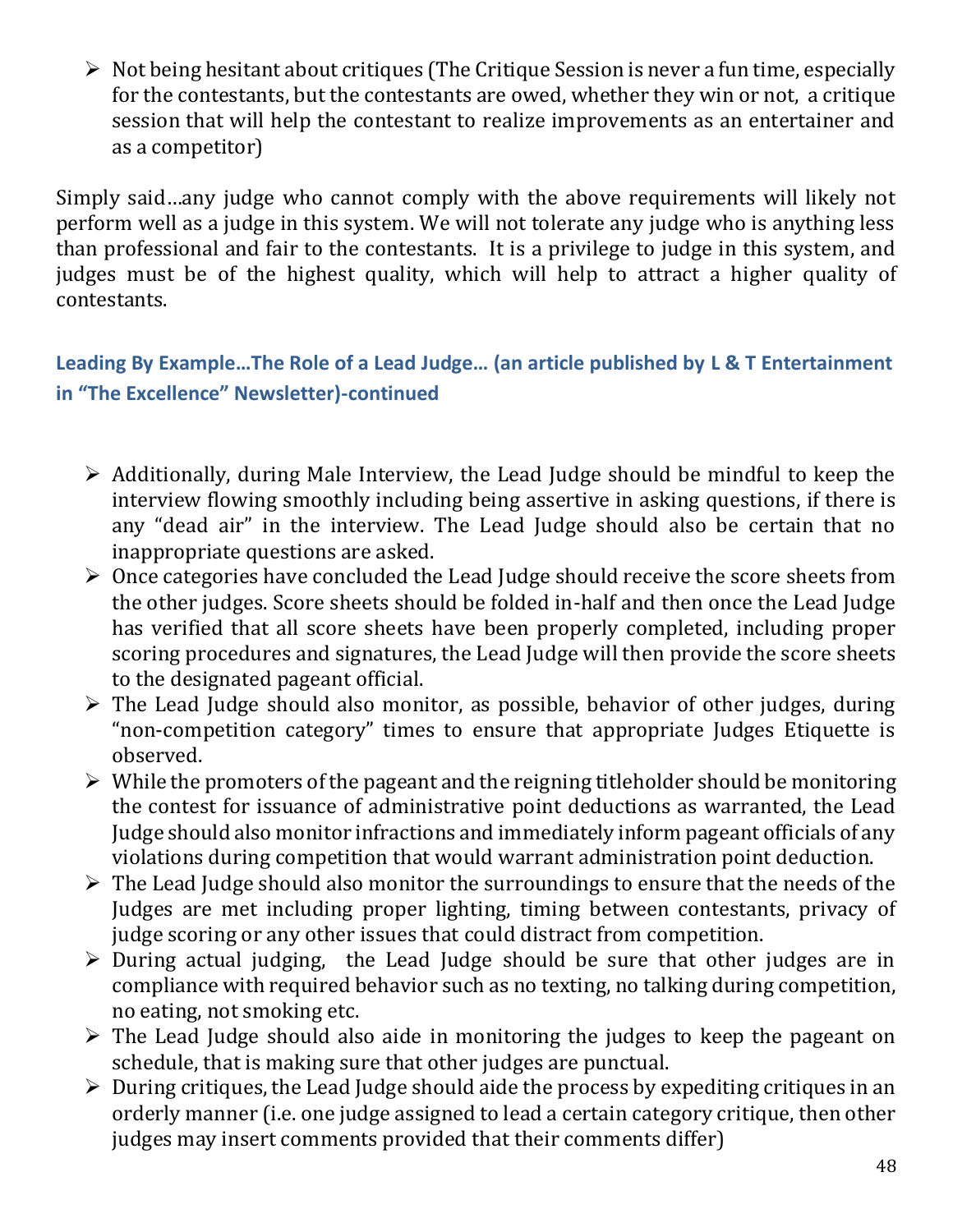It should be noted, that while the above may not be all inclusive, it covers a wide variety of responsibility of the Lead Judge. The role of the Lead Judge should serve as a support to the promoters, the reigning titleholder and the other judges serving on the panel. In fact, the role of Lead Judge, although somewhat distinguished carries very important responsibilities that can dramatically affect the smooth operation of a contest, if not taken seriously.

There are many factors of a contest that could become unraveled, which is the reason why it is important to select a quality panel of judges that not only have good image and reputation, but also have a proven track record of being drama free and most importantly, being an un-biased judge. Then, from the quality individuals chosen to serve on the panel of judges, the promoter should select an individual that is highly capable of serving as Lead Judge. While there may be more than one person on the panel that could serve as Lead Judge, the more quality individuals able to fill such an important role, the less likely a promoter is to have certain issues with the judges panel. In fact, the least worry that a promoter should have is with the panel of judges. If there is ANY issue with the panel of judges that may cause a greater than normal concern for the well-being of the contest, we recommend immediate dismissal of the judge, in order to avoid undue issues. Obviously, the Lead Judge should be the cornerstone of the panel of Judges and can provide a peace of mind to the promoters in that the behavior and scoring will be par.

Seemingly, the details of the pageant are key to ensure a smooth contest. Promoters insert a tremendous amount of time, energy, compassion and money into their contest, and their worries should not be with a panel of judges. Thus it is key to select the right panel, then more importantly to select the right Lead Judge, so as to ensure that all goes smooth. Granted, things happen from time to time, that are simply unexpected, which is all the more reason why selecting a good Lead Judge is key. The Lead Judge should know the definition of a well operated pageant, implement the detail of a well operated pageant (from a judges perspective) and be prepared to take care of issues that arise, that could cause greater than normal stress.

In conclusion, while there are many that would fit the description of "A Good Judge", not all would fit the definition of a "Good Lead Judge"…which is why it is important that promoters select Lead Judges who are willing and capable to serve and manage the panel of judges as needed.

For more information concerning Judges, please refer to the 2008 article published by MAD ANGEL Entertainment, entitled, "A Good Judge".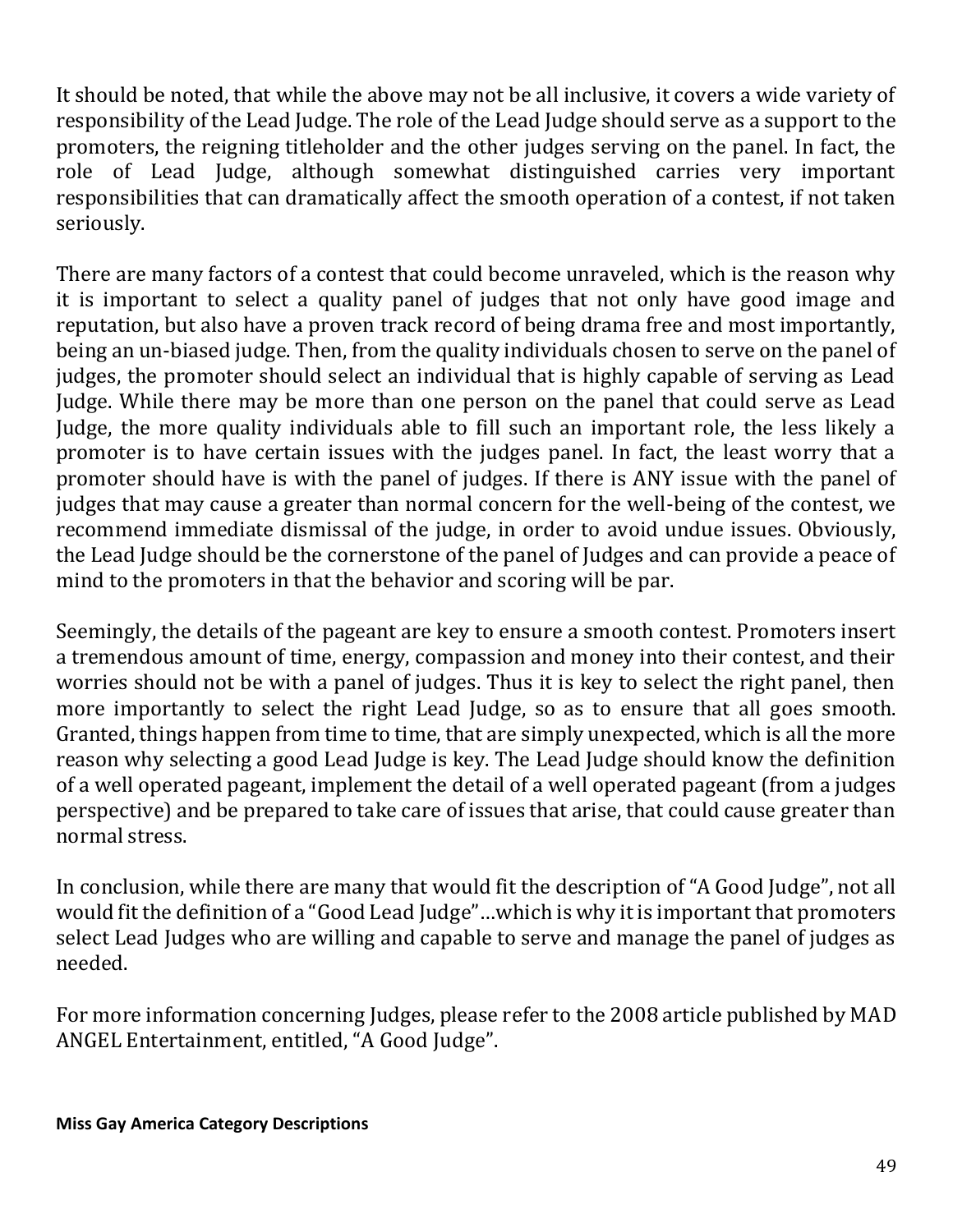Category and calculation of scores. There are 5 main categories Personal Interview, Presentation, Evening Gown, On-stage question, and Talent. Each category is work a maximum value of 100 points per judge using 4 subcategories for each with a point range of 0 to 25. Each category has a weighted percent of the total overall scores

Personal Interview is worth 20% of the competition Presentation is worth 10% of the competition Evening Gown is worth 20% of the competition On-Stage is worth 10% of the competition Talent is worth 40% of the competition

For example the maximum total of any one category is 500 points with 5 judges. So interview would be calculated as follows  $(500 \times .2 = 100 \text{ Points})$ 

If you scored a perfect 500 points 100 points would contribute to the overall score that is ranked in the pageant for that category.

| <b>PERSONAL INTERVIEW</b> |
|---------------------------|
|---------------------------|

| <b>Total points</b>     | 100 possible points per judge |
|-------------------------|-------------------------------|
| <b>Answer Content-</b>  | 0 to 25 Points                |
| Ability to Communicate- | 0 to 25 Points                |
| Personality-            | 0 to 25 Points                |
| General Appearance-     | 0 to 25 Points                |

The purpose of Personal Interview is to place the contestant in a situation answering different types of questions and judging how he will react to their diversity. The context of the answer is important but more important is how the contestant conveys that answer. Eye contact with all the judges is very important, not just the judge who has asked the question. The contestant should answer the judges' questions and do not get involved in getting the opinion of the judge. The contestant is judged on the presentation of thoughts. The contestant should look comfortable in properly fitted attire, but not to the point of sloppiness. Points will be deducted for ill-fitting jackets, pants too long or short, socks that do not match the colors in the outfit, scuffed shoes, too much jewelry, wrinkled, torn, or soiled clothing, buttons missing etc., and/or anything that distracts from the outfit to make it unsightly. The contestant is judged on the look that the contestant has chosen for himself. Usually, trendy outfits do not appeal to the judges, just as they may not appeal to the average interviewer. The key word is average but sharp in appearance. The contestant will be trying to impress and appeal to different types of judges. The flamboyant look will not appeal to every type of judge. The interview category should last no longer than eight (8) minutes. A contestant may compete in the Male Interview category with "feminine" finger nails, however, contestants should be cautious of excessive use of hand gestures, that might distract from the general presentation of the contestant.

### **A Great Personal Interview…..**

(an article, written by MAD ANGEL Entertainment, and published in "The Excellence" Newsletter)

More often than not, the interview categories of competition determine the winner of a contest…especially in the "close call" pageants. We continue to advise that contestants should never "give" points to the other contestants yet we see quite often, contestants who have focused on one particular category of competition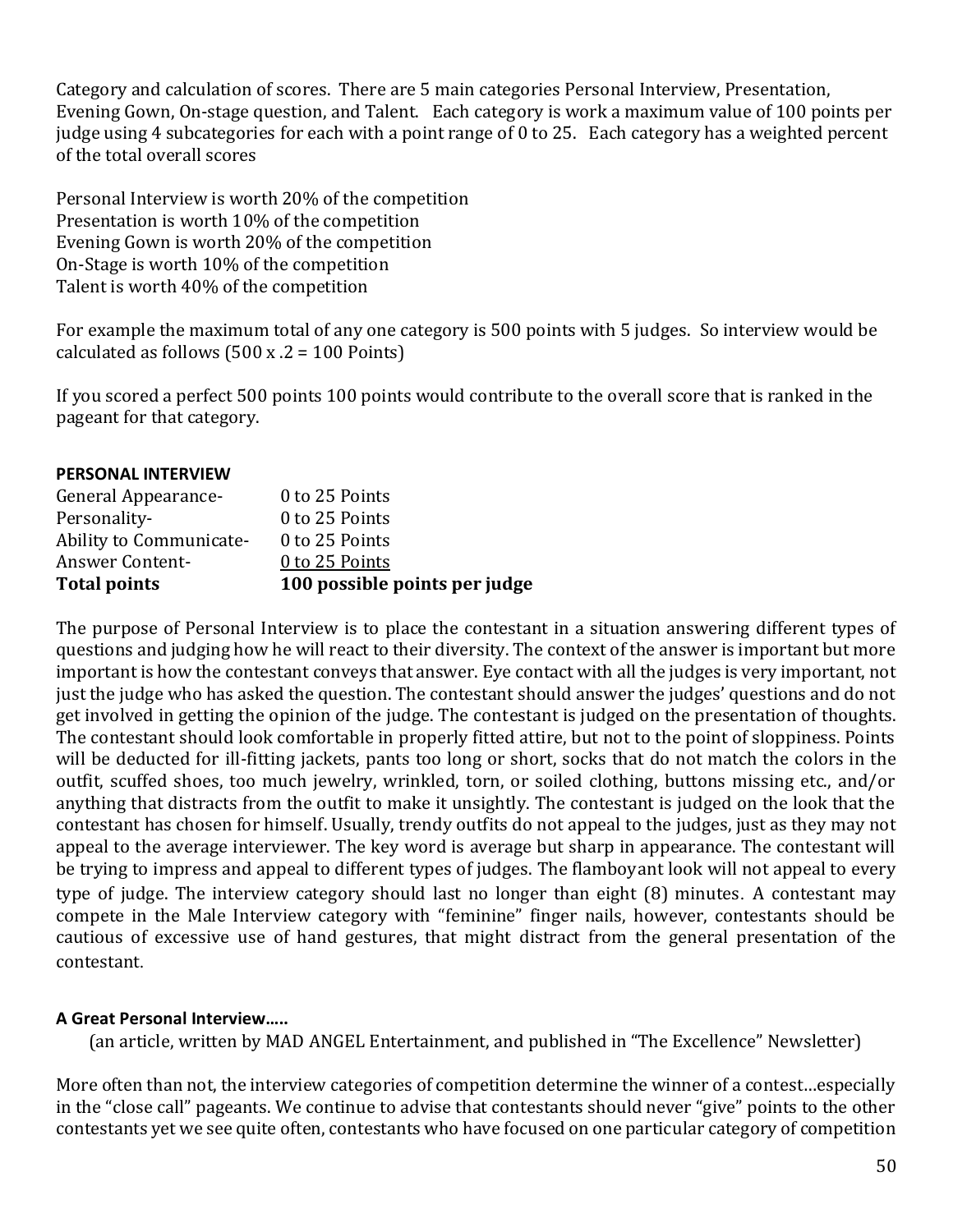and has not paid attention to detail, of all of the categories and in many cases, the lack of attention to detail in the Male Interview Category can decide the results of a contest.

The Personal Interview category allows you to present your male persona to the judges. In the duties of Miss Gay America, you will most likely have to work as a male during, registration, contestant orientation and judges' orientation therefore a professional male image is just as important as a professional image in your female persona. In fact, as the reigning Miss Gay America, you may be asked to assist in obtaining national sponsors or conduct other official business as a representative of the Miss Gay America pageant system and the Personal Interview category will help the judges determine your effectiveness as a male. After all, this contest is about a man impersonating a woman. Your time to convince the world that you are a woman is when you are on-stage…otherwise your male persona will most definitely play a role in your year as a Miss Gay America.

The eight minutes of Personal Interview can be the worst experience of the competition, or you can make the Personal Interview competition a fun, informative talk with the judges to allow them to get to know you.

There are four (4) subcategories, noted below, that comprise the 100 possible points of the Personal Interview category. This article will hopefully provide direction to you as a contestant concerning this category and how to realize maximum points.

The interview portion accounts for 20 percent of the total score. The score will be calculated by (Total Score x .2 = Ranked Score)

| <b>Total points</b>     | 100 possible points per judge |
|-------------------------|-------------------------------|
| <b>Answer Content-</b>  | 0 to 25 Points                |
| Ability to Communicate- | 0 to 25 Points                |
| Personality-            | 0 to 25 Points                |
| General Appearance-     | 0 to 25 Points                |

#### **General Appearance- 0 to 25 possible subcategory points**

The general appearance subcategory allows the judges to score based on your total look. Judges are asked not to discount points if the contestant has lady finger nails however one must assume that the nails will distract from the interview… You should dress as if you are going to a professional job interview (since the title of Miss Gay America is a job) therefore it is suggested that you wear a suit for interview. Keep in mind that sometimes, the flamboyant look may not appeal to all judges and that a conservative look usually scores higher within this subcategory.

Questions you should ask yourself to ensure maximum points include: Does the suit and tie complement eeach other? Is the suit soiled? Are the clothes wrinkled? Do the socks match the outfit? Do the clothes fit? (including suit jacket, shirt, slacks) Is the Neck of the shirt too large? Too small? Is the knot of the tie appropriately fitted? Are the shoes scuffed? Are the shoes polished? Are shoes too casual for the outfit? Is the hair neat? Is jewelry too flamboyant for the outfit?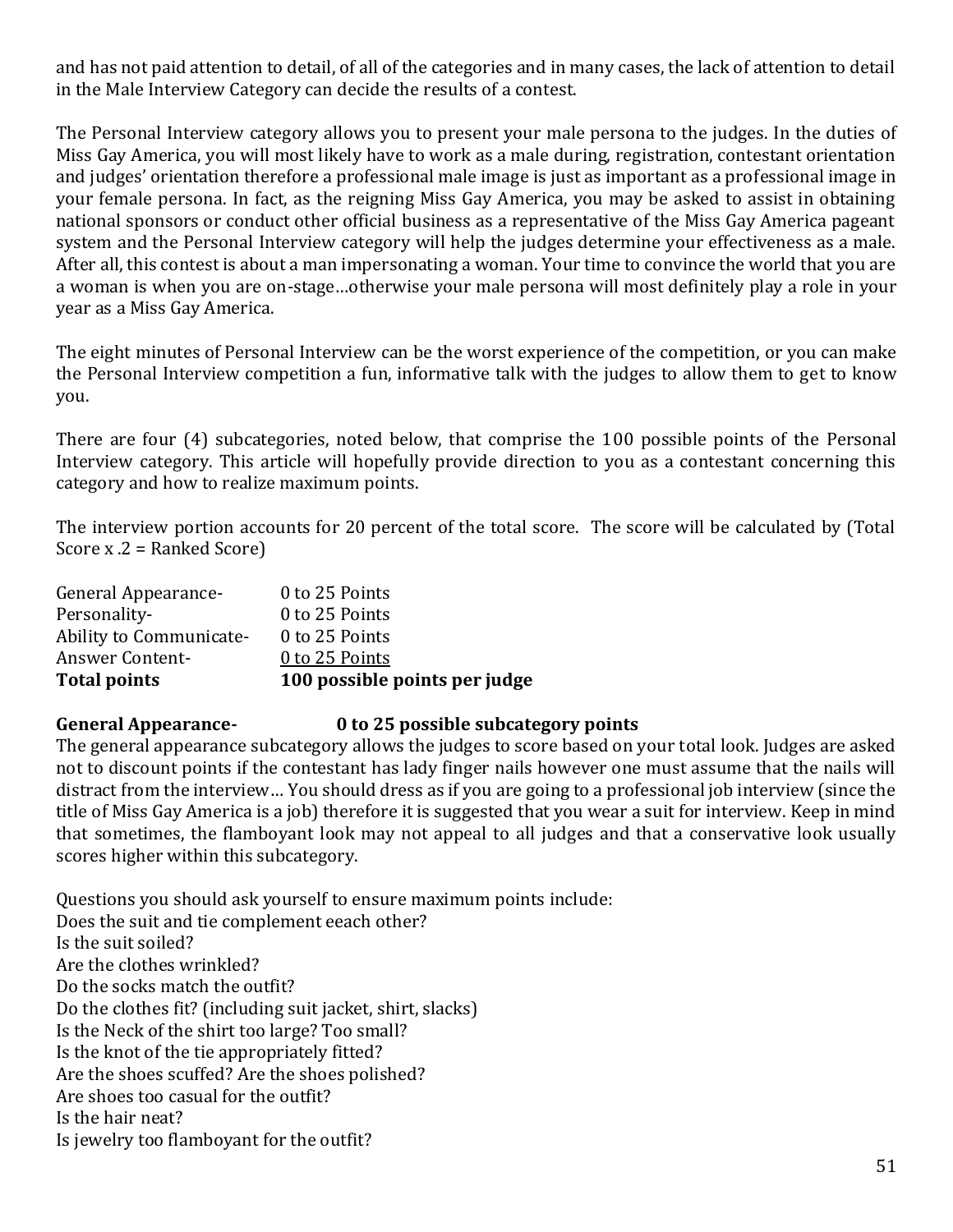Are eyebrows overemphasized, if drawn…?

## **Personality- 0 to 25 possible subcategory points**

This is the time to show your personality to the judges. Please remember that an overbearing personality might not score well with the judges. Allow the judges to maintain control of the interview with you answering their specific questions but be sure to insert personality into your interview.

Questions you should ask yourself to ensure maximum points include: Are your interview skills too conservative? Are your interview skills too flamboyant? Are your interview answers too boastful? Is your interview too timid and/or shy? Do you have a nervous laugh? Are your answers sincere and to the point? Do you tend to ramble without directly answering the question? Is your true persona shining through, if not, judges will most likely detect a "false" interview.

## **Ability to Communicate- 0 to 25 possible subcategory points**

This subcategory allows the judges to score you based on your communication technique and abilities.

Questions you should ask yourself to ensure maximum points include: Do you properly enunciate your words? Do you speak too fast? Too slow? How is your grammar when speaking? Do you say, "you know" too often? Do you make eye contact with each of the judges (not just the judge asking the question) Are you confident in your answers? Do your answers sound too rehearsed? Are your answers sincere? Do you seem too arrogant? Do you seem too shy?

## **Answer Content- 0 to 25 possible subcategory points**

While we generally say that there is no correct or incorrect answer, the judges will most likely be able to determine if you are dishonest in your answers. You should be prepared to answer administrative type questions, in detail, to show the judges that you are prepared for the job of a Miss Gay America.

Questions you should ask yourself to ensure maximum points include:

- Is your biography too lengthy? (your biography should include brief statements concerning your past, present, and future). Any lengthy elaboration concerning your biography should come from a question asked by a judge.
- Are your answers too "closed ended"?
- Are you familiar with the Miss Gay America system regulations in order to effectively answer administrative type questions?
- Do you ramble in your answers?

Please keep in mind that the purpose of Male Interview is to allow the judges to get to know you while seeing your ability to communicate and your knowledge of administrative skills.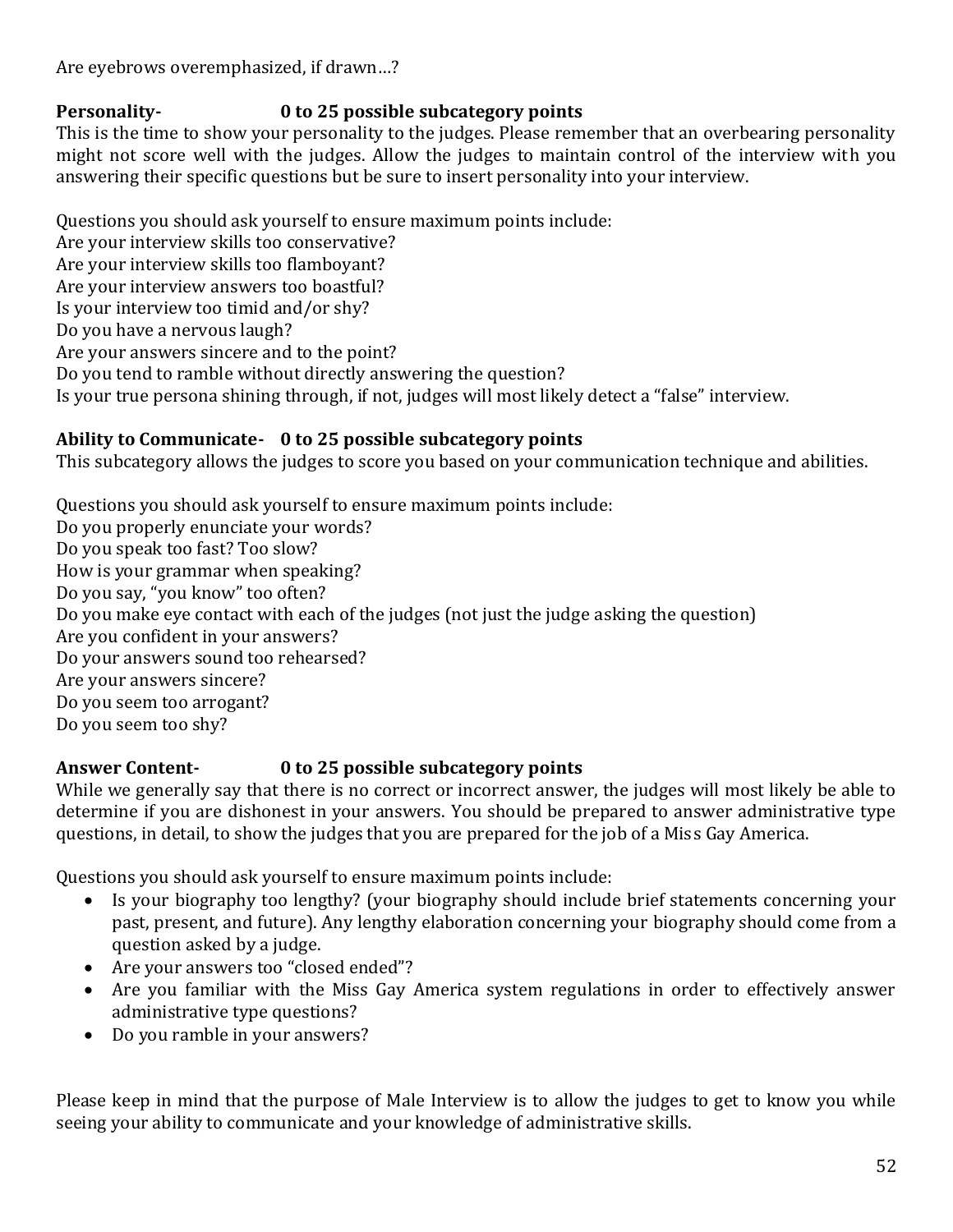We are questioned quite often regarding the appropriateness of a contestant bringing a resume' to the interview. The judges may not mind receiving a resume' and photo from you however since the interview is only eight minutes, they will not have time to review your resume' while they are scoring you. Our recommendation is that if you feel the need to provide the judges with a resume, do so at the end of your interview, so as not to consume any of your interview time with distribution. Your interview time begins as soon as you enter the room, therefore time is limited, so use it wisely.

We are also asked if it is appropriate to shake hands with the judges, at the beginning of the interview. Our advice to you is that if you feel that you must shake the hand of the judges, do so at the conclusion of the interview. Some judging panels may not wish for contestants to make physical contact with you, in which case your promoter will advise of any limitations that exist, concerning the judges.

At the beginning of the interview, the Lead Judge will ask you to be seated and provide a brief biography. Please keep your biography brief and to the point, and again, be sure to include past, present and future statements. Many judges prefer to ask questions derived from statements you make in your biography, therefore you should be prepared to answer a wide variety of questions.

The panel of judges will not usually be provided with specific questions to ask except for Administrative type questions, which suggested administrative questions might be provided, to be asked, by the judges. Judges are instructed, not to ask questions of a religious or political nature.

In summary, Personal Interview, if prepared for, can provide positive results. We recommend that you gather a group of individuals to assist you with preparation for Personal Interview. While we recognize that the process is "un-nerving", you can make the experience a pleasurable conversation with the judges. This is just one of five categories in which you must score well, in order to become the next Miss Gay America, therefore we suggest that you begin your preparation today, in order to realize the success in scoring that you would like to see from a good Personal Interview….

| Presentation                   |                               |
|--------------------------------|-------------------------------|
| Creativity -                   | 0 to 25 Points                |
| Relativity to theme            | 0 to 25 Points                |
| Modeling                       | 0 to 25 Points                |
| <b>Construction of Costume</b> | 0 to 25 Points                |
| <b>Total points</b>            | 100 possible points per judge |

At the national pageant on final night, after the top 10 are announced following the opening production, only the top 10 contestants will be judged in "Presentation". The top 10 contestants will remain on stage and be called forward one at a time to present their "Presentation costume to the judges. The costume should be in theme with what the reigning Miss Gay America chose for that year's pageant. Miss Gay America will communicate that theme to the judges about what was communicated to the contestants for that year. Costumes that are made or made to be original will score higher in originality and creativeness.

Presentations costume guidelines

- a. Must be worn so that the contestant can walk on to the stage without assistance.
- b. Presentation costume may not have wheels or supports that rest on the stage.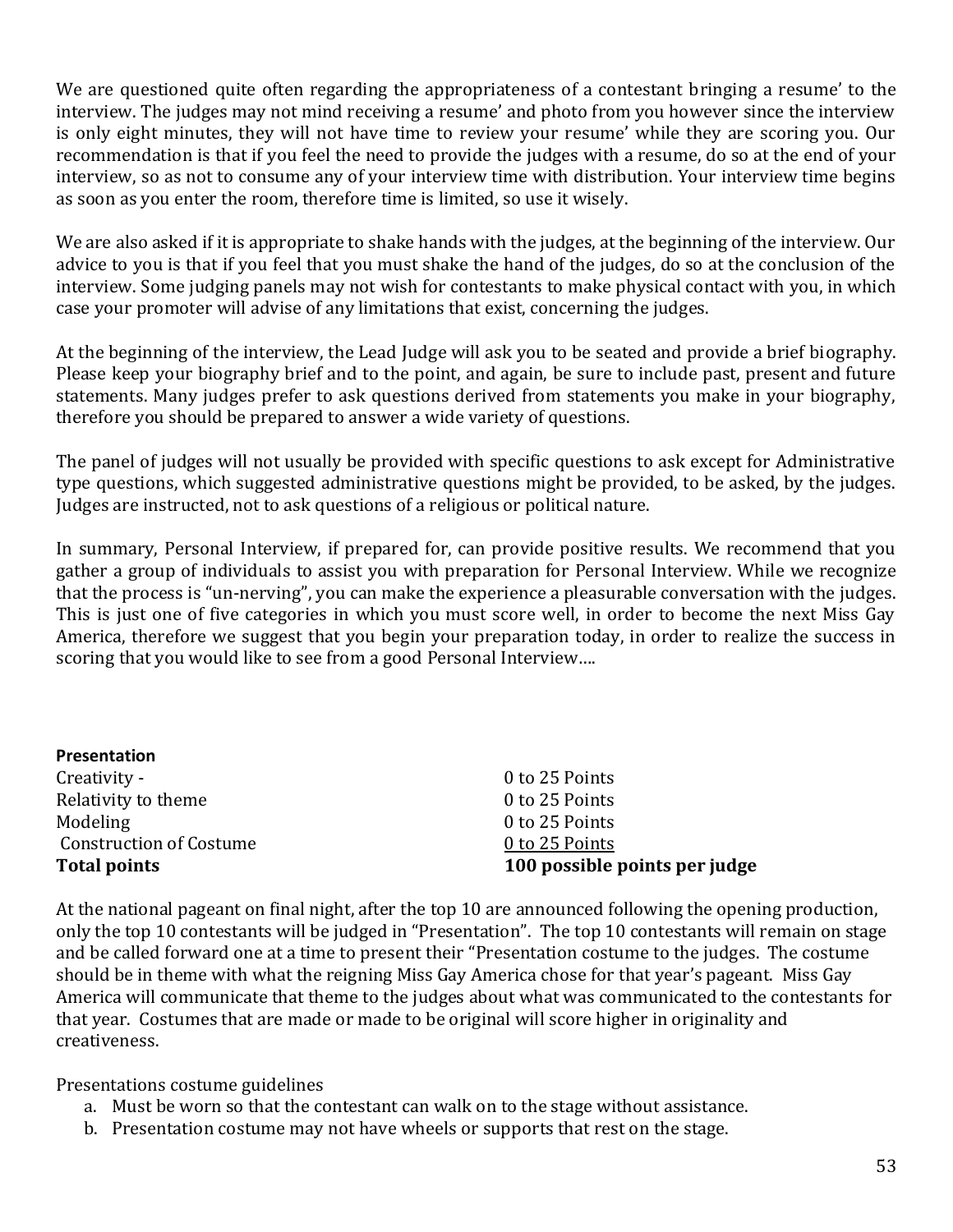c. Costumes may have lights or motorized parts but must be battery operated. No power or extension cords should be required to power costume components.

The City, State, or Regional Titleholders must provide a written description of their theme. This should be provided to the promoter in enough time to communicate it to the potential contestants if it will be a judged category. State and Regional presentation descriptions can be posted to their section of the Miss Gay America website and should be shared on social media so all participants understand what is expected.

In a City, State or Regional that have an elimination round to a top group. That top group will be judged on their "Presentation" Costume. If there is no elimination round all contestants will be judged on "Presentation" after the opening number.

Judging on "Presentation" should move along quickly and each contestant should have no less than 1 minute to show the judges their costume and not more than 1 to 1.5 minutes.

Presentation will account for 10 percent of your total ranked score. It will be calculated (Total score x .1 = New Ranked score)

| 0 to 25 Points                                                 |
|----------------------------------------------------------------|
| 0 to 25 Points                                                 |
|                                                                |
| 0 to 25 Points                                                 |
|                                                                |
| (Make-Up, Shoes, Gown Condition, Accessories) - 0 to 25 Points |
| 100 possible points per judge                                  |
|                                                                |

Evening Gown will be the most elegant apparel of the pageant. It should complement the contestant's figure. It will be a statement of the contestant's style and taste. The dress and accessories should be in perfect condition. It is the contestant's responsibility to take care of the gown and keep the gown in perfect condition for the duration of the pageant. The hem of the gown should be even unless the style of the gown is an uneven bottom. The gown should be lined or have a slip underneath. The judges should not be able to see through any part of the gown unless that is the style of the gown. In general, the gown length should be a full-length gown, (either to the top of the toe part of the shoe or approximately 1/2 inch above the floor, unless the style of the gown warrants different measurement i.e. ballroom style gown or tulip-contoured styled gown). There should be no break in the hem of the gown (it should hang straight.) The sleeve should be no shorter than the wrist and no longer than an inch below the wrist unless the design of the gown sleeve is longer. A V-neck is acceptable but, if it is cut too low, it may look less feminine. Jewelry should accessorize and not be over-powering. Shoes should match and complement the gown. Shoes should not be scuffed, worn at the toe or heels, and not seen to bend under the weight of the contestant. Modeling should be a slow easy pace, touching the three points that form a triangle. At each point, the contestant will make a slow turn, facing the back of the stage, pause, and turn to the front of the stage. Modeling can be "free-style" (no boundaries i.e. no hand gesture limitations in your modeling presentation) however one should keep in mind the "mood of elegance" during your presentation. "Overstated presentation" of evening gown may not appeal to every judge. Each contestant will model their evening gown for a minimum of two minutes but not greater than two and one-half minutes. If a judge wants a closer look, they can motion the contestant to the judge's table. Hair should be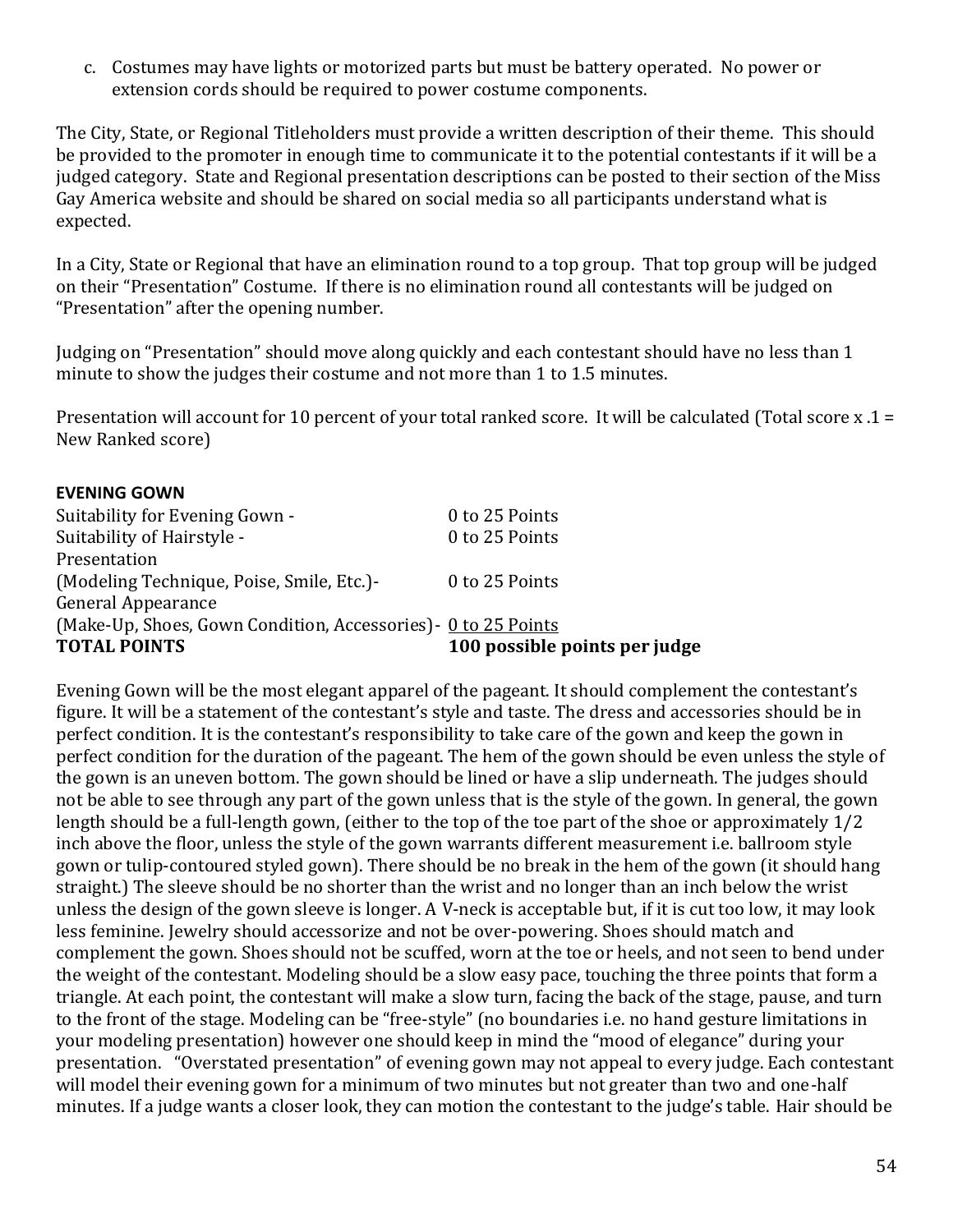appropriate for eveningwear and compliment both the contestant and the style of the gown. Hair can be in any style, including either an "up-style" or "down-

style" provided it is complimentary to the overall look of the contestant. Hair jewelry is discouraged as it may be not appeal to every judge. If a contestant is selected as a Top 10 finalists, he has the **OPTION** to alter/change his "final night" evening gown competition package from that which was presented during preliminary night evening gown competition. Tattoos should not be visible during the evening gown competition and properly covered by your gown or makeup.

### **A Fitting Gown- Sequins/Beads vs. Fabric or Hair-up vs. Hair-down…...**

(an article, written by MAD ANGEL Entertainment, published in "The Excellence" Newsletter)

As many of you are preparing for your preliminaries, you must ask yourself many questions about your competition package to ensure that you do not loose any points, for every point matters, therefore you should look for ways to improve your overall competition package to ensure that you are not giving "point advantage" to your competitors.

One of the most common questions that we continue to receive is concerning evening gown. We are constantly asked if, during Gown Competition, do we prefer a sequined/beaded gown, when compared to the fabric gown. Our answer is always that it is not necessarily what we prefer to see in Gown Competition, as we are not the judges however, we are of opinion that either can be very elegant and compliment a contestant. Also, either can be harmful to the overall score of the contestant. The answer to the question of beaded or fabric is not clear and should not be given as a "blanket answer". It all depends on the particular contestant. The Miss Gay America system is known for being the best of the best and while most of the winners have won with beaded/sequined gowns, we see times changing and more often, we see contestants competing (especially in preliminary contests) in fabric gowns during competition (some with success and some without). We caution that careful consideration should be made regarding gown selection. We have heard many state that a particular style gown is not suited for the "Miss Gay America system" when in fact it may not be the gown that is the issue but rather the contestant. A gown in and of itself can be a very elegant creation…until it is placed on the contestant, then it takes a personality of its own.

## **Gown category is comprised of a possible 150 points (with four (4) subcategories as detailed below):**

**Suitability of the gown (0-30 possible points)**- You must remember than not every style of gown will look great on every contest.

Questions you should ask yourself include…

- Does the gown compliment your figure?
- Is the neckline of the gown suitable for the contestant? (sometimes a low-cut neckline can look masculine on a contestant)
- Are body pads too much? Not enough?
- Is the gown ill fitted?
- Hemline too short or long? (A properly fitted gown should be to the top part of the shoe or approximately ½ inch above the floor, unless the style of the gown warrants different measurement i.e. ballroom style gown or tulip-contoured styled gown)
- Sleeves too short or long? (sleeves should be no shorter than the wrist, while the arm is bent and no longer than an inch below the wrist when the arm is hanging straight).
- If the "nude body" material is used on portions of the gown…does it look un-natural or wrinkled?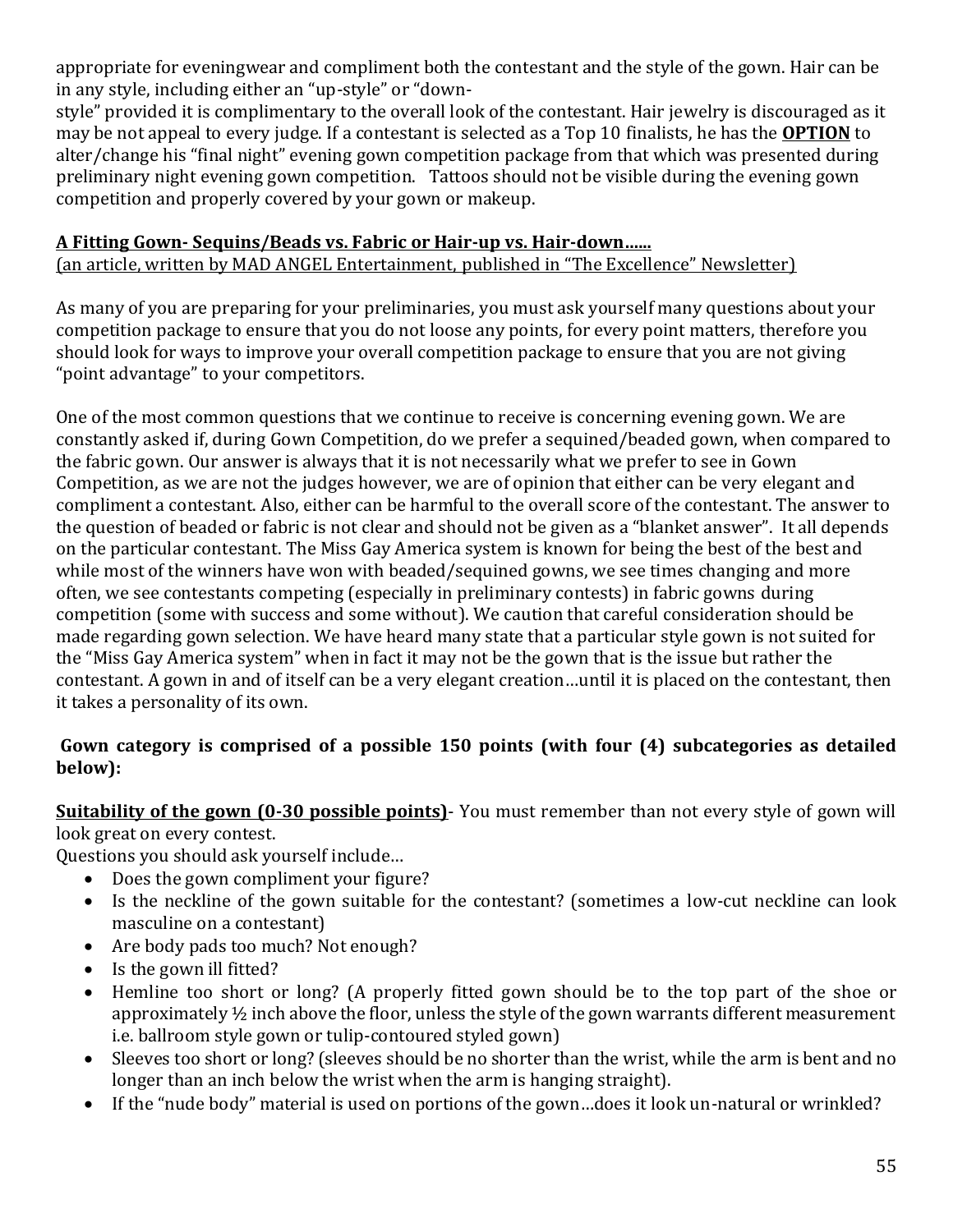• If the gown is sleeveless, does the arms look to "manly"? (a sleeveless gown should not be worn if the judges can see the "man in the dress")

You should not attempt to remedy an ill fitted gown with pads, as usually this creates an unnatural look. A sleeveless gown may look great on one contestant, and awful on another. A fabric gown may compliment the figures of some, while insult the figure of others.

#### **Suitability of the hairstyle (0 to 20 possible points)**-

Questions you should ask yourself include: Does the style of hair compliment the contestants face? Does the style of hair emphasize a long face? Is the style of the hair appropriate for the style of gown? Does the color of hair compliment the makeup and gown color? Does the hair look too stiff? Does the hair look un-kept? Is hairline unnatural (front and back?) Is there any hair jewelry? (not advised as this is deemed, more often than not, to be excessive and distracts from a lovely hair style)

### **Presentation (modeling, poise, smile) (0-40 possible points)-**

Questions you should ask yourself include…

Is modeling smooth (natural) and not too deliberate?

Are hand gestures excessive?

Is the "free-style" modeling "over the top"? (Too much for evening gown competition?)

Are beads crunched during modeling? (this can take away from the elegant mood the contestant attempts to create)

Do you know how to appropriately model a train?

Are the three triangle points touched when modeling the gown?

We have seen some contestants that can put on a pair of tennis shoes and walk like a princess, then put on a pair of heels and walk like a "linebacker". Typically, gowns that look and sound heavy, while being modeled do not score as well, when compared to gowns that look lighter.

#### **General appearance (makeup, hair, condition of gown, accessories, shoes etc) (0-60 possible points)-**

Questions you should ask yourself include… Is the lining wrinkled? Does the hem lay? Does the hem tend to roll? Does the neckline pucker? Are there tears in the fabric? Are beads or sequins missing? Any strings hanging? Is the hemline appropriate for the style of the gown? Does the contestant look "manly" in the gown? Do shoes match the gown? Are shoes scuffed or look too worn/aged? Does the shoe bend under the weight of the contestant? Is the heel of the shoe too much? Not enough? Do the shoes compliment the gown? Do they distract from the overall appearance of the gown?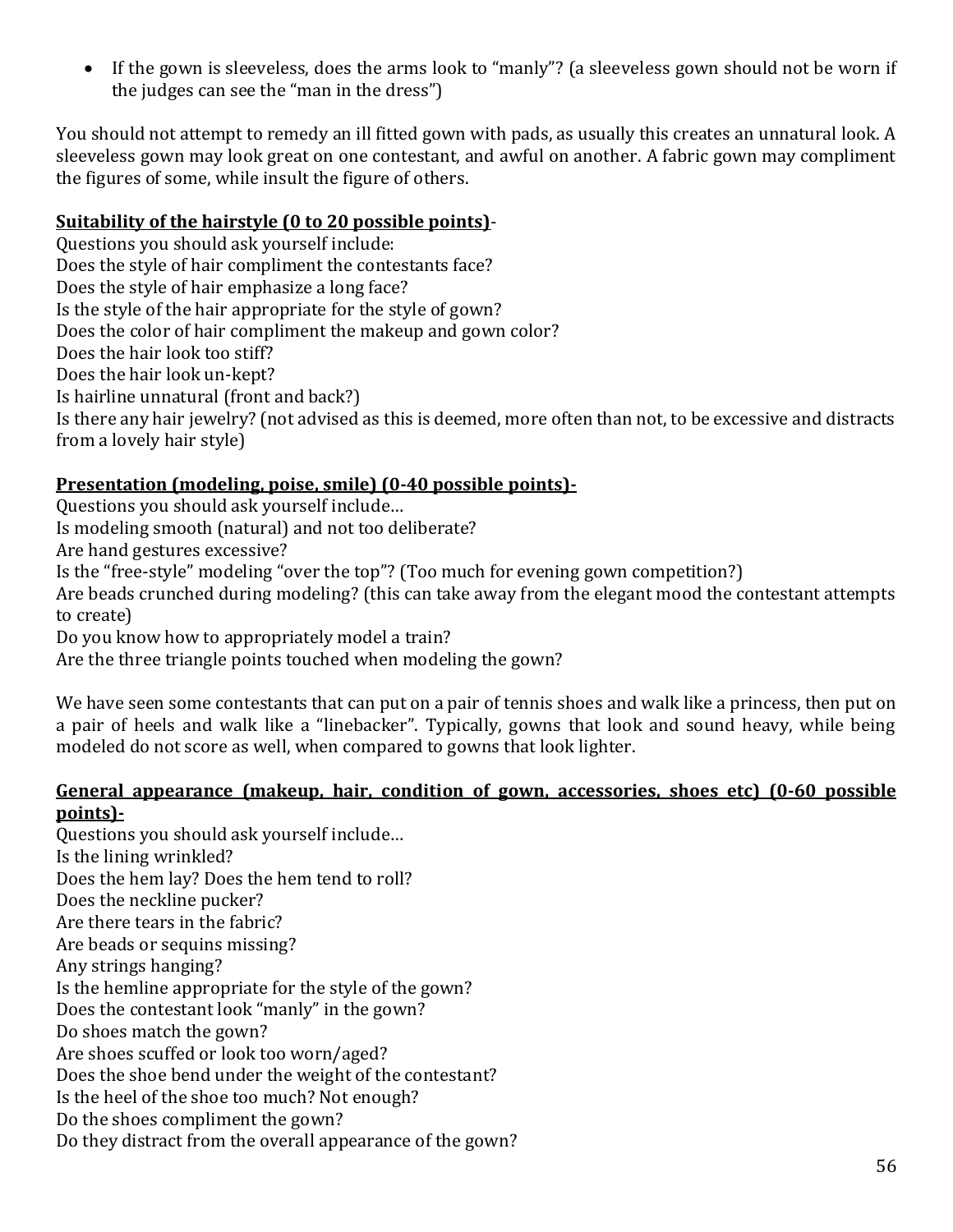Are accessories too much? Not enough? Is cleavage contour natural? Is makeup too harsh? Is makeup too soft? Are breast pads even? Are breast pads over bearing? Are hip pads/buttock pads, if worn, too much? Are hip pads/buttock pads, if worn, not enough? Is the contestant showing a tattoo? Has the contestant made an unsuccessful attempt to cover a tattoo? Is the jewelry too over-powering/gaudy? Rings too large? Ear-rings too large? Does the jewelry compliment the gown, rather than distract from it?

Does the contestant need to wear a heavier slip underneath the gown (as you should not be able to see through the gown, unless the style of the gown warrants)?

The only general advice that should be given regarding Gown competition is that gown is the most elegant phase of competition and is clearly THE category that you must completely, without question, show the judges the illusion of a female. Other categories can disguise the illusion with costuming, props dancers etc., but again, gown competition focuses on the contestant and his ability to create the illusion of a woman, not the illusion of a "man in a dress".

We see far too many times, that someone has purchased a "pre-owned" gown from a person who scored well in that particular gown, only to see that the person who recently purchased the gown did not score well because the particular style of gown was not flattering to the body and was not tailored. WE rarely hear of someone purchasing a gown that does not require alterations? We even see some who have pads sown into their gown to ensure that their look in the gown is consistent.

It is all about fit, color of gown compared to color of hair, accessories (although not over powering), smile, poise, relaxation and naturalness in modeling that comprise the overall look that will score well. The judges immediately know whether they like, or dislike, your gown competition as soon as you step onto the stage. The first impression is certainly lasting during gown and if there is a prominent flaw to your gown presentation, that flaw will be evident at first glance.

In conclusion, that you must practice, practice and practice again. Practice walking in the shoes (or a pair exactly like them) to ensure familiarity with choice of shoe. Practice modeling in the gown, to ensure comfortable familiarity with the choice of gown? Practice modeling to different types of music.

Gown is the one category, for which you have complete control, including makeup, hair, fit and modeling technique. Other categories such as talent, there is always the risk of dancer error, prop setup error, wardrobe malfunction but again, there is little or no reason for not being prepared for gown competition.

The answers for gown lie with you the contestant, and your level of comfort with your gown competition, therefore you should plan ahead to ensure the highest possible gown score.

The Evening Gown category will be 20 percent of your total ranked score. This is calculated as follows (Total score  $x \cdot 2$  = new ranked score)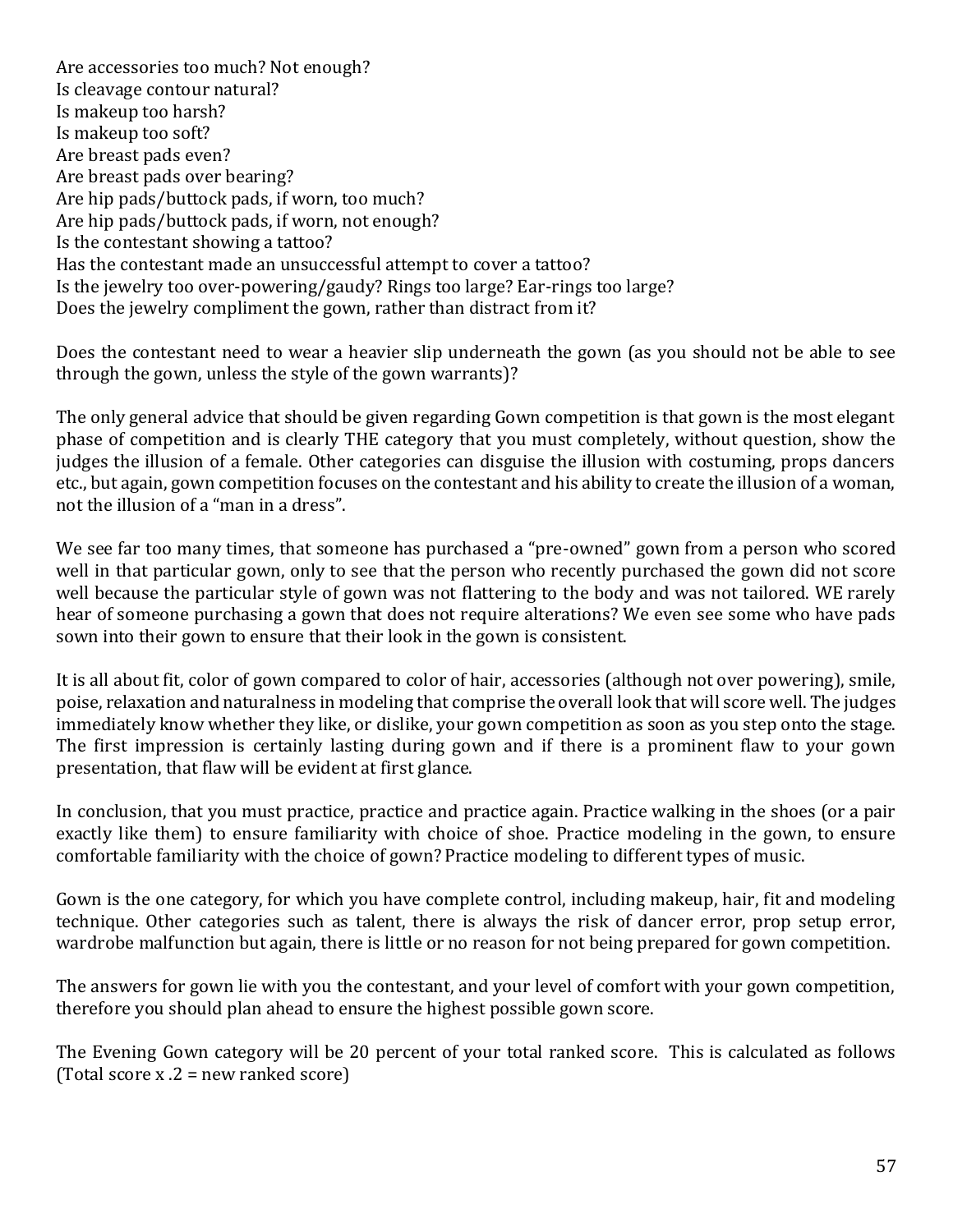#### **ON-STAGE INTERVIEW** Personality (Professionalism) 8. 25 Points Poise (graceful and elegant while speaking) 0 to 25 Points Ability to communicate a set of the communicate of the communicate of the communicate of the communicate of the communicate of the communicate of the communicate of the communicate of the communicate of the communicate of Answer content 0 to 25 Points **Total points 100 points possible per judg**e

Scoring should be based on personality and poise, the ability to communicate on a microphone in front of an audience, and the context of the answer in relation to the topic given. The contestants should be prepared to give a brief biography to the audience, in the instance that stall time is required. The brief biography, if needed, will not be a judged portion of the ON-Stage Question Category but rather, may be needed to "set the mood" for the On-Stage Interview.

### **On-Stage Question Procedures:**

- 1. Once the contestant is approached by the emcee (for the On Stage Question), the contestant shall be asked to provide a brief biography, which will not be adjudicated by the Panel of Judges.
- 2. After the contestant has completed the biography, the emcee shall ask the contestant to draw a question from the inventory of questions. Once the contestant has drawn the question, the contestant shall immediately provide the drawn question to the emcee so that the emcee may read the question (aloud) two times whereby the contestant shall then provide their answer to the question. It is recommended that questions are typewritten whereby each question is in an envelope. The font for the type-written question should be large enough for the emcee to easily read.
- 3. At the option of the Promoter, the group of Top 10 finalists (or fewer finalist if the particular pageant has a "finalist" competition, usually for closed-state pageants) can be narrowed to a group of Top 5 finalists (or one-half of the numbers of finalists competing in the final night competition. Example: If there are a group of Top 10 finalists competing, then a Top 5 only may answer the On Stage Question…. If there is a group of Top 8 finalists competing, then a Top 4 finalist may answer the On Stage Question… etc). If the original finalists group is narrowed, then once the group of finalists is narrowed to one-half of the original group, the contestants that were not selected as finishing finalists should be dismissed from the stage whereby only the finishing finalists remain on the stage in order to answer the on-stage question. As most Promoters will not have the capability to have a "sound-proof" environment for all finishing finalist, a different On-Stage question should be used for each finishing finalist therefore once a particular finishing finalist has answered the on-stage question, they may remain on stage until the conclusion of the On-stage Question category competition.

#### **Communicating through On Stage Interview…..**

(an article, written by MAD ANGEL Entertainment, published in "The Excellence" Newsletter )

Do the points of On Stage Interview really matter when this category is only worth 50 points per judge? Absolutely! Many times, when the scores are extremely close, which is in most pageants, the On Stage Interview category has determined the winner. As we continue to say, you should never "give" points to your opponents. In a typical America pageant, On-Stage Interview immediately follows the Evening Gown category, therefore there will likely be a few brief moments that you must speak to the audience while the judges are completing the Evening Gown scores. Usually, you, as a contestant, will be asked to give a brief biography of yourself, prior to answering the On Stage Question. Your biography should always be brief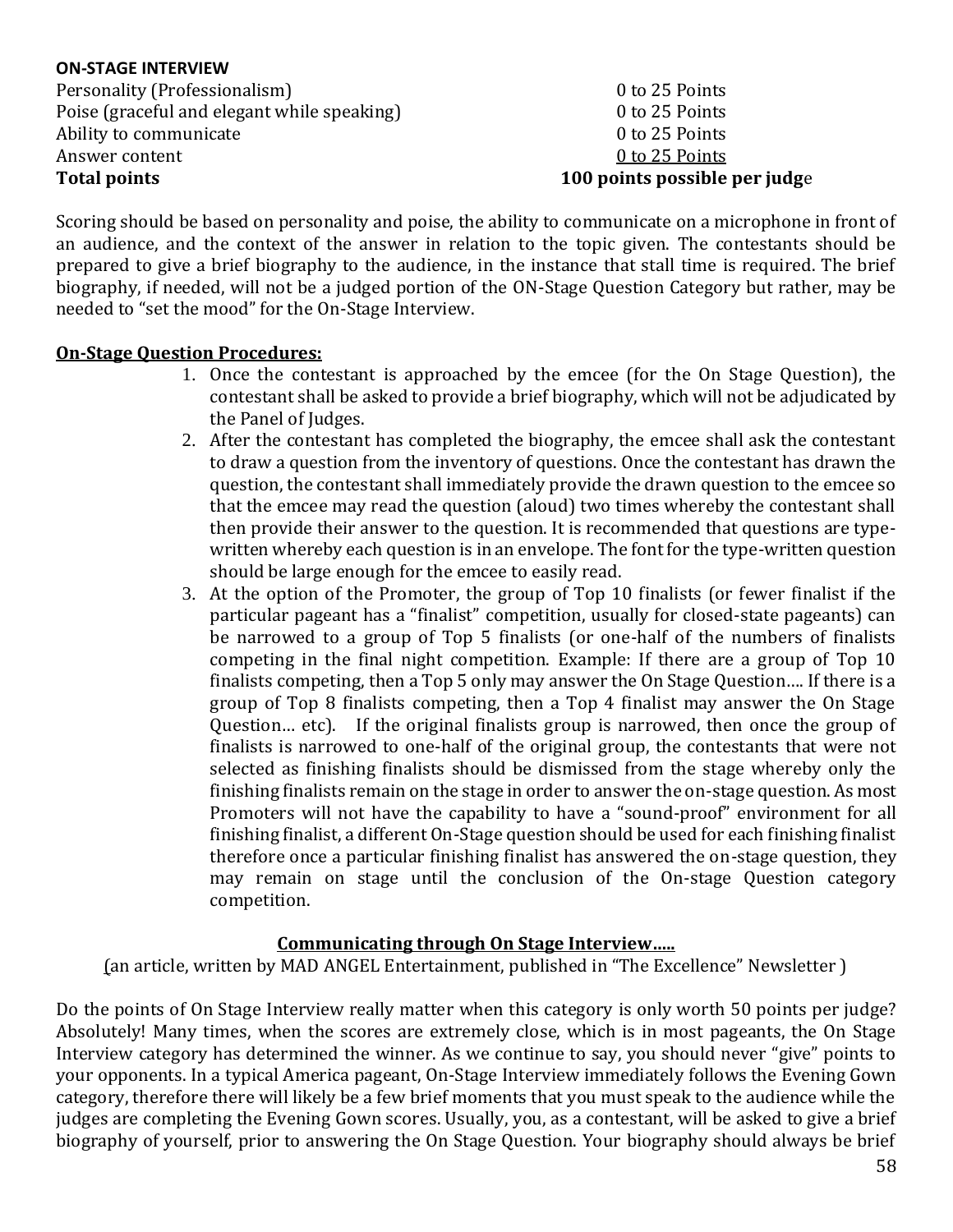and include past, present and future detail. Typically, the "brief biography" portion of the On Stage Interview is not judged but you should be prepared, just in case.

The On Stage Interview category allows you to present yourself, in female attire and communicate to the audience. This category will show your ability to communicate to an audience and the ability to answer a question. Public speaking is a very important part of the job as a Miss Gay America, not only during your reign but after your reign as many will call upon you, as the most recent former Miss Gay America, to emcee their contest therefore it is strongly recommended that you obtain as much experience as possible, to emcee.

It has been said, that sometimes, questions for On Stage Interview are too serious or too difficult to answer. We stress to you that a Miss Gay America must be a well-rounded, "best of the best" contestant and this category is just one of five, designed to prove that you are not only well rounded, but are truly, one of the very best in your craft. Questions asked will vary so you should be prepared to answer most any question, except for those that are political or religious in nature. Your choice to answer your question in terms of politics or religion is up to you…

It is also thought that it is difficult to inject personality into the answer of a serious On Stage question. This is true, but it can be done. You must find ways to make your Stage Interview more appealing to the judges, such as changing voice tones, speaking with passion during your answer and showing enthusiasm. Remember, judges usually see through a phony answer, so keep it "real".

There are two (2) subcategories, noted below, that comprise the 50 possible points (per judge) of the On Stage Interview category. This article will hopefully provide direction to you, the contestant, concerning this category and how to realize maximum points.

Scoring should be based on personality and poise, the ability to communicate on a microphone in front of an audience, and the context of the answer in relation to the topic given.

The On-Stage Question accounts for 10 percent of your overall score. This is calculated as (Total score x .1 = new ranked score)

Personality (Professionalism) 0 to 25 possible subcategory points This sub-category is how your personality comes off while speaking to an audience. Are you confident, honest, and comfortable in front of an audience? Does your personality carry through from interview?

Poise 0 to 25 possible subcategory points This sub-category is about your posture, are you standing confidently, eye contact with the judges and audience. You may lose points if you are slouching or fidgeting while on stage.

Ability to Communicate- 0 to 25 possible subcategory points This sub-category is your opportunity to clearly communicate with the audience. You are not only scored on what you say, but how you say it…

Questions you might wish to ask yourself to ensure maximum points are: Is your interview too conservative? Are your interview skills too flamboyant? Are your interview answers too boastful? Is your interview answer too timid and/or shy? Do you have a nervous laugh?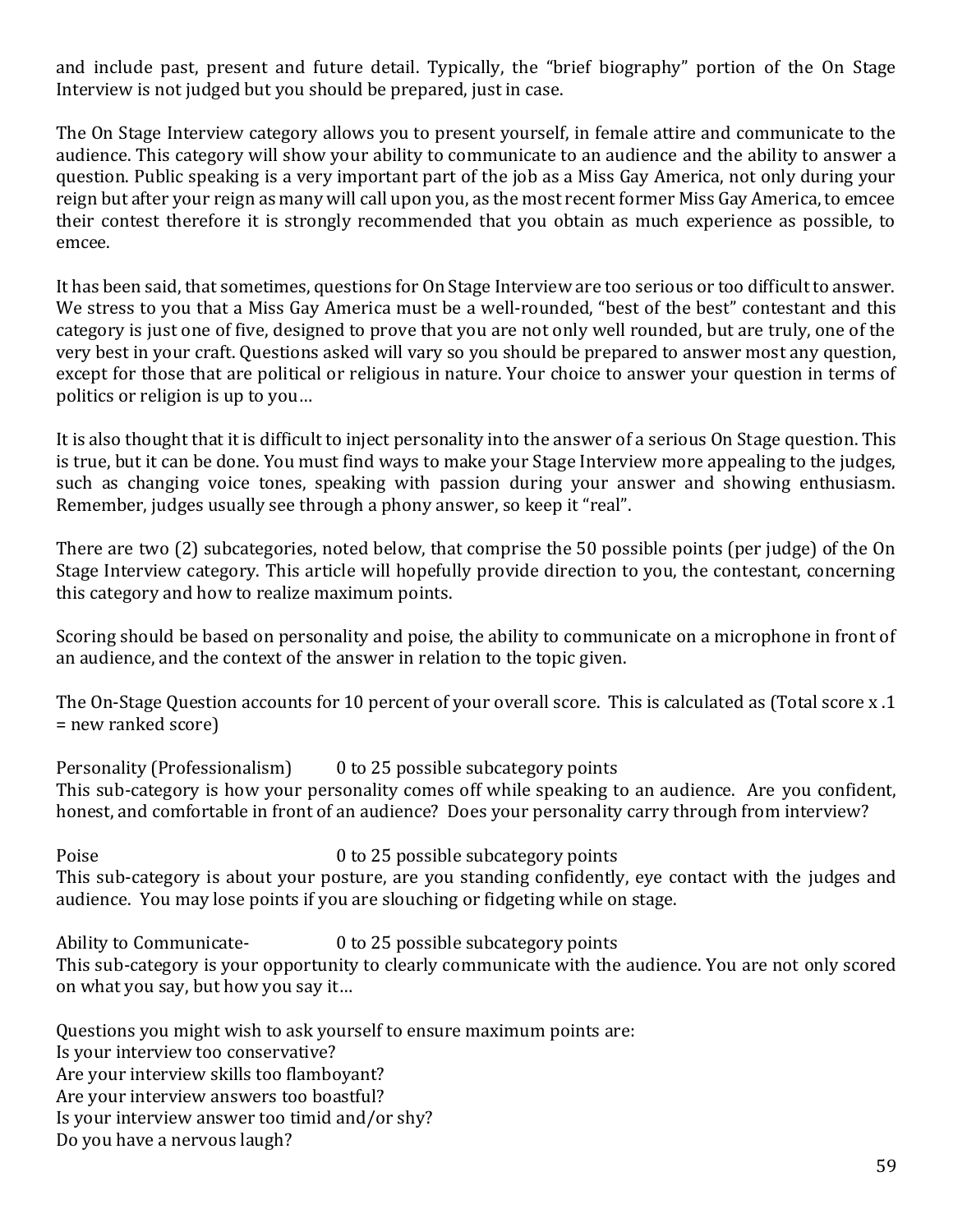Are your answers sincere? Are your answers to the point? Do you tend to ramble without directly answering the question? Do you properly enunciate your words? Do you speak too fast? Too slow? How is your grammar when speaking? Do you say, "you know" or "um" too often? Do you make eye contact with the judges and/or audience? Are you confident in your answers? Do your answers sound too rehearsed? Are your answers sincere? Do you seem too arrogant?

Answer Content- 0 to 25 possible subcategory points

This sub-category is your opportunity to clearly communicate the answer of the question, to the judges and the audience. While we generally say that there is no correct or incorrect answer, the judges will most likely be able to determine if you are dishonest in your answers or if you have not answered the question. You should answer the question that is asked and do not elaborate on issues that are unrelated to your question.

Questions you should ask yourself to ensure maximum points include:

- Are your answers too brief?
- Are you familiar with the Miss Gay America system regulations in order to effectively answer administrative type questions?
- Do you ramble in your answers?
- Are you answering the question(s) asked?

Preparation for this category, as in all others is very important. Perhaps you could get others to rehearse with you, the On Stage Category. Perhaps you can emcee a show as often as possible. While it is recognized that sometimes you, as the contestant, might experience "stage fright" during On Stage Question, the more experience you have as an emcee, the less likely you are to "freeze" during this category.

In summary, the On Stage Question category, though very simple in description can become quite complex, considering your question is unknown therefore you, as the contestant are encouraged to become well versed on many issues, to better prepare you for this category. Again, we recommend that you gather a group of individuals to assist you with preparation for On Stage Question. This is just one of five categories in which you must score well, in order to become the next Miss Gay America, therefore we suggest that you begin your preparation today, in order to realize the success in scoring that you would like to see from good communication through the On Stage Interview category….

#### **TALENT**

| <b>Total points</b>                                           | 100 possible points per judge |
|---------------------------------------------------------------|-------------------------------|
| Originality and Entertainment Value-                          | 0 to 25 Points                |
| (Lip-Sync, Live Vocal, and/or Other Entertainment)            | 0 to 25 Points                |
| Quality                                                       |                               |
| (Physical Coordination and Stage Presence (Including Dancers) | 0 to 25 Points                |
| Choreography-                                                 |                               |
| Showmanship and Set Design-                                   | 0 to 25 Points                |
|                                                               |                               |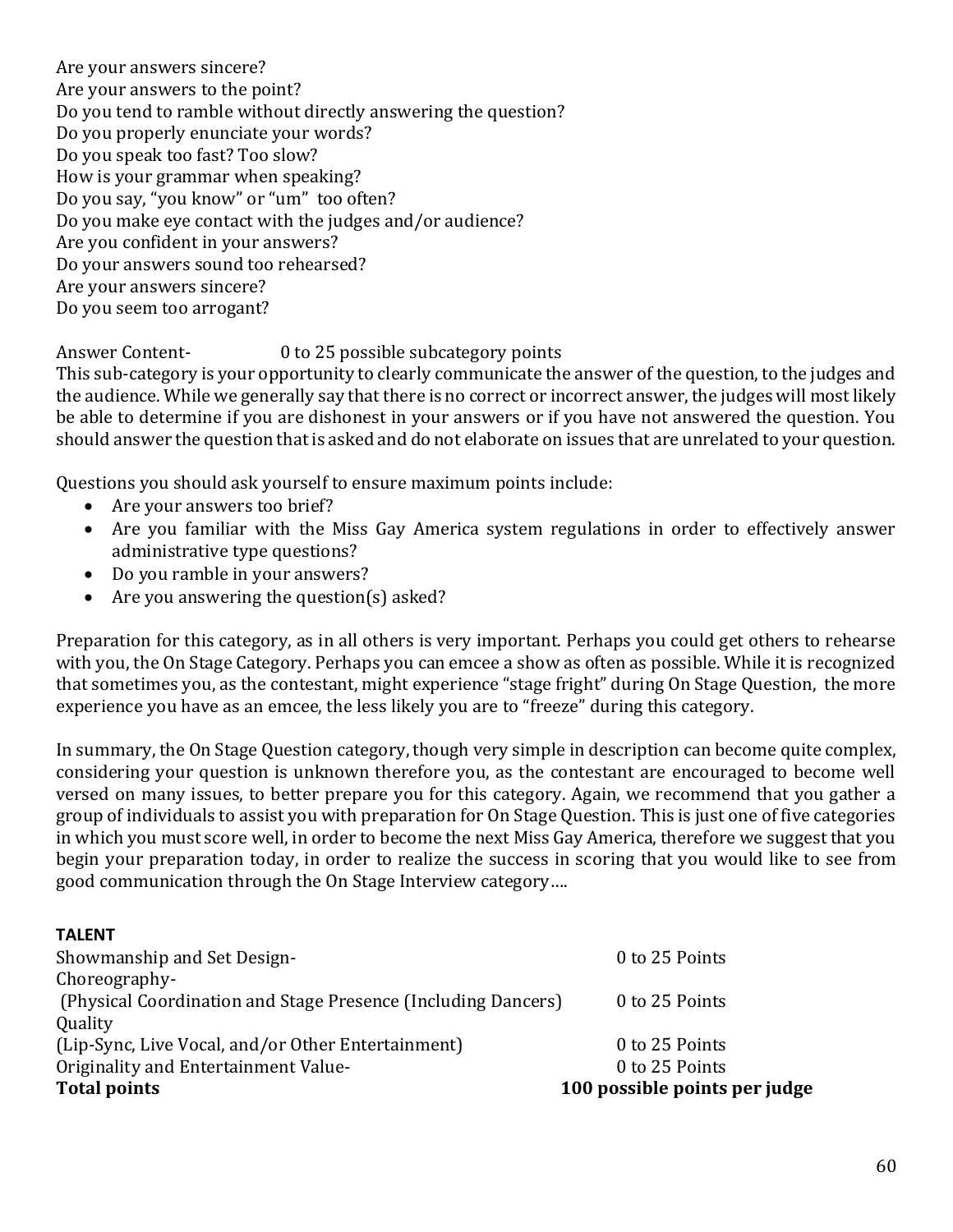Talent is the highest point category in the pageant. Contestants will be judged on their quality of lip-sync, live vocal, or other entertainment. Judges will be looking to see if the contestant knows the words to their song and finishes each word. Just knowing the words is not enough. The contestant should also look as if they are actually singing the song. Is it believable? If it is a live performance, is the talent of good quality? If there is choreography, the dancers should know the steps and the steps should flow. The contestant should not attempt to do something that is beyond their talent. If dancers or actors are used in the presentation, they should not "upstage" the contestant. The contestant is responsible for the performance of others. If a member of the dance troop does not know their dance, points will be deducted from the score. Quality of set design and construction will be judged. Quantity of set is not judged. Do not put something on the stage that is not going to be used or does not have relation to the talent. Contestants are responsible for their sets. If it falls apart or collapses on stage, points will be deducted from the score. Costuming and set design should reflect the mood one is trying to establish. Always examine your presentation for entertainment value. Does it please, cause laughter, sadness or stir some other emotion? Talent presentations will be limited to seven (7) minutes. No score will be given in the talent category for any presentation over seven (7) minutes in length. **Talent presentation** m**usic / video must be on a high quality CD-R or Flash Drive and must be the only item burned onto the CD / Flash Drive. The following must be either written (with permanent marker) on the face of the CD or there should be a "standard CD label" that contains the following:…Talent, "Name of Contestant", "Name of Talent Presentation" and "Track #\_\_\_". The CD must be submitted in a standard CD case. The**  standard CD case label should contain the following:... "Name of Contestant", "Contestant # <sup>"</sup>, **"Name of the Talent Presentation: \_\_\_\_\_\_\_\_" and "Track #\_\_\_"** . Prop set-up time will be limited to three (3) minutes. Prop set-up time is not included in the seven (7) minute limit contestants are allowed for talent competition. Twenty-five (25) points will be deducted from the administrative score if prop set-up is over three (3) minutes. If a contestant is selected as a Top 10 finalist, he has the **OPTION** to alter his "final night" talent competition package including music / video.

#### **A Winning Talent….**

(an article, written by MAD ANGEL Entertainment, published in "The Excellence" Newsletter)

The category of talent is the highest scoring category within the Miss Gay America pageant system. Some contestants tend to primarily focus on this category to ensure the maximum number of points, in effort to win a competition when in fact, consistently high scores in each category is what usually yields the winner. Concerning talent, you name it, and we have seen it but there remain many untapped sources of originality. The talent category is designed to showcase your ability to entertain, coordinate costume and create stage set-up that will be entertaining to both the judges and the audience. Very few have been successful in being a "one-man band" during talent but it can be done…. One does not need to have a huge production to be successful, but if you choose to compete with no-one or nothing but you (the contestant) on the stage, it has to be quality enough to sustain scrutiny of the judges. Because you are allowed seven (7) minutes, does not necessarily mean that you should take the entire time allowed for your talent presentation. We have heard some judges comment that some talent presentations should be greater in length, while others should be shorter in length. When selecting a talent, you need to understand the sub-category scoring and be sure that you will score well when subject to the scrutiny of the judges. It has been said, many times, that the outcome of a contest might have been totally different with a different panel of judges however your ultimate goal should be to select a talent that will score well with any panel of judges (from all races, genders, and backgrounds). This is not so easy to accomplish but rest assured that if you consider your talent presentation based on the subcategory scoring components, you will score higher.

We have detailed below the sub-category descriptions of the Talent category and have noted questions that you might wish to ask yourself when selecting a talent. Remember, that in any phase of competition, your choice of what you will do in that category should appeal to the majority of the panel of judges. You may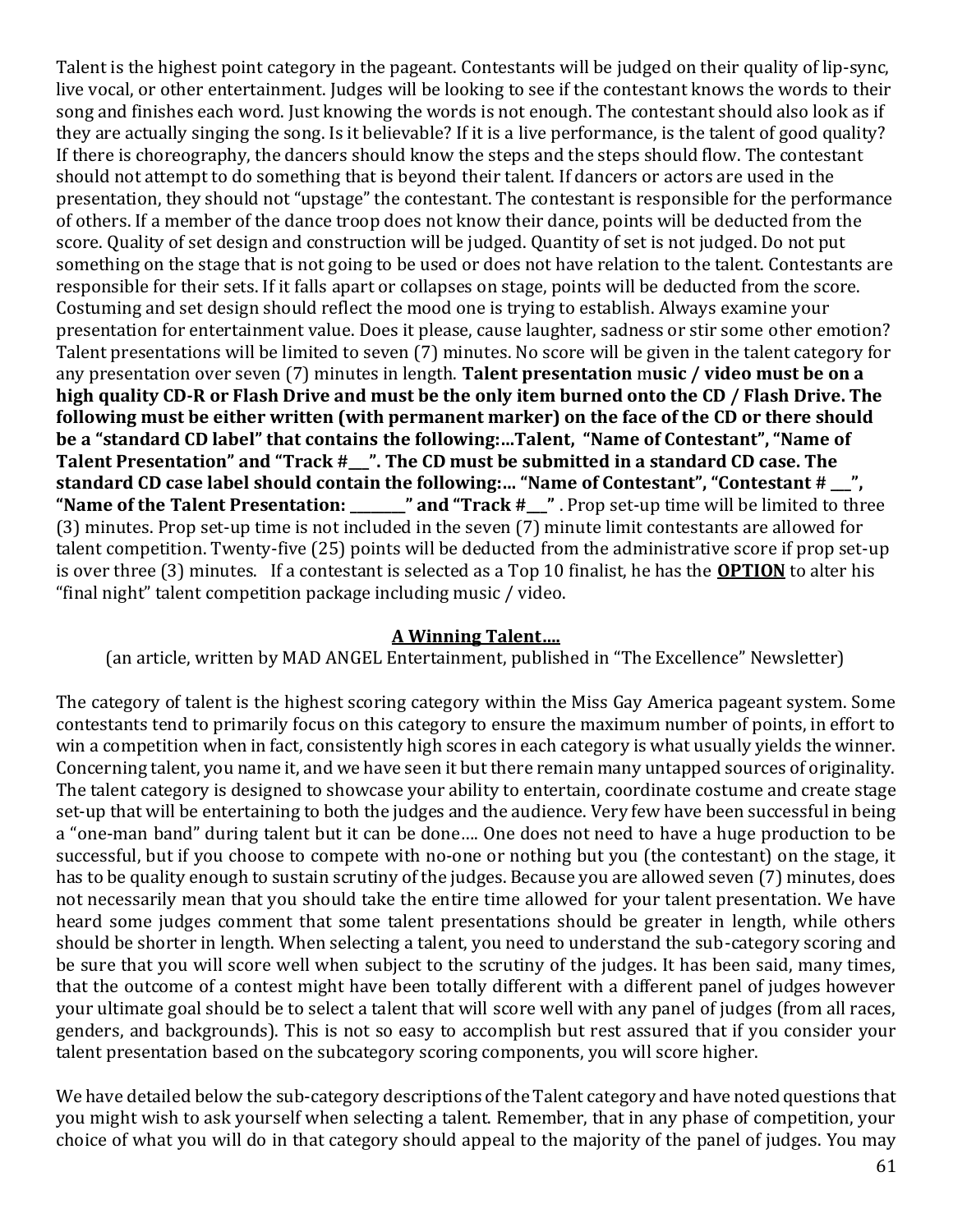wish to think of your talent for the values noted below, then consider if the talent selection would appeal to most people.

The Talent Categore accounts for 40 percent of your total score. This is calculated (Total score x .4 = New ranked total)

## **Showmanship and Set Design (0 to 25 possible points) -**

What is the look of the set design?

Does the set design compliment the theme of your talent?

Does the set design compliment the stage?

If props are on stage, will they be used (example: why have a chair in your set design if it does not compliment the theme of your talent, nor will it be used by you during the talent?)

Are the costumes appropriate for the talent (including dancers, if used)?

Are costumes properly fitted? (any flaws in the costume, including ill-fitted costumes should cause point deduction, including that of the dancers)

Is the music professionally mixed?

Do songs used in your mix relate to your talent?

Does your talent tell a story that you want to tell?

## **Choreography-(0 to 25 possible points)-**(Physical Coordination and Stage Presence (Including Dancers)

Is choreography appropriate for the talent?

Do dancers, "out-stage" the contestant?

Do dancers have good "chemistry" with each other?

Do dancers have good "chemistry" with the contestant?

Does the choreography flow?

Is each dance move executed to the fullest extent?

Is your choreography too repetitive?

Does the appearance of the dancers complement each other (example: a very tall dancer and a very short dancer usually look odd on stage, while together)?

Do dancers know the routines (as their mistakes become point deductions of the contestant)

Is your talent so energized at the beginning that the judges will loose interest toward the end of the presentation?

Is your talent so energized at the beginning that you (or your dancers) loose energy at the end? If live vocal, have you inserted movement with your song?

## **Quality-(0 to 25 possible points)** (Lip-Sync, Live Vocal, and/or Other Entertainment)

Do you know your words? (look as if you are actually singing)

Do your dancers know their words?

Do you or your dancers "over dramatize" the words?

Do you or your dancers "under dramatize" the words?

If live vocal, do you sing on key? On beat?

Is there any offensive language in your Talent that might cause a judge to discount points because of the offensive language?

If you are imitating a character…do you look like the character? Do you act like the character?

## **Originality and Entertainment Value** -**(0 to 25 possible points)**

Is your talent truly entertaining? Does your talent stir emotion (laughter, sadness, etc) Is the length of your talent too long? Is the length of your talent too short?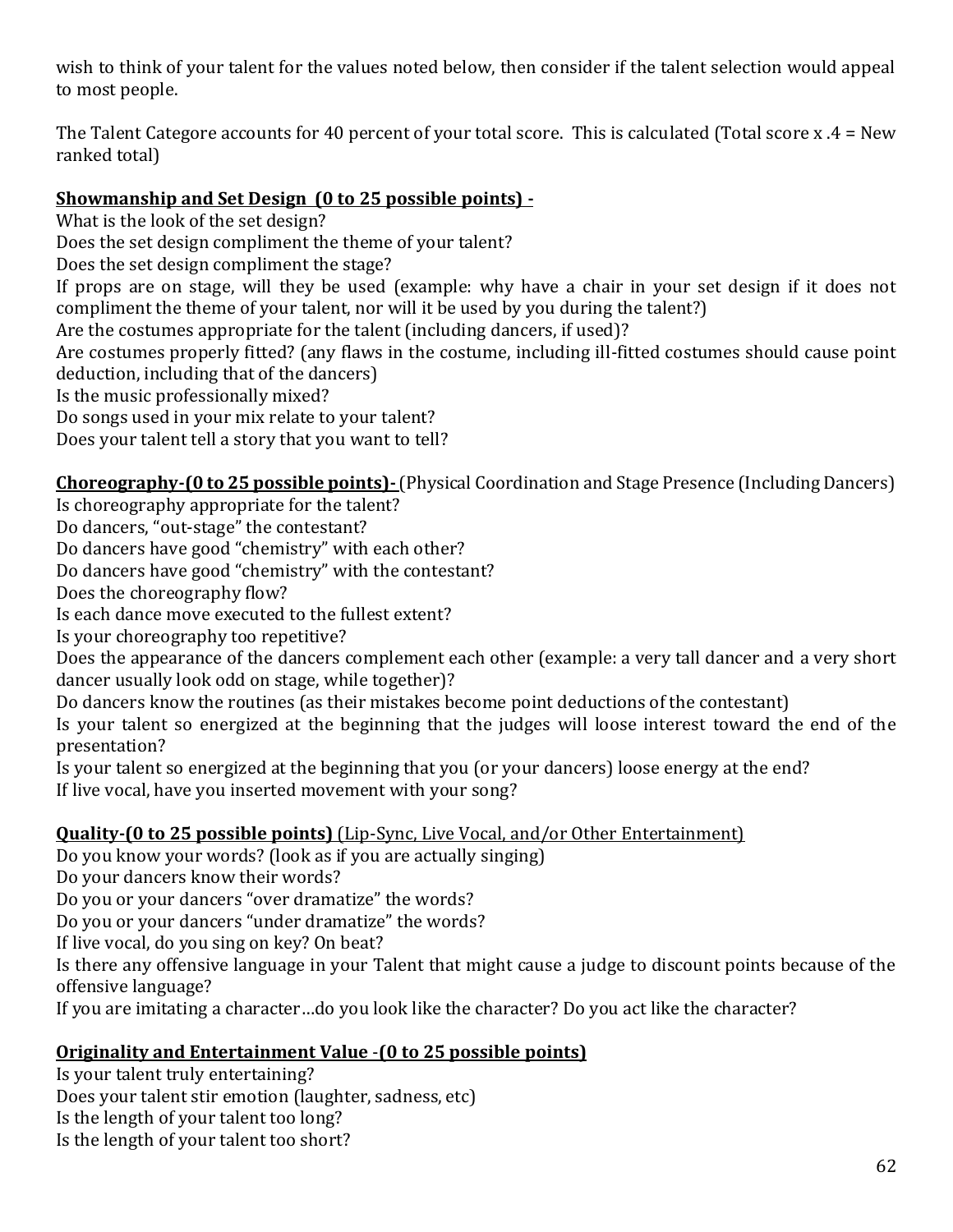Is your talent Original? If not, did you make it your own? If it's an impersonation did you add to the production value?

Whatever your talent….be sure that it is entertaining. Many contestants might score well in all subcategories of Talent, except for the value as entertainment subcategory, and this could be crucial to your overall scoring in the pageant.

Talent is a very difficult category of the competition as the contestant must choose if the talent, is fitting to his capability as an entertainer. Too often contestants go for a quantity stage presence and get lost in the production. It is important to remember that any point deductions can accumulate and cost you the contest therefore the smallest of details should be reviewed to ensure that you are not losing points. Just because you are entertained by a particular talent does not mean that others will be, therefore it is a good idea to consult with many who will give you their honest opinion about your talent presentation. Talents is to showcase the contestants ability to entertain an audience, including stage presence and production, so as with any presentation, choose wisely to ensure that the talent presentation and your ability to execute your presentation, will be pleasing to the eye and ear….. Tattoos may be visible during talent if it's part of a costume or look for the talent you are presenting.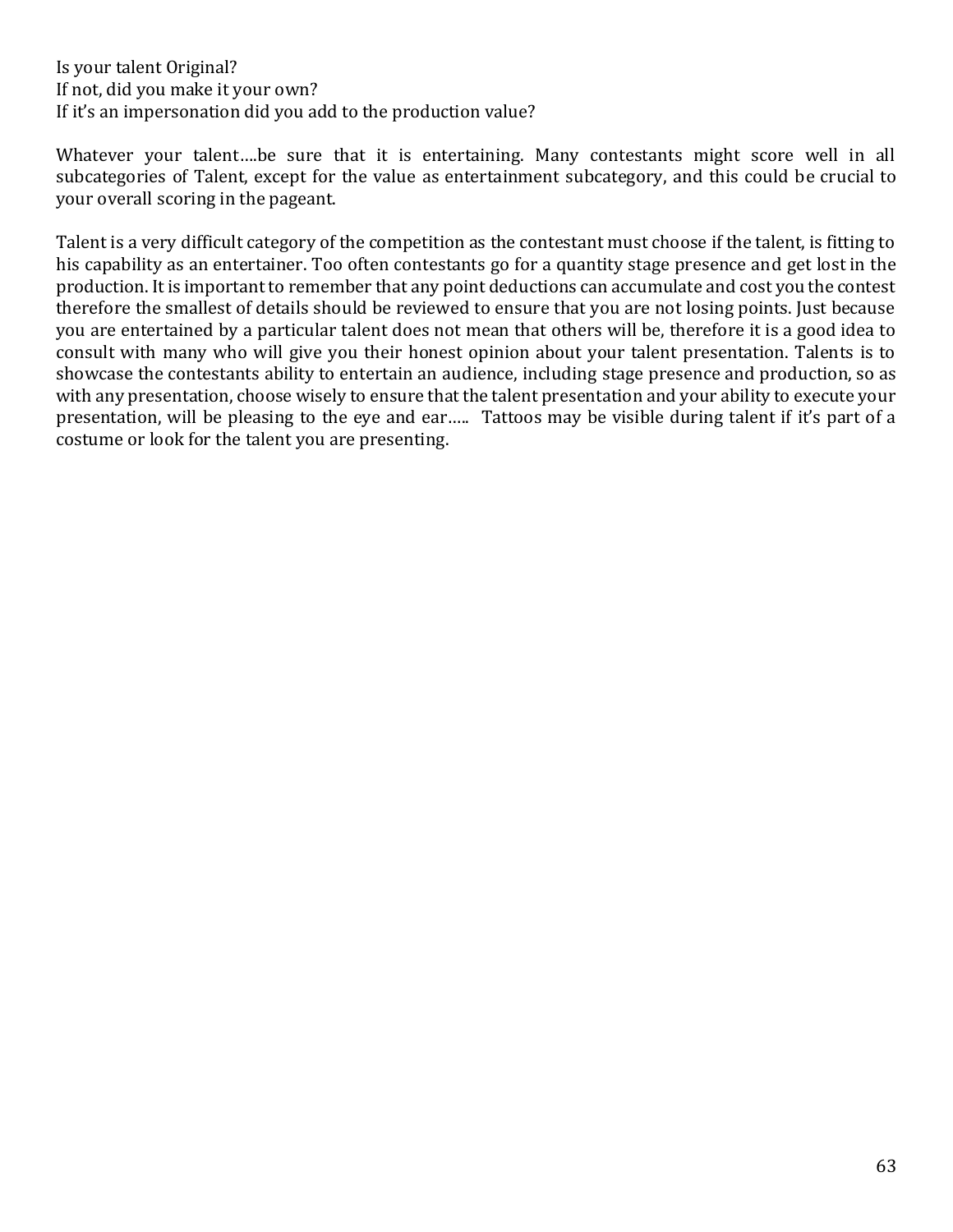## **Judges Worksheet**

The Miss Gay America Pageant and Preliminaries

Judge's Worksheet - Judge # \_\_\_\_\_\_\_

# Contestant's Stage Name:

| <b>Contestant Number:</b>                                                              |                      |  |  |
|----------------------------------------------------------------------------------------|----------------------|--|--|
| <b>Personal Interview</b>                                                              | 0-100 Possible Score |  |  |
| <b>General Appearance</b>                                                              | $0 - 25$             |  |  |
| Personality (professionalism)                                                          | $0 - 25$             |  |  |
| Ability to Communicate                                                                 | $0 - 25$             |  |  |
| <b>Answer Content</b>                                                                  | $0 - 25$             |  |  |
| <b>Total Category Score</b>                                                            |                      |  |  |
| Presentation                                                                           | 0-100 Possible Score |  |  |
| Creativity (originality and clarity of idea)                                           | $0 - 25$             |  |  |
| Relativity to theme (Interpretation)                                                   | $0 - 25$             |  |  |
| Modeling (modeling, poise, smile, stage presence, etc.)                                | $0 - 25$             |  |  |
| Construction of costume (detailing, flaws, in-tact, etc.)                              | $0 - 25$             |  |  |
| <b>Total Category Score</b>                                                            |                      |  |  |
|                                                                                        |                      |  |  |
| <b>Evening Gown</b>                                                                    | 0-100 Possible Score |  |  |
| <b>Suitability of Gown</b>                                                             | $0 - 25$<br>$0 - 25$ |  |  |
| Suitability of Hairstyle                                                               | $0 - 25$             |  |  |
| Presentation (modeling, poise, smile, stage presence, etc.)                            | $0 - 25$             |  |  |
| General Appearance (details, condition, shoes, Jewelry)<br><b>Total Category Score</b> |                      |  |  |
|                                                                                        |                      |  |  |
| <b>Talent</b>                                                                          | 0-100 Possible Score |  |  |
| Showmanship (Set design, props, overall look)                                          | $0 - 25$             |  |  |
| Choreography (Stage presence, Including dancers)                                       | $0 - 25$             |  |  |
| Quality (Lip-synch, live vocal, comedy, etc.)                                          | $0 - 25$             |  |  |
| <b>Originality and Entertainment Value</b>                                             | $0 - 25$             |  |  |
| <b>Total Category Score</b>                                                            |                      |  |  |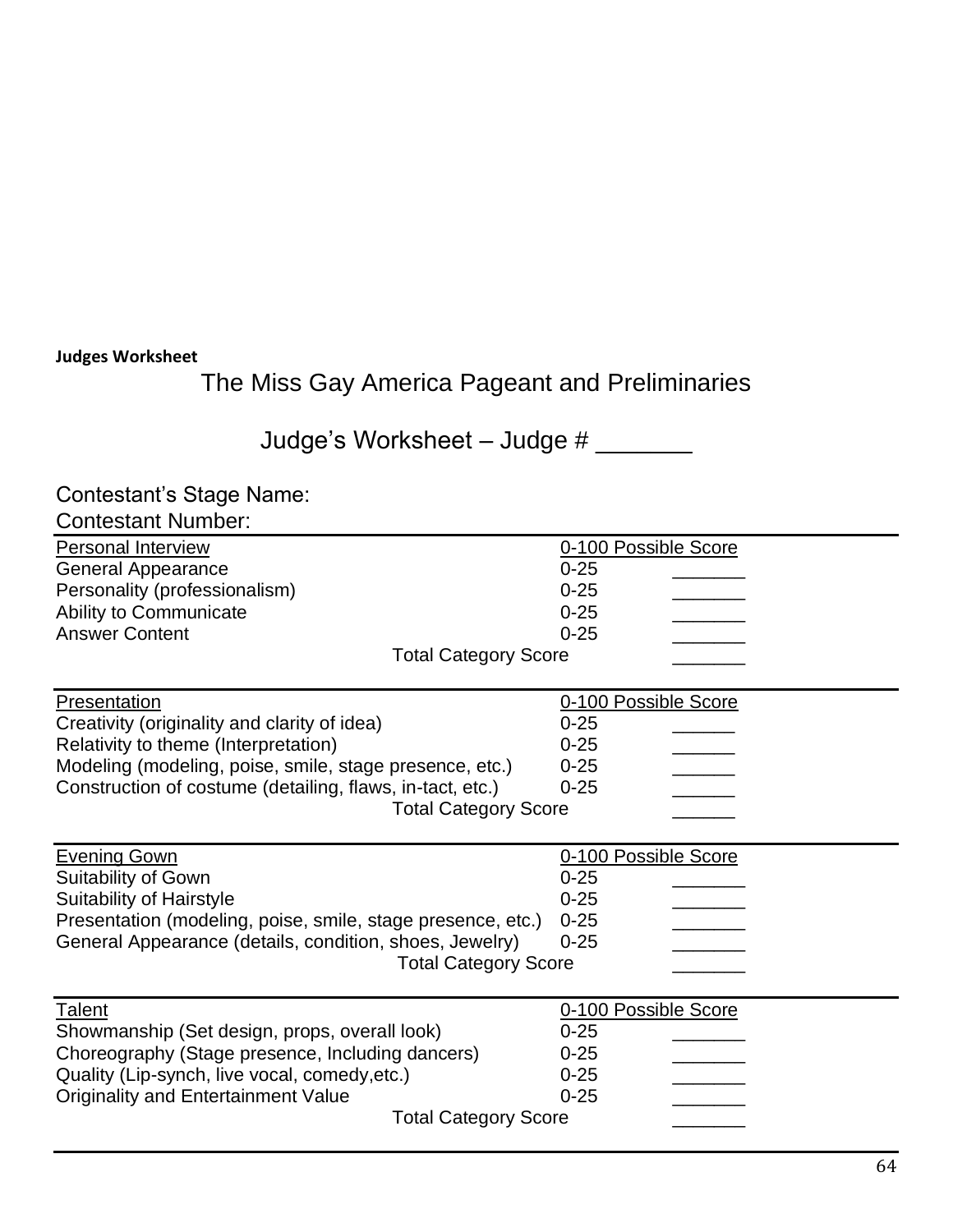| On-Stage Interview                                   | 0-100 Possible Score |
|------------------------------------------------------|----------------------|
| Personality (professionalism)                        | $0 - 25$             |
| Poise                                                | $0 - 25$             |
| Ability to Communicate                               | $0 - 25$             |
| Answer Content (Context of answer to question given) | $0 - 25$             |
|                                                      |                      |

Total Category Score

#### **Judges Comment Sheet**

The Miss Gay America Pageant and Preliminaries Judge's Comment Sheet – Judge # \_\_\_\_\_\_\_

Contestant's Stage Name: Contestant's Given Name: Contestant Number: Male Interview – Brief apparel description

Evening Gown

**Talent** 

**Presentation**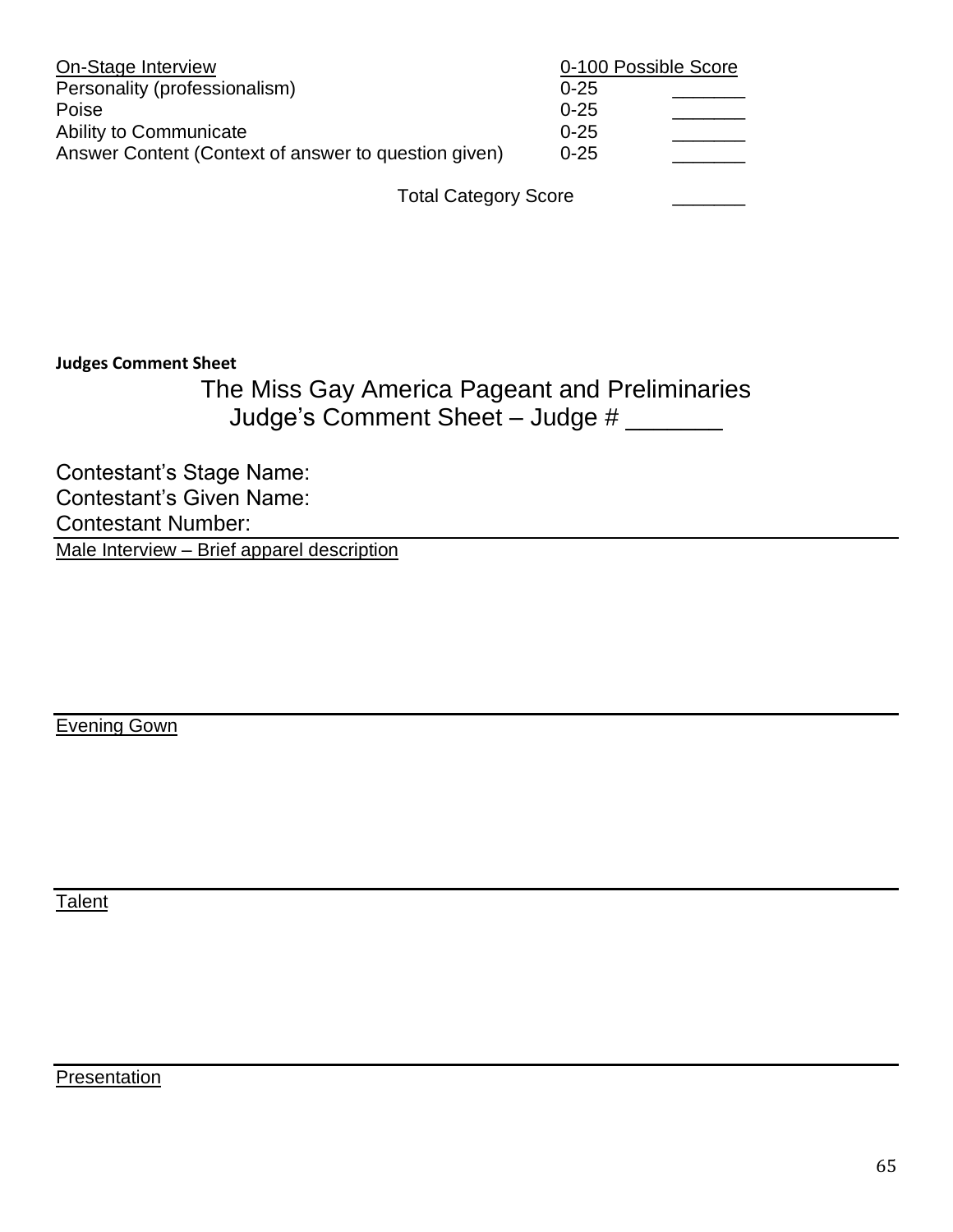#### On-Stage Interview

#### **Score Sheet Instructions/Score Sheet Manual Tabulation Instructions**

The standardized score sheets will be provided, to promoters only, in electronic format, by the national office of the Miss Gay America pageant. There are no other score sheets allowed. The score sheets are in Microsoft Excel format and the recipient must receive the "password" in order to download the score sheets. Promoters may use an "approved" (by MAD ANGEL Entertainment) and tested tabulation program, provided the format mirrors the process noted within these score sheet instructions. The Miss Gay America, upon request, has available, a tabulation program that may assist larger preliminary pageants, with the scoring tabulation. Miss Gay America shall remain, ultimately, responsible, to ensure that the tabulation process mirrors that noted in the Score Sheet instructions. The following are general instructions, to completing the score sheets.

#### **GENERAL INSTRUCTIONS:**

Once the Judge has completed the Judges Worksheet (with scores including sub-category, total scores and comment), the scores that are noted on the Judges Worksheet, should then be transferred to the Score Sheet. That is, the scores noted on the score sheet should mirror those noted on the Judges Worksheet. The Judges Worksheet Comments should also be completed in detail, so as to provide the contestant with a constructive critique session. (It should be noted that the Judges Worksheet, is subject to review at anytime by the Promoter, Miss Gay America, MAD ANGEL Entertainment, or any other person designated, by MAD ANGEL Entertainment, to serve in official capacity of the Miss Gay America pageant system).

#### **1) Add each column on the Category Score Sheet**

- a) You should have one score sheet, per category, per judge.
- b) Make sure that the Subcategory Score does not exceed the allowed "possible subcategory scores". (example: Evening Gown Suitability subcategory maximum score is 30 points therefore the subcategory score noted by each judge, for this subcategory should not exceed 30 points)
- c) Be certain that the Total Score, for each contestant does not exceed the "total score" allowed. (example: The total possible score for the Evening Gown category is 100 therefore the total score, per judge, should not exceed 100 points)
- **2) Transfer the Total Score from each judge, for every contestant, onto the Category Sub-Master Score sheet.**
- a) Make sure that the Total Score, per judge, does not exceed the Total Possible Score, per category (example: The total possible score for the Evening Gown category is 100 therefore the total score, per judge, should not exceed 100 points)
- b) Be certain that the Total Score, accumulative of all judges scores, does not exceed the Total Category Possible Score times by the number of judges.(example: The total possible scores for the Evening Gown category is 100 points per judge, therefore the total score for a contestant in the Evening Gown category should not exceed, 500 points, considering a panel of five (5) judges)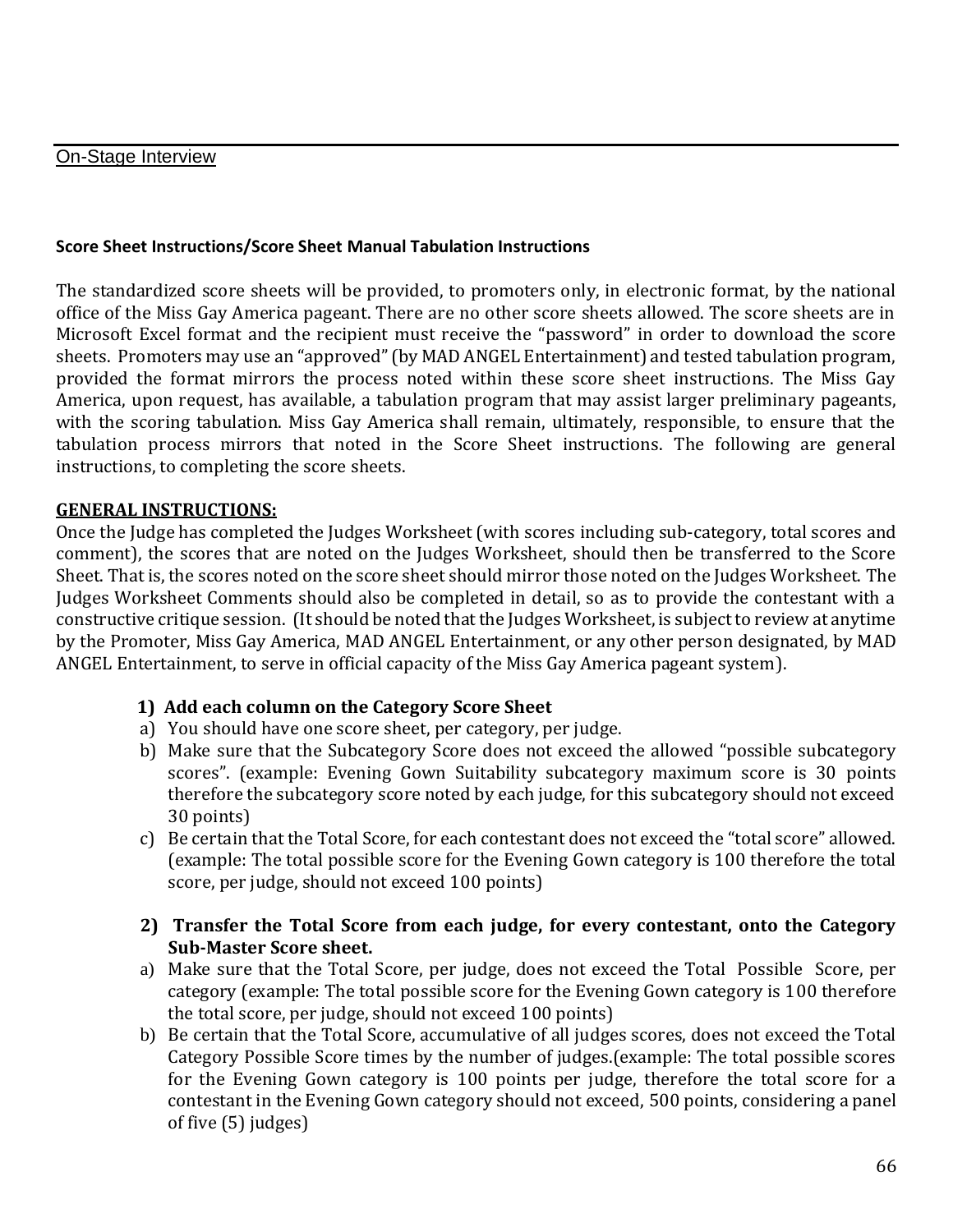### **3) Transfer the Total Score (sum of all judges), to the Master Score Sheet**

- a) Make sure that the Total Score for each category, per accumulation of all judges category scores, does not exceed the Total Possible Category Score times the number of judges (.(example: The total possible scores for the Evening Gown category is 100 points per judge, therefore the total score for a contestant in the Evening Gown category should not exceed, 500 points, considering a panel of five (5) judges).
- b) Be sure that the Total Score (of all judges scores) does not exceed the Total Possible Category scores multiplied by the total number of judges.(example: if all five categories are used, the total possible score, per judge, as a sum of all categories should not exceed 500 points per judge, therefore the total score, as a sum of all of the judges scores (per contestant) should not exceed 2500 points, considering a panel of five (5) judges.

Other Score Sheet Helpful Hints, to ensure a fair contest include:

- $\checkmark$  The tabulator should be clearly reminding that the scoring results are to remain strictly confidential and ONLY be discussed, after the pageant, by the panel of Judges and the reigning Miss Gay America.
- $\checkmark$  Be certain that each judge has signed and dated the score sheet
- $\checkmark$  Make sure that Administrative Point Deductions are communicated with the tabulator and a list of Administrative Point Deductions are posted with the Master Score Sheet at the conclusion of the contest
- $\checkmark$  Make sure all corrections have been initialed by the Lead Judge and the Judge who initiated the error.
- $\checkmark$  Carefully review the score sheets for biased scores...(example: one judge is scoring a particular contestant very high while the others are scoring a particular contestant low…or vice versa). If one judge is scoring far off base, when compared to the scores of others, they must be able to justify their scores. If they are unable to justify their scoring, consideration should be made as to not using the particular judge's scores, in the total accumulative score and removal of that judge, from the panel. (It is recognized that one particular judge may, in general, score a "great" category presentation very high, while another particular judge may, in general, score a "great" category presentation low, however, if that particular contestant category presentation is "great", then most likely said presentation will usually be among the highest scores for both judges… and vise versa)
- $\checkmark$  Review the scores to be sure that the entire panel is scoring appropriately (this can be validated by either the promoter or the reigning Miss Gay America observing the contest, then comparing the observation to the actual scores posted)
- $\checkmark$  If there is question, concerning the score that was posted to the score sheet, you should refer to the Judges Worksheet and the Judges Worksheet Comments, as the scores noted on the Judges Worksheet should mirror those scores noted on the Score Sheet and the Judges Worksheet Comments should support the score.
- $\checkmark$  Be certain that the Tabulator has signed each score sheet.
- $\checkmark$  Make sure that the reigning Miss Gay America, has signed as the "Second Party Score Verifier".
- $\checkmark$  Inform the judges, as a group of certain issues that need to be remedied, in order to realize a smooth contest, however specific issues should be addressed with a particular judge, in the presence of promoter, Lead Judge or other official representative of MAD ANGEL Entertainment.
- $\checkmark$  The tabulation process should immediately begin after each category has concluded. In the event that contestants are divided into groups, then the tabulation process should immediately begin after a particular group has concluded a category.
- $\checkmark$  In the event that there are more than 6 contestants, promoters are strongly encouraged to have two score sheets for each category, each containing one half of the contestant numbers. Then, when one half of the contestants have completed the category competition, the score sheets should be collected and the tabulation process should immediately begin.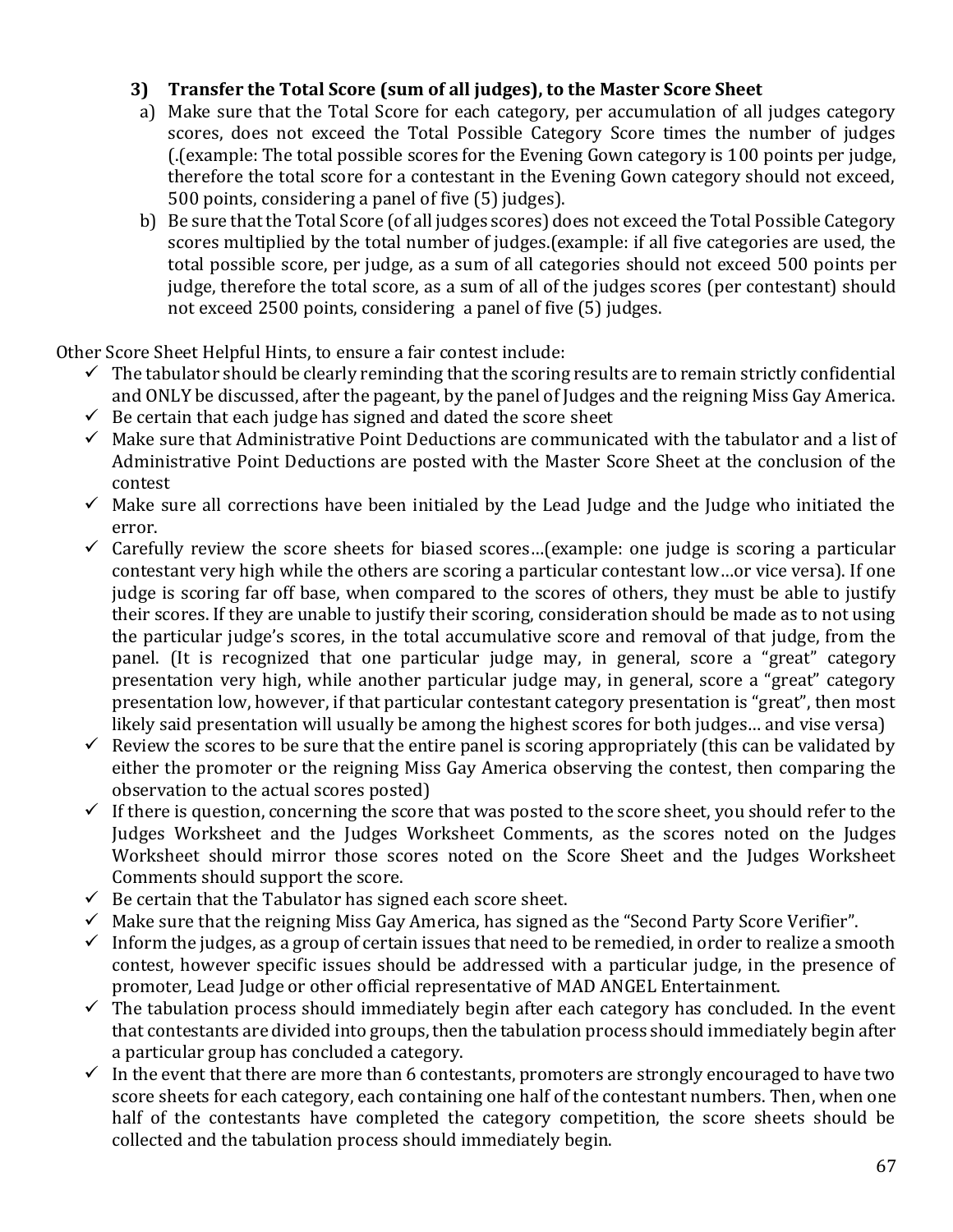At the request of the Promoters, to MAD ANGEL Entertainment, the official version of the Score Sheet Automated Tabulation program can be utilized, rather than the manual score sheet tabulation. It should be noted however, that all of the above helpful hints and instructions should be followed to ensure there are no tabulation errors.

#### **Help List for Miss Gay America Pageant Promoters**

*BEFORE THE PAGEANT…………..*

Budget prepared?

- Does budget project a positive cash flow? Your budget should include but not limited to:
	- 1. Pageant franchise fee
	- 2. Advertising
	- 3. Location of pageant
	- 4. Entertainment expense
	- 5. Prize package
- If the current budget does not include a positive cash flow projection, when do you anticipate the breakeven point?
- When do you anticipate realizing a positive cash flow?

Franchise Agreement sent to the National Office?

- Franchise Agreement Paid?
- Accepted by the National promoters
- Signed by both parties?

Franchise Fee paid to the National Office?

• If not, have satisfactory payment arrangements been approved by the national office (Promoters from prior year must pay the franchise fee in full, within 30 days prior to pageant or June 1<sup>st</sup>...whichever is first)

Date of the preliminary been set?

- Has this been approved by the national office?
- Has this been communicated to the reigning Miss Gay America?
- Has this been cleared by your reigning titleholder (if applicable)?
- Has the date been posted to the Miss Gay America website?

Have you received a copy of the current Handbook for Promoters?

- Have you read the handbook?
- Do you and your staff have a clear understanding of the regulations?
- If you are a closed state pageant, have you provided your city preliminary promoters with a Franchise Agreement and Promoters Handbook, specific to your pageant?

Advertisement

- Have you made decision as to what forms of advertisement to use?
- Posters?
- Flyers?
- Website or use of the complimentary Miss Gay America website/webpage?
- Mass email?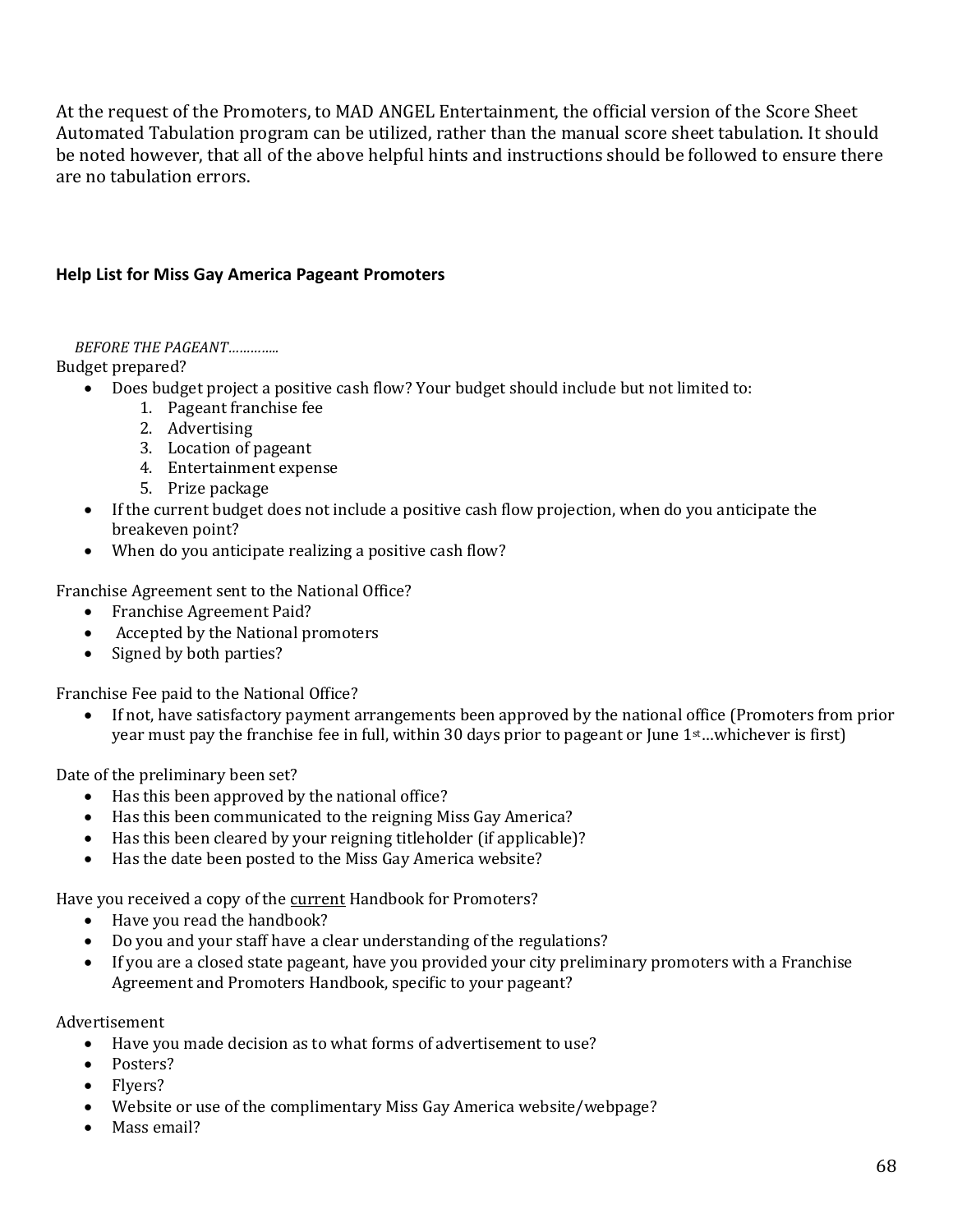- Radio or television advertisement?
- Word of mouth at various shows and other pageants?

Entertainers and formers booked?

- Be certain to use the entertainers detailed in the handbook
- Has national office approved any entertainment exception requests?

#### **The Miss Gay America Pageant Help-list For Promoters-continued**

• Have all entertainers been reminded of the Entertainer Requirements detailed in the Promoters Handbook?

Organize your contest agenda?

- Clock the presentation, entertainment and coronation/awards ceremony to ensure a reasonable time length of your contest. Please keep in mind that most promoters wish to cancel performance numbers at the end of the contest, however, this is the most crucial to complete score tabulation and to allow Miss Gay America to prepare for the crown song, therefore, promoters are encouraged to greatly limit performance numbers at the beginning the pageant, rather than to cancel performances near the end of the contest.
- Who will distribute awards?
- Who will emcee?
- Who will entertain?
- How many performances?
- Have entertainers been advised if you wish to prohibit ballads, other than your reigning titleholder and the reigning Miss Gay America, being allowed to perform a ballad?
- Have you reviewed the suggested schedule, located in the Promoters Handbook, to ensure that the Miss Gay America will have ample time to finish score sheet validation and prepare for the "crown song"?

Do you have a stop watch for Male Interview? Have you assigned someone to keep time for Male Interview?

Is there a Registration deadline advertised? (the registration deadline should be reasonable to in case, shall the registration deadline be greater than 10 days prior to the contest)

Select and orientate judges

- Diversify your selection of judges
- Provide category descriptions, sub-category and scoring procedures far in advance of the contest
- Be certain that judges understand appropriate etiquette and other judges information, including but not limited to appropriate attire and behavior, as detailed in the Promoters Handbook
- Select alternate judges for last minute cancellations
- Be certain that judges understand critique purpose and procedure
- Be certain that judges are informed of expectations of them during their service to your contest
- Report the listing of judges to the national office in advance of your contest
- Has someone been selected to serve as a Judges liaison to ensure the judges needs are met?
- At your contest, provide the judges with a "Judges Book" which should include:
	- 1. Score sheets (both preliminary and Top 10, if applicable)
		- 2. Judges Worksheet
		- 3. Category descriptions
		- 4. Judges information
		- 5. Pageant schedule
		- 6. Appropriate scoring correction procedures

Prepare the contestant application package to include: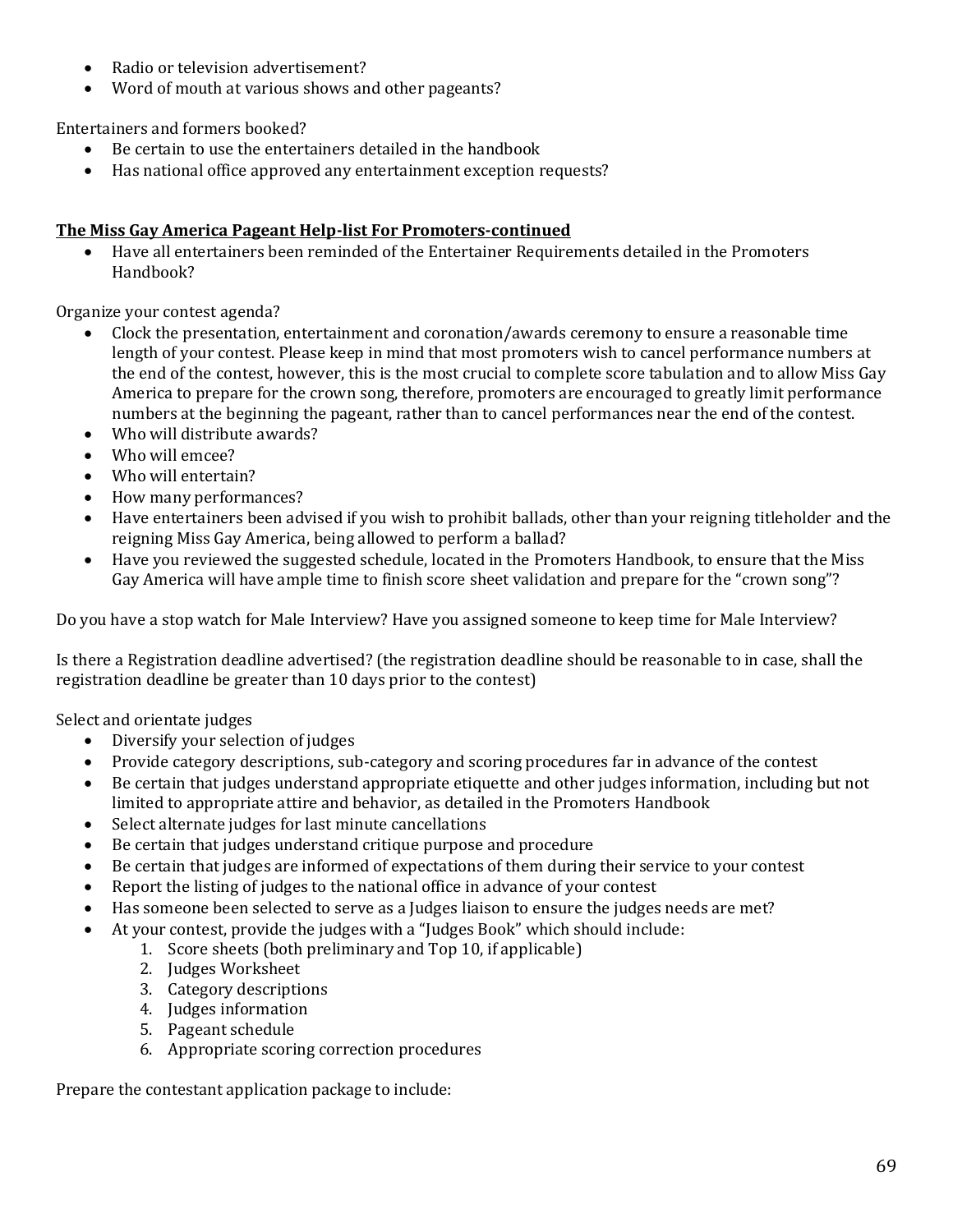- Hard copy of the application which should be available upon request as you should encourage state/regional contestants to use the electronic version of the application. (You are required to use the application that is in the handbook whereby all you need to do is to customize to your contest)
- Host hotel information
- Location of the contest
- Stage dimensions (diagram of the stage if possible)
- Schedule of the contest with roll-call time and location

#### **The Miss Gay America Pageant Help-list For Promoters-continued**

- Categories for competition
- Category descriptions and scoring of sub-categories
- Prize package information
- Theme of the contest and presentation requirements
- Wear same gown as evening gown for the coronation ceremony?
- Contract for the winner, and first alternate, if required, or at least expectation of the winner and first alternate during their reign (the requirements noted in the contract should not exceed those noted in the Miss Gay America Job Description Summary, unless otherwise approved by MAD ANGEL Entertainment)
- Dressing Room Policy
- Contestant Release form
- When entry fee is due and how to pay the entry fee (cash, money order etc)
- Are you having a Photogenic contest? If so, have contestants been notified of rules?
- How do you plan to validate eligibility to enter?

Has all of the required information, as noted on your complimentary web page, of the [www.missgayamerica.com](http://www.missgayamerica.com/) website been provided to the national office? (should be provided not later than 30 days prior to the contest)

Will you have a souvenir program?

- Prepare budget based on program size, style and quantity
- Obtain price quote to create and print the souvenir program
- Gather photos you want in the program to avoid last minute printer deadline pressure
- Sell ads according to budget
- Selling the souvenir programs or will they be complimentary?

Plaques, trophies, crowns and certificates

- Order these items well in advance of the contest to ensure no last minute errors
- Make certain the crown is received from the National office
- Certificates can be completed all but the name of the recipient of each award

Need a choreographer for presentation?

Have all of the contestants, formers and others participating in your "on-stage production" been informed of apparel requirements?

Have you checked the Suspended Contestant Registry [http://www.missgayamerica.com/suspended-affiliate](http://www.missgayamerica.com/suspended-affiliate-registry.html)[registry.html](http://www.missgayamerica.com/suspended-affiliate-registry.html) (please cut and paste this link into your web browser) that is available through the national office, for those who CANNOT enter your, or serve in any capacity to your contest?

Will you have an official photographer?

Are the on-stage questions prepared?

Do you have "tie-breaker" Stage Interview questions prepared?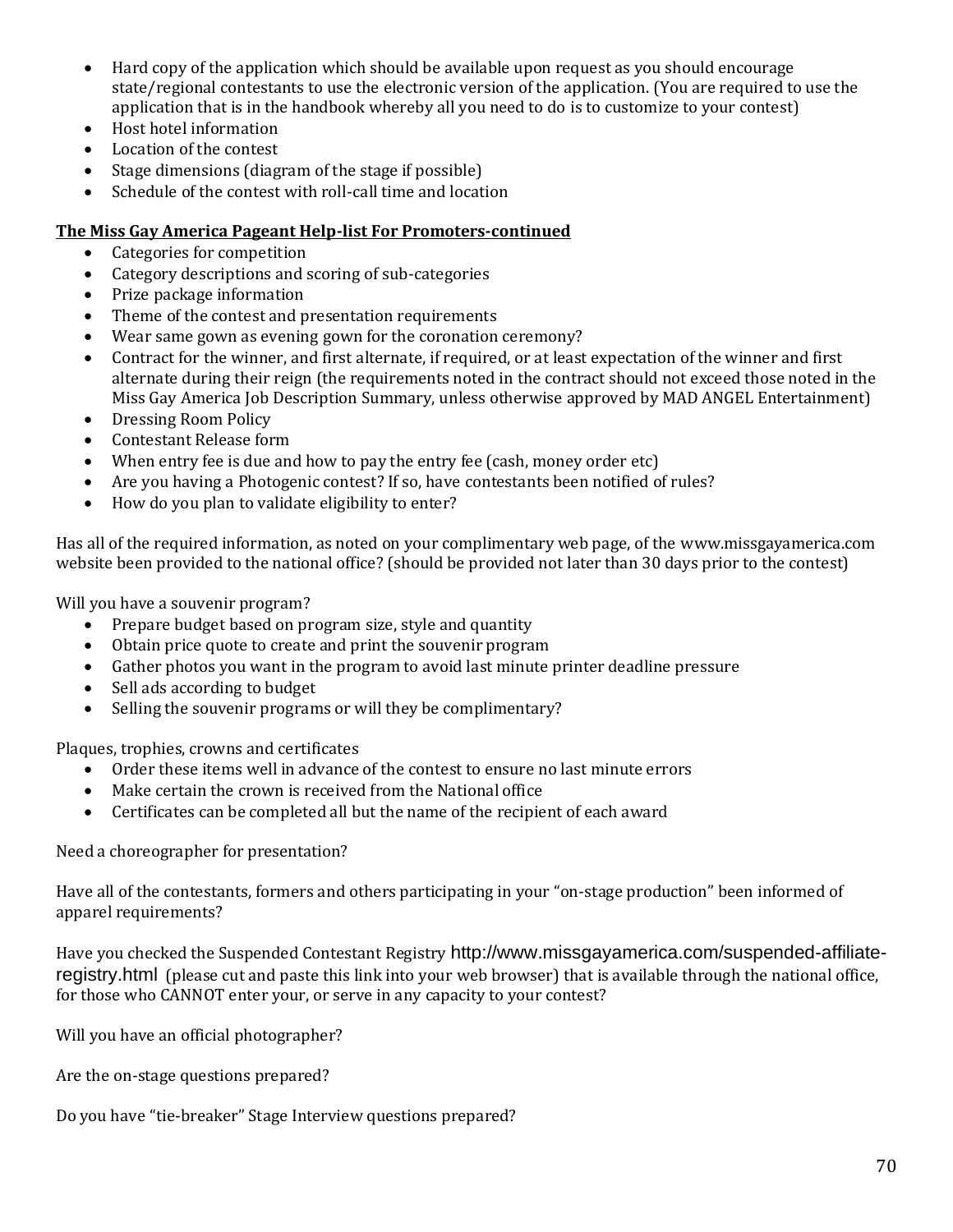Who will be assigned to make certain competition music is within guidelines (one track per CD submitted, 3 minute Presentation limit, 7 minute Talent limit)?

Who will supervise back-stage activity?

Who will serve as an Entertainer liaison?

**The Miss Gay America Pageant Help-list For Promoters-continued**

Are back-stage (contestants, dancers etc) passes prepared?

Are Media passes prepared?

Are Staff passes prepared?

Who will supervise contestant dressing rooms?

Who will supervise entertainers dressing rooms?

Is there an "on-stage" broom available to clean the "drag droppings" from the stage? Is someone assigned to randomly clean the stage? Are emcees reminded to watch the stage for "needed clean-up?"

Who will maintain time of prop set-up and take down for talent?

Who will assist the contestants and entertainers, with entry and exit regarding the stage (if there are steps…)

Who is maintaining the master notation of administrative point deductions, including those administrative point deductions for final night competition?

Who will time Evening Gown, Talent, and Prop set-up for talent?

Have you arranged for contestant on-stage talent rehearsal time with location of pageant?

Establish who will tabulate scores

• Make certain the tabulator meets with the reigning Miss Gay America in advance of the pageant to establish when scores will be tabulated

Have you advertised all contest information including but not limited to:

- Registration deadline
- Entry fee (also an "early bird" entry fee?)
- Theme of contest including presentation requirements
- Categories of competition

Has transportation arrangements for Miss Gay America been planned and assigned?

Who is responsible to monitor roll-call time?

Have you provided all of the required information, as noted on your pageant webpage of the [www.missgayamerica.com](http://www.missgayamerica.com/) website, including prize package? **Remember, your pageant cannot occur, until all required information has been provided to MAD ANGEL Entertainment.**

#### **For Closed-State Pageant Promoters**

• Have you provided a copy of the Handbook to you City/Metropolitan preliminary promoters? (remember that the city/metropolitan preliminaries MUST mirror the regulations of the State contest). The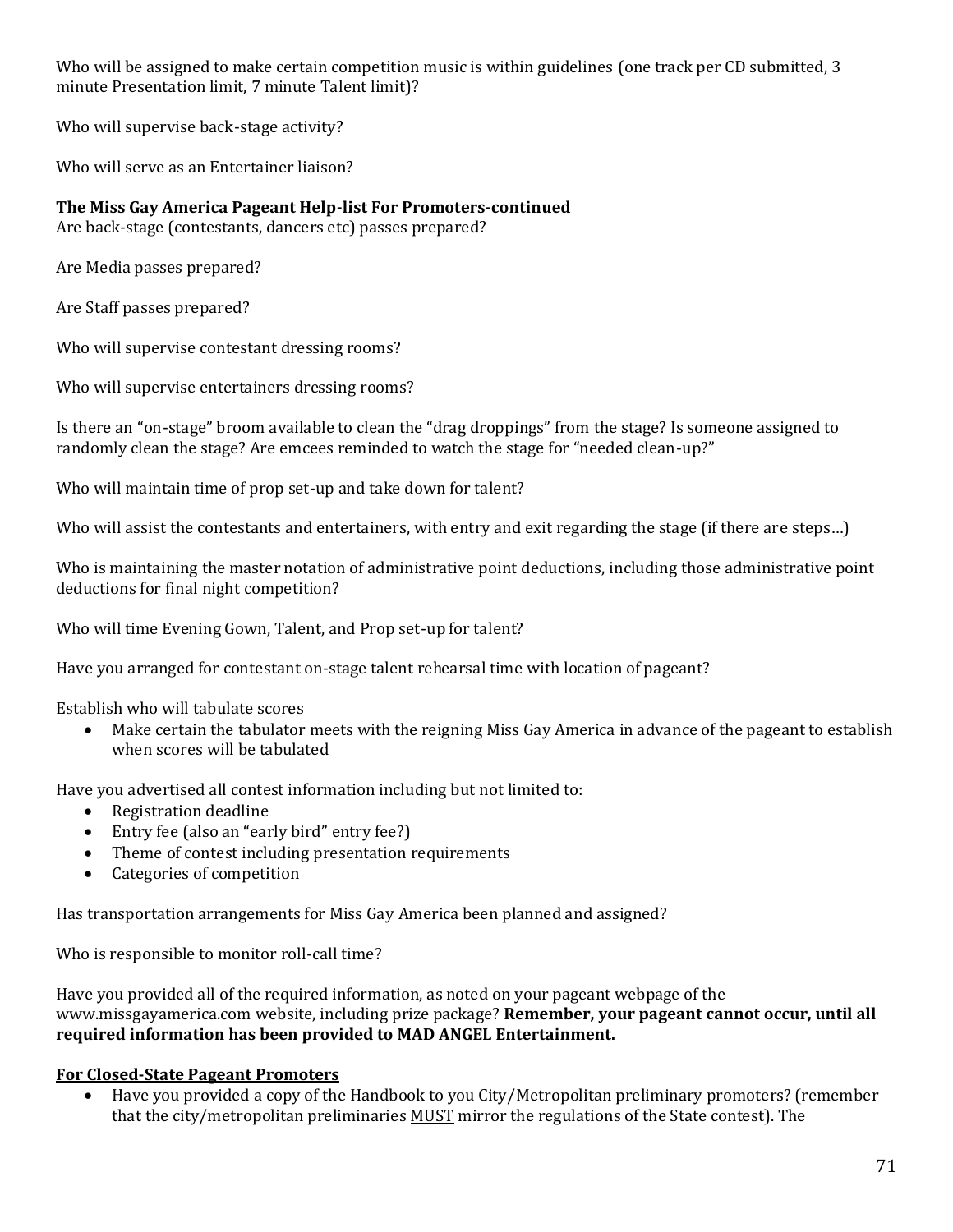City/Metropolitan Preliminary Handbook can be altered to reflect the name of the State contest, but there shall be no other regulation changes without receiving permission from the national office)

#### **The Miss Gay America Pageant Help-list For Promoters-continued**

• Have you executed a Franchise Agreement with you City/Metropolitan preliminary promoters? ( remember that the city/metropolitan preliminaries MUST mirror the regulations of the State contest. The Franchise Agreement can be altered to reflect the name of the State contest, but there shall be no other regulation changes without receiving permission from the national office)

#### *The Panel of Judges*

If you are a new promoter to the system, you are required to use at least one Miss Gay America Advisory Board Member as judge (Lead Judge)..…have you made the selection in advance and cleared the date with the Advisory Board member of your choice?

Have the Judges been trained well in advance of the pageant?

Has a time for Judges Orientation been scheduled? Be certain that Miss Gay America and your reigning titleholder is present for Judges Orientation…

Has someone been assigned duty of judges liaison? A judge liaison should be certain the judges have everything they need including beverages (no alcoholic beverages whatsoever), ample lighting.

Who will collect the judges score sheets and provide to the tabulator?

Has a lead judge been designated? Does the lead judge know his responsibilities? The lead judge should be the most experienced and very well versed on judging in the America system…..

How will you conduct Male Interview (example: will the judges randomly ask questions or will the questions be asked from the judges, in seating arrangement order?)

Have the judges been advised (far in advance of the date of the contest) of:

- Category descriptions, Proper Scoring Procedures
- Schedule of pageant events
- Judges etiquette and other information (including **appropriate** apparel)

Are alternate judges selected to avoid "last minute" stress"?

Are you prepared to discuss in detail, appropriate critique procedures…. (i.e. critique session should not be just a "praise session" to contestants, it should be constructive to inform as to why contestants did not score higher and should also be used as preparation for the national competition)

Have you selected 5 judges for a state/regional OR 3 judges for a city preliminary?

How will you conduct critique (example: one judge will cover one category and the remaining judges will "add to" comments not "repeat" them)

Who is assigned responsibility to monitor behavior of the judges, to ensure compliance with appropriate etiquette of the judges?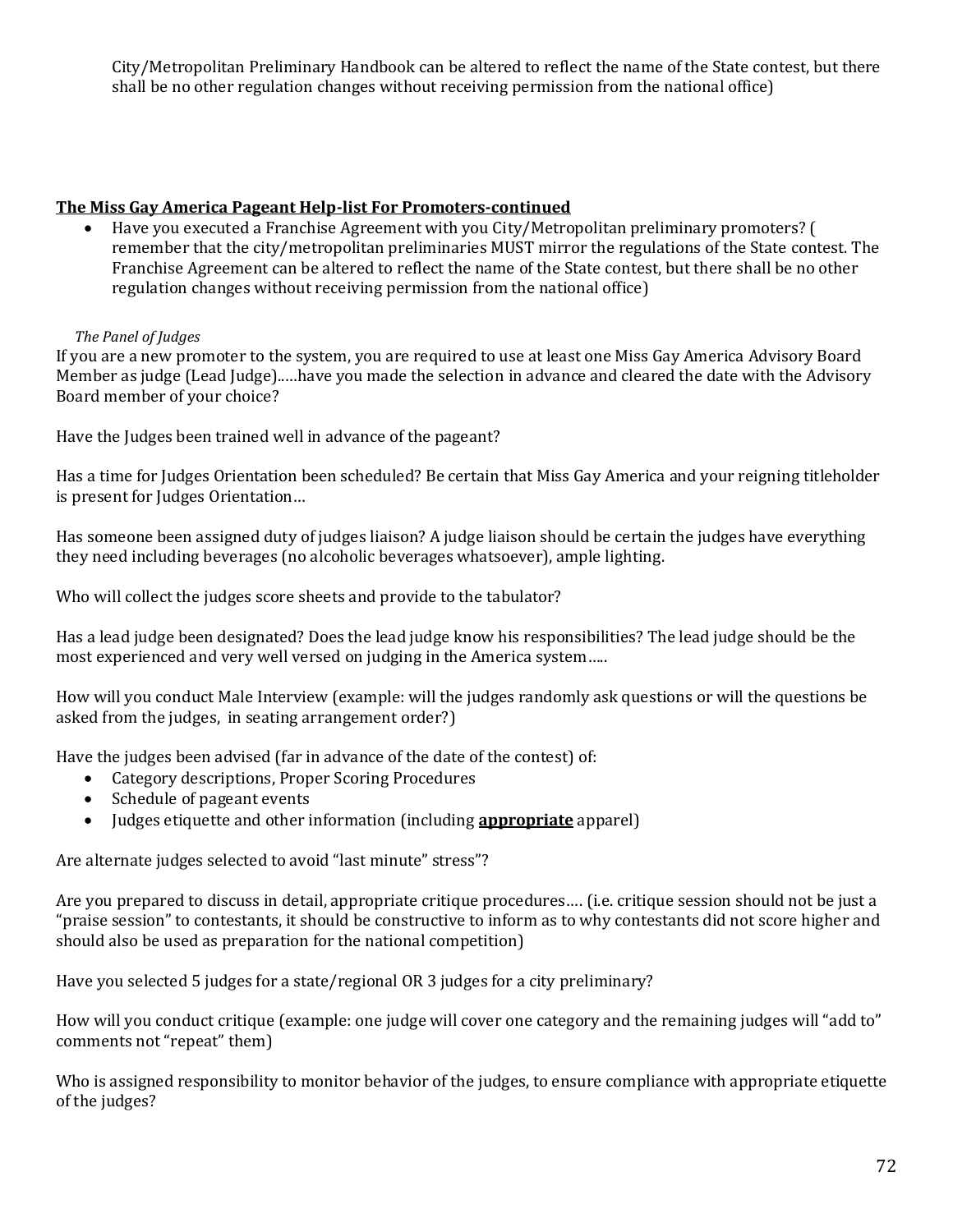*Tabulator* Has a qualified tabulator been acquired?

Has the tabulator been orientated with the scoring procedures, including verification that all score sheets were properly completed/signed/dated and that error were corrected according the correction requirements noted in the Handbook

### **The Miss Gay America Pageant Help-list For Promoters-continued**

Has the tabulator been advised that scoring tabulation should occur during the competition, as each category is concluded (mid category completion, when possible) rather than waiting until the last category has concluded, in order to begin tabulation? For multiple day preliminary pageants, during your final night competition, the judges should have two score sheets for each category, each containing one-half of the number of contestants they will judge. Then, when one-half of the contestants have concluded competition in a particular category, that score sheet should be collected and provided to the tabulator for immediate tabulation, provided that the final night competition contains more than 5 contestants).

Has the tabulator been specifically instructed that any irregularities, should be immediately brought to the promoter's attention?

Has the tabulator been reminded of the strict confidentiality of scores, that is, scores should not be discussed with anyone except the reigning Miss Gay America and the Promoter, unless otherwise instructed by MAD ANGEL Entertainment or Miss Gay America.

### *Registration*

- Establish procedure for contestants to "draw contestant numbers". For closed-state pageants, you will want to provide a "back-up plan or a fill in the gap" in case all qualified contestants do not register.
- Establish who will primarily conduct the Judges Orientation and be certain that the reigning Miss Gay America is present to speak with the judges (your option is to have the reigning Miss Gay America conduct the judges orientation)
- Establish who will primarily conduct the Contestant Orientation/Registration and be certain that the reigning Miss Gay America is present to speak with the contestants (your option is to have the reigning Miss Gay America conduct the contestant orientation)
- Will you provide refreshments at registration?
- Have you organized the days events, to include talent rehearsal?

### *Let the contest begin…..*

- Make every effort to begin on-time
- Monitory dressing rooms
- Monitor contestant and entertainers behavior
- Monitor judges behavior
- Make certain that the reigning Miss Gay America is aware of potential problems
- Be helpful to the reigning Miss Gay America to ensure he can visit with contestants, audience members and watch the contest (beside the judges)
- Be sure that the reigning Miss Gay America has plenty of time to verify scores and to perform
- Make every decision based on what is in the best interest of your contest and the Miss Gay America system. Advise Miss Gay America about every pertinent decision to ensure he can assist in keeping a smooth contest
- Establish who will present awards during the coronation/award ceremony
- Announce location of critique (also procedure and etiquette). Reiterate to the judges, the importance of an effective critique….(provide do's and don't for critique)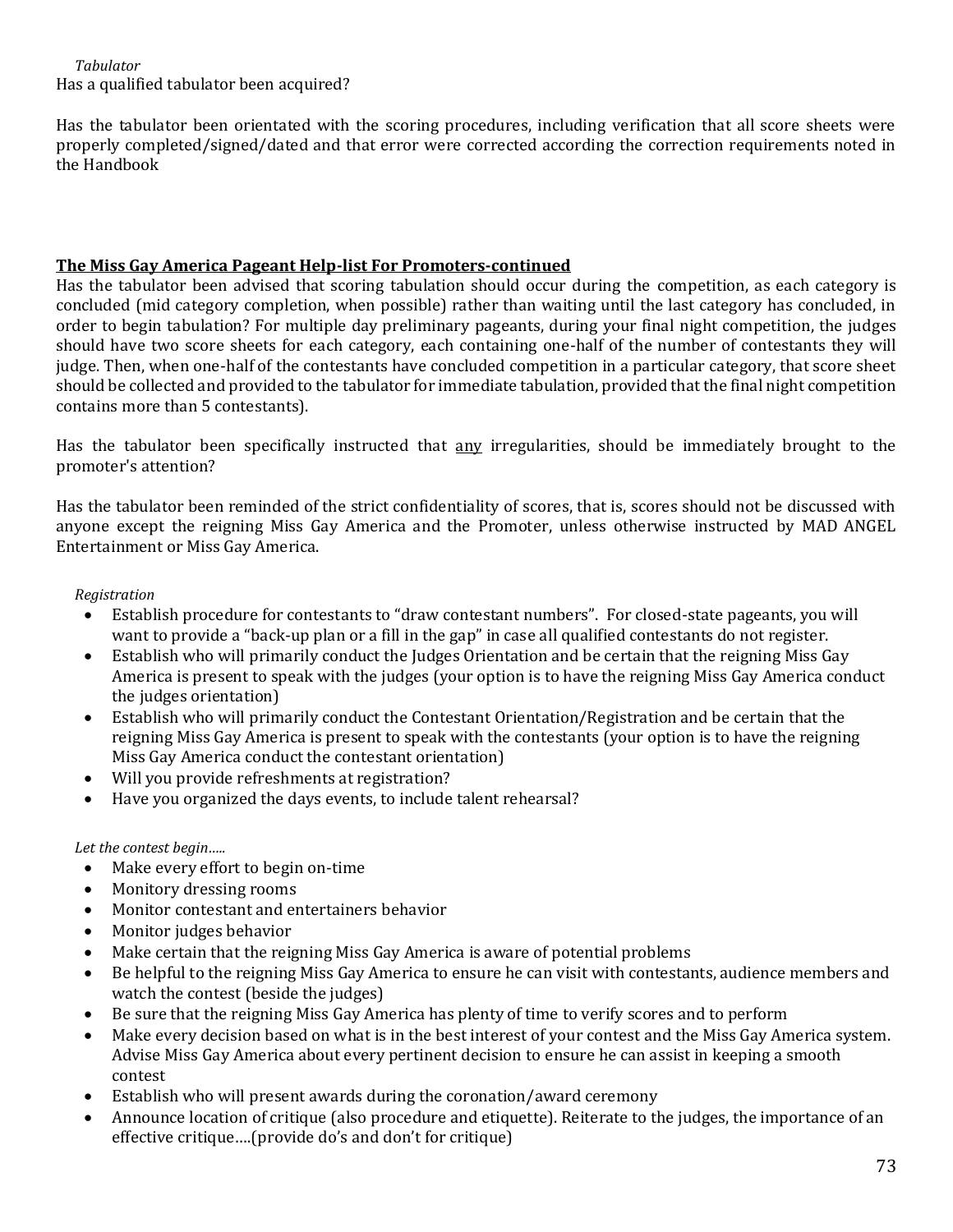- Constantly check on contestants, judges and entertainers to be certain all reasonable needs are met
- Who will post several copies (or provide a copy to each contestant) of the Master score sheet, for contestant review
- Has the schedule been reviewed whereby Miss Gay America will have ample time to prepare for his performances AND validate the scores

# **The Miss Gay America Pageant Help-list For Promoters-continued**

*At the conclusion of the contest….*

- Post Master Score Sheets in the contestant dressing room OR provide each contestant with a copy of the Master Score Sheet
- Post the Administrative Point Deduction Summary beside the Master Score Sheet (in the contestant dressing room)
- Remind contestants of the location of the critiques
- Has someone been assigned to monitor the flow of critiques including timing to ensure that the 10 minute limit is not exceeded

*After the contest…..*

- Prepare the Promoters Pageant Report within 10 days of your contest
- Thank you notes to contestants? Judges? Entertainers?
- Make photos of the winner and alternate for your contest and be certain that the national office has current photos of your winner and alternate, to note on the website
- Console contestants as you hope they will return to your contest next year should they note qualify for and win the national contest
- Make judges available to the contestants for further critique if needed
- Prepare BOTH your winner and first alternate for the nationals. Provide advice and if you feel as if you need third party advice, make every effort to assist (your reputation as a promoter is crucial to the future success of your contest)
- Call your contestants weekly to see if you can help them in anyway, answer questions etc.
- Send cards/notes to them to motivate them for competition at the nationals to let them know how proud you are to have them as representative of your contest
- Attend the national competition and assist them in any way possible, as they need much more help than just financial help
- Immediately ask contestants to provide you with promotional photos for your ad in the national souvenir program. Ask for at least two photos, one for your ad in the national program and one for the contestant gallery of the national program. (Remember that photos of your 1st alternate cannot be in a crown so you may have to "airbrush" a crown photo, if that is all you can obtain)
- Prepare your ad for the national program and submit to the national office, within the guidelines set by the national office
- Immediately notify the national office of any problems or potential problems
- Be sure that the Host Hotel accommodations for your contestant are secured
- Be sure that your contestants received all of the information that has been communicated by the national office

#### *After the nationals…….*

- Let your representatives know how proud you are of them
- Should your representative not win the national title, then critique their national competition and encourage them to return to competition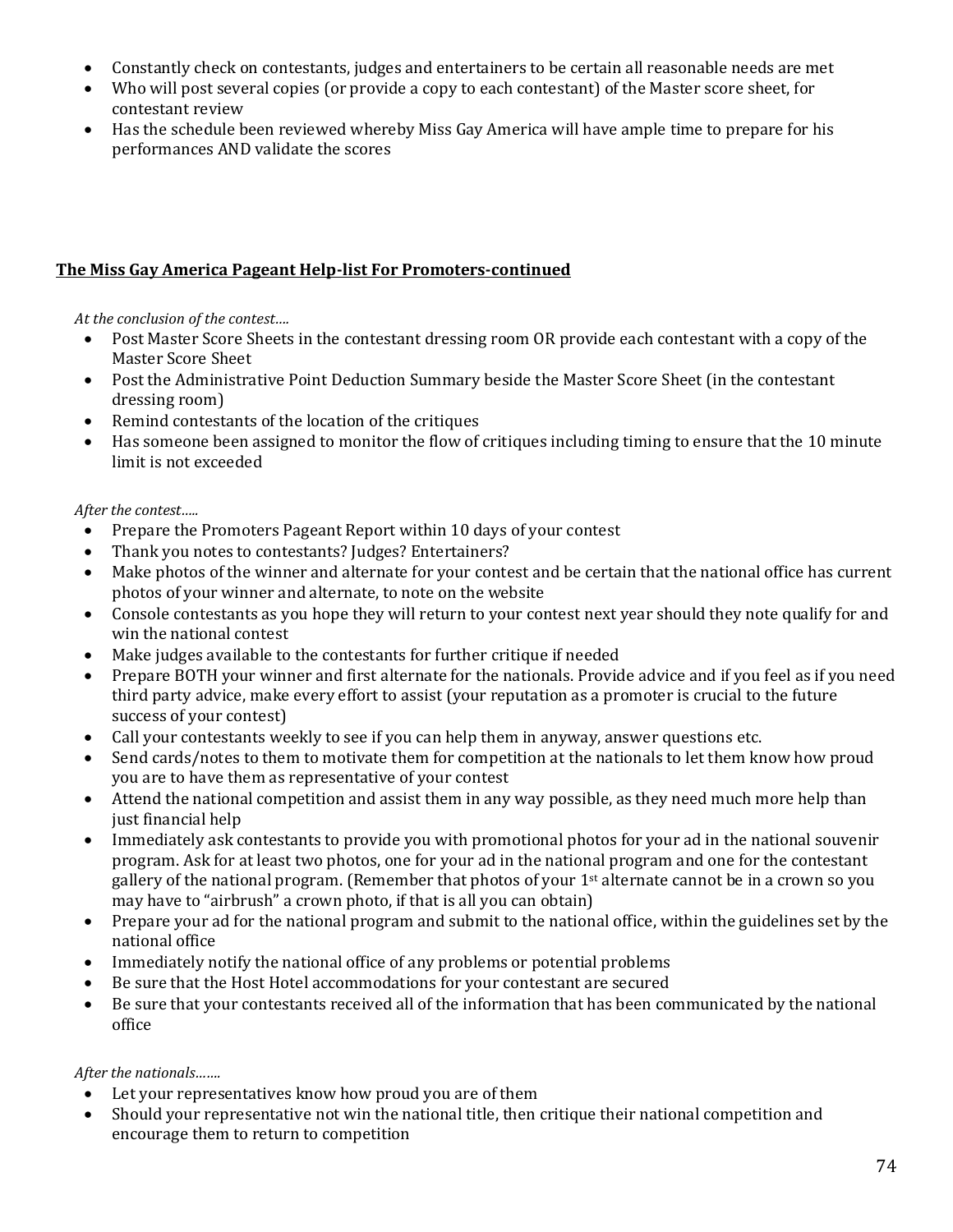- Keep in contact with your 1st alternate as well (should they not win the national competition, they may return to your pageant and will also prove to be a very strong referral source for future competitors
- Get ready for the next year of competition of your preliminary pageant

## **Dressing Room Policies**

All contestants and their assistants, and promoters must adhere to these policies. Violations of these policies will result in Administrative Violation Point (AVP) deduction sanctioned against a contestant and/or termination of competition. Contestants are responsible for the actions, conduct, and the consequences of those actions and conduct of their helpers, assistants, dancers, actors, etc.. Any variations from the standard Dressing Room Policy should be clearly communicated with the contestants at the time of registration.

- Smoking will not be allowed in dressing rooms.
- Only one (1) assistant per contestant will be allowed in the dressing room(s) at any time, unless uniformly approved by the promoter.
- One (1) pass will be given to each contestant. This pass must be shared among the assistants. If a pass is lost, a new one may be purchased for \$10.00. Until the new pass is issued, the contestant assistants will not be allowed to be in the dressing room(s). Only one pass per contestant will be allowed to be in use at any time. Revocation of all dressing room privileges will be the penalty given to any contestant whose assistants are found to be using more than one (1) pass at any time.
- All persons without a pass will be removed from the location of the pageant should they attempt to enter the dressing room(s)
- No beverages of any kind (including water) are allowed in the dressing rooms at any time.
- Dancers in Talent Presentations will not be allowed in the dressing room(s) until two (2) contestants before them. (example: contestant #6 is performing then contestants #8 dancers will be allowed into the dressing room(s), unless otherwise uniformly approved by the promoter.
- As soon as your talent in completed, dancers will vacate the dressing room immediately.
- During the course of the pageant, there will be many people at any given time in the dressing room(s). For this reason there will be one person in charge of each dressing room. This individual will have the ultimate decision as to who is allowed to enter the dressing room. The dressing room monitor will be allowed to escort any individual out of the dressing room at their discretion.
- Contestants/Entertainers may bring their own mirrors; although stations will have at least one mirror available.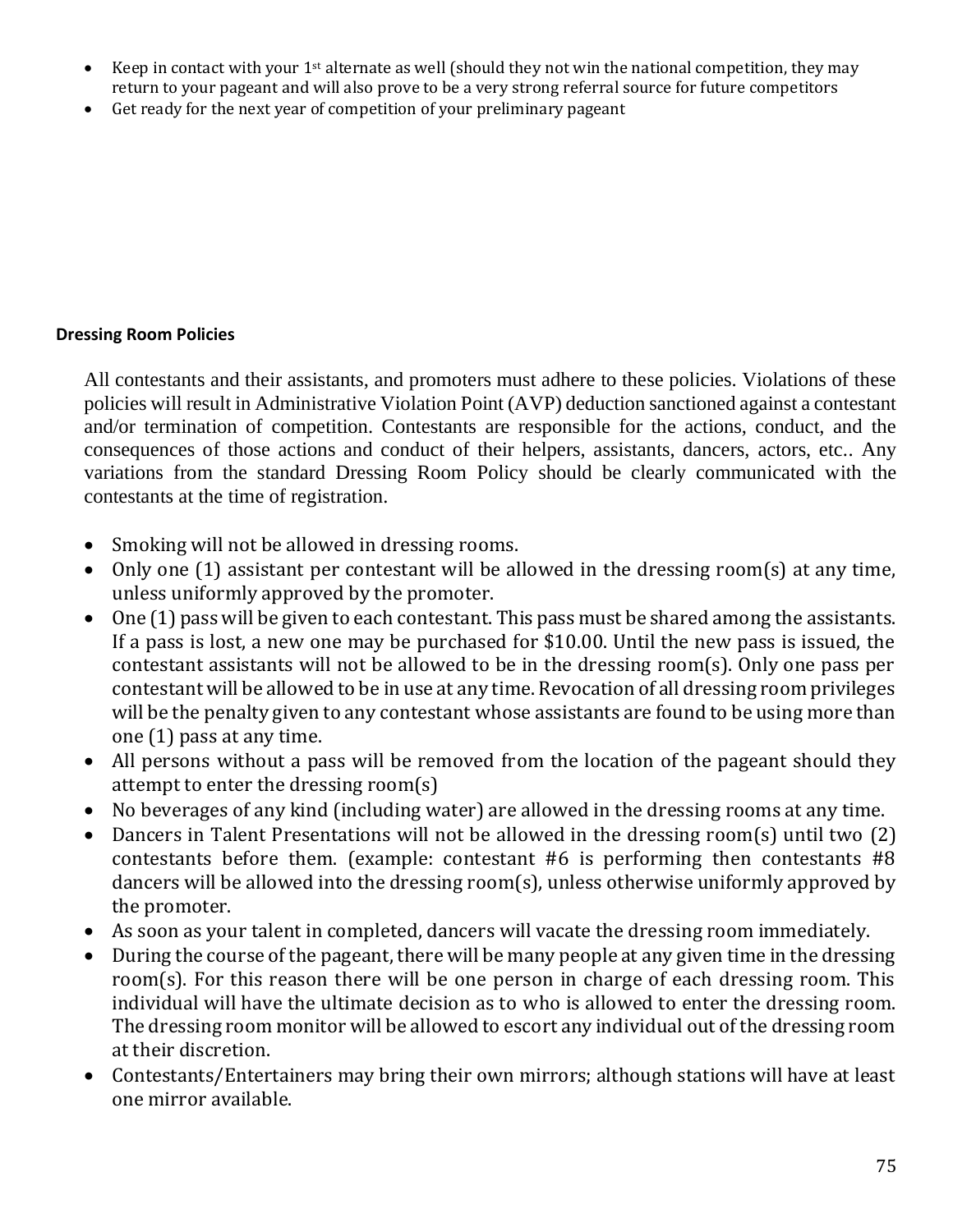# **Miss Gay America Preliminary Schedule Recommendation**

| rformance        | <b>Performance Description</b>                                                                                                                                                                              | <b>CD</b><br>Tract#      |              |
|------------------|-------------------------------------------------------------------------------------------------------------------------------------------------------------------------------------------------------------|--------------------------|--------------|
| #                | Overture                                                                                                                                                                                                    | $\boldsymbol{?}$         | <u>Emcee</u> |
| 1                | Opening Number and Introduction of the reigning<br>preliminary Titleholder-                                                                                                                                 | $\overline{\phantom{a}}$ | ???          |
| $\overline{2}$   | <b>Parade of Contestants</b>                                                                                                                                                                                | $\overline{?}$           | ???          |
| 3                | Introduction of former preliminary titleholders<br>2006-former preliminary titleholder<br>2005-former preliminary titleholder<br>2004-former preliminary titleholder<br>2003-former preliminary titleholder | $\tilde{?}$              | ???          |
| $\overline{4}$   | Presentation of the reigning Miss Gay America (who<br>usually speaks at this point)                                                                                                                         | $\tilde{?}$              | ???          |
| 5                | Announcement of the Panel of Judges                                                                                                                                                                         | ?                        | ???          |
| 6                | Entertainment                                                                                                                                                                                               | $\ddot{?}$               | ???          |
| $\overline{7}$   | <b>Entertainment-reigning Miss Gay America</b>                                                                                                                                                              | $\overline{\mathcal{C}}$ | 222          |
| 8                | Entertainment                                                                                                                                                                                               | $\overline{\mathcal{C}}$ | ???          |
| $\boldsymbol{9}$ | Entertainment                                                                                                                                                                                               | $\ddot{\text{?}}$        | 222          |
| 10               | <b>Presentation Competition</b>                                                                                                                                                                             | $\ddot{?}$               | 222          |
| 11               | Entertainment                                                                                                                                                                                               | $\overline{\mathcal{C}}$ | ???          |
| 12               | Entertainment                                                                                                                                                                                               | $\ddot{\text{ }2}$       | 222          |
| 13               | Entertainment                                                                                                                                                                                               | $\ddot{\text{?}}$        | ???          |
| 14               | Evening Gown and On-Stage Question Competition                                                                                                                                                              | $\ddot{\text{?}}$        | 222          |
| 15               | Entertainment                                                                                                                                                                                               | $\overline{\mathcal{C}}$ | ???          |
| 16               | Entertainment                                                                                                                                                                                               | $\overline{\mathcal{C}}$ | ???          |
| 17               | Entertainment                                                                                                                                                                                               | $\ddot{?}$               | 222          |
| 18               | <b>Talent Competition</b>                                                                                                                                                                                   | $\overline{?}$           | ???          |
| 19               | Entertainment                                                                                                                                                                                               | $\ddot{\text{ }2}$       | 222          |
| 20               | Entertainment                                                                                                                                                                                               | $\ddot{\text{?}}$        | ???          |
| 21               | Entertainment                                                                                                                                                                                               | $\ddot{\text{?}}$        | ???          |
| 22               | Entertainment-reigning Miss Gay America crown song                                                                                                                                                          | $\ddot{?}$               | ???          |
| 23               | Farewell performance of the reigning titleholder                                                                                                                                                            | $\overline{?}$           | ???          |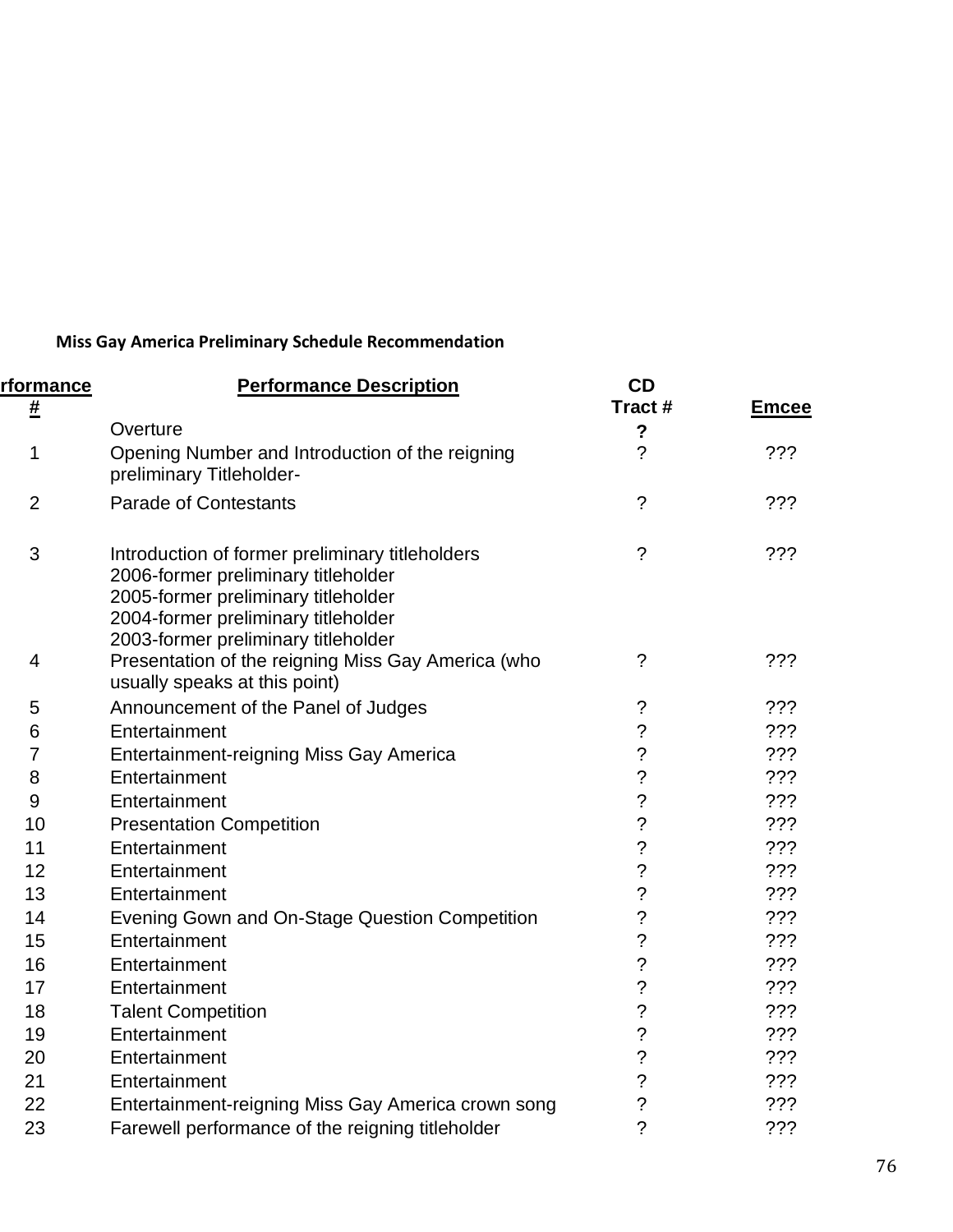In effort to realize greater efficiency within preliminary competition, the above is a recommended schedule for preliminary pageants. This recommended schedule allows ample time for contestants to prepare for each category, and should also afford the reigning Miss Gay America, with sufficient time to perform all of his required duties. If there are greater than six (6) contestants, it is recommended that the judges have two separate score sheets for the final category, each containing one-half of the contestant numbers. Then, the first half of the final category contestant scores can be provided to the tabulators and when the remaining contestants have finished the last category competition, the tabulators can conclude their tabulations, which should minimize the last-minute stress of the scoring finalization. The above schedule can also serve as the Performance List to provide to the Sound Technician staff and will serve as a cross reference verification of all properly labeled Performance Music.

### **Contestant Registration Orientation Agenda**

- Roll call
- Announce speakers (reigning titleholder, national titleholder, promoter)
- Introduction of staff (usually wearing staff badges)
- Review the Contestant Release Form (including role of  $1<sup>st</sup>$  alternate)
- Contracts for winner and first alternate
- Contestant numbers (draw number and give time to exchange, if needed)
- Hotel and Staff courtesy
- Parking Accommodations
- Souvenir Program
- Category descriptions
- Presentation winner (who will vote on the winner)
- Dancers-Performer Release form will be signed after Registration or prior to your talent number….
- Go to Promoters or backstage liaison for problems
- Must have badges/passes to get into the Club…
- What time can contestants enter dressing room
- Dresser must have "Backstage Pass"
- Dancers and dresser must pay admission
- Introduction of the Judges
- General Roll call- give them application back and to write number on
- Prop Load In time and procedures
- Contestants number drawing (contestant writes number on application)
- If required, do not leave the stage area for competition (also for entertainers)
- We will take intermission if needed, otherwise we still move quickly through the competition.
- Please communicate any needs with the pageant director, promoter or Miss Gay America
- Dressing room policy (no drinking or smoking back stage)
- Tour of Dressing Rooms and facility (clearly marked doors) …
- Badges/passes for all? Dressers must have then…. (Promoters, Entertainers are the only people allowed backstage without a "Backstage Pass")
- Location of Male Interview and Male Interview category description
- Review Male Interview category
- Review Evening Gown category
- Review Presentation category (no fire or animals)
- Review Talent category (no fire or animals) …
- Review On-stage question (this will also be a tie breaker question)
- Administrative Point Deductions (25 per infraction, except when a liquid, powder, or other substance impacts the stage conditions ((see Administrative Point Deductions as described in the handbook)) 100 points will be deducted)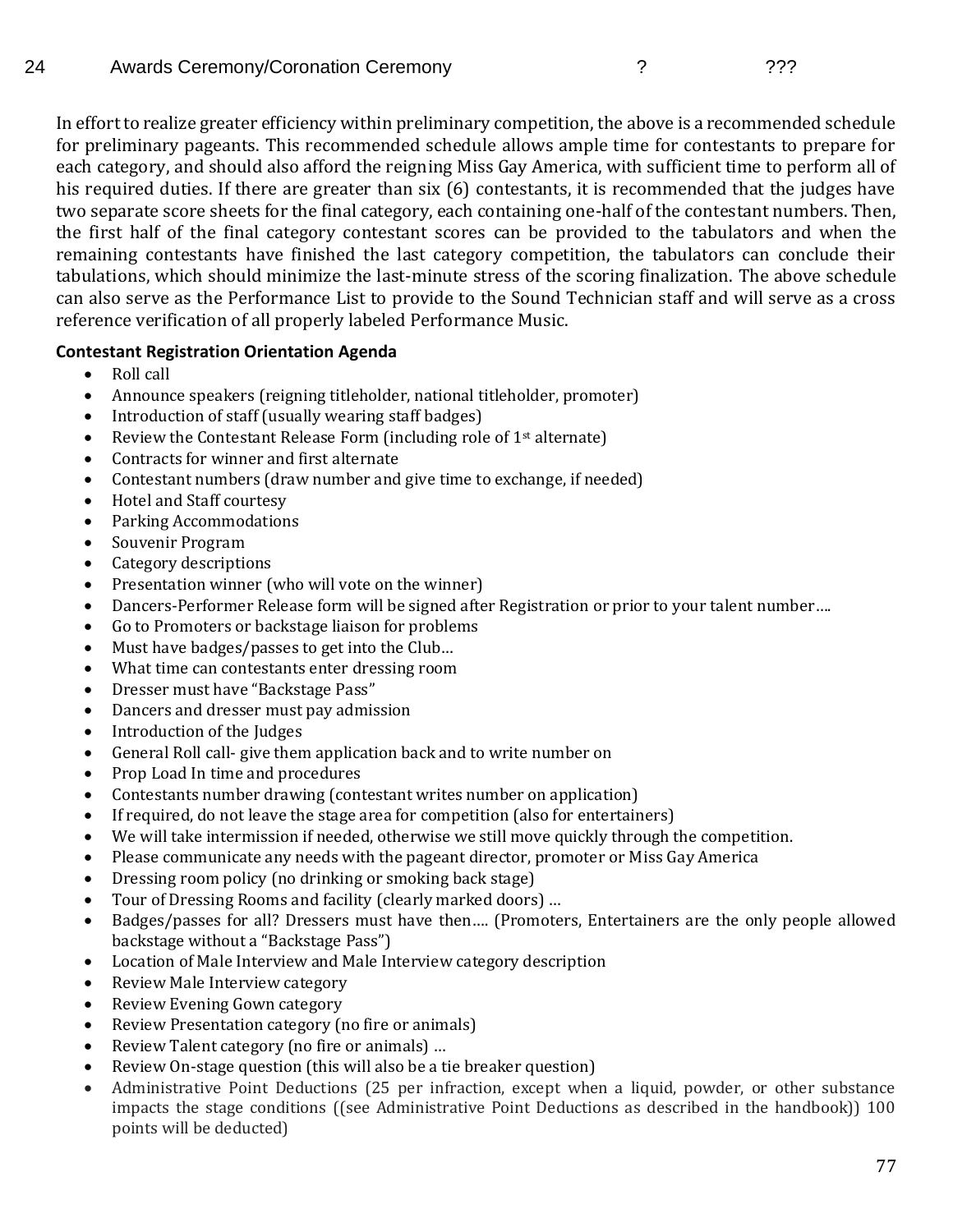- After the pageant (on final night)
	- ➢ Critiques in contestant number order
	- $\geq 10$  minutes only session
	- ➢ Score sheets will be posted in the dressing room (Master)
- Location of critique/Appropriate behavior during critique
- Wear same gown as evening gown competition for crowning?
- Wear hair for crowning that will look good in photos, not a hairstyle that is too large for the crown to fit over
- Must be present for coronation
- Pageant schedule including roll call time (any changes? communicated with all contestants?)
- Has your music been submitted?

#### **Miss Gay America Judges Orientation Agenda**

- Introductions of all judges
- Brief speech by reigning titleholder and Promoter
- Wear badges at all times to let contestants know they should keep their distance from you
- Identification of the Lead Judge
- Judges Etiquette
- What are we looking for in a Miss Gay America?
- Articles by MAD ANGEL that clearly detail each category
- Category descriptions-Male Interview- Presentation -Evening Gown-On Stage Question-Talent
- Judges Worksheet
- Score sheets
- Proper Scoring Procedures Score sheets
	- 1. Use block style numbers
	- 2. Total scores if you wish, but add correctly
	- 3. Do not round, unless you feel the need…score exactly as you think
	- 4. Develop your own technique of scoring but score each contestant consistently (example deduct ten points for missing beads but do it consistently)
	- 5. Score contestant #1 the exact same as the final contestant …
	- 6. When completed fold the sheets in half and promoter or other designee only will collect…. unless you are otherwise instructed
	- 7. Worksheet scores must parallel with the score noted on the Score Sheet
- Correction procedures
- Review Entertainer Regulations (to emphasize what is expected of titleholders in the system)
- Do not let any detail go un-penalized
- Do not "look down" to make notes DURING Talent or Presentation
- Do not let emcees rush you but you should have plenty of time to judge
- Emcees are told to watch the Lead Judge so you should inform the Lead Judge if you are having any problems. The Lead Judge will flashlight at emcee to indicate they are ready.
- Judges critiques
	- ➢ Use Judges Comment Sheets
	- $\triangleright$  All of your scores will determine the winner, not just one
	- ➢ Critique session must be limited to 10 minutes per contestant (there will be no exceptions). Contestants who are not in line, at the appropriate time will forfeit their critique privilege. One judge will lead each category…other judges will add to it-only if something different…
	- ➢ At the critique session on final night one judge will lead each category…other judges will add to itonly if something different…The critique session will be timed to 10 minutes…there will be no exceptions!